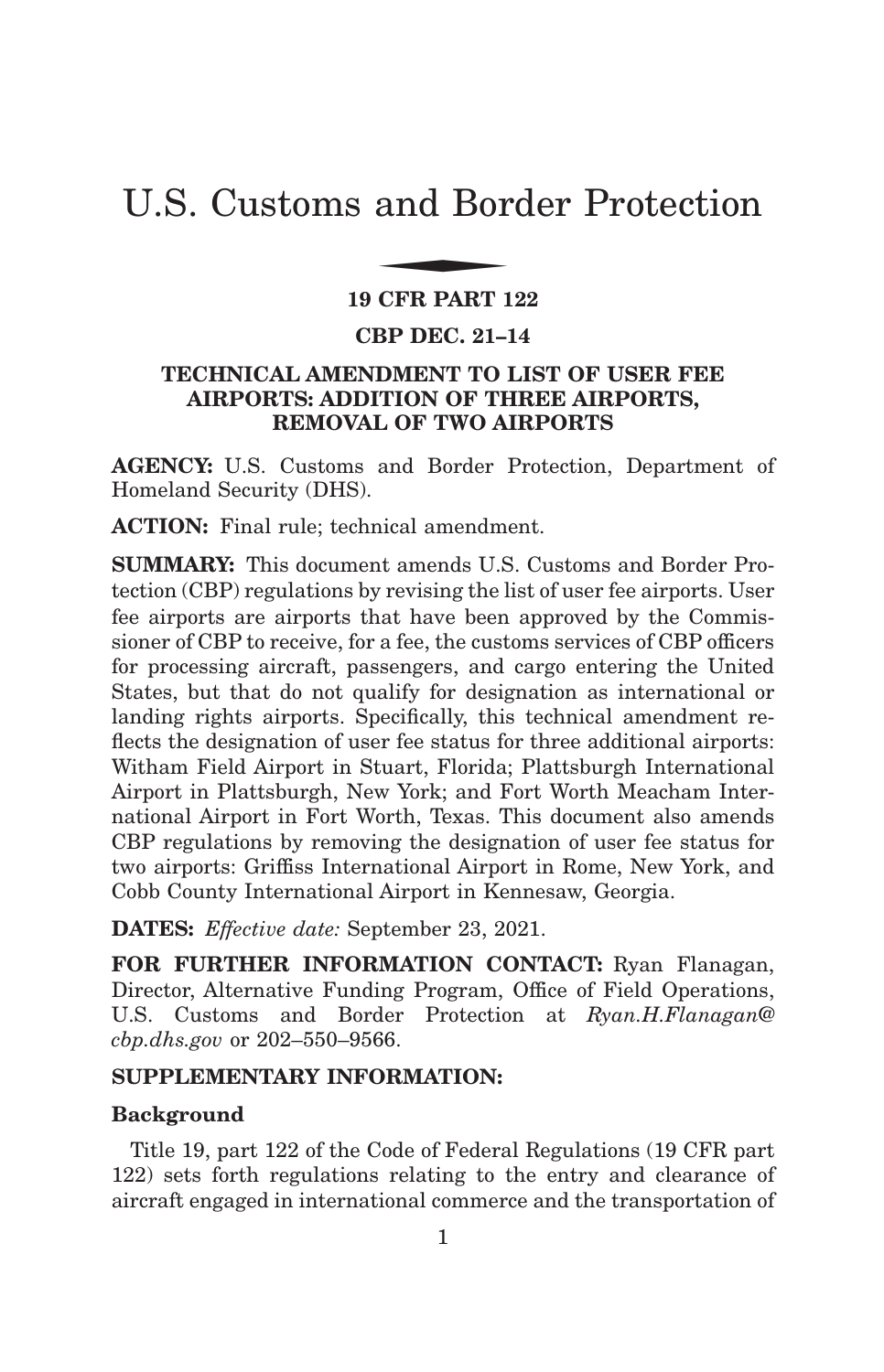persons and cargo by aircraft in international commerce.1 Generally, a civil aircraft arriving from outside the United States must land at an airport designated as an international airport. Alternatively, the pilot of a civil aircraft may request permission to land at a specific airport and, if landing rights are granted, the civil aircraft may land at that landing rights airport. $^{2}$ 

Section 236 of the Trade and Tariff Act of 1984 (Pub. L. 98–573, 98 Stat. 2948, 2994 (1984)), codified at 19 U.S.C. 58b, created an alternative option for civil aircraft that desire to land at an airport that is neither an international airport nor a landing rights airport. This alternative option allows the Commissioner of U.S. Customs and Border Protection (CBP) to designate an airport, upon request by the airport authority, as a user fee airport.3 Pursuant to 19 U.S.C. 58b, a requesting airport may be designated as a user fee airport only if the Commissioner of CBP determines that the volume or value of business at the airport is insufficient to justify the unreimbursed availability of customs services at the airport and the governor of the state in which the airport is located approves the designation. As the volume or value of business cleared through this type of airport is insufficient to justify the availability of customs services at no cost, customs services provided by CBP at the airport are not funded by appropriations from the general treasury of the United States. Instead, the user fee airport pays for the customs services provided by CBP. The user fee airport must pay the fees charged, which must be in an amount equal to the expenses incurred by the Commissioner of CBP in providing customs services at the user fee airport, including the salary and expenses of CBP employees to provide the customs services. *See* 19 U.S.C. 58b.

The Commissioner of CBP designates airports as user fee airports in accordance with 19 U.S.C. 58b and 19 CFR 122.15. The Commissioner designates user fee airports on a case-by-case basis. If the Commissioner decides that the conditions for designation as a user fee airport are satisfied, a Memorandum of Agreement (MOA) is

<sup>&</sup>lt;sup>1</sup> For purposes of this technical rule, an "aircraft" is defined as any device used or designed for navigation or flight in air and does not include hovercraft. 19 CFR 122.1(a).

<sup>&</sup>lt;sup>2</sup> A landing rights airport is "any airport, other than an international airport or user fee airport, at which flights from a foreign area are given permission by Customs to land.'' 19 CFR 122.1(f).

<sup>3</sup> Sections 403(1) and 411 of the Homeland Security Act of 2002 (Pub. L. 107–296, 116 stat. 2135, 2178–79 (2002)), codified at 6 U.S.C. 203(1) and 211, transferred certain functions, including the authority to designate user fee facilities, from the U.S. Customs Service of the Department of the Treasury to the newly established U.S. Department of Homeland Security. The Secretary of Homeland Security delegated the authority to designate user fee facilities to the Commissioner of CBP through Department of Homeland Security Delegation, Sec. II.A., No. 7010.3 (May 11, 2006).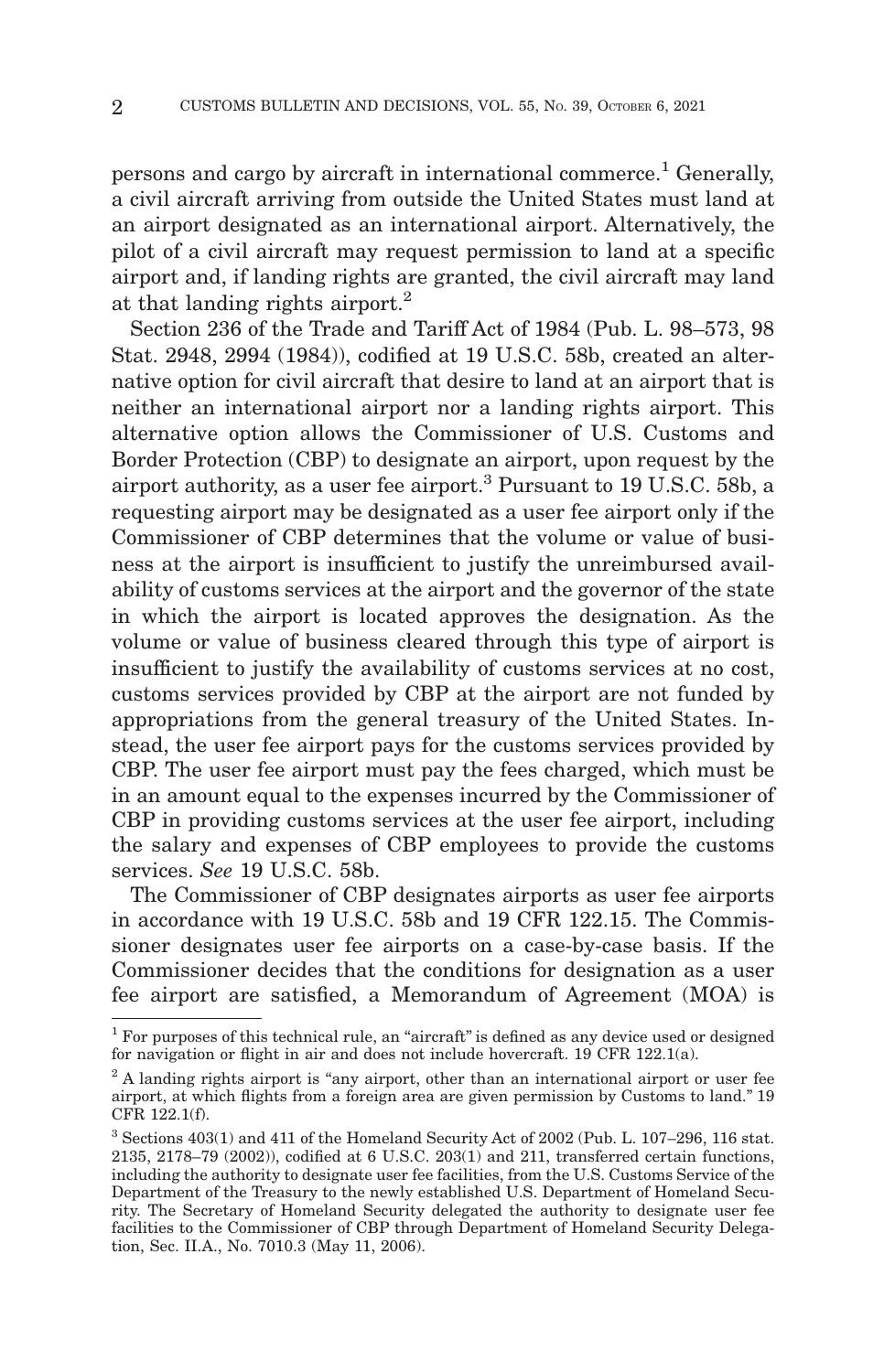executed between the Commissioner of CBP and the sponsor of the user fee airport. Pursuant to 19 CFR 122.15(c), the designation of an airport as a user fee airport must be withdrawn if either CBP or the airport authority gives 120 days written notice of termination to the other party or if any amounts due to be paid to CBP are not paid on a timely basis.

The list of designated user fee airports is set forth in 19 CFR 122.15(b). Periodically, CBP updates the list to include newly designated airports that were not previously on the list, to reflect any changes in the names of the designated user fee airports, and to remove airports that are no longer designated as user fee airports.

## **Recent Changes Requiring Updates to the List of User Fee Airports**

This document updates the list of user fee airports in 19 CFR 122.15(b) by adding the following three airports: Witham Field Airport in Stuart, Florida; Plattsburgh International Airport in Plattsburgh, New York; and Fort Worth Meacham International Airport in Fort Worth, Texas. The Commissioner of CBP has signed MOAs with the respective airport authorities designating each of these three airports as a user fee airport.<sup>4</sup>

Additionally, this document updates the list of user fee airports in 19 CFR 122.15(b) by removing two airports: Griffiss International Airport in Rome, New York, and Cobb County International Airport in Kennesaw, Georgia. After the airport authority of Griffiss International Airport requested to terminate its user fee status on August 5, 2020, the airport authority and CBP mutually agreed to terminate the user fee status of Griffiss International Airport effective on October 10, 2020. The airport authority of Cobb County International Airport requested to terminate its user fee status on July 1, 2020, and the airport authority and CBP mutually agreed to terminate the user fee status of Cobb County International Airport effective on October 10, 2020.

## **Inapplicability of Public Notice and Delayed Effective Date Requirements**

Under the Administrative Procedure Act (5 U.S.C. 553(b)), an agency is exempted from the prior public notice and comment procedures if it finds, for good cause, that such procedures are impracticable, unnecessary, or contrary to the public interest. This final rule

<sup>4</sup> Then-Commissioner Kevin K. McAleenan signed MOAs designating Witham Field Airport on November 5, 2018, and Fort Worth Meacham International Airport on August 29, 2017. Then-Acting Commissioner Mark A. Morgan signed an MOA designating Plattsburgh International Airport on August 28, 2019.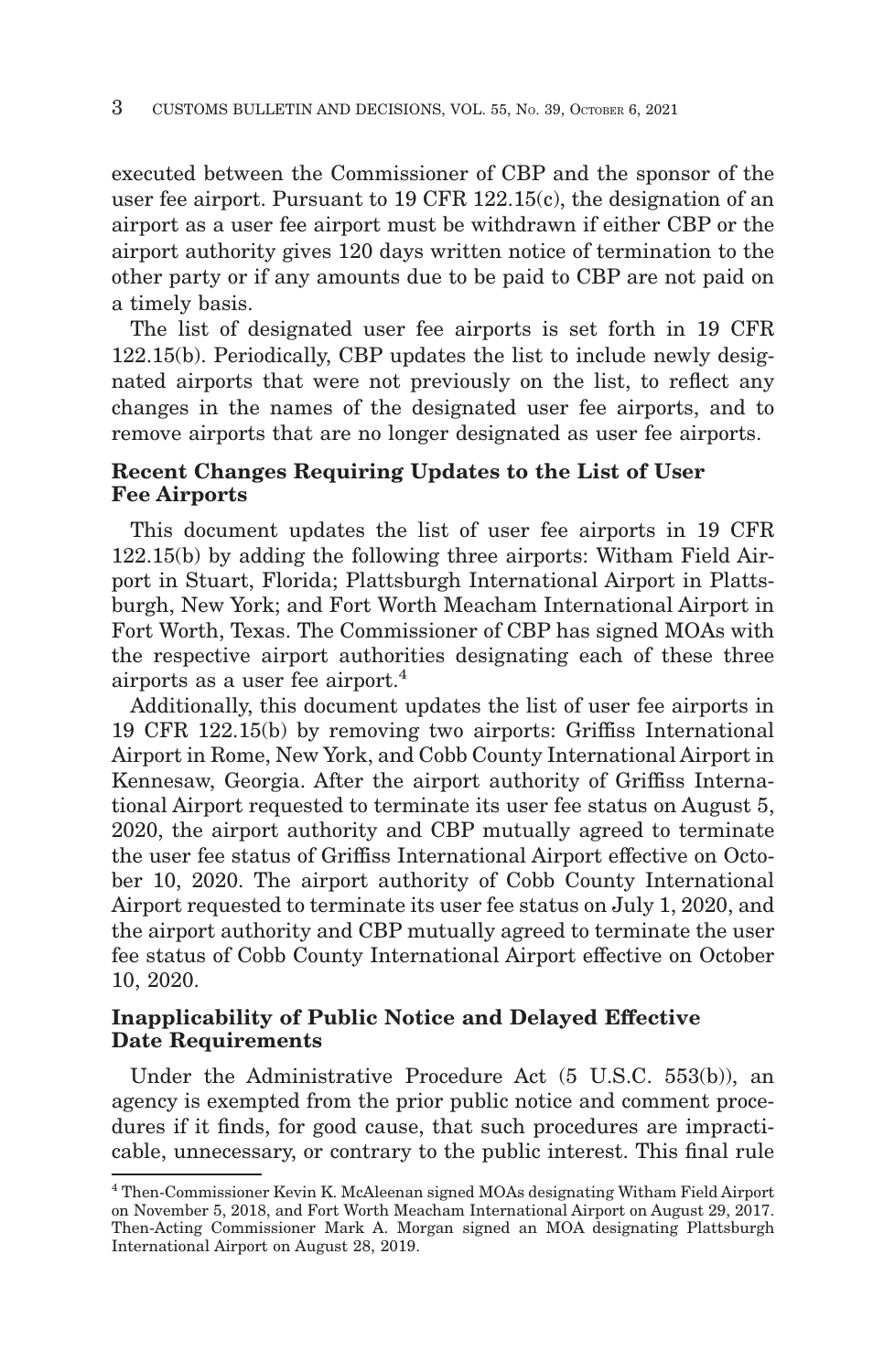makes conforming changes by updating the list of user fee airports to add three airports that have already been designated by the Commissioner of CBP as user fee airports and by removing two airports for which the Commissioner has withdrawn the user fee airport designation, in accordance with 19 U.S.C. 58b. Because this conforming rule has no substantive impact, is technical in nature, and does not impose additional burdens on or take away any existing rights or privileges from the public, CBP finds for good cause that the prior public notice and comment procedures are impracticable, unnecessary, and contrary to the public interest. For the same reasons, pursuant to 5 U.S.C. 553(d)(3), a delayed effective date is not required.

## **Regulatory Flexibility Act and Executive Order 12866**

Because no notice of proposed rulemaking is required, the provisions of the Regulatory Flexibility Act (5 U.S.C. 601 *et seq.*) do not apply. This amendment does not meet the criteria for a ''significant regulatory action'' as specified in Executive Order 12866.

#### **Paperwork Reduction Act**

There is no new collection of information required in this document; therefore, the provisions of the Paperwork Reduction Act of 1995 (44 U.S.C. 3507) are inapplicable.

# **Signing Authority**

This document is limited to a technical correction of CBP regulations. Accordingly, it is being signed under the authority of 19 CFR 0.1(b). Acting Commissioner Troy A. Miller, having reviewed and approved this document, is delegating the authority to electronically sign this document to Robert F. Altneu, who is the Director of the Regulations and Disclosure Law Division for CBP, for purposes of publication in the **Federal Register**.

#### **List of Subjects in 19 CFR Part 122**

Air carriers, Aircraft, Airports, Customs duties and inspection, Freight.

#### **Amendments to Regulations**

Part 122, of title 19 of the Code of Federal Regulations (19 CFR part 122) is amended as set forth below:

## **PART 122—AIR COMMERCE REGULATIONS**

■ 1. The general authority citation for part 122 continues to read as follows: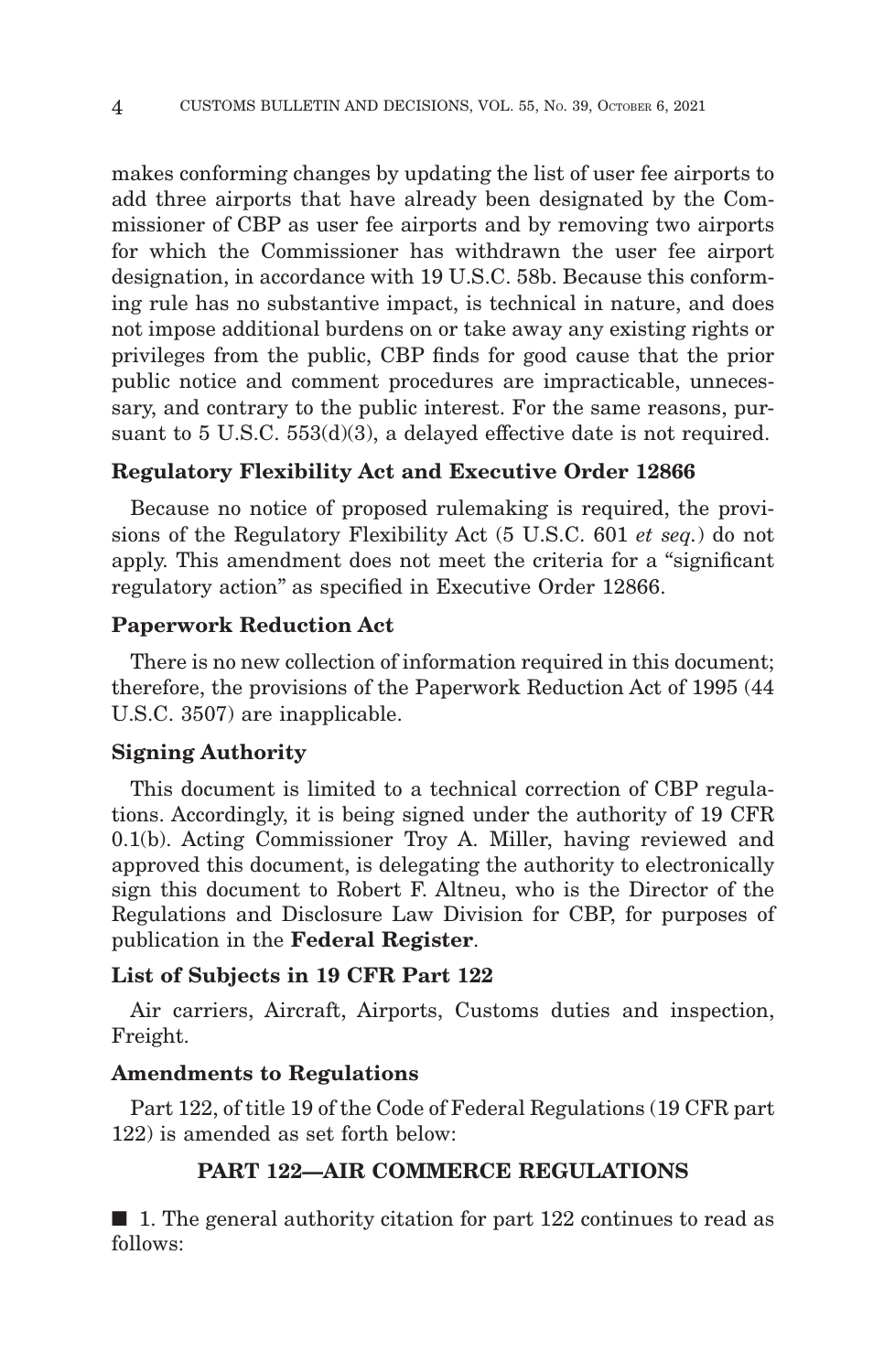**Authority:** 5 U.S.C. 301; 19 U.S.C. 58b, 66, 1415, 1431, 1433, 1436, 1448, 1459, 1590, 1594, 1623, 1624, 1644, 1644a, 2071 note.

\*\*\*\* \*

 $\Box$  2. In § 122.15, amend the table in paragraph (b) as follows:

■ a. Add a second entry for "Fort Worth, Texas" immediately following the existing entry for "Fort Worth, Texas";

■ b. Remove the entry for "Kennesaw, Georgia";

■ c. Add an entry for "Plattsburgh, New York" in alphabetical order;

■ d. Remove the entry for "Rome, New York"; and

■ e. Add an entry for "Stuart, Florida" in alphabetical order.

The additions read as follows:

#### **§ 122.15 User fee airports.**

\*\*\*\* \*  $(b) * * *$ 

| Location        |               |               | Name                                      |               |   |   |
|-----------------|---------------|---------------|-------------------------------------------|---------------|---|---|
| 冰               | $\frac{1}{2}$ | 宋             | 冰                                         | $\frac{1}{2}$ | 冰 | 冰 |
|                 |               |               | Fort Worth Meacham International Airport. |               |   |   |
| *               | $\frac{1}{2}$ | $\frac{1}{2}$ | 冰                                         | 冰             | ж | * |
|                 |               |               |                                           |               |   |   |
| *               | $\frac{1}{2}$ | 宋             | 冰                                         | 冰             | * | * |
| Stuart, Florida |               |               | Witham Field Airport.                     |               |   |   |
| $\ast$          | *             | *             | 冰                                         | 冰             | * | ж |

\*\*\*\* \*

ROBERT F. ALTNEU, *Director, Regulations & Disclosure Law Division, Regulations & Rulings, Office of Trade, U.S. Customs and Border Protection.* Regulations & 1<br>
Regulations &<br>
U.S. Customs<br>
Register, Septemb<br>
MAINTENA

[Published in the Federal Register, September 23, 2021 (85 FR 52823)]

# **HARBOR MAINTENANCE FEE**

**AGENCY:** U.S. Customs and Border Protection (CBP), Department of Homeland Security.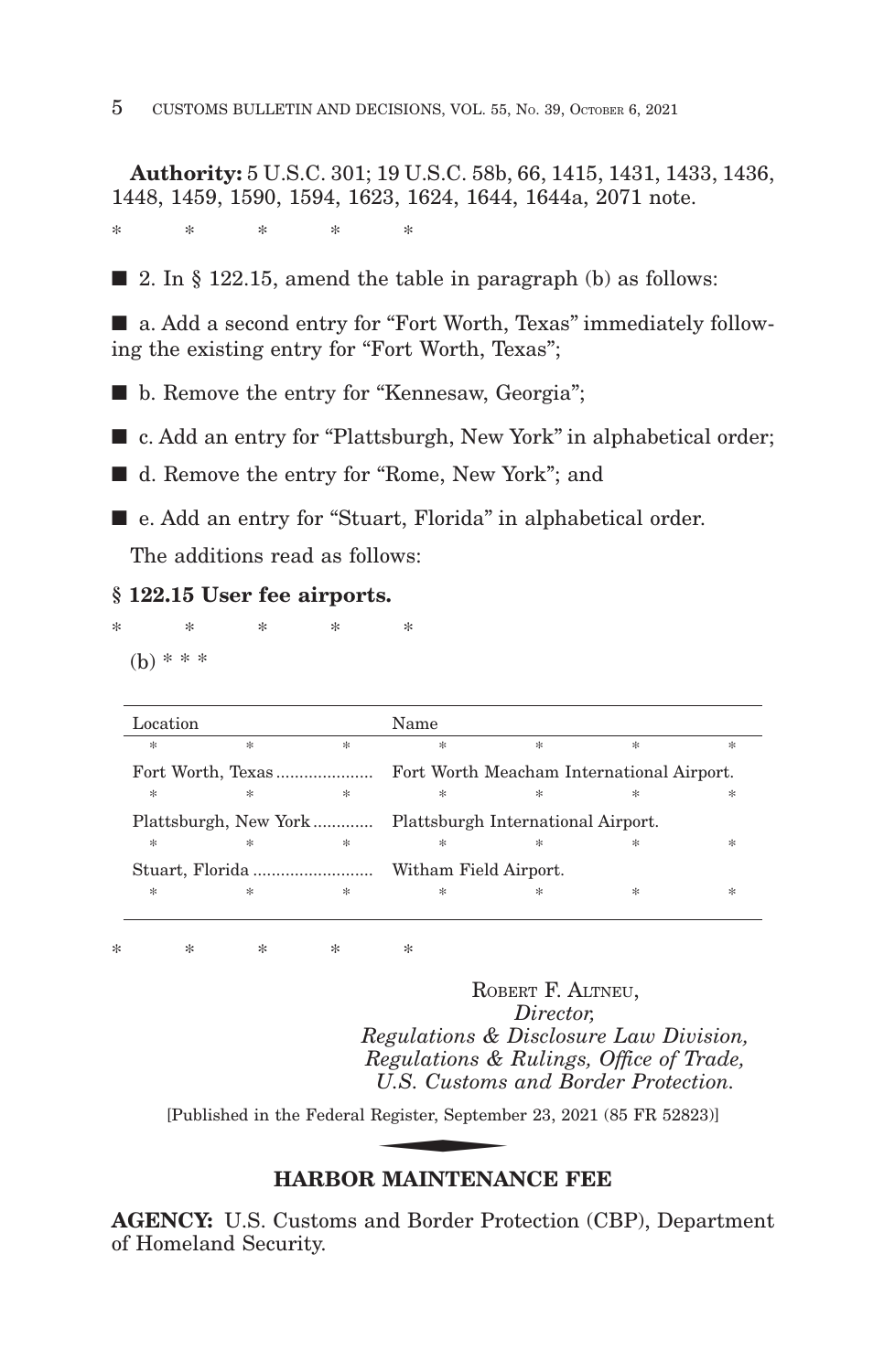**ACTION:** 30-Day notice and request for comments; extension of an existing collection of information.

**SUMMARY:** The Department of Homeland Security, U.S. Customs and Border Protection will be submitting the following information collection request to the Office of Management and Budget (OMB) for review and approval in accordance with the Paperwork Reduction Act of 1995 (PRA). The information collection is published in the **Federal Register** to obtain comments from the public and affected agencies.

**DATES:** Comments are encouraged and must be submitted (no later than October 18, 2021) to be assured of consideration.

**ADDRESSES:** Written comments and/or suggestions regarding the item(s) contained in this notice should be sent within 30 days of publication of this notice to *www.reginfo.gov/public/do/ PRAMain.* Find this particular information collection by selecting ''Currently under 30-day Review—Open for Public Comments'' or by using the search function.

**FOR FURTHER INFORMATION CONTACT:** Requests for additional PRA information should be directed to Seth Renkema, Chief, Economic Impact Analysis Branch, U.S. Customs and Border Protection, Office of Trade, Regulations and Rulings, 90 K Street NE, 10th Floor, Washington, DC 20229–1177, Telephone number 202–325–0056 or via email *CBP\_PRA@cbp.dhs.gov.* Please note that the contact information provided here is solely for questions regarding this notice. Individuals seeking information about other CBP programs should contact the CBP National Customer Service Center at 877–227–5511, (TTY) 1–800–877–8339, or CBP website at *https://www.cbp.gov/.*

**SUPPLEMENTARY INFORMATION:** CBP invites the general public and other Federal agencies to comment on the proposed and/or continuing information collections pursuant to the Paperwork Reduction Act of 1995 (44 U.S.C. 3501 *et seq.*). This proposed information collection was previously published in the **Federal Register** (Volume 86 FR 35816) on July 07, 2021, allowing for a 60-day comment period. This notice allows for an additional 30 days for public comments. This process is conducted in accordance with 5 CFR 1320.8. Written comments and suggestions from the public and affected agencies should address one or more of the following four points: (1) Whether the proposed collection of information is necessary for the proper performance of the functions of the agency, including whether the information will have practical utility; (2) the accuracy of the agency's estimate of the burden of the proposed collection of information, including the validity of the methodology and assumptions used; (3) suggestions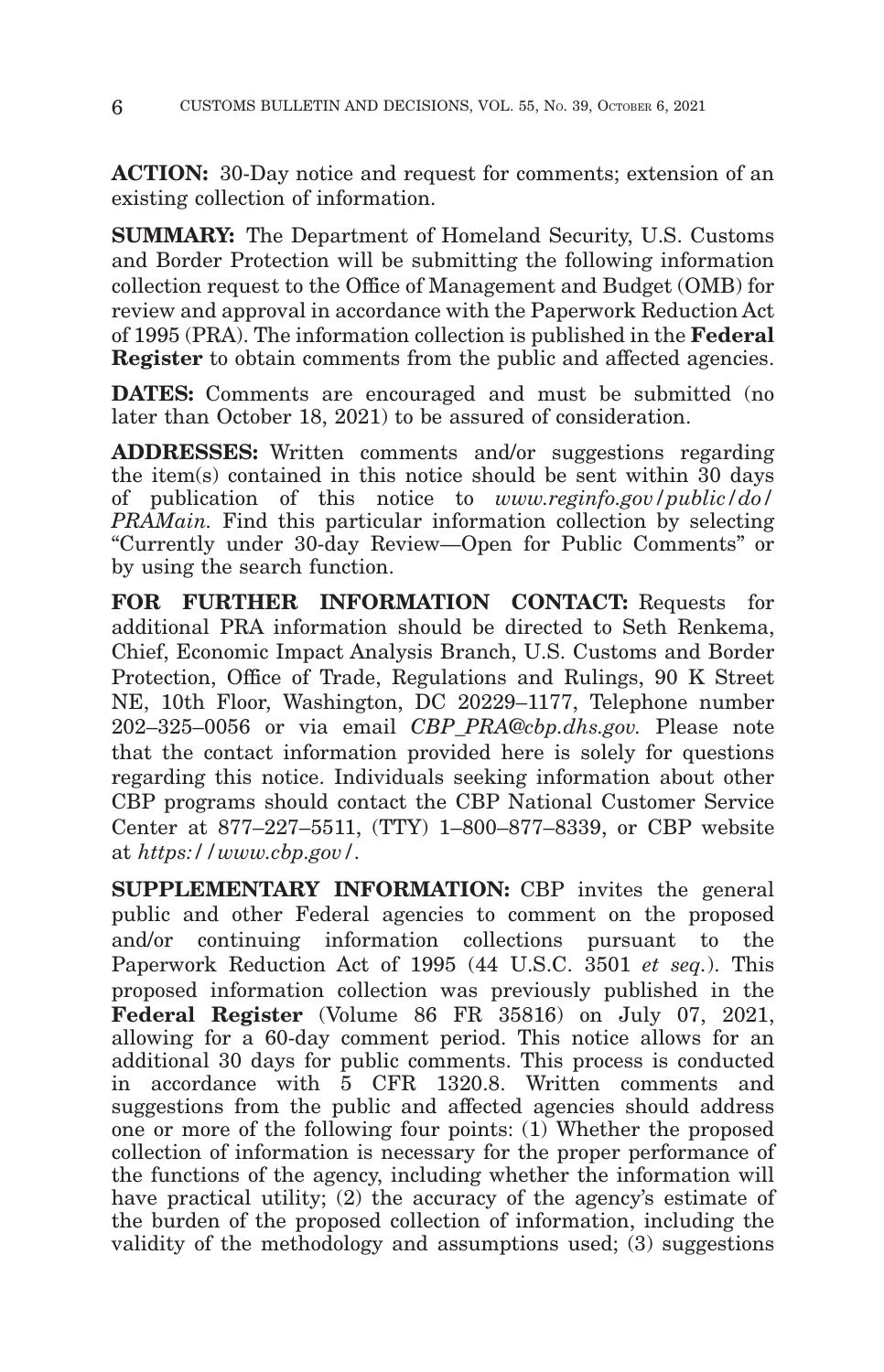to enhance the quality, utility, and clarity of the information to be collected; and (4) suggestions to minimize the burden of the collection of information on those who are to respond, including through the use of appropriate automated, electronic, mechanical, or other technological collection techniques or other forms of information technology, *e.g.,* permitting electronic submission of responses. The comments that are submitted will be summarized and included in the request for approval. All comments will become a matter of public record.

# **Overview of This Information Collection**

**Title:** Harbor Maintenance Fee.

**OMB Number:** 1651–0055.

**Form Number:** CBP Form 349 and 350.

**Current Actions:** Extension with an increase in burden hours.

**Type of Review:** Extension (with change).

**Affected Public:** Businesses.

**Abstract:** The Harbor Maintenance Fee (HMF) and Trust Fund is used for the operation and maintenance of certain U.S. channels and harbors by the Army Corps of Engineers. U.S. Customs and Border Protection (CBP) is required to collect the HMF from importers, domestic shippers, and passenger vessel operators using federal navigation projects. *See* 19 CFR 24.24. Commercial cargo loaded on or unloaded from a commercial vessel is subject to a port use fee of 0.125 percent of its value if the loading or unloading occurs at a port that has been designated by the Army Corps of Engineers. 19 CFR 24.24(a). The HMF also applies to the total ticket value of embarking and disembarking passengers and on cargo admissions into a Foreign Trade Zone (FTZ). *See* 19 CFR 24.24(e)(2)(iii).

CBP Form 349, *Harbor Maintenance Fee Quarterly Summary Report,* and CBP Form 350, *Harbor Maintenance Fee Amended Quarterly Summary Report* are completed by domestic shippers, foreign trade zone applicants, and passenger vessel operators and submitted with payment to CBP. 19 CFR 24.24(e).

CBP uses the information collected on CBP Forms 349 and 350 to verify that the fee collected is timely and accurately submitted. These forms are authorized by the Water Resources Development Act of 1986 (26 U.S.C. 4461, *et seq.*) and provided for by 19 CFR 24.24, which also includes the list of designated ports. CBP Forms 349 and 350 are accessible at *http://www.cbp.gov/newsroom/publications/forms* or they may be completed and filed electronically at *www.pay.gov.*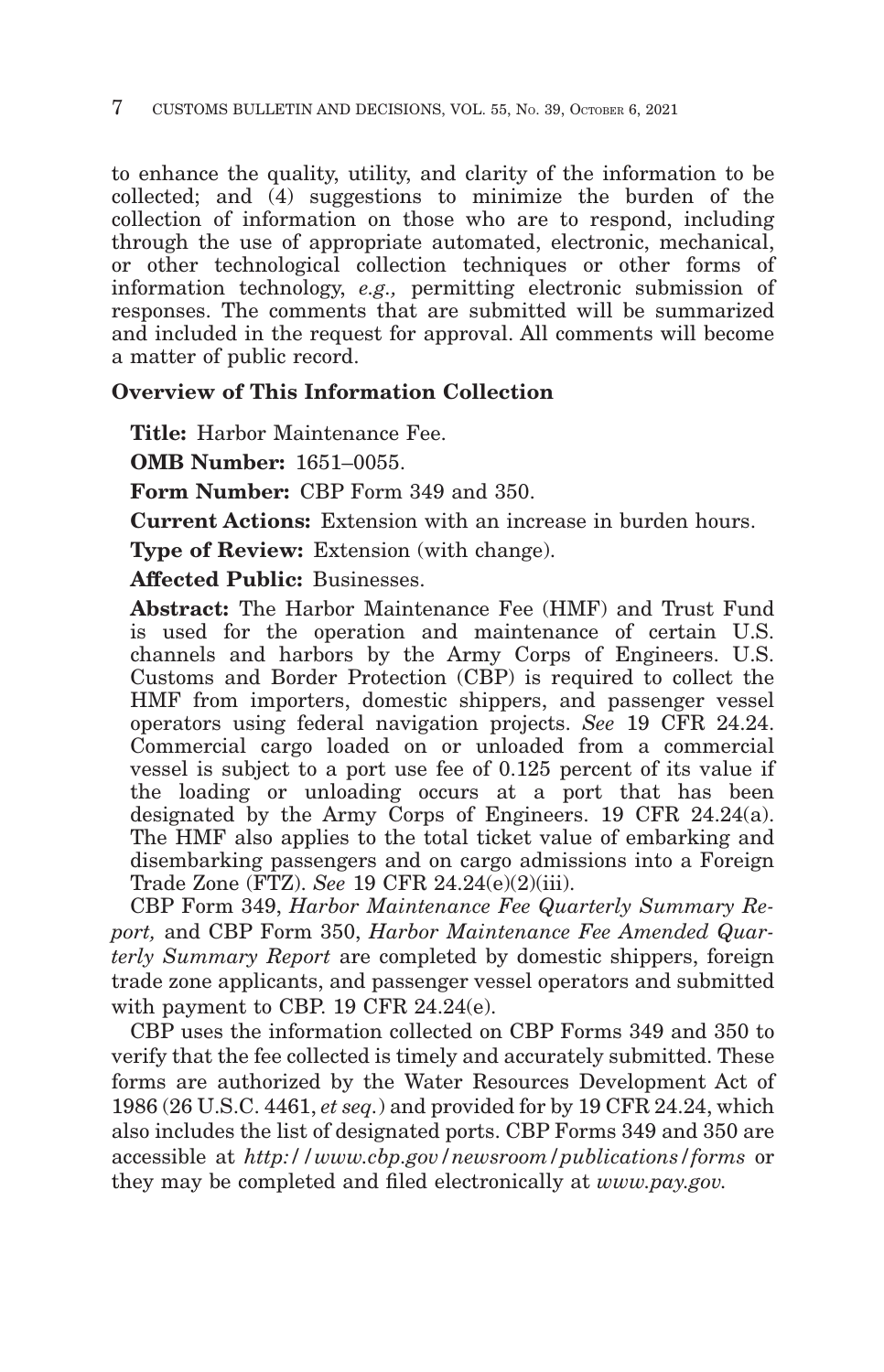*Type of Information Collection:* CBP Form 349.

**Estimated Number of Respondents:** 846. **Estimated Number of Annual Responses per Respondent:** 4. **Estimated Number of Total Annual Responses:** 3,384. **Estimated Time per Response:** 0.5 hours. **Estimated Total Annual Burden Hours:** 1692.

*Type of Information Collection:* CBP Form 350.

**Estimated Number of Respondents:** 23. **Estimated Number of Annual Responses per Respondent:** 4. **Estimated Number of Total Annual Responses:** 92. **Estimated Time per Response:** 0.5 hours. **Estimated Total Annual Burden Hours:** 46.

*Type of Information Collection:* Record Keeping.

**Estimated Number of Respondents:** 869. **Estimated Number of Annual Responses per Respondent:** 1. **Estimated Number of Total Annual Responses:** 869. **Estimated Time per Response:** 0.166 hours. **Estimated Total Annual Burden Hours:** 144.

Dated: September 14, 2021.

SETH D. RENKEMA, *Branch Chief, Economic Impact Analysis Branch, U.S. Customs and Border Protection.* SETH<br>Br<br>Economic Im<sub>,</sub><br>U.S. Customs<br>Register, Septemb<br>NNG DERME

[Published in the Federal Register, September 17, 2021 (85 FR 51910)]

### **CREWMAN'S LANDING PERMIT (CBP FORM I–95)**

**AGENCY:** U.S. Customs and Border Protection (CBP), Department of Homeland Security.

**ACTION:** 30-Day notice and request for comments; extension of an existing collection of information.

**SUMMARY:** The Department of Homeland Security, U.S. Customs and Border Protection will be submitting the following information collection request to the Office of Management and Budget (OMB) for review and approval in accordance with the Paperwork Reduction Act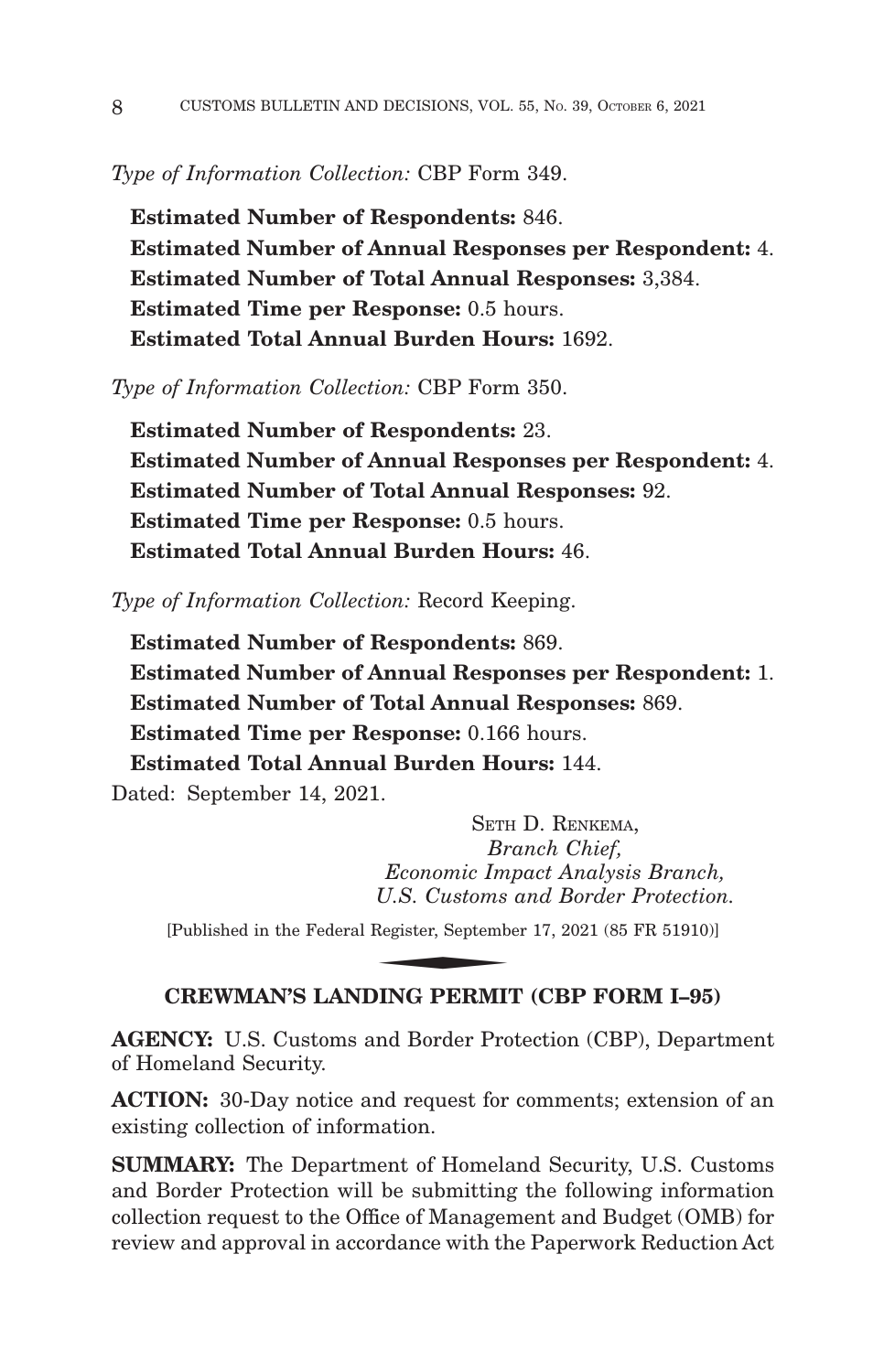of 1995 (PRA). The information collection is published in the **Federal Register** to obtain comments from the public and affected agencies.

**DATES:** Comments are encouraged and must be submitted (no later than October 18, 2021) to be assured of consideration.

**ADDRESSES:** Written comments and/or suggestions regarding the item(s) contained in this notice should be sent within 30 days of publication of this notice to *www.reginfo.gov/public/do/ PRAMain.* Find this particular information collection by selecting ''Currently under 30-day Review—Open for Public Comments'' or by using the search function.

**FOR FURTHER INFORMATION CONTACT:** Requests for additional PRA information should be directed to Seth Renkema, Chief, Economic Impact Analysis Branch, U.S. Customs and Border Protection, Office of Trade, Regulations and Rulings, 90 K Street NE, 10th Floor, Washington, DC 20229–1177, Telephone number 202–325–0056 or via email *CBP\_PRA@cbp.dhs.gov.* Please note that the contact information provided here is solely for questions regarding this notice. Individuals seeking information about other CBP programs should contact the CBP National Customer Service Center at 877–227–5511, (TTY) 1–800–877–8339, or CBP website at *https://www.cbp.gov/.*

**SUPPLEMENTARY INFORMATION:** CBP invites the general public and other Federal agencies to comment on the proposed and/or continuing information collections pursuant to the Paperwork Reduction Act of 1995 (44 U.S.C. 3501 *et seq.*). This proposed information collection was previously published in the **Federal Register** (Volume 86 FR Page 31331) on June 11, 2021, allowing for a 60-day comment period. This notice allows for an additional 30 days for public comments. This process is conducted in accordance with 5 CFR 1320.8. Written comments and suggestions from the public and affected agencies should address one or more of the following four points: (1) Whether the proposed collection of information is necessary for the proper performance of the functions of the agency, including whether the information will have practical utility; (2) the accuracy of the agency's estimate of the burden of the proposed collection of information, including the validity of the methodology and assumptions used; (3) suggestions to enhance the quality, utility, and clarity of the information to be collected; and (4) suggestions to minimize the burden of the collection of information on those who are to respond, including through the use of appropriate automated, electronic, mechanical, or other technological collection techniques or other forms of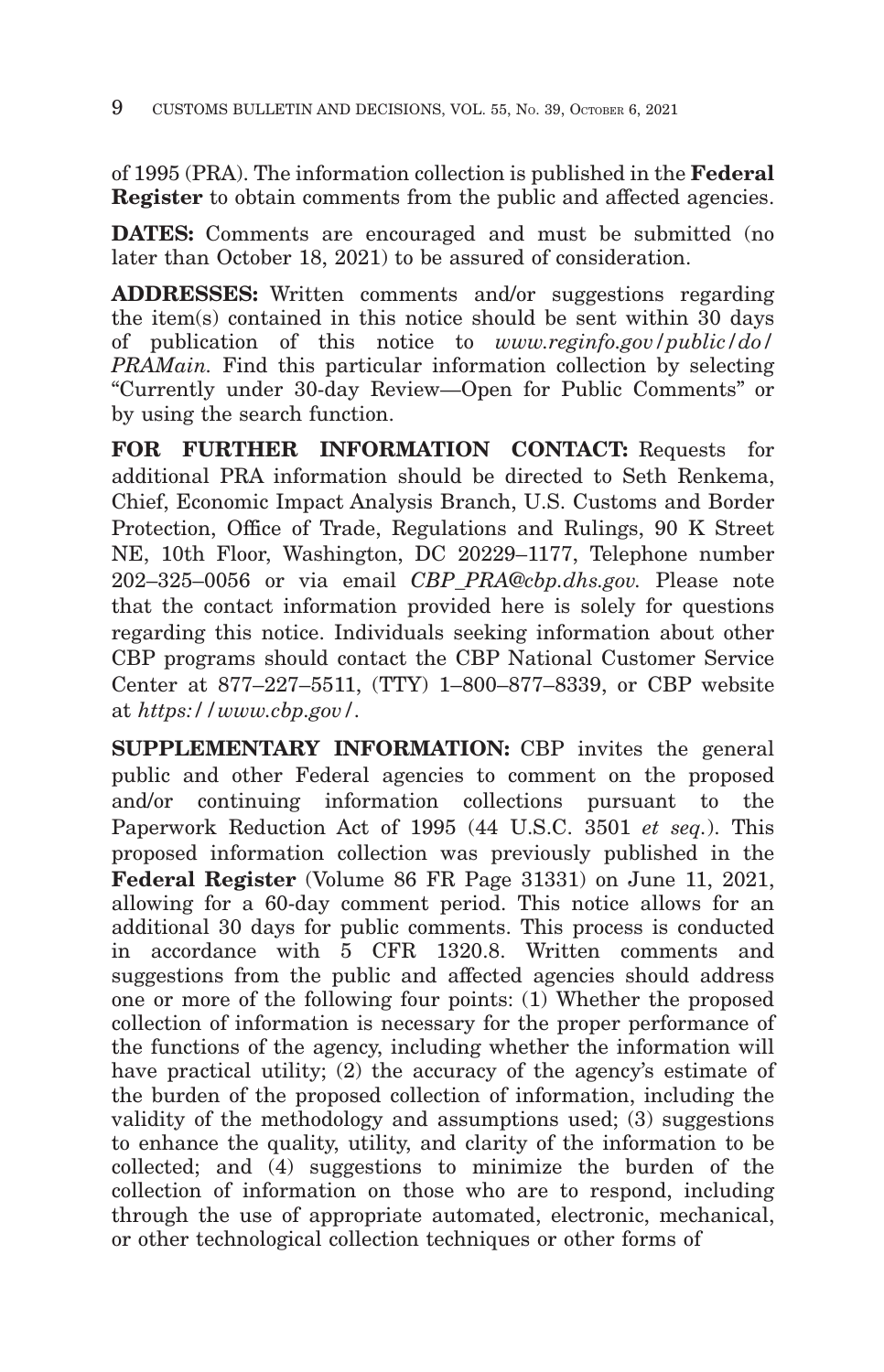information technology, *e.g.,* permitting electronic submission of responses. The comments that are submitted will be summarized and included in the request for approval. All comments will become a matter of public record.

# **Overview of This Information Collection**

**Title:** Crewman's Landing Permit.

**OMB Number:** 1651–0114.

**Form Number:** CBP Form I–95.

**Current Actions:** Extension.

**Type of Review:** Extension (with change).

**Affected Public:** Businesses.

**Abstract:** CBP Form I–95, *Crewman's Landing Permit,* is prepared and presented to CBP by the master or agent of vessels and aircraft arriving in the United States for non-immigrant crewmembers applying for landing privileges. This form is provided for by  $\overline{8}$  CFR 251.1(c) which states that, with certain exceptions, the master, captain, or agent shall present this form to CBP for each non-immigrant crewmember on board. In addition, pursuant to 8 CFR 252.1(e), CBP Form I–95 serves as the physical evidence that a non-immigrant crewmember has been granted a conditional permit to land temporarily, and it is also a prescribed registration form under 8 CFR 264.1 for crewmembers arriving by vessel or air. CBP Form I–95 is authorized by Section 252 of the Immigration and Nationality Act (8 U.S.C. 1282) and is accessible at: *https://www.cbp.gov/ sites/default/files/assets/documents/2018-Nov/CBP%20Form% 20I-95.pdf.*

*Type of Information Collection:* CBP Form I–95.

**Estimated Number of Respondents:** 433,000.

**Estimated Number of Annual Responses per Respondent:** 1.

**Estimated Number of Total Annual Responses:** 433,000.

**Estimated Time per Response:** 0.067 Hours.

**Estimated Total Annual Burden Hours:** 29,011.

Dated: September 14, 2021.

SETH D. RENKEMA, *Branch Chief, Economic Impact Analysis Branch, U.S. Customs and Border Protection.*

[Published in the Federal Register, September 17, 2021 (85 FR 51909)]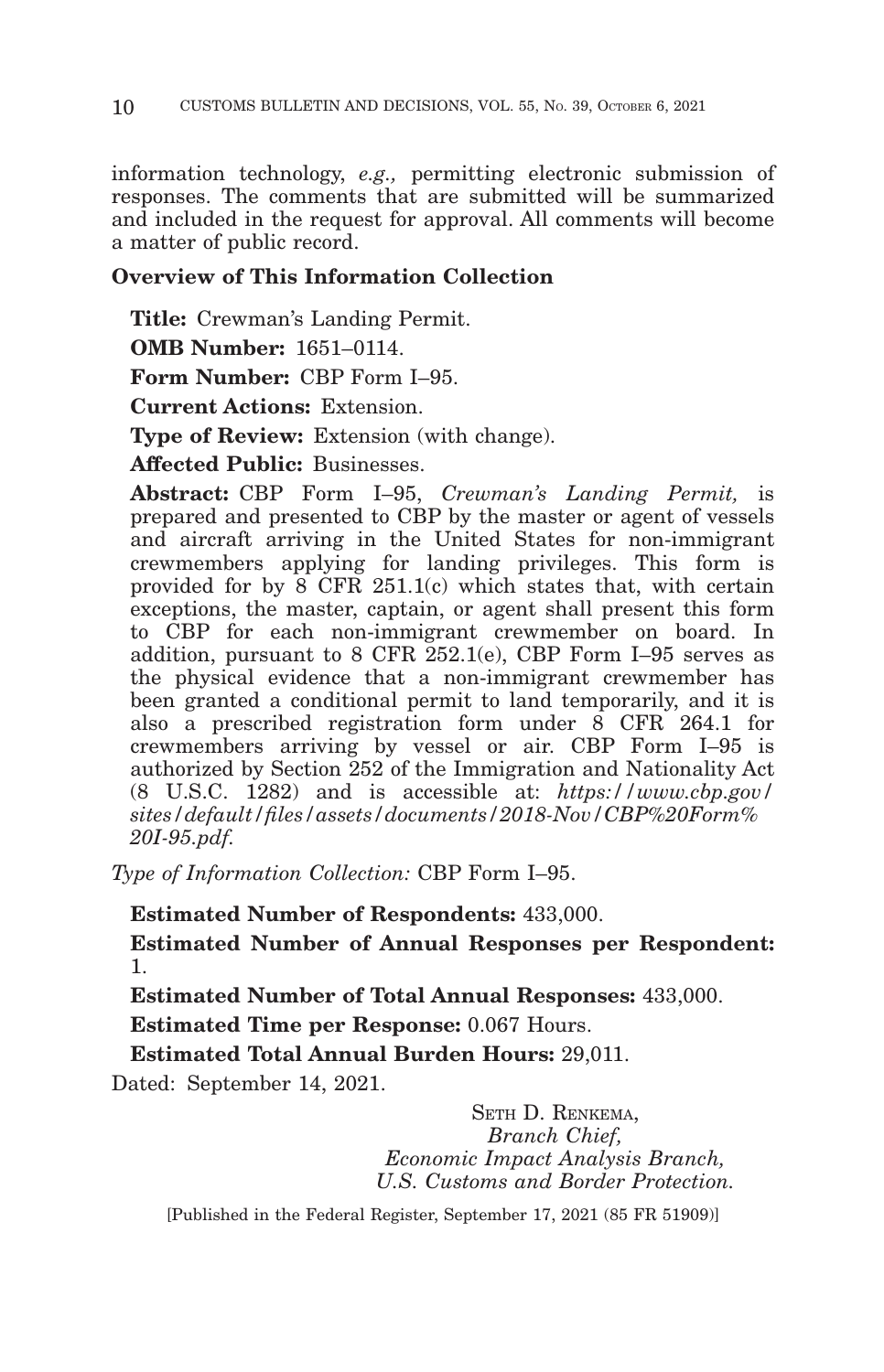# **19 CFR CHAPTER I**

# **NOTIFICATION OF TEMPORARY TRAVEL RESTRICTIONS APPLICABLE TO LAND PORTS OF ENTRY AND FERRIES SERVICE BETWEEN THE UNITED STATES AND CANADA**

**AGENCY:** Office of the Secretary, U.S. Department of Homeland Security; U.S. Customs and Border Protection, U.S. Department of Homeland Security.

**ACTION:** Notification of continuation of temporary travel restrictions.

**SUMMARY:** This document announces the decision of the Secretary of Homeland Security (Secretary) to continue to temporarily limit the travel of individuals from Canada into the United States at land ports of entry along the United States-Canada border. Such travel will be limited to "essential travel," as further defined in this document.

**DATES:** These restrictions go into effect at 12 a.m. Eastern Daylight Time (EDT) on September 22, 2021 and will remain in effect until 11:59 p.m. EDT on October 21, 2021, unless amended or rescinded prior to that time.

**FOR FURTHER INFORMATION CONTACT:** Stephanie Watson, Office of Field Operations Coronavirus Coordination Cell, U.S. Customs and Border Protection (CBP) at 202–325–0840.

# **SUPPLEMENTARY INFORMATION:**

# **Background**

On March 24, 2020, DHS published notice of its decision to temporarily limit the travel of individuals from Canada into the United States at land ports of entry along the United States-Canada border to "essential travel," as further defined in that document.<sup>1</sup> The document described the developing circumstances regarding the COVID–19 pandemic and stated that, given the outbreak and continued transmission and spread of the virus associated with COVID–19 within the United States and globally, DHS had determined that the risk of continued transmission and spread of the virus associated with COVID–19 between the United States and Canada posed a ''specific threat to human life or national interests.'' DHS later

<sup>1 85</sup> FR 16548 (Mar. 24, 2020). That same day, DHS also published notice of its decision to temporarily limit the travel of individuals from Mexico into the United States at land ports of entry along the United States-Mexico border to ''essential travel,'' as further defined in that document. 85 FR 16547 (Mar. 24, 2020).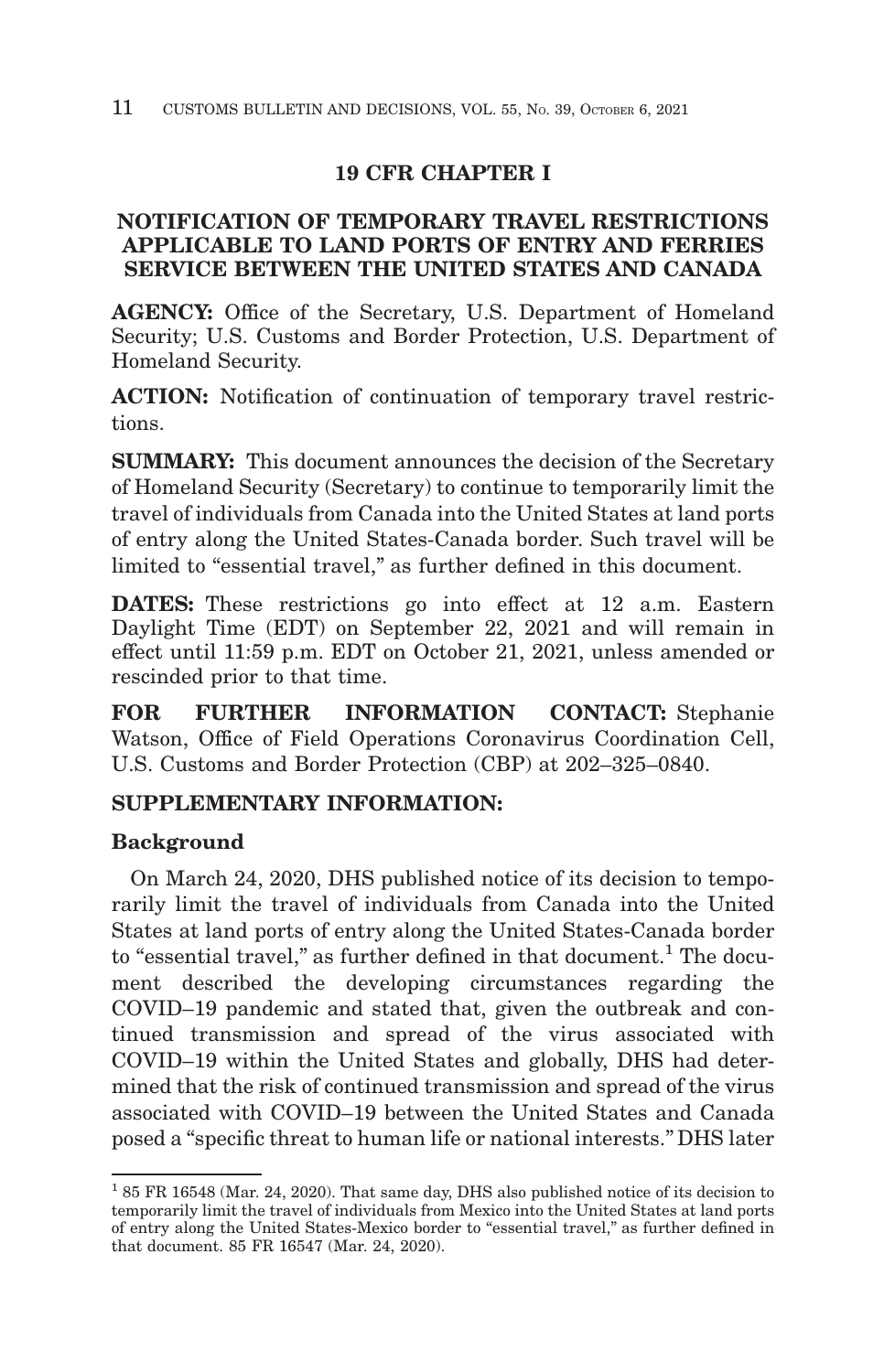published a series of notifications continuing such limitations on travel until 11:59 p.m. EDT on September 21,  $2021<sup>2</sup>$ 

DHS continues to monitor and respond to the COVID–19 pandemic. As of the week of September 5, 2021, there have been over 220 million confirmed cases globally, with over 4.5 million confirmed deaths.<sup>3</sup> There have been over 40.3 million confirmed and probable cases within the United States, $4$  over 1.5 million confirmed cases in Canada, $5$  and over 3.4 million confirmed cases in Mexico. $6$ 

DHS also notes that the Delta variant continues to drive an increase in cases, hospitalizations, and deaths in the United States.7 Canada and Mexico are also seeing increased case counts and deaths<sup>8</sup>

## **Notice of Action**

Given the outbreak and continued transmission and spread of COVID–19 within the United States and globally, the Secretary has determined that the risk of continued transmission and spread of the

<sup>2</sup>*See* 86 FR 46964 (Aug. 23, 2021); 86 FR 38556 (July 22, 2021); 86 FR 32764 (June 23, 2021); 86 FR 27802 (May 24, 2021); 86 FR 21188 (Apr. 22, 2021); 86 FR 14812 (Mar. 19, 2021); 86 FR 10815 (Feb. 23, 2021); 86 FR 4969 (Jan. 19, 2021); 85 FR 83432 (Dec. 22, 2020); 85 FR 74603 (Nov. 23, 2020); 85 FR 67276 (Oct. 22, 2020); 85 FR 59670 (Sept. 23, 2020); 85 FR 51634 (Aug. 21, 2020); 85 FR 44185 (July 22, 2020); 85 FR 37744 (June 24, 2020); 85 FR 31050 (May 22, 2020); 85 FR 22352 (Apr. 22, 2020). DHS also published parallel notifications of its decisions to continue temporarily limiting the travel of individuals from Mexico into the United States at land ports of entry along the United States-Mexico border to ''essential travel.'' *See* 86 FR 46963 (Aug. 23, 2021); 86 FR 38554 (July 22, 2021); 86 FR 32766 (June 23, 2021); 86 FR 27800 (May 24, 2021); 86 FR 21189 (Apr. 22, 2021); 86 FR 14813 (Mar. 19, 2021); 86 FR 10816 (Feb. 23, 2021); 86 FR 4969 (Jan. 19, 2021); 85 FR 83433 (Dec. 22, 2020); 85 FR 74604 (Nov. 23, 2020); 85 FR 67275 (Oct. 22, 2020); 85 FR 59669 (Sept. 23, 2020); 85 FR 51633 (Aug. 21, 2020); 85 FR 44183 (July 22, 2020); 85 FR 37745 (June 24, 2020); 85 FR 31057 (May 22, 2020); 85 FR 22353 (Apr. 22, 2020).

<sup>3</sup> WHO, Coronavirus disease 2019 (COVID–19) Weekly Epidemiological Update (Sept. 7, 2021), Continued available at *https://www.who.int/emergencies/diseases/novelcoronavirus-2019/situation-reports* (accessed Sept. 9, 2021).

<sup>4</sup> CDC, COVID Data Tracker: United States COVID–19 Cases, Deaths, and Laboratory Testing (NAATs) by State, Territory, and Jurisdiction, *https://covid.cdc.gov/covid-datatracker/#cases\_casesper100klast7days* (accessed Sept. 9, 2021).

<sup>5</sup> WHO, Situation by Region, Country, Territory & Area, available at *https:// covid19.who.int/table* (accessed Sept. 9, 2021).

<sup>6</sup>*Id.*

<sup>7</sup>*See* CDC, Delta Variant: What We Know About the Science, *https://www.cdc.gov/ coronavirus/2019-ncov/variants/delta-variant.html* (accessed Sept. 9, 2021).

<sup>8</sup>*See* Government of Canada, Coronavirus Disease (COVID–19) For Health Professionals, *https://health-infobase.canada.ca/covid-19/epidemiological-summary-covid-19-*

*cases.html#VOC* (accessed Sept. 9, 2021). *See* Government of Mexico, Ministry of Health, COVID–19 National General Information, *https://datos.covid-19.conacyt.mx/#DOView* (accessed Aug. 16, 2021); *Mexican Consortium of Genomic Surveillance (CoViGen-Mex), Reportes, http://mexcov2.ibt.unam.mx:8080/COVID-TRACKER/* (accessed Sept. 9, 2021).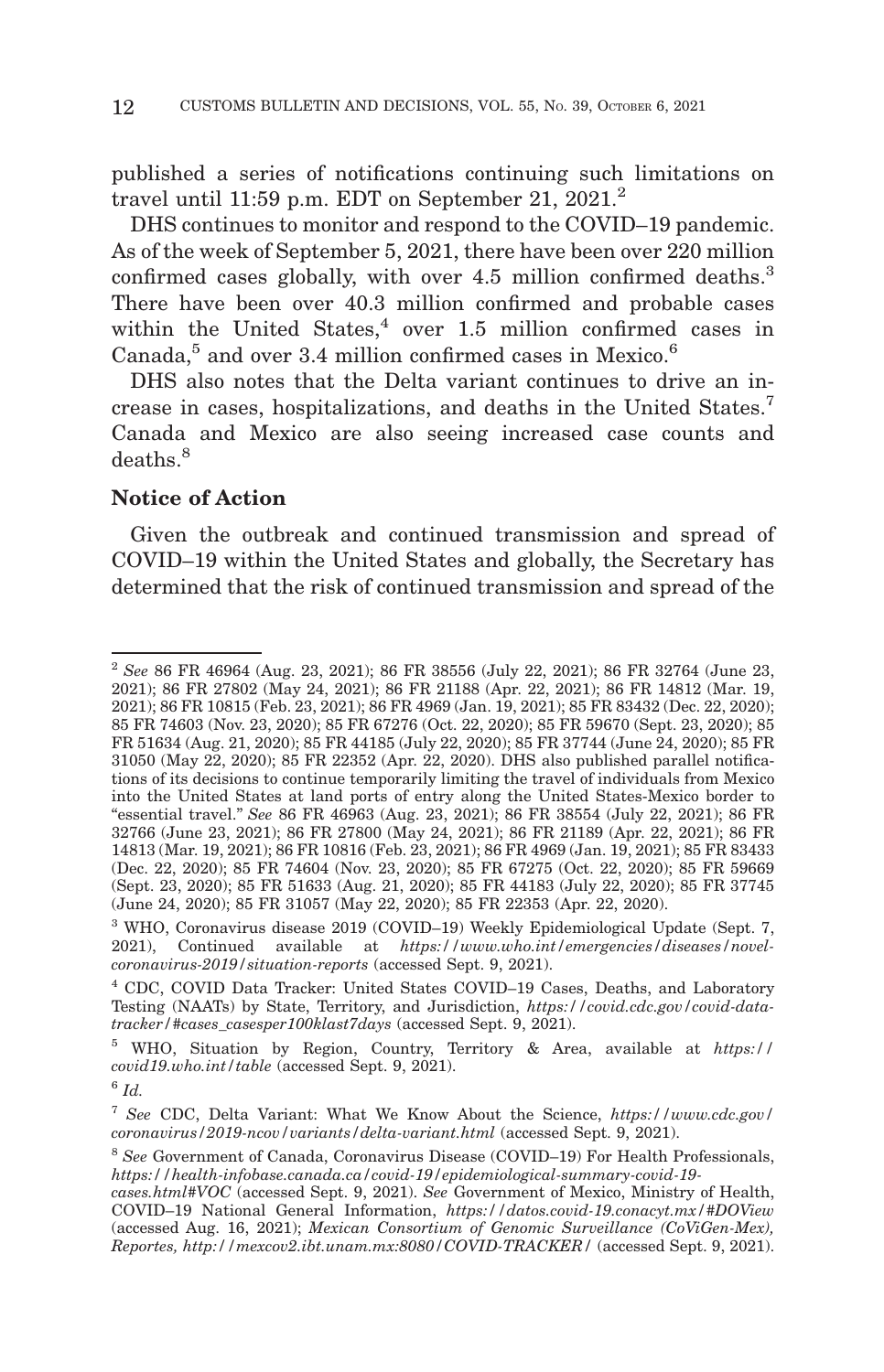virus associated with COVID–19 between the United States and Canada poses an ongoing ''specific threat to human life or national interests.''

In March 2020, U.S. and Canadian officials mutually determined that non-essential travel between the United States and Canada posed additional risk of transmission and spread of the virus associated with COVID–19 and placed the populace of both nations at increased risk of contracting the virus associated with COVID–19. Given the sustained human-to-human transmission of the virus, coupled with risks posed by new variants, non-essential travel to the United States places the personnel staffing land ports of entry between the United States and Canada, as well as the individuals traveling through these ports of entry, at increased risk of exposure to the virus associated with COVID–19. Accordingly, and consistent with the authority granted in 19 U.S.C. 1318(b)(1)(C) and (b)(2), $^{9}$  I have determined that land ports of entry along the U.S.-Canada border will continue to suspend normal operations and will only allow processing for entry into the United States of those travelers engaged in "essential travel," as defined below. Given the definition of "essential travel'' below, this temporary alteration in land ports of entry operations should not interrupt legitimate trade between the two nations or disrupt critical supply chains that ensure food, fuel, medicine, and other critical materials reach individuals on both sides of the border.

For purposes of the temporary alteration in certain designated ports of entry operations authorized under 19 U.S.C.  $1318(b)(1)(C)$ and (b)(2), travel through the land ports of entry and ferry terminals along the United States-Canada border shall be limited to ''essential travel,'' which includes, but is not limited to—

 $9$  19 U.S.C. 1318(b)(1)(C) provides that "[n]otwithstanding any other provision of law, the Secretary of the Treasury, when necessary to respond to a national emergency declared under the National Emergencies Act (50 U.S.C. 1601 *et seq.*) or to a specific threat to human life or national interests," is authorized to "[t]ake any . . . action that may be necessary to respond directly to the national emergency or specific threat.'' On March 1, 2003, certain functions of the Secretary of the Treasury were transferred to the Secretary of Homeland Security. *See* 6 U.S.C. 202(2), 203(1). Under 6 U.S.C. 212(a)(1), authorities "related to Customs revenue functions'' were reserved to the Secretary of the Treasury. To the extent that any authority under section 1318(b)(1) was reserved to the Secretary of the Treasury, it has been delegated to the Secretary of Homeland Security. *See* Treas. Dep't Order No. 100–16 (May 15, 2003), 68 FR 28322 (May 23, 2003). Additionally, 19 U.S.C. 1318(b)(2) provides that ''[n]otwithstanding any other provision of law, the Commissioner of U.S. Customs and Border Protection, when necessary to respond to a specific threat to human life or national interests, is authorized to close temporarily any Customs office or port of entry or take any other lesser action that may be necessary to respond to the specific threat.'' Congress has vested in the Secretary of Homeland Security the ''functions of all officers, employees, and organizational units of the Department,'' including the Commissioner of CBP. 6 U.S.C. 112(a)(3).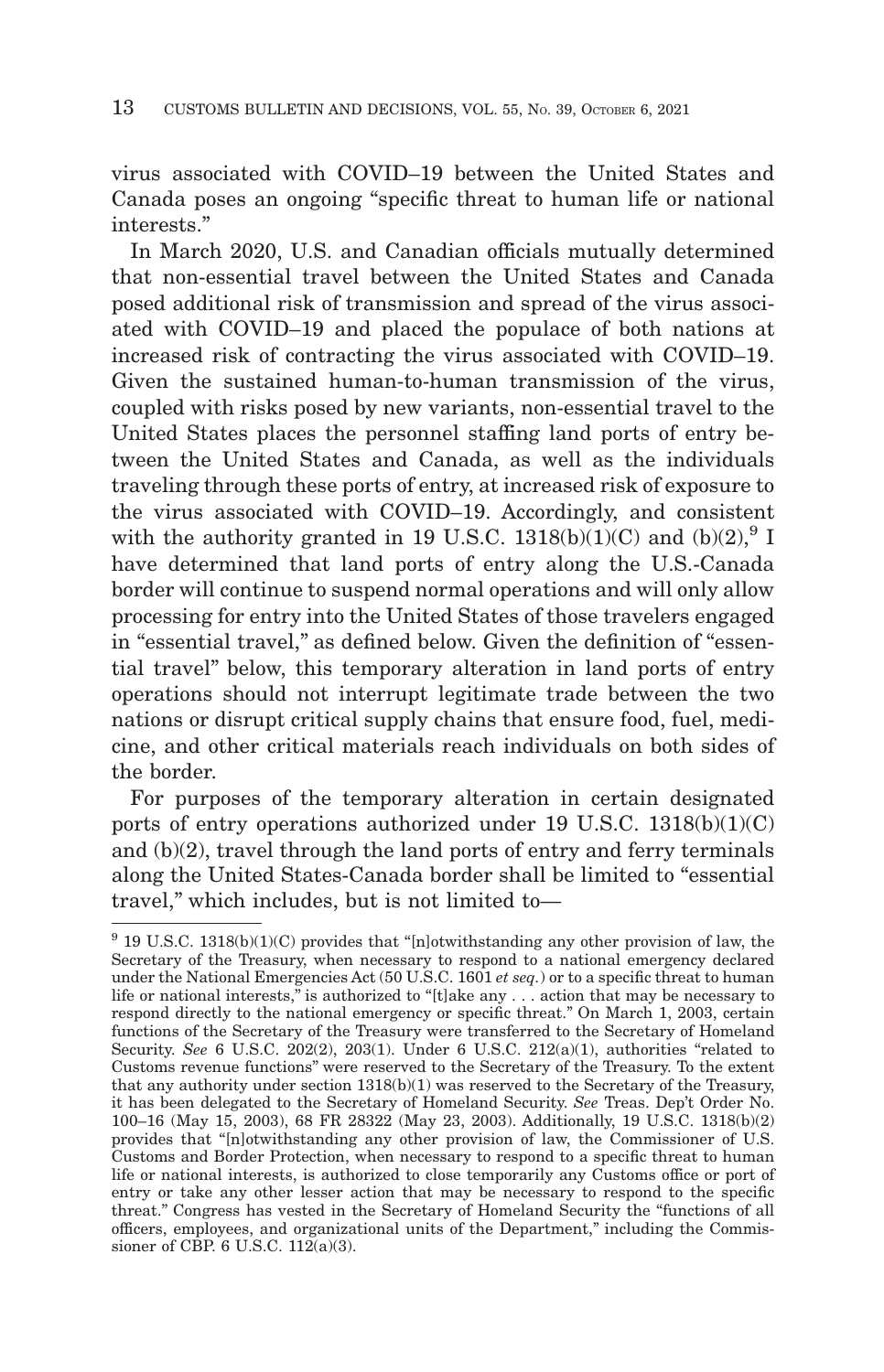- U.S. citizens and lawful permanent residents returning to the United States;
- Individuals traveling for medical purposes (*e.g.,* to receive medical treatment in the United States);
- Individuals traveling to attend educational institutions;
- Individuals traveling to work in the United States (*e.g.,* individuals working in the farming or agriculture industry who must travel between the United States and Canada in furtherance of such work $)$ ;
- Individuals traveling for emergency response and public health purposes (*e.g.,* government officials or emergency responders entering the United States to support federal, state, local, tribal, or territorial government efforts to respond to COVID–19 or other emergencies);
- Individuals engaged in lawful cross-border trade (*e.g.,* truck drivers supporting the movement of cargo between the United States and Canada);
- Individuals engaged in official government travel or diplomatic travel;
- Members of the U.S. Armed Forces, and the spouses and children of members of the U.S. Armed Forces, returning to the United States; and
- Individuals engaged in military-related travel or operations.

The following travel does not fall within the definition of ''essential travel'' for purposes of this Notification—

• Individuals traveling for tourism purposes (*e.g.,* sightseeing, recreation, gambling, or attending cultural events).

At this time, this Notification does not apply to air, freight rail, or sea travel between the United States and Canada, but does apply to passenger rail, passenger ferry travel, and pleasure boat travel between the United States and Canada. These restrictions are temporary in nature and shall remain in effect until 11:59 p.m. EDT on October 21, 2021. This Notification may be amended or rescinded prior to that time, based on circumstances associated with the specific threat. In coordination with public health and medical experts, DHS continues working closely with its partners across the United States and internationally to determine how to safely and sustainably resume normal travel.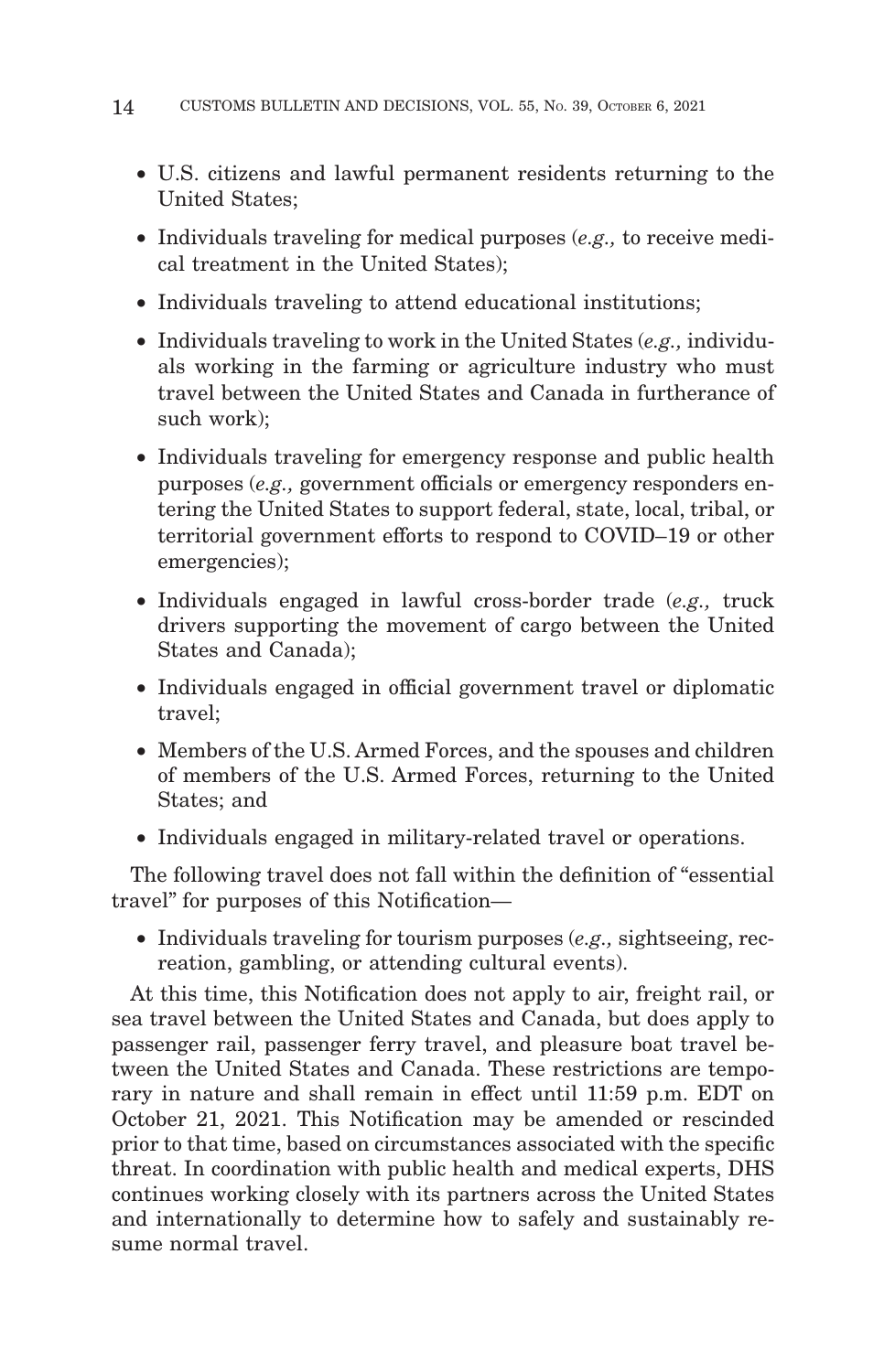The Commissioner of U.S. Customs and Border Protection (CBP) is hereby directed to prepare and distribute appropriate guidance to CBP personnel on the continued implementation of the temporary measures set forth in this Notification. The CBP Commissioner may determine that other forms of travel, such as travel in furtherance of economic stability or social order, constitute "essential travel" under this Notification. Further, the CBP Commissioner may, on an individualized basis and for humanitarian reasons or for other purposes in the national interest, permit the processing of travelers to the United States not engaged in ''essential travel.''

ALEJANDRO N. MAYORKAS, *Secretary, U.S. Department of Homeland Security.*  $\begin{array}{ll} \text{in ``essential t} \ \text{ALEJANI} \ \text{ALEJANI} \ \text{J.S. Department} \ \text{Register, September} \ \text{Register, September} \end{array}$ 

[Published in the Federal Register, September 22, 2021 (85 FR 52609)]

# **19 CFR CHAPTER I**

## **NOTIFICATION OF TEMPORARY TRAVEL RESTRICTIONS APPLICABLE TO LAND PORTS OF ENTRY AND FERRIES SERVICE BETWEEN THE UNITED STATES AND MEXICO**

**AGENCY:** Office of the Secretary, U.S. Department of Homeland Security; U.S. Customs and Border Protection, U.S. Department of Homeland Security.

**ACTION:** Notification of continuation of temporary travel restrictions.

**SUMMARY:** This document announces the decision of the Secretary of Homeland Security (Secretary) to continue to temporarily limit the travel of individuals from Mexico into the United States at land ports of entry along the United States-Mexico border. Such travel will be limited to "essential travel," as further defined in this document.

**DATES:** These restrictions go into effect at 12 a.m. Eastern Daylight Time (EDT) on September 22, 2021 and will remain in effect until 11:59 p.m. EDT on October 21, 2021, unless amended or rescinded prior to that time.

**FOR FURTHER INFORMATION CONTACT:** Stephanie Watson, Office of Field Operations Coronavirus Coordination Cell, U.S. Customs and Border Protection (CBP) at 202–325–0840.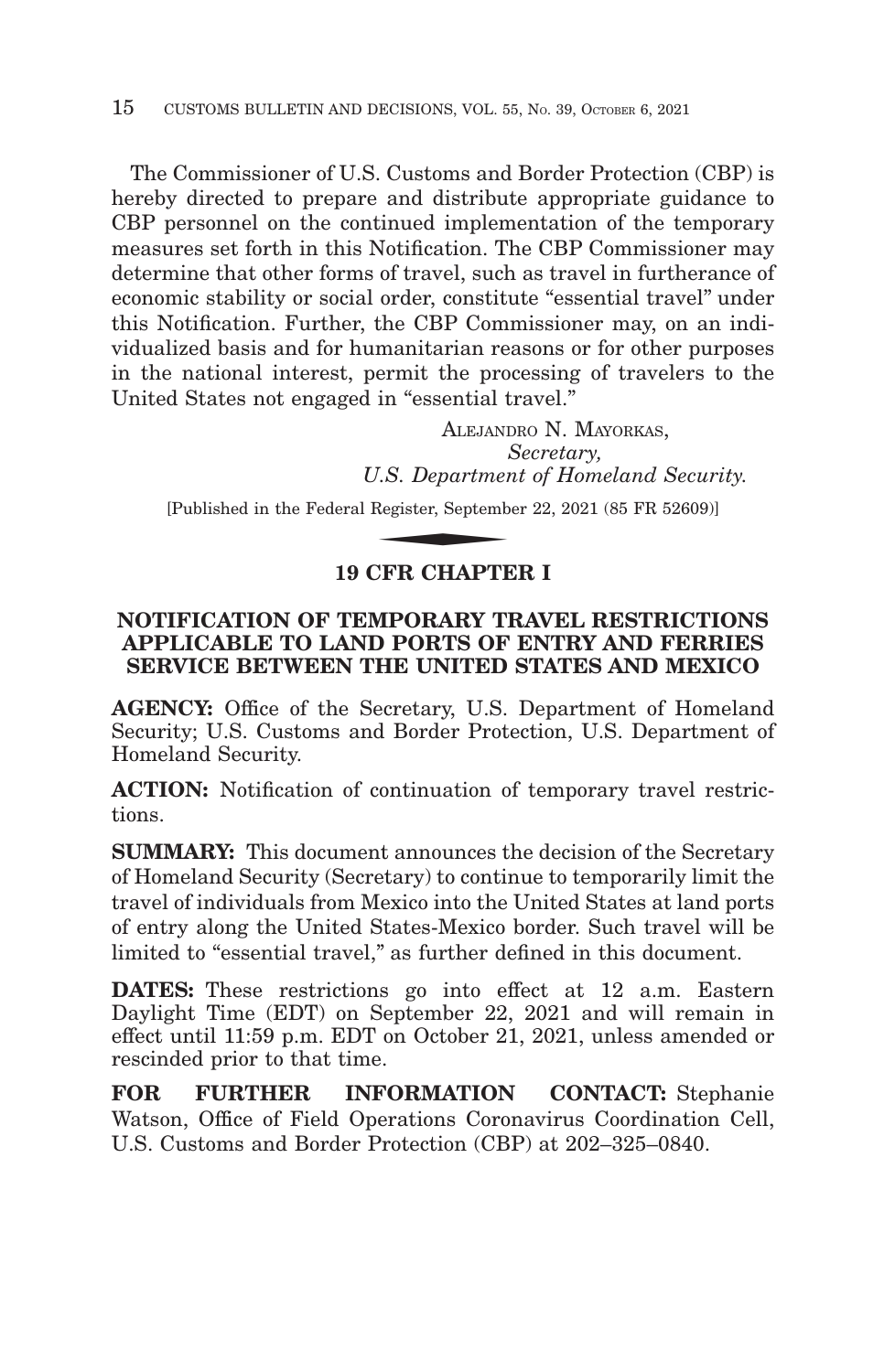## **SUPPLEMENTARY INFORMATION:**

#### **Background**

On March 24, 2020, DHS published notice of its decision to temporarily limit the travel of individuals from Mexico into the United States at land ports of entry along the United States-Mexico border to "essential travel," as further defined in that document.<sup>1</sup> The document described the developing circumstances regarding the COVID–19 pandemic and stated that, given the outbreak and continued transmission and spread of the virus associated with COVID–19 within the United States and globally, DHS had determined that the risk of continued transmission and spread of the virus associated with COVID–19 between the United States and Mexico posed a ''specific threat to human life or national interests.'' DHS later published a series of notifications continuing such limitations on travel until 11:59 p.m. EDT on September 21, 2021.2

DHS continues to monitor and respond to the COVID–19 pandemic. As of the week of September 5, 2021, there have been over 220 million confirmed cases globally, with over 4.5 million confirmed deaths.<sup>3</sup> There have been over 40.3 million confirmed and probable cases within the United States, $4$  over 1.5 million confirmed cases in Canada, $5$  and over 3.4 million confirmed cases in Mexico. $6$ 

3 WHO, Coronavirus disease 2019 (COVID–19) Weekly Epidemiological Update (Sept. 7, 2021), available at *https://www.who.int/emergencies/diseases/novel-coronavirus-2019/ situation-reports* (accessed Sept. 9, 2021).

<sup>1 85</sup> FR 16547 (Mar. 24, 2020). That same day, DHS also published notice of its decision to temporarily limit the travel of individuals from Canada into the United States at land ports of entry along the United States-Canada border to ''essential travel,'' as further defined in that document. 85 FR 16548 (Mar. 24, 2020).

<sup>2</sup>*See* 86 FR 46963 (Aug. 23, 2021); 86 FR 38554 (July 22, 2021); 86 FR 32766 (June 23, 2021); 86 FR 27800 (May 24, 2021); 86 FR 21189 (Apr. 22, 2021); 86 FR 14813 (Mar. 19, 2021); 86 FR 10816 (Feb. 23, 2021); 86 FR 4967 (Jan. 19, 2021); 85 FR 83433 (Dec. 22, 2020); 85 FR 74604 (Nov. 23, 2020); 85 FR 67275 (Oct. 22, 2020); 85 FR 59669 (Sept. 23, 2020); 85 FR 51633 (Aug. 21, 2020); 85 FR 44183 (July 22, 2020); 85 FR 37745 (June 24, 2020); 85 FR 31057 (May 22, 2020); 85 FR 22353 (Apr. 22, 2020). DHS also published parallel notifications of its decisions to continue temporarily limiting the travel of individuals from Canada into the United States at land ports of entry along the United States-Canada border to ''essential travel.'' *See* 86 FR 46964 (Aug. 23, 2021); 86 FR 38556 (July 22, 2021); 86 FR 32764 (June 23, 2021); 86 FR 27802 (May 24, 2021); 86 FR 21188 (Apr. 22, 2021); 86 FR 14812 (Mar. 19, 2021); 86 FR 10815 (Feb. 23, 2021); 86 FR 4969 (Jan. 19, 2021); 85 FR 83432 (Dec. 22, 2020); 85 FR 74603 (Nov. 23, 2020); 85 FR 67276 (Oct. 22, 2020); 85 FR 59670 (Sept. 23, 2020); 85 FR 51634 (Aug. 21, 2020); 85 FR 44185 (July 22, 2020); 85 FR 37744 (June 24, 2020); 85 FR 31050 (May 22, 2020); 85 FR 22352 (Apr. 22, 2020).

<sup>4</sup> CDC, COVID Data Tracker: United States COVID–19 Cases, Deaths, and Laboratory Testing (NAATs) by State, Territory, and Jurisdiction, *https://covid.cdc.gov/covid-datatracker/#cases\_casesper100klast7days* (accessed Sept. 9, 2021).

<sup>5</sup> WHO, Situation by Region, Country, Territory & Area, available at *https:// covid19.who.int/table* (accessed Sept. 9, 2021).

<sup>6</sup>*Id.*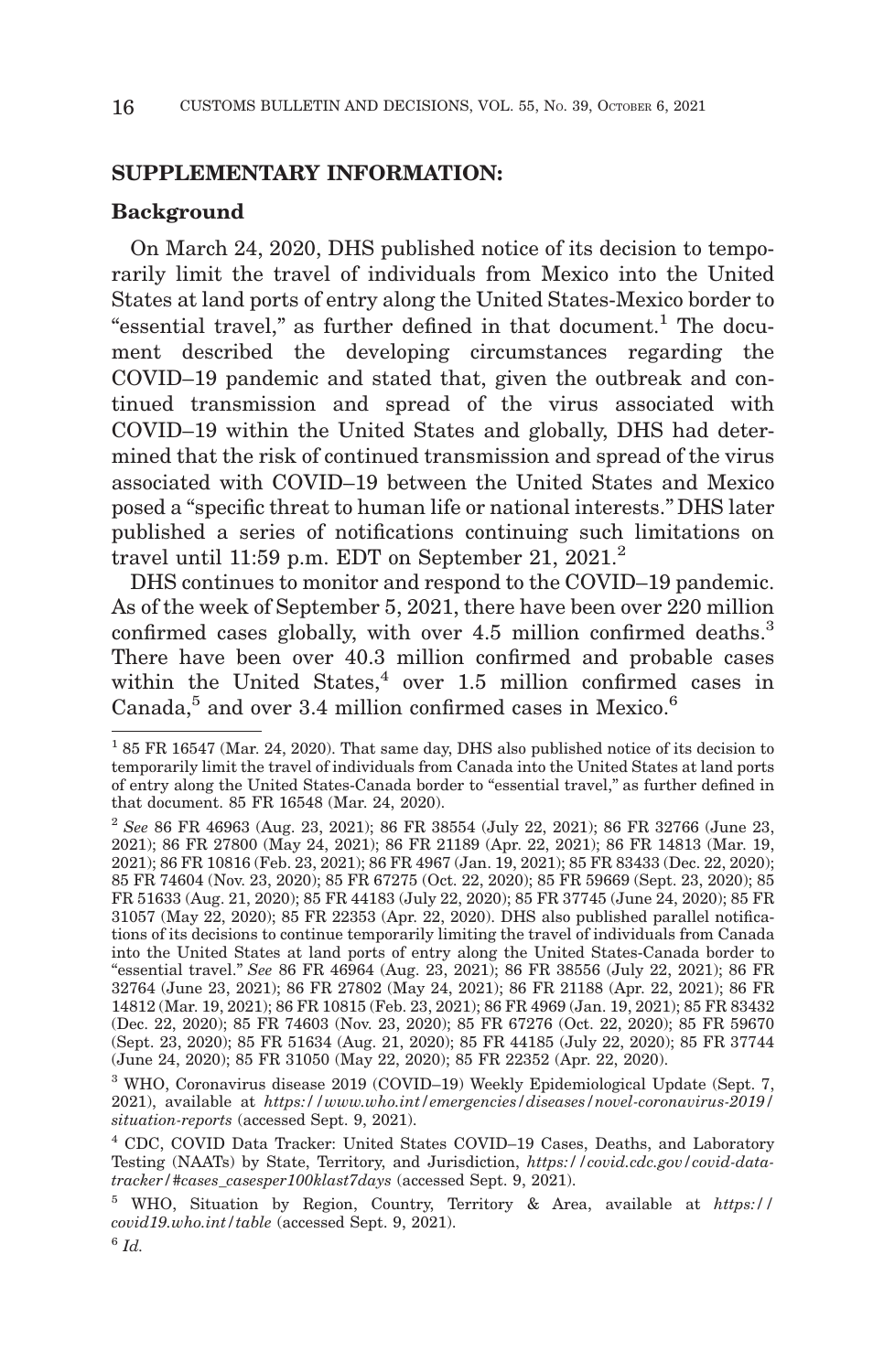DHS also notes that the Delta variant continues to drive an increase in cases, hospitalizations, and deaths in the United States.7 Canada and Mexico are also seeing increased case counts and deaths<sup>8</sup>

## **Notice of Action**

Given the outbreak and continued transmission and spread of COVID–19 within the United States and globally, the Secretary has determined that the risk of continued transmission and spread of the virus associated with COVID–19 between the United States and Mexico poses an ongoing ''specific threat to human life or national interests.''

In March 2020, U.S. and Mexican officials mutually determined that non-essential travel between the United States and Mexico posed additional risk of transmission and spread of the virus associated with COVID–19 and placed the populace of both nations at increased risk of contracting the virus associated with COVID–19. Given the sustained human-to-human transmission of the virus, coupled with risks posed by new variants, non-essential travel to the United States places the personnel staffing land ports of entry between the United States and Mexico, as well as the individuals traveling through these ports of entry, at increased risk of exposure to the virus associated with COVID–19. Accordingly, and consistent with the authority granted in 19 U.S.C. 1318(b)(1)(C) and (b)(2),  $9 \text{ I}$ 

 $9$  19 U.S.C. 1318(b)(1)(C) provides that "[n]otwithstanding any other provision of law, the Secretary of the Treasury, when necessary to respond to a national emergency declared under the National Emergencies Act (50 U.S.C. 1601 *et seq.*) or to a specific threat to human life or national interests," is authorized to "[t]ake any . . . action that may be necessary to respond directly to the national emergency or specific threat.'' On March 1, 2003, certain functions of the Secretary of the Treasury were transferred to the Secretary of Homeland Security. *See* 6 U.S.C. 202(2), 203(1). Under 6 U.S.C. 212(a)(1), authorities "related to Customs revenue functions'' were reserved to the Secretary of the Treasury. To the extent that any authority under section 1318(b)(1) was reserved to the Secretary of the Treasury, it has been delegated to the Secretary of Homeland Security. *See* Treas. Dep't Order No. 100–16 (May 15, 2003), 68 FR 28322 (May 23, 2003). Additionally, 19 U.S.C. 1318(b)(2) provides that ''[n]otwithstanding any other provision of law, the Commissioner of U.S. Customs and Border Protection, when necessary to respond to a specific threat to human life or national interests, is authorized to close temporarily any Customs office or port of entry or take any other lesser action that may be necessary to respond to the specific threat.'' Congress has vested in the Secretary of Homeland Security the ''functions of all officers, employees, and organizational units of the Department,'' including the Commissioner of CBP. 6 U.S.C. 112(a)(3).

<sup>7</sup>*See* CDC, Delta Variant: What We Know About the Science, *https://www.cdc.gov/ coronavirus/2019-ncov/variants/delta-variant.html* (accessed Sept. 9, 2021).

<sup>8</sup>*See* Government of Canada, Coronavirus Disease (COVID–19) For Health Professionals, *https://health-infobase.canada.ca/covid-19/epidemiological-summary-covid-19-*

*cases.html#VOC* (accessed Sept. 9, 2021). *See* Government of Mexico, Ministry of Health, COVID–19 National General Information, *https://datos.covid-19.conacyt.mx/#DOView* (accessed Sept. 9, 2021); Mexican Consortium of Genomic Surveillance (CoViGen-Mex), Reportes, *http://mexcov2.ibt.unam.mx:8080/COVID-TRACKER/* (accessed Sept. 9, 2021).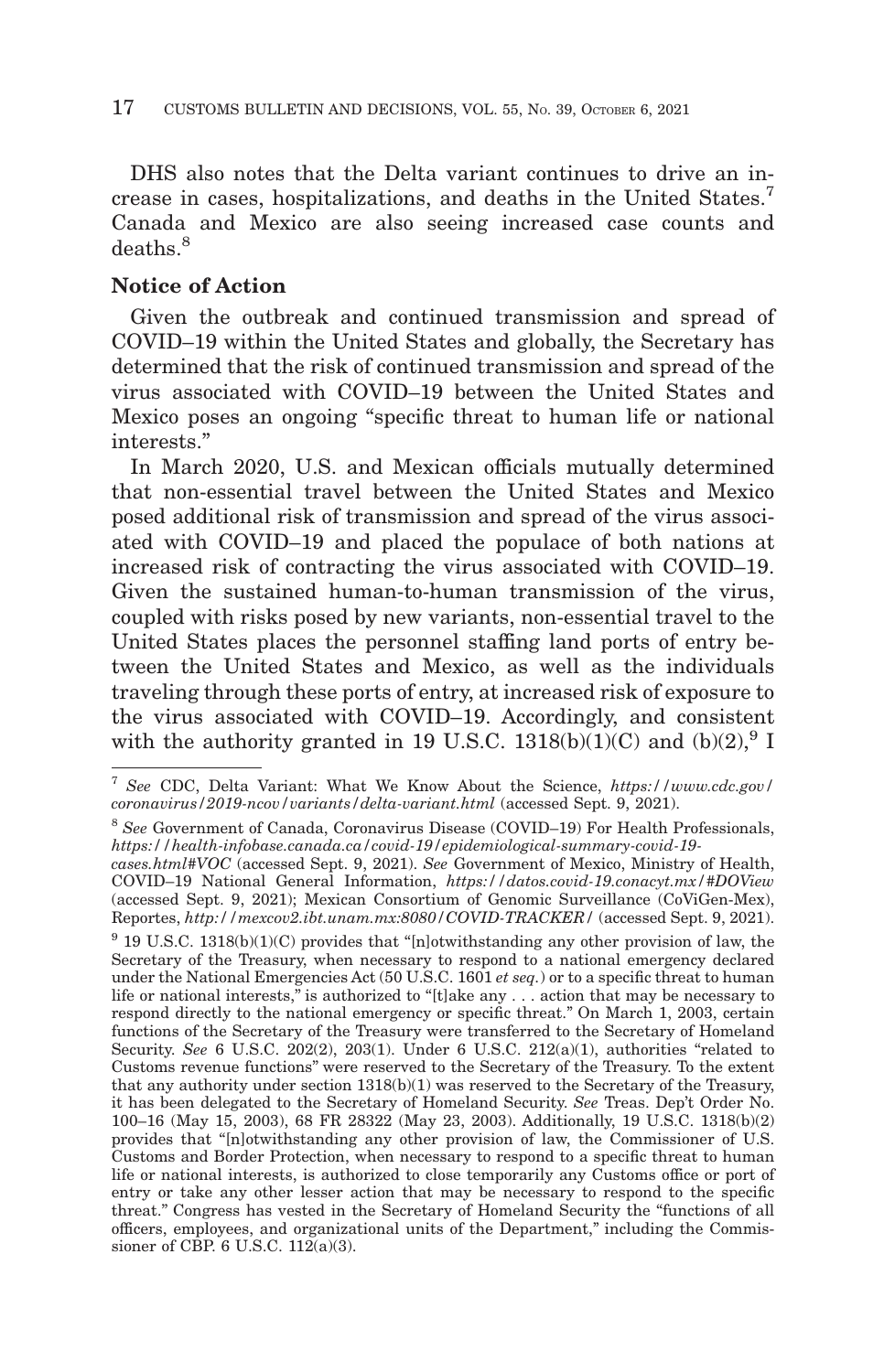have determined that land ports of entry along the U.S.-Mexico border will continue to suspend normal operations and will only allow processing for entry into the United States of those travelers engaged in "essential travel," as defined below. Given the definition of "essential travel'' below, this temporary alteration in land ports of entry operations should not interrupt legitimate trade between the two nations or disrupt critical supply chains that ensure food, fuel, medicine, and other critical materials reach individuals on both sides of the border.

For purposes of the temporary alteration in certain designated ports of entry operations authorized under 19 U.S.C.  $1318(b)(1)(C)$ and (b)(2), travel through the land ports of entry and ferry terminals along the United States-Mexico border shall be limited to ''essential travel,'' which includes, but is not limited to—

- U.S. citizens and lawful permanent residents returning to the United States;
- Individuals traveling for medical purposes (*e.g.,* to receive medical treatment in the United States);
- Individuals traveling to attend educational institutions;
- Individuals traveling to work in the United States (*e.g.,* individuals working in the farming or agriculture industry who must travel between the United States and Mexico in furtherance of such work);
- Individuals traveling for emergency response and public health purposes (*e.g.,* government officials or emergency responders entering the United States to support federal, state, local, tribal, or territorial government efforts to respond to COVID–19 or other emergencies);
- Individuals engaged in lawful cross-border trade (*e.g.,* truck drivers supporting the movement of cargo between the United States and Mexico);
- Individuals engaged in official government travel or diplomatic travel;
- Members of the U.S. Armed Forces, and the spouses and children of members of the U.S. Armed Forces, returning to the United States; and
- Individuals engaged in military-related travel or operations.

The following travel does not fall within the definition of "essential" travel'' for purposes of this Notification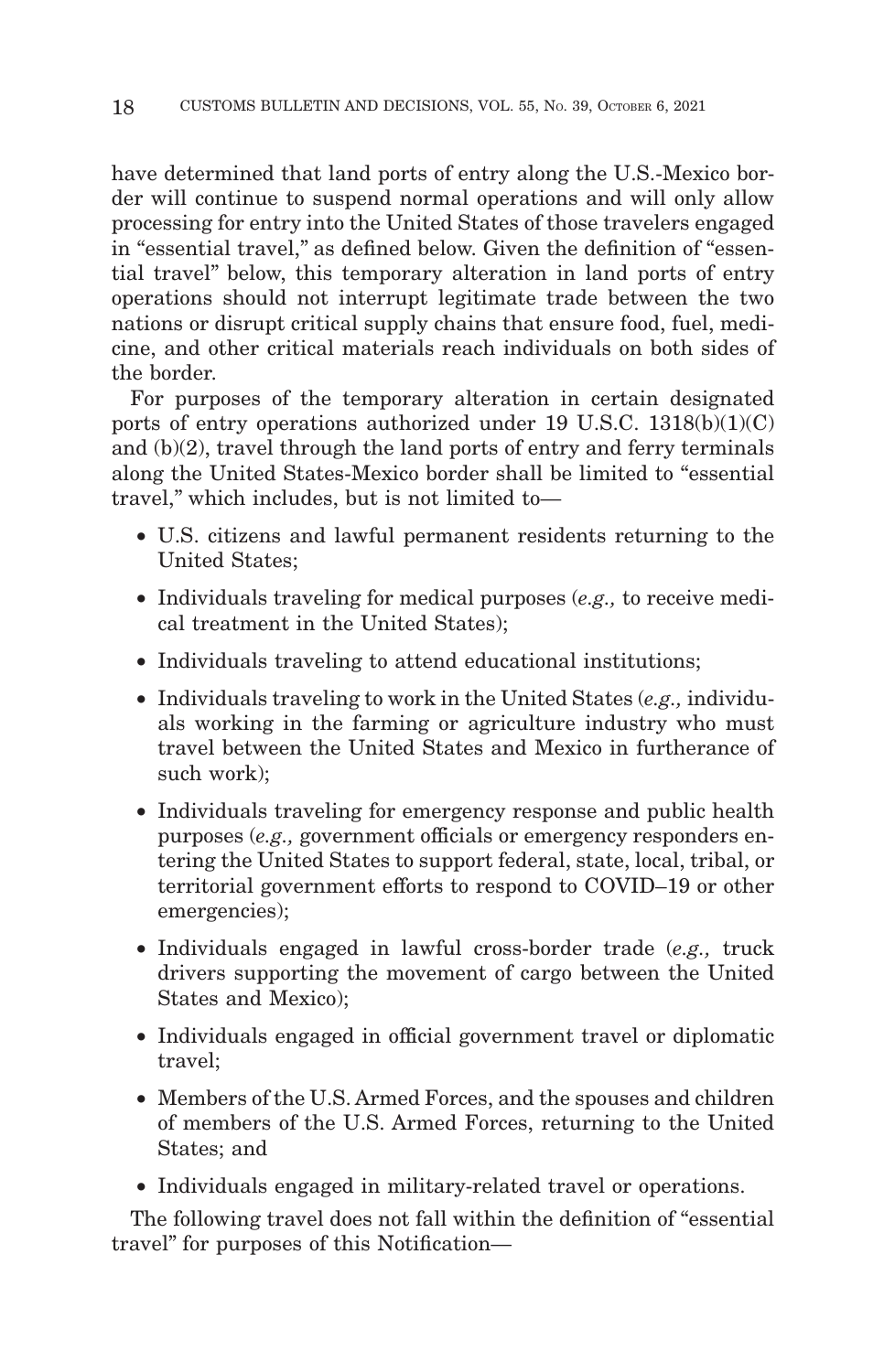• Individuals traveling for tourism purposes (*e.g.,* sightseeing, recreation, gambling, or attending cultural events).

At this time, this Notification does not apply to air, freight rail, or sea travel between the United States and Mexico, but does apply to passenger rail, passenger ferry travel, and pleasure boat travel between the United States and Mexico. These restrictions are temporary in nature and shall remain in effect until 11:59 p.m. EDT on October 21, 2021. This Notification may be amended or rescinded prior to that time, based on circumstances associated with the specific threat. In coordination with public health and medical experts, DHS continues working closely with its partners across the United States and internationally to determine how to safely and sustainably resume normal travel.

The Commissioner of U.S. Customs and Border Protection (CBP) is hereby directed to prepare and distribute appropriate guidance to CBP personnel on the continued implementation of the temporary measures set forth in this Notification. The CBP Commissioner may determine that other forms of travel, such as travel in furtherance of economic stability or social order, constitute "essential travel" under this Notification. Further, the CBP Commissioner may, on an individualized basis and for humanitarian reasons or for other purposes in the national interest, permit the processing of travelers to the United States not engaged in "essential travel."

ALEJANDRO N. MAYORKAS, *Secretary, U.S. Department of Homeland Security.* in "essential t<br>ALEJANI<br>J.S. Departmer<br>Register, Septemb<br>MATION OF O

[Published in the Federal Register, September 22, 2021 (85 FR 52611)]

## **PROPOSED MODIFICATION OF ONE RULING LETTER AND PROPOSED REVOCATION OF TREATMENT RELATING TO THE TARIFF CLASSIFICATION OF ROOIBOS TEA**

**AGENCY:** U.S. Customs and Border Protection, Department of Homeland Security.

**ACTION:** Notice of proposed modification of one ruling letter and proposed revocation of treatment relating to the tariff classification of Rooibos Tea.

**SUMMARY:** Pursuant to section 625(c), Tariff Act of 1930 (19) U.S.C. § 1625(c)), as amended by section 623 of title VI (Customs Modernization) of the North American Free Trade Agreement Implementation Act (Pub. L. 103–182, 107 Stat. 2057), this notice advises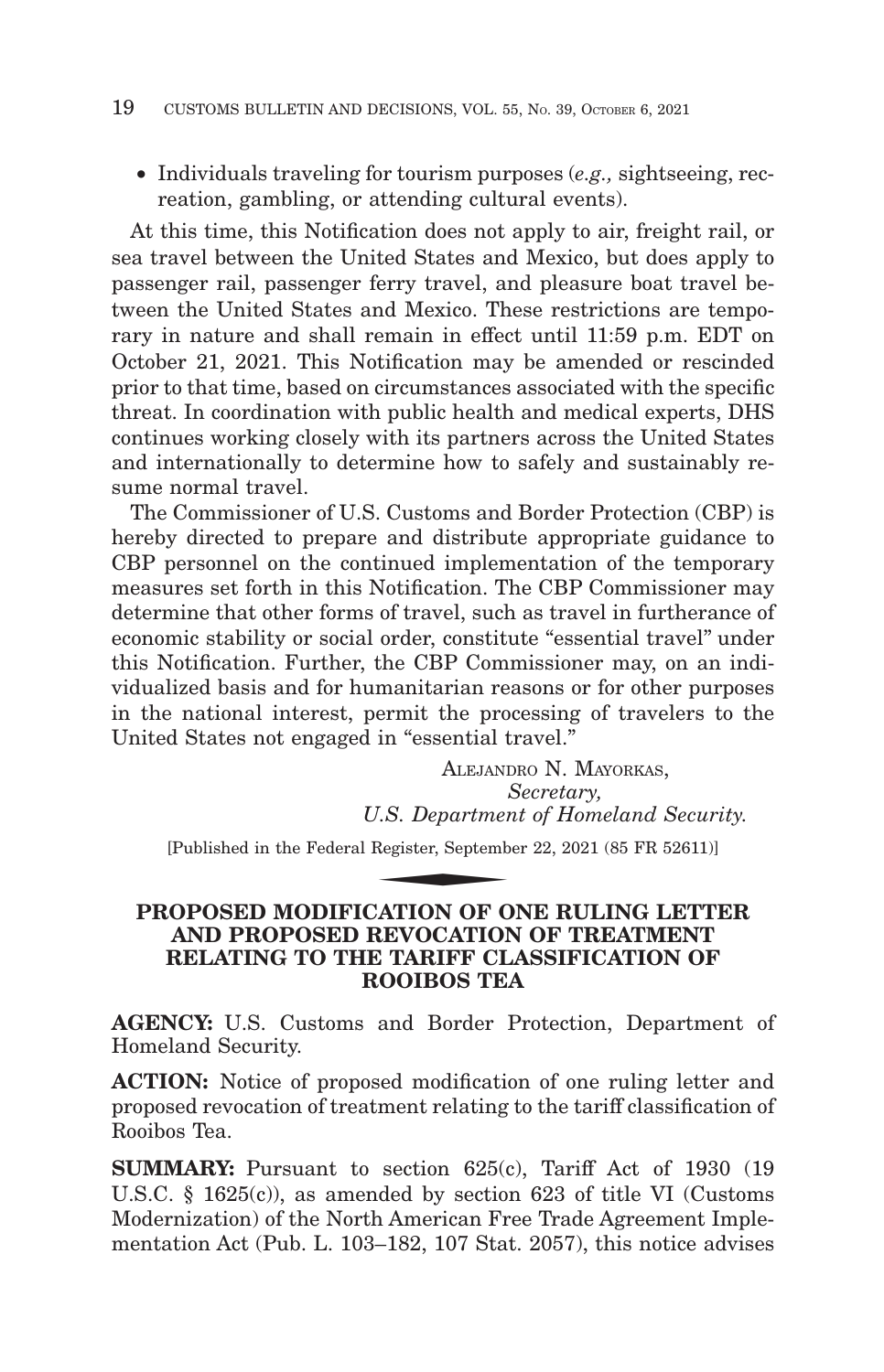interested parties that U.S. Customs and Border Protection (CBP) intends to modify one ruling letter concerning tariff classification of Rooibos Tea under the Harmonized Tariff Schedule of the United States (HTSUS). Similarly, CBP intends to revoke any treatment previously accorded by CBP to substantially identical transactions. Comments on the correctness of the proposed actions are invited.

**DATE:** Comments must be received on or before November 5, 2021.

**ADDRESS:** Written comments are to be addressed to U.S. Customs and Border Protection, Office of Trade, Regulations and Rulings, Attention: Erin Frey, Commercial and Trade Facilitation Division, 90 K St., NE, 10th Floor, Washington, DC 20229–1177. Due to the COVID-19 pandemic, CBP is also allowing commenters to submit electronic comments to the following email address: 1625Comments@cbp.dhs.gov. All comments should reference the title of the proposed notice at issue and the *Customs Bulletin* volume, number and date of publication. Due to the relevant COVID-19-related restrictions, CBP has limited its on-site public inspection of public comments to 1625 notices. Arrangements to inspect submitted comments should be made in advance by calling Ms. Erin Frey at (202) 325–1757.

**FOR FURTHER INFORMATION CONTACT:** Michael J. Dearden, Food, Textiles and Marking Branch, Regulations and Rulings, Office of Trade, at (202) 325–0101.

### **SUPPLEMENTARY INFORMATION:**

#### **BACKGROUND**

Current customs law includes two key concepts: informed compliance and shared responsibility. Accordingly, the law imposes an obligation on CBP to provide the public with information concerning the trade community's responsibilities and rights under the customs and related laws. In addition, both the public and CBP share responsibility in carrying out import requirements. For example, under section 484 of the Tariff Act of 1930, as amended (19 U.S.C. § 1484), the importer of record is responsible for using reasonable care to enter, classify and value imported merchandise, and to provide any other information necessary to enable CBP to properly assess duties, collect accurate statistics, and determine whether any other applicable legal requirement is met.

Pursuant to 19 U.S.C.  $\S$  1625(c)(1), this notice advises interested parties that CBP is proposing to modify one ruling letter pertaining to the tariff classification of Rooibos Tea. Although in this notice, CBP is specifically referring to New York Ruling Letter ("NY") N280540,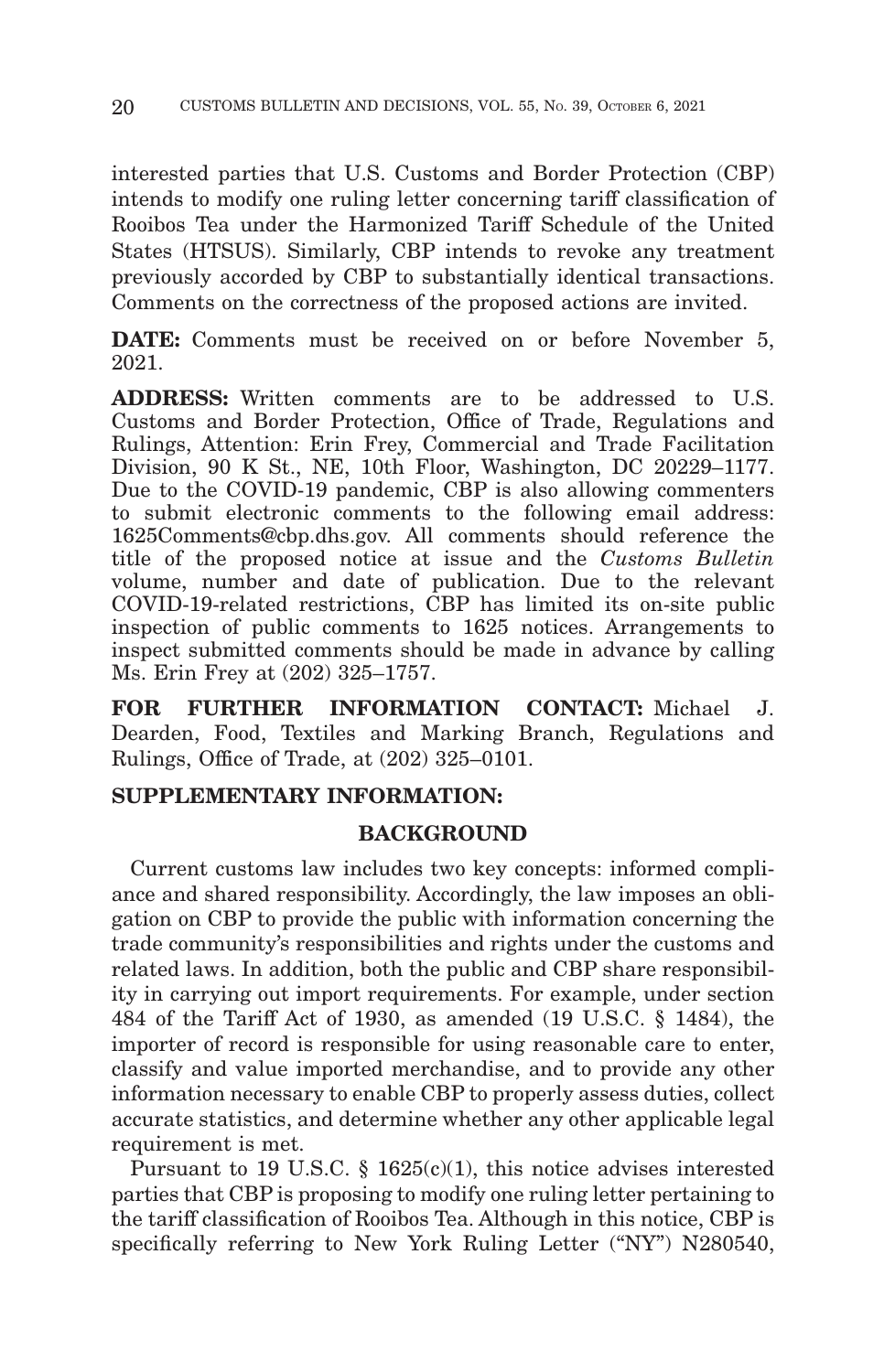dated November 18, 2016 (Attachment A), this notice also covers any rulings on this merchandise which may exist, but have not been specifically identified. CBP has undertaken reasonable efforts to search existing databases for rulings in addition to the one identified. No further rulings have been found. Any party who has received an interpretive ruling or decision (i.e., a ruling letter, internal advice memorandum or decision, or protest review decision) on the merchandise subject to this notice should advise CBP during the comment period.

Similarly, pursuant to 19 U.S.C.  $\S$  1625(c)(2), CBP is proposing to revoke any treatment previously accorded by CBP to substantially identical transactions. Any person involved in substantially identical transactions should advise CBP during this comment period. An importer's failure to advise CBP of substantially identical transactions or of a specific ruling not identified in this notice may raise issues of reasonable care on the part of the importer or its agents for importations of merchandise subsequent to the effective date of the final decision on this notice.

In NY N280540, CBP classified Rooibos Tea in heading 1211, HTSUS, specifically in subheading 1211.90.40, HTSUS, which provides for "Plants and parts of plants (including seeds and fruits), of a kind used primarily for perfumery, in pharmacy or for insecticidal, fungicidal or similar purposes, fresh, chilled, frozen or dried, whether or not cut, crushed or powdered: Other: Mint leaves: Other." CBP has reviewed NY N280540 and has determined the ruling letter to be in error. It is now CBP's position that Rooibos Tea is properly classified, in heading 1211, HTSUS, specifically in subheading 1211.90.92, HTSUS, which provides for "Plants and parts of plants (including seeds and fruits), of a kind used primarily for perfumery, in pharmacy or for insecticidal, fungicidal or similar purposes, fresh, chilled, frozen or dried, whether or not cut, crushed or powdered: Other: Other: Fresh or dried."

Pursuant to 19 U.S.C.  $\S$  1625(c)(1), CBP is proposing to modify NY N280540 and to revoke or modify any other ruling not specifically identified to reflect the analysis contained in the proposed Headquarters Ruling Letter ("HQ") H320527, set forth as Attachment B to this notice. Additionally, pursuant to 19 U.S.C.  $\S$  1625(c)(2), CBP is proposing to revoke any treatment previously accorded by CBP to substantially identical transactions.

Before taking this action, consideration will be given to any written comments timely received.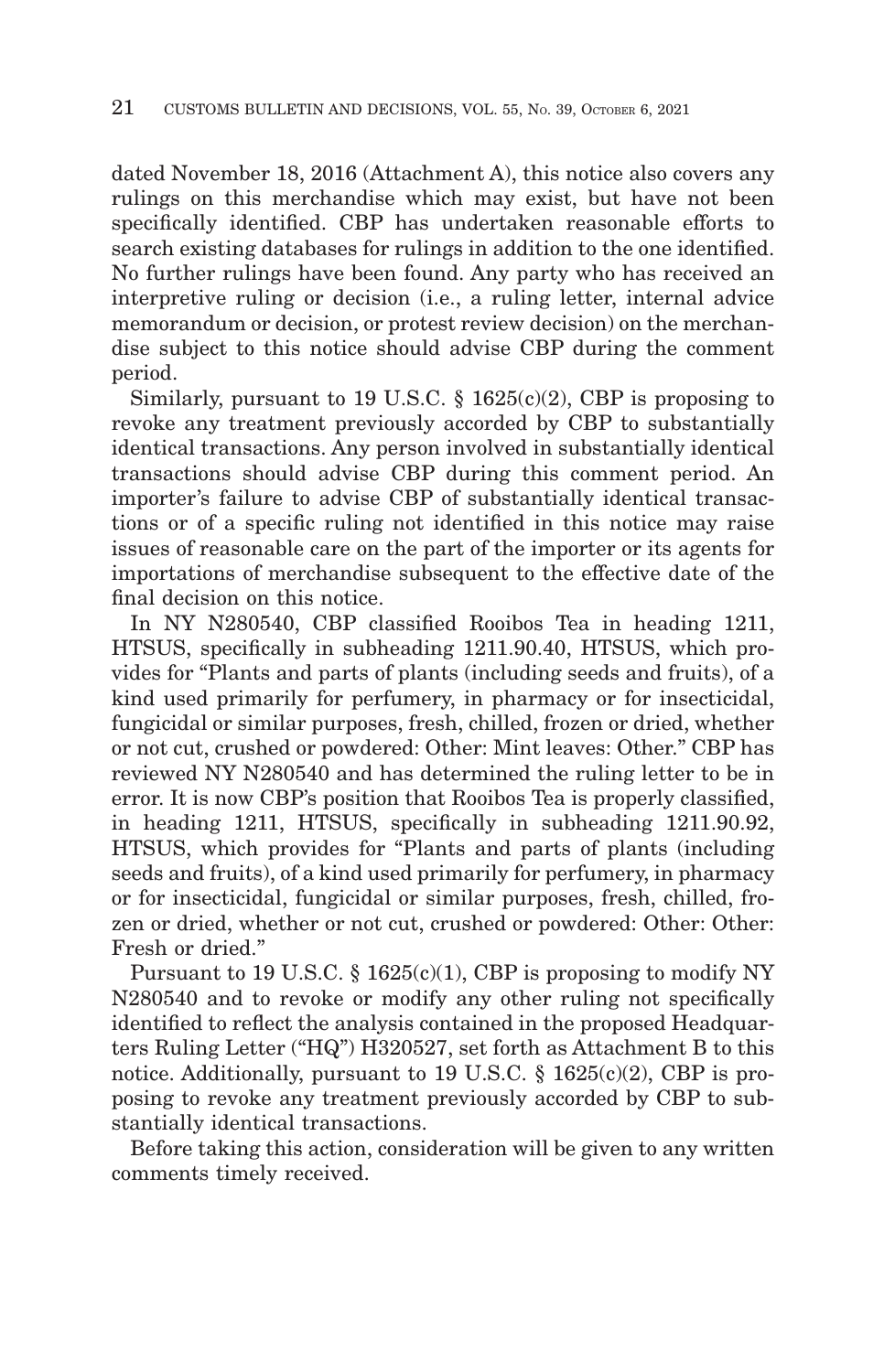22 CUSTOMS BULLETIN AND DECISIONS, VOL. 55, No. 39, OCTOBER 6, 2021

Dated:

CRAIG T. CLARK, *Director Commercial and Trade Facilitation Division*

Attachments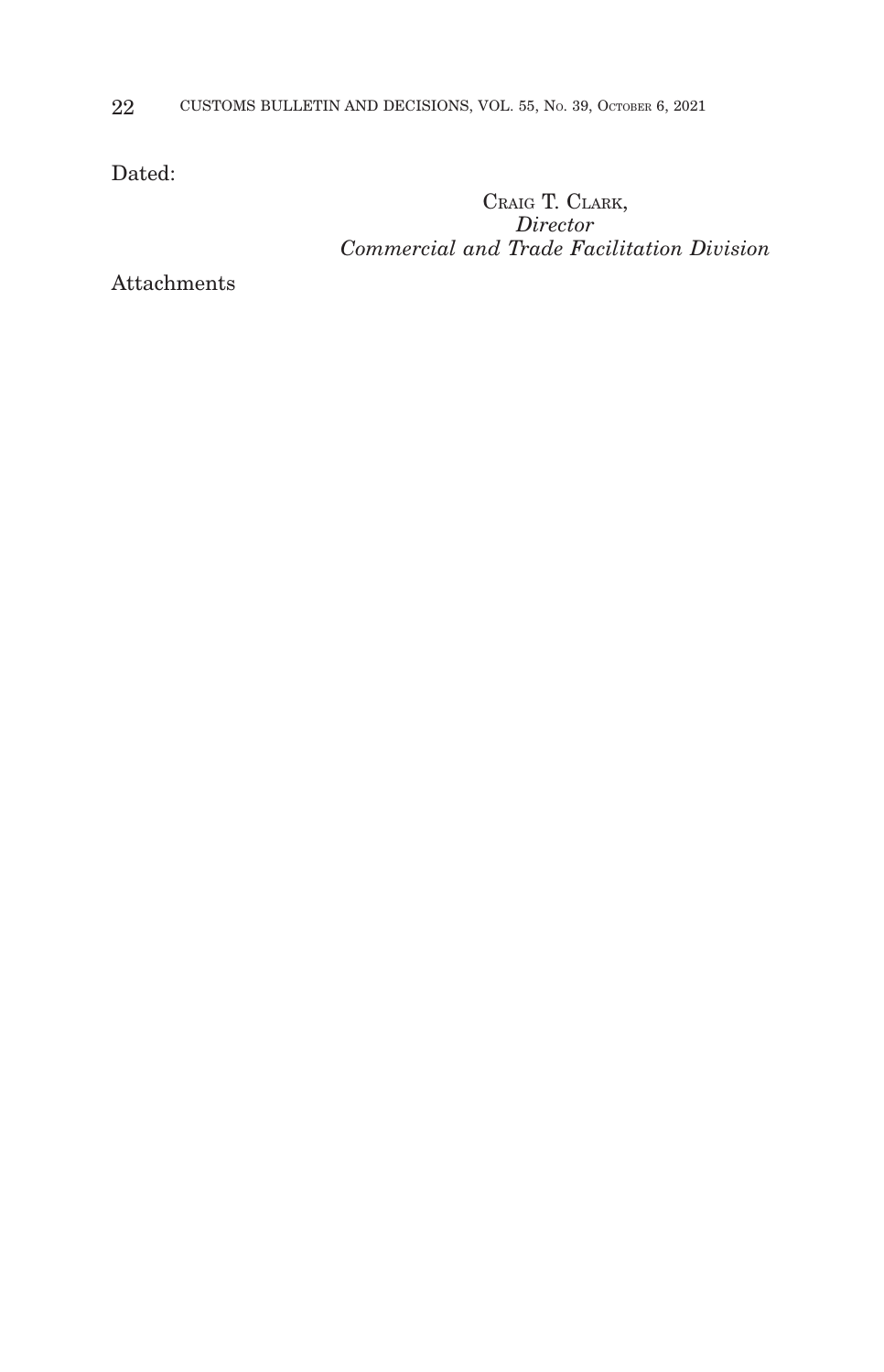N280540

November 18, 2016 CLA-2–09:OT:RR:NC:N4:232 CATEGORY: Classification TARIFF NO.: 0902.10.1050; 0902.30.0090; 1211.90.4020

MS. NELI ANDERSEN W31 LLC *1237 SMOKETREE DR. FOREST, VA 24551*

RE: The tariff classification of flavored green tea, black tea and herbal tea from India and South Africa

#### DEAR MS. ANDERSEN:

In your letter dated October 17, 2016, you requested a tariff classification ruling. Descriptive literature and samples of the product packaging accompanied your letter.

The subject merchandise is described as flavored green tea, various black teas and rooibos tea, all bearing the product name "Royal T-Stick". "Green Tea" consists of 93 percent green tea and 7 percent natural flavor from lemons. "Moroccan" consists of 93 percent green tea and 7 percent natural flavor from mint leaves. "Earl Grey" consists of 93 percent black tea and 7 percent natural flavor from bergamot oranges. "Forest Fruits Tea" consists of 93 percent black tea and 7 percent natural flavor from blueberries and blackberries. "Lemon Tea" consists of 93 percent black tea and 7 percent natural flavor from lemons. "Orange Tea" consists of 93 percent black tea and 7 percent natural flavor from oranges. "Peach Tea" consists of 93 percent black tea and 7 percent natural flavor from peaches. "Strawberry Tea" consists of 93 percent black tea and 7 percent natural flavor from strawberries. "Rooibos Tea" consists of 100 percent rooibos tea (*Aspalathus linearis*).

The green and black teas are products of India and the rooibos tea is a product of South Africa. According to the information provided, you have stated to this office during a telephone conversation on November 17, 2016 that the green and black teas are flavored in India. However, you also submitted conflicting information from the manufacturer that the green and black teas are flavored (or blended) in the Netherlands.

All of the Royal T-Stick products are packaged in the Netherlands. They will be imported into the United States in cardboard boxes, containing either 15 or 30 individually wrapped oriented polypropylene micro-perforated foil pouches or "sticks". The products are intended for both the wholesale and retail market. Boxes with 15 units have a net weight of 28.5 grams and boxes with 30 units are said to have a net weight of 57 grams. The product is steeped in a cup of hot water to make a beverage.

The applicable subheading for "Green Tea" and "Moroccan" Royal T-Sticks will be 0902.10.1050, Harmonized Tariff Schedule of the United States (HTSUS), which provides for Green tea (not fermented) in immediate packings of a content not exceeding 3kg...flavored...other. The general rate of duty will be 6.4 percent ad valorem.

The applicable subheading for the "Earl Grey", "Forest Fruits Tea", "Lemon Tea", "Orange Tea", "Peach Tea", and "Strawberry Tea" Royal T-Sticks will be 0902.30.0090, Harmonized Tariff Schedule of the United States (HTSUS),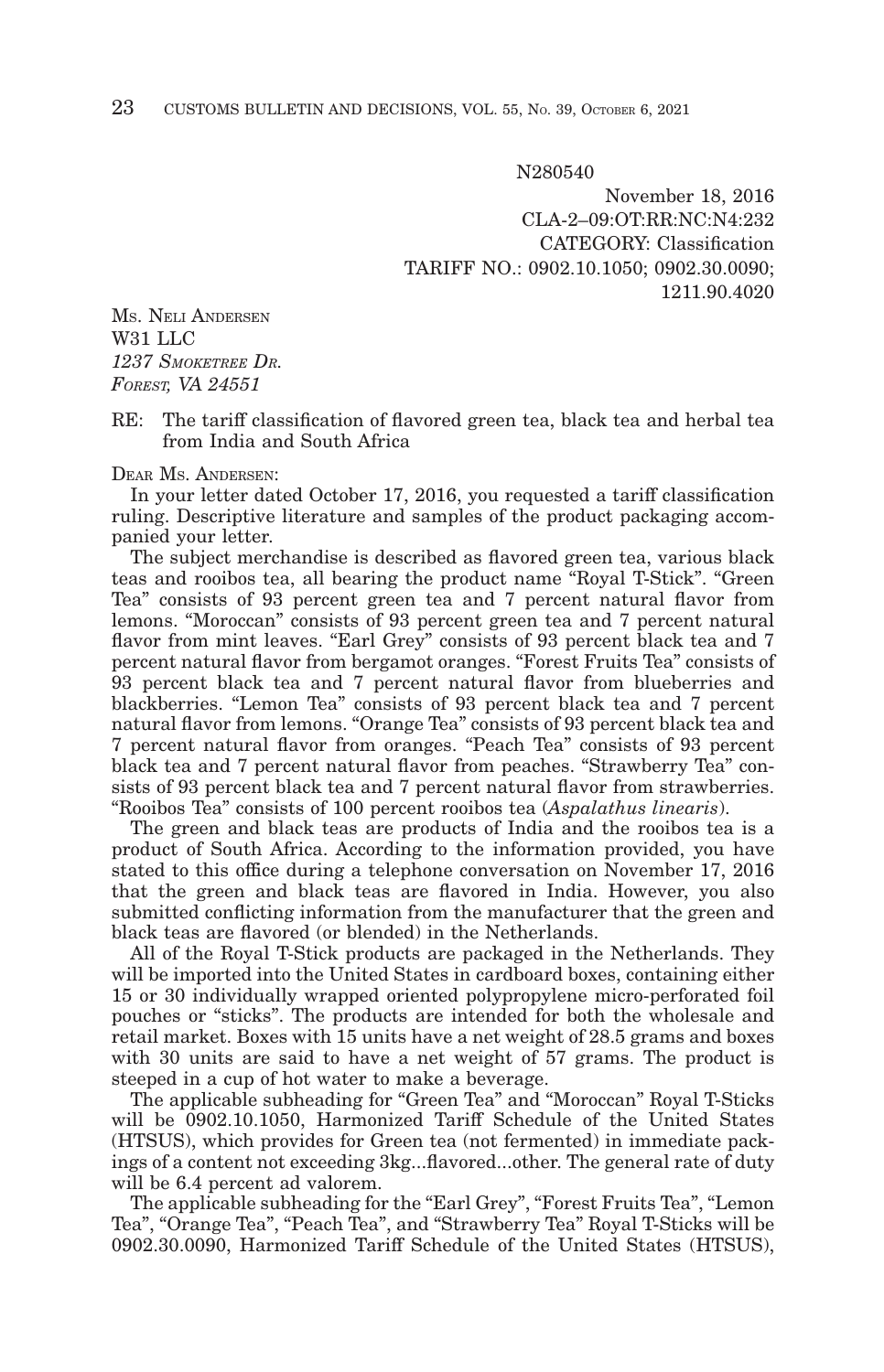which provides for Tea, whether or not flavored: Black tea (fermented) and partly fermented tea, in immediate packings of a content not exceeding 3kg...Other. The general rate of duty will be Free.

The applicable subheading for the "Rooibos Tea" Royal T-Sticks will be 1211.90.4020, Harmonized Tariff Schedule of the United States (HTSUS), which provides for Plants and parts of plants (including seeds and fruits) of a kind used primarily in perfumery, in pharmacy or for insecticidal, fungicidal or similar purposes, fresh or dried, whether or not cut, crushed, or powdered: Other: Mint leaves: Other: Herbal teas and herbal infusions (single species, unmixed). The general rate of duty will be 4.8 percent ad valorem.

Additional U.S. Note 4 to Chapter 9 provides that all immediate containers and wrappings, and all intermediate containers of tea in packages of less than 2.3 kilograms, net, each are dutiable at the rates applicable to such containers and wrappings if imported empty.

The submitted samples of the product packaging (cardboard boxes) are not properly marked with the country of origin because they all state on side panels that the teas are "Made in the Netherlands" along with the name, address and website of the manufacturer in the Netherlands.

Section 134.11 of the Customs Regulations (19 C.F.R. 134.11) provides in part:

 Unless excepted by law...every article of foreign origin (or its container) imported into the U.S. shall be marked in a conspicuous place as legibly, indelibly, and permanently as the nature of the article (or container) will permit, in such a manner as to indicate to an ultimate purchaser in the U.S. the English name of the country of origin of the article, at the time of importation into the Customs territory of the U.S.

Therefore, if imported as is, these containers will not meet the country of origin marking requirements.

Pursuant to 19 U.S.C. § 1304 (f), the marking requirements of subsections (a) and (b) shall not apply to articles described in subheadings 0901.21, 0901.22, 0902.10, 0902.20, 0902.30, 0902.40, 2101.10, and 2101.20 of the Harmonized Tariff Schedule of the United States, as in effect on January 1, 1995. As a result, due to the fact that "Green Tea", "Moroccan", "Earl Grey", "Forest Fruits Tea", "Lemon Tea", "Orange Tea", "Peach Tea", "Strawberry Tea" are all classified in subheadings 0902.10 and 0902.30, neither the imported products nor their containers are required to be marked with the foreign country of origin. This statutory exemption is effective for goods entered, or withdrawn from warehouse, for consumption on or after October 11, 1996.

However, the Miscellaneous Trade and Technical Corrections Act of 1996 does not apply to the "Rooibos Tea" Royal T-Stick classified under 1211.90.4020, Harmonized Tariff Schedule of the United States (HTSUS) and this merchandise is required to be marked with the foreign country of origin, namely South Africa.

Although we note the discrepancies provided to this office concerning the manufacturing process (the green and black teas were flavored in India/the blending of ingredients was performed in the Netherlands), it is actually immaterial to determining the country of origin for these products, because blending or flavoring of tea does not constitute a substantial transformation.

Based on the information provided, the "Green Tea", "Moroccan", "Earl Grey", "Forest Fruits Tea", "Lemon Tea", "Orange Tea", "Peach Tea", and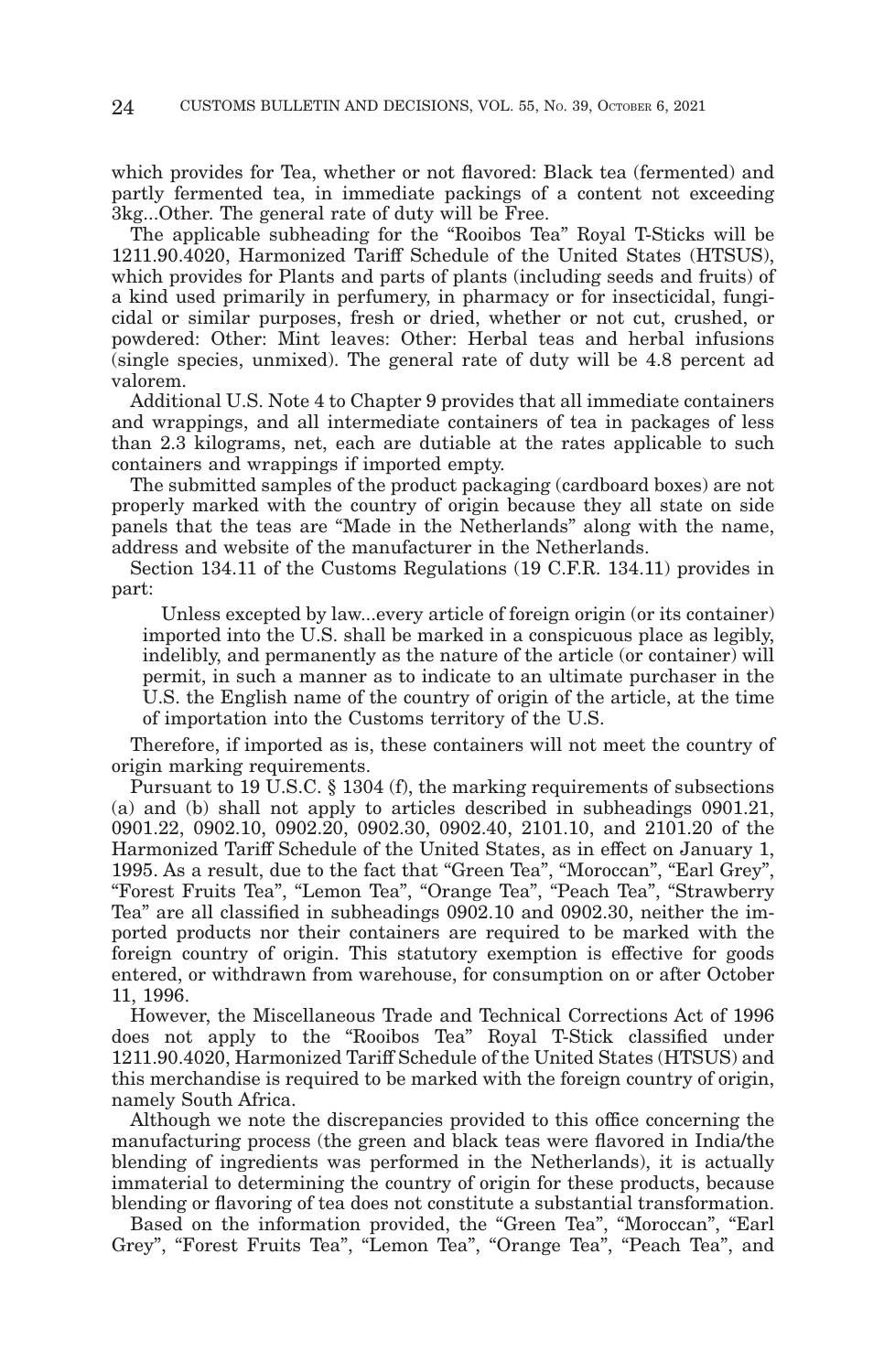"Strawberry Tea" Royal T-Sticks are products of India and the "Rooibos Tea" Royal T-Stick is a product of South Africa.

Duty rates are provided for your convenience and are subject to change. The text of the most recent HTSUS and the accompanying duty rates are provided on World Wide Web at https://hts.usitc.gov/current.

This merchandise is subject to The Public Health Security and Bioterrorism Preparedness and Response Act of 2002 (The Bioterrorism Act), which is regulated by the Food and Drug Administration (FDA). Information on the Bioterrorism Act can be obtained by calling FDA at 301–575–0156, or at the Web site www.fda.gov/oc/bioterrorism/bioact.html.

This ruling is being issued under the provisions of Part 177 of the Customs Regulations (19 C.F.R. 177).

A copy of the ruling or the control number indicated above should be provided with the entry documents filed at the time this merchandise is imported. If you have any questions regarding the ruling, contact National Import Specialist Frank Troise at frank.l.troise@cbp.dhs.gov.

*Sincerely,*

STEVEN A. MACK *Director National Commodity Specialist Division*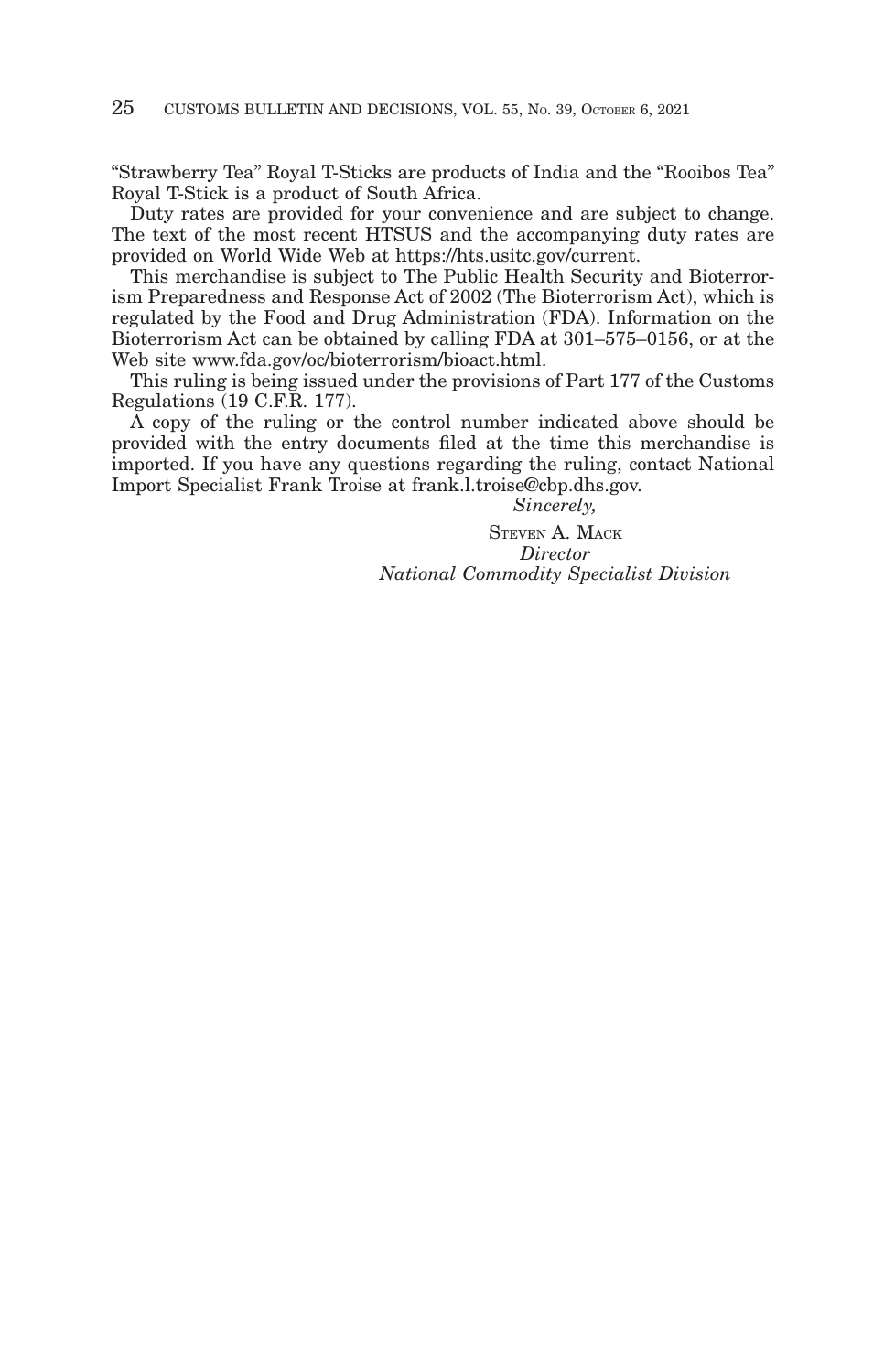HQ H320527 OT:RR:CTF:FTM H320527 MD CATEGORY: Classification TARIFF NO.: 1211.90.92

MS. NELI ANDERSEN W<sub>31</sub> LLC *1237 SMOKETREE DRIVE FOREST, VIRGINIA 24551*

#### RE: Modification of NY N280540; Tariff Classification of Rooibos Tea from South Africa

DEAR MS. ANDERSEN:

This is in reference to New York Ruling Letter ("NY") N280540, dated November 18, 2016, which was issued to you concerning the tariff classification of various teas. Specifically, U.S. Customs and Border Protection ("CBP") found that "Rooibos Tea" from South Africa was classified within subheading 1211.90.4020, Harmonized Tariff Schedule of the United States Annotated ("HTSUSA"), which provides for "Plants and parts of plants (including seeds and fruits), of a kind used primarily for perfumery, in pharmacy or for insecticidal, fungicidal or similar purposes, fresh, chilled, frozen or dried, whether or not cut, crushed or powdered: Other: Mint leaves: Other: Herbal teas and herbal infusions (single species, unmixed)." The general, column one duty rate was 4.8 percent *ad valorem*.

We have reviewed NY N280540 and determined the tariff classification of "Rooibos Tea" to be in error. As such, this ruling serves to modify NY N280540 with regard to the tariff classification of the "Rooibos Tea" from South Africa. CBP's determination with respect to the remainder of NY N280540, including the tariff classifications of the other varieties of teas, is not affected by this action.

#### **FACTS:**

In NY N280540, the "Rooibos Tea" from South Africa was described as follows:

The subject merchandise is described as [...] rooibos tea, [] bearing the product name "Royal T-Stick." [...] "Rooibos Tea" consists of 100 percent rooibos tea (*Aspalathus linearis*).

[...]

The applicable subheading for the "Rooibos Tea" Royal T-Sticks will be 1211.90.4020, Harmonized Tariff Schedule of the United States ("HTSUS"), which provides for "Plants and parts of plants (including seeds and fruits) of a kind used primarily in perfumery, in pharmacy or for insecticidal, fungicidal, or similar purposes, fresh or dried, whether or not cut, crushed, or powdered: Other: Mint leaves: Other: Herbal teas and herbal infusions (single species, unmixed). The general rate of duty will be 4.8 percent *ad valorem*.

While previously classified within subheading 1211.90.4020, HTSUSA, CBP now believes that the proper classification for the "Rooibos Tea" from South Africa is under subheading 1211.90.9280, HTSUSA.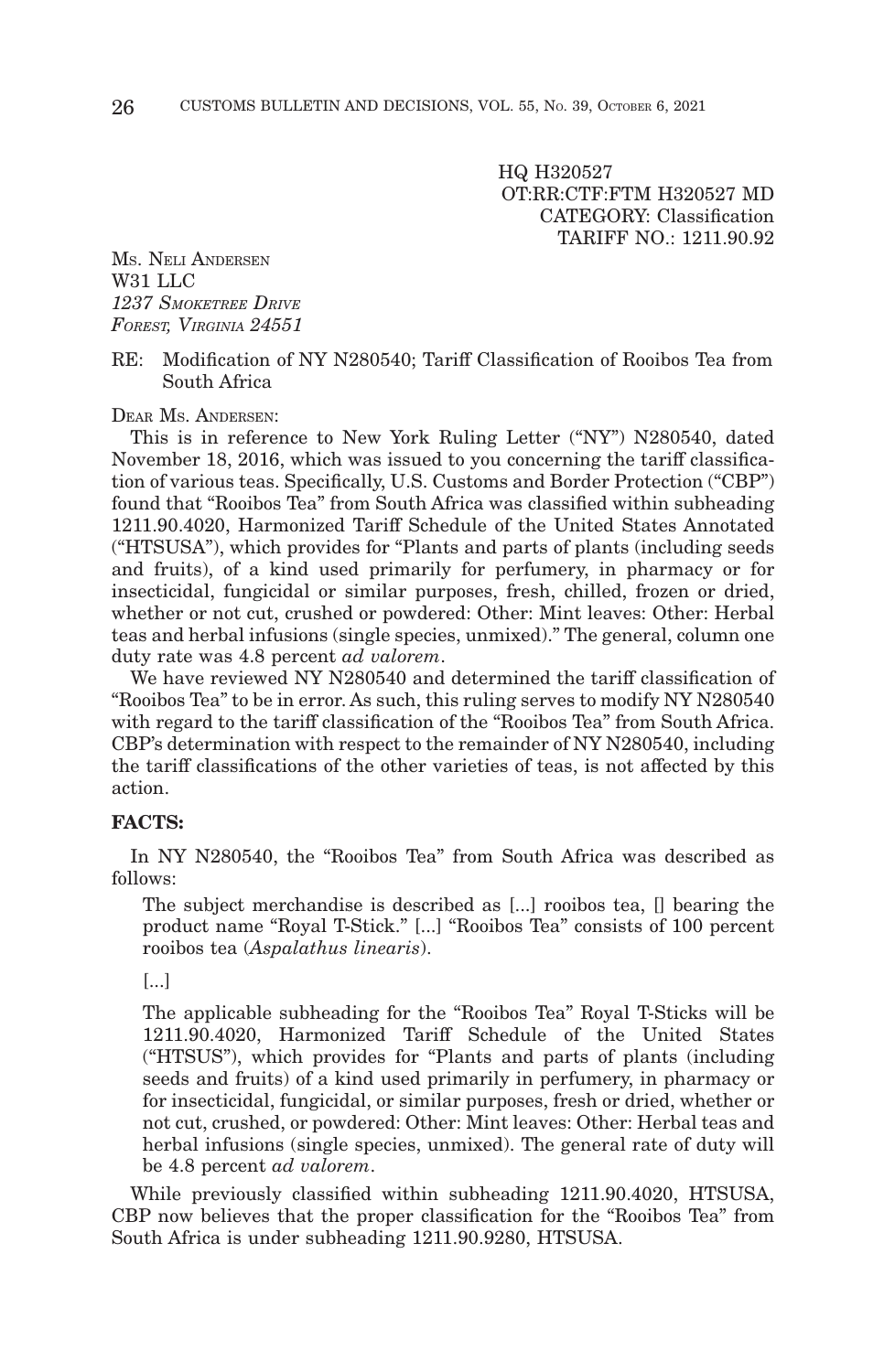#### **ISSUE:**

What is the tariff classification of the "Rooibos Tea" from South Africa?

#### **LAW AND ANALYSIS:**

Classification under the Harmonized Tariff Schedule of the United States ("HTSUS") is determined in accordance with the General Rules of Interpretation ("GRI"). GRI 1 provides that the classification of goods shall be determined according to the terms of the headings of the tariff schedule and any relative Section or Chapter Notes. In the event that the goods cannot be classified solely on the basis of GRI 1, and if the headings and legal notes do not otherwise require, the remaining GRIs 2 through 6 may then be applied in order. GRI 6 requires that the classification of goods in the subheadings of headings shall be determined according to the terms of those subheadings, any related subheading notes and, mutatis mutandis, to GRIs 1 through 5.

The 2021 HTSUS provisions under review are as follows:

| 1211         | Plants and parts of plants (including seeds and fruits), of a<br>kind primarily used in perfumery, in pharmacy or for insecti-<br>cidal, fungicidal or similar purposes, fresh, chilled, frozen or<br>dried, whether or not cut, crushed or powdered: |   |                                                                 |  |  |
|--------------|-------------------------------------------------------------------------------------------------------------------------------------------------------------------------------------------------------------------------------------------------------|---|-----------------------------------------------------------------|--|--|
| 1211.90      | Other:                                                                                                                                                                                                                                                |   |                                                                 |  |  |
|              | Mint leaves:                                                                                                                                                                                                                                          |   |                                                                 |  |  |
| 1211.90.40   | Other:                                                                                                                                                                                                                                                |   |                                                                 |  |  |
| 1211.90.4020 |                                                                                                                                                                                                                                                       |   | Herbal teas and herbal infusions (single)<br>species, unmixed). |  |  |
|              | $\ast$                                                                                                                                                                                                                                                | 宋 | $\ast$                                                          |  |  |
|              | Other:                                                                                                                                                                                                                                                |   |                                                                 |  |  |
| 1211.90.92   | Fresh or dried:                                                                                                                                                                                                                                       |   |                                                                 |  |  |
| Other:       |                                                                                                                                                                                                                                                       |   |                                                                 |  |  |
| 1211.90.9280 |                                                                                                                                                                                                                                                       |   | Herbal teas and herbal infusions<br>(single species, unmixed)   |  |  |
|              | *                                                                                                                                                                                                                                                     | 永 | $\ast$                                                          |  |  |

In addition, the Explanatory Notes ("EN") to the Harmonized Commodity Description and Coding System represent the official interpretation of the tariff at the international level. While neither legally binding nor dispositive, the ENs provide a commentary on the scope of each heading of the HTSUS and are generally indicative of the proper interpretation of these headings. *See* T.D. 89–80, 54 Fed. Reg. 35127, 35128 (Aug. 23, 1989).

In relevant part, the ENs to heading 1211 provide:

Certain plants or parts of plants (including seeds or fruits of this heading may be up (e.g. in sachets) for making herbal infusions or herbal "teas." Such products consisting of plants or parts of plants (including seeds or fruits of a single species (e.g., peppermint "tea") remain classified in this heading.

\*\* \* As noted, the "Rooibos Tea" from South Africa is understood to consist of "100 percent rooibos tea (*Aspalathus linearis*)." Further described within NY N280540, "[a]ll of the Royal T-Stick products are packaged [...] [in] individual wrapped oriented polypropylene micro-perforated foil pouches or 'sticks'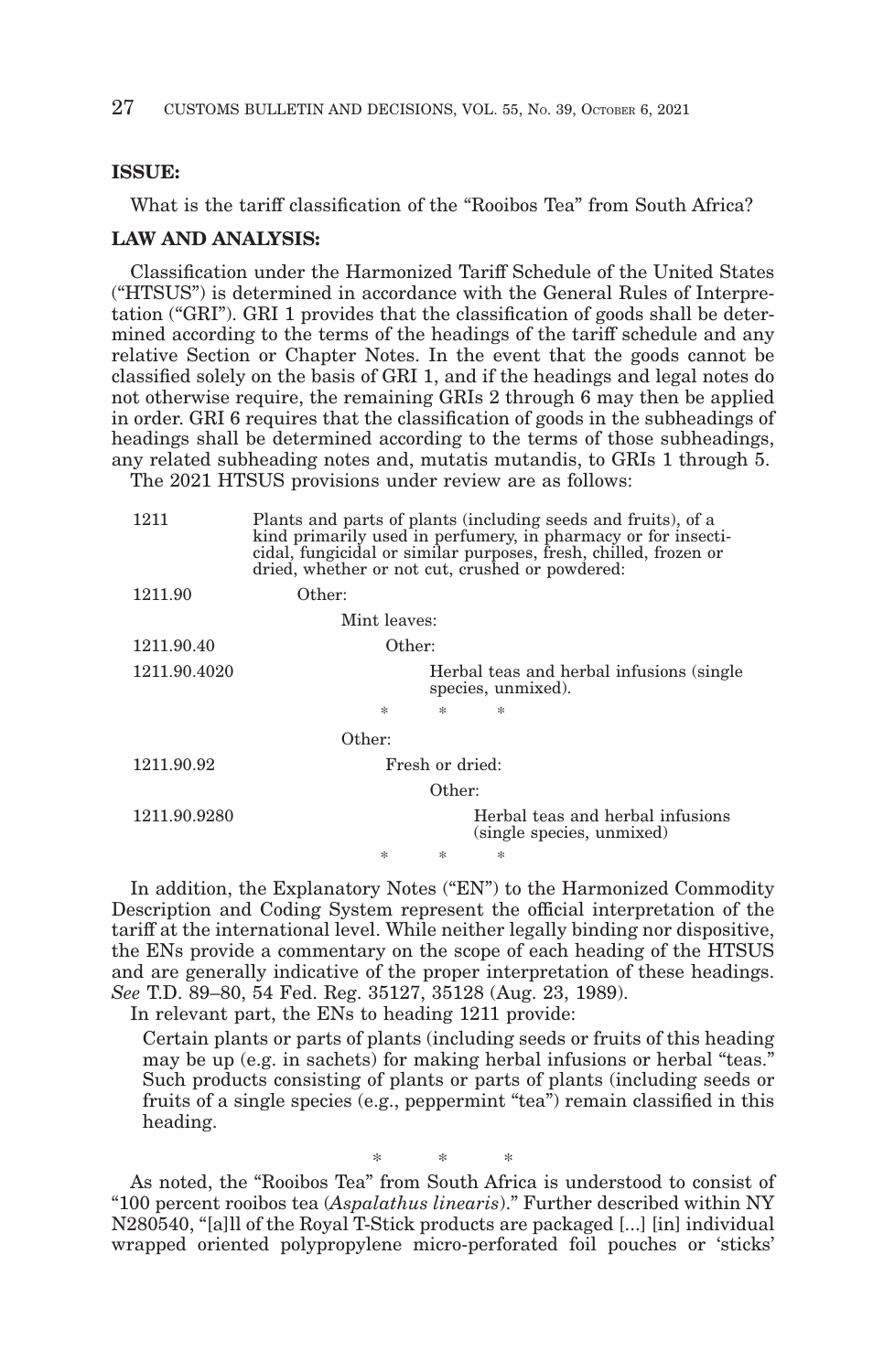[which are] steeped in a cup of hot water to make a beverage." While not discussed in earnest within NY N280540, it is important to note that the "Rooibos Tea" is properly classified within heading 1211, HTSUS, as opposed to heading 0902, which provides for teas exclusively derived from the botanical genus *Thea*. Specifically, the ENs to heading 0902 state, in pertinent part that "this heading covers the different varieties of tea derived from the plants of the botanical genus *Thea* (*Camellia*)." Moreover, the ENs elaborate that "the heading further excludes products not derived from the plants of the botanical genus *Thea* but sometimes called "teas," e.g.: ... (b) Products for making herbal infusions or herbal "teas." These are classified, for example, in headings 08.13, 09.09, 12.11 or 21.06." Although the preparation of the "Rooibos Tea" may mirror that of traditionally prepared teas, its composition of "100 percent rooibos tea (*Aspalathus linearis*)," which is not within the *Thea* genus precludes classification therein. Thus, we find the exclusion of the "Rooibos Tea" from heading 0902, HTSUS, to be proper because the plant from which it is derived is not of the *Thea* genus. The ENs for heading 1211 allow for "Certain plants or parts of plants (including seeds or fruits of this heading may be up (e.g. in sachets) for making herbal infusions or herbal 'teas.' Such products consisting of plants or parts of plants (including seeds or fruits of a single species (e.g., peppermint 'tea') remain classified in this heading." Here, the "tea" made from the rooibos plant meets this definition and is properly classified therein. Accordingly, the "Rooibos Tea," at the heading level, is properly classified within heading 1211, HTSUS, as an "herbal tea" derived from the "plants or parts of plants" typically classified therein.

That said, in NY N280540, the "Rooibos Tea" from South Africa was incorrectly classified in subheading 1211.90.4020, HTSUSA. Subheading 1211.90.4020, HTSUSA explicitly provides for "Plants and parts of plants (including seeds and fruits), of a kind used primarily for perfumery, in pharmacy or for insecticidal, fungicidal or similar purposes, fresh, chilled, frozen or dried, whether or not cut, crushed or powdered: Other: *Mint leaves*: Other: Herbal teas and herbal infusions (single species, unmixed)." While the "Rooibos Tea" is derived from the "plants or parts of plants" of heading 1211, HTSUS, and is an "herbal tea [or] herbal infusion" made from a single plant species, there is no information to suggest that the "Rooibos Tea" at issue contains any mint leaves. Additionally, there is no information, legal or biological, to suggest that mint (*Mentha*) and rooibos (*Aspalathus*) are similar enough to one another that they could be classified interchangeably.

Accordingly, we determine that the "Rooibos Tea" from South Africa are properly classified under subheading 1211.90.9280, HTSUSA, which provides for "Plants and parts of plants (including seeds and fruits), of a kind used primarily for perfumery, in pharmacy or for insecticidal, fungicidal or similar purposes, fresh, chilled, frozen or dried, whether or not cut, crushed or powdered: Other: Other: Fresh or dried: Other: Herbal teas and herbal infusions (single species, unmixed)."

#### **HOLDING:**

Under the authority of GRIs 1 and 6, the "Rooibos Tea" from South Africa is classified under subheading 1211.90.9280, HTSUSA, which provides for "Plants and parts of plants (including seeds and fruits), of a kind used primarily for perfumery, in pharmacy or for insecticidal, fungicidal or similar purposes, fresh, chilled, frozen or dried, whether or not cut, crushed or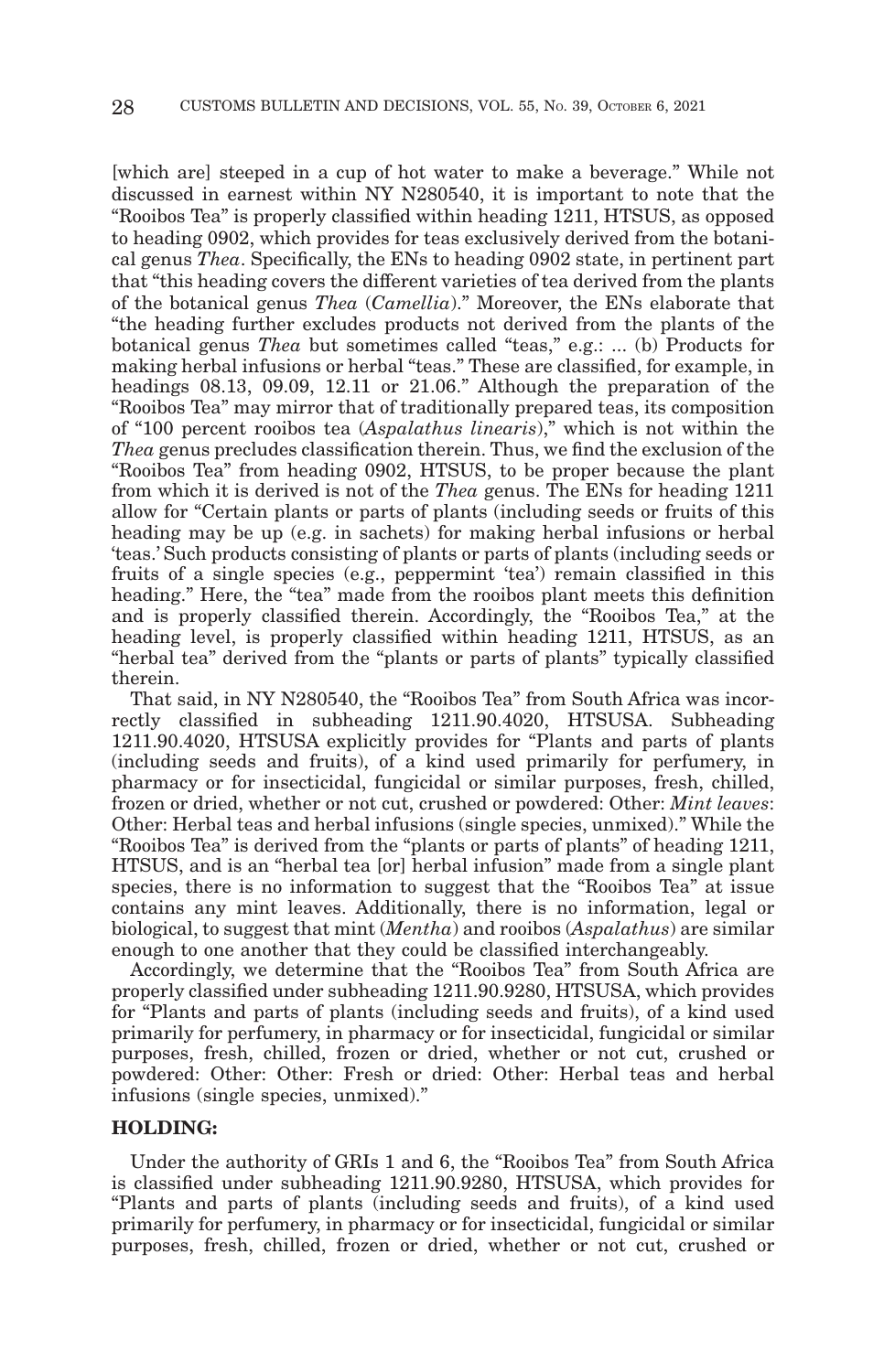powdered: Other: Other: Fresh or dried: Other: Herbal teas and herbal infusions (single species, unmixed)." The general rate of duty is free.

## **EFFECT ON OTHER RULINGS:**

NY N296408, dated May 16, 2018, is hereby MODIFIED. In accordance with 19 U.S.C. § 1625(c), this ruling will become effective 60 days after its publication in the Customs Bulletin.

*Sincerely,*

*For*

CRAIG T. CLARK, *Director Commercial and Trade Facilitation Division*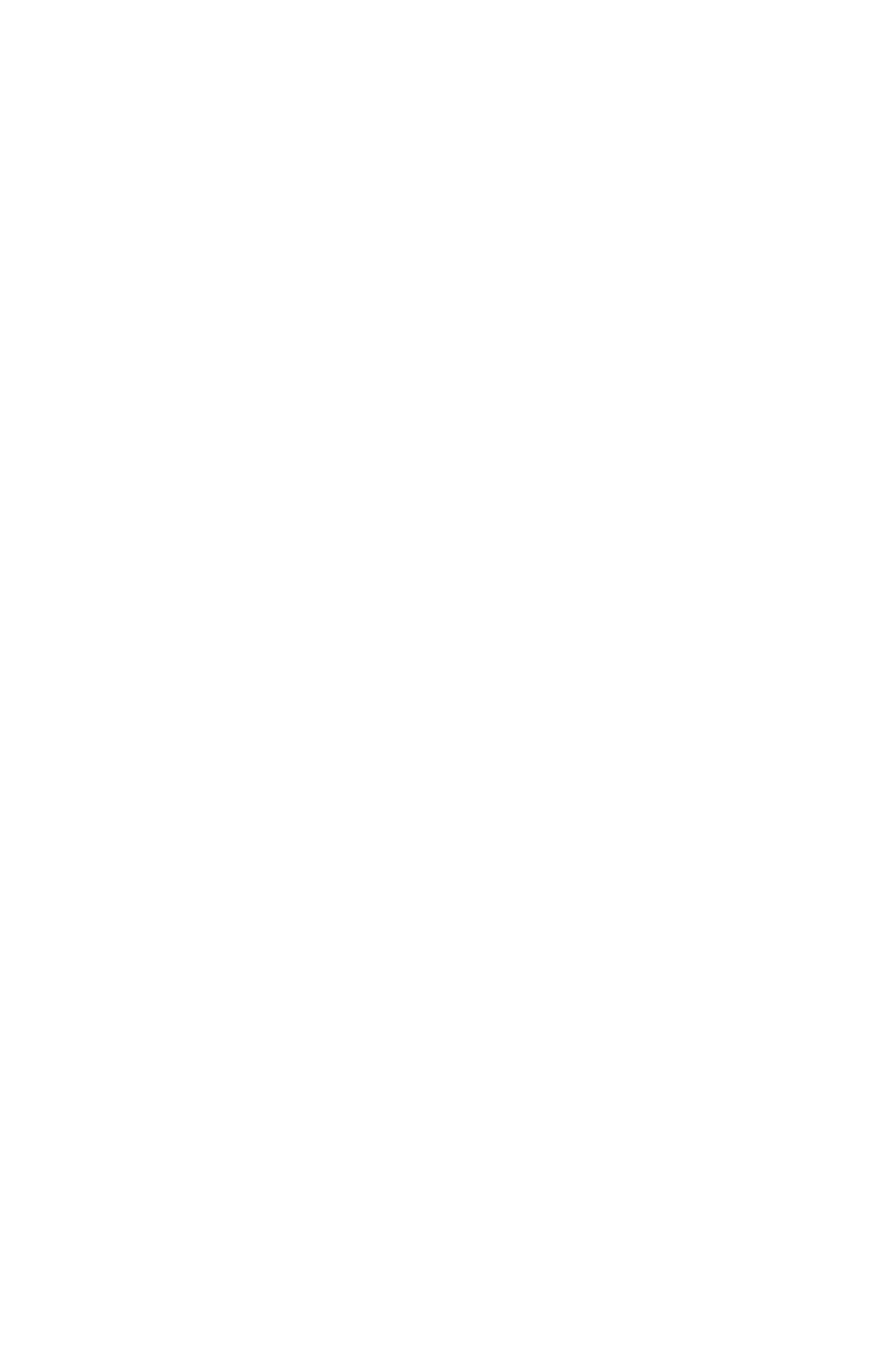# U.S. Court of International Trade f Interna

## Slip Op. 21–118

SAHA THAI STEEL PIPE PUBLIC COMPANY LIMITED, Plaintiff, and THAI PREMIUM PIPE COMPANY LTD. and PACIFIC PIPE PUBLIC COMPANY LIMITED, Consolidated Plaintiffs, v. UNITED STATES, Defendant, and WHEATLAND TUBE COMPANY, Defendant-Intervenor.

> Before: Jennifer Choe-Groves, Judge Consol. Court No. 18–00214

[Sustaining the U.S. Department of Commerce's second remand results in the 2016–2017 administrative review of the antidumping duty order on circular welded carbon steel pipes and tubes from Thailand.]

#### Dated: September 17, 2021

*Daniel L. Porter*, Curtis, Mallet-Prevost, Colt & Mosle LLP, of Washington, D.C., for Plaintiff Saha Thai Steel Pipe Public Company Limited.

*Robert G. Gosselink*, *Jonathan M. Freed*, and *Aqmar Rahman*, Trade Pacific PLLC, of Washington, D.C., for Consolidated Plaintiff Thai Premium Pipe Company Ltd.

*Lizbeth R. Levinson*, *Ronald M. Wisla*, and *Brittney R. Powell*, Fox Rothschild LLP, of Washington, D.C., for Consolidated Plaintiff Pacific Pipe Public Company Limited.

*In K. Cho*, Trial Attorney, and *Franklin E. White, Jr.*, Assistant Director, Commercial Litigation Branch, Civil Division, U.S. Department of Justice, of Washington, D.C., for Defendant United States. With them on the brief were *Brian M. Boynton*, Acting Assistant Attorney General, and *Jeanne E. Davidson*, Director. Of counsel on the brief was *Brendan S. Saslow*, Attorney, Office of the Chief Counsel for Trade Enforcement and Compliance, U.S. Department of Commerce.

*Roger B. Schagrin* and *Elizabeth J. Drake*, Schagrin Associates, of Washington, D.C., for Defendant-Intervenor Wheatland Tube Company.

#### *OPINION*

#### **Choe-Groves, Judge:**

Plaintiff Saha Thai Steel Pipe Public Company Limited ("Saha Thai") and Consolidated Plaintiffs Thai Premium Pipe Company Ltd. ("Thai Premium") and Pacific Pipe Public Company Limited ("Pacific Pipe") filed this consolidated action challenging the final results published by the U.S. Department of Commerce ("Commerce") in the 2016–2017 administrative review of the antidumping duty order on circular welded carbon steel pipes and tubes from Thailand. See Circular Welded Carbon Steel Pipes and Tubes from Thailand ("*Final Results*"), 83 Fed. Reg. 51,927 (Dep't of Commerce Oct. 15, 2018) (final results of antidumping duty admin. review; 2016–2017); *see also* Decision Mem. for the Final Results of Antidumping Duty Admin.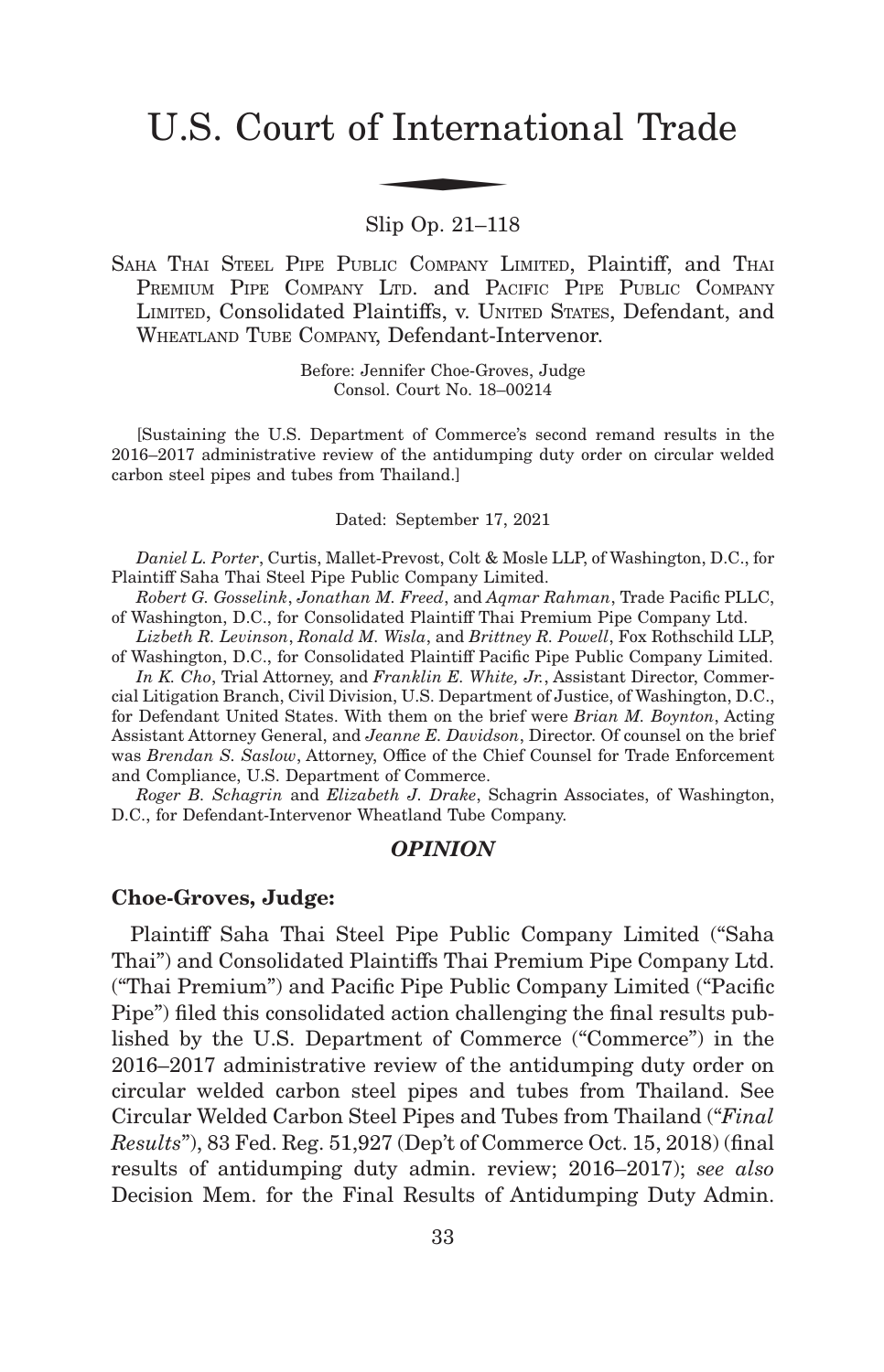Review; 2016–2017 (Oct. 4, 2018), PR 143. Before the Court are the Final Results of Redetermination Pursuant to CIT Order, ECF No. 83 ("*Second Remand Results*"), which the Court ordered in *Saha Thai Steel Pipe Public Co. v. United States* ("*Saha Thai II*"), 44 CIT \_\_, 487 F. Supp. 3d 1323 (2020). For the reasons discussed below, the Court sustains the *Second Remand Results*.

#### **BACKGROUND**

The Court presumes familiarity with the facts and procedural history set forth in its prior opinions and recounts the facts relevant to the Court's review of the Second Remand Results. See Saha Thai Steel Pipe Pub. Co. v. United States ("*Saha Thai I*"), 43 CIT \_\_, \_\_, 422 F. Supp. 3d 1363, 1365–67 (2019); *Saha Thai II*, 44 CIT at \_\_, 487 F. Supp. 3d at 1326–27.

The Court concluded in *Saha Thai I* that Commerce's particular market situation adjustment to the cost of production for the purpose of the sales-below-cost test was not in accordance with the law and remanded to Commerce for further consideration. 43 CIT at \_\_, 422 F. Supp. 3d at 1369–70, 1371. Because the Court concluded that the particular market situation adjustment was not in accordance with the law, the Court did not consider whether the particular market situation adjustment, without a duty drawback adjustment for Saha Thai, was supported by substantial evidence; and whether Commerce conducted the underlying administrative review in a fair and impartial manner in accepting the particular market situation allegation submitted by Wheatland Tube Company and in the opportunity Commerce gave to interested parties to offer information. *Id.* at  $\phantom{+}$ , 422 F. Supp. 3d at 1371–72.

In the Final Results of Redetermination Pursuant to Remand, ECF Nos. 62, 63 ("*Remand Results*"), filed under respectful protest, Commerce made a particular market situation determination under 19 U.S.C. § 1677(15)(C), disregarded all home market sales without conducting a sales-below-cost test, and calculated normal value based on constructed value. *Remand Results* at 1–2, 7–8. Commerce also made a particular market situation determination under 19 U.S.C. § 1677b(e) and calculated constructed value with an adjustment to the cost of production as an alternative calculation methodology. *Id.* at 8–11. The Court concluded in *Saha Thai II* that Commerce's exclusion of home market sales, Commerce's particular market situation determination under 19 U.S.C. § 1677(15)(C), Commerce's particular market situation determination under 19 U.S.C. § 1677b(e), and Commerce's application of an alternative calculation methodol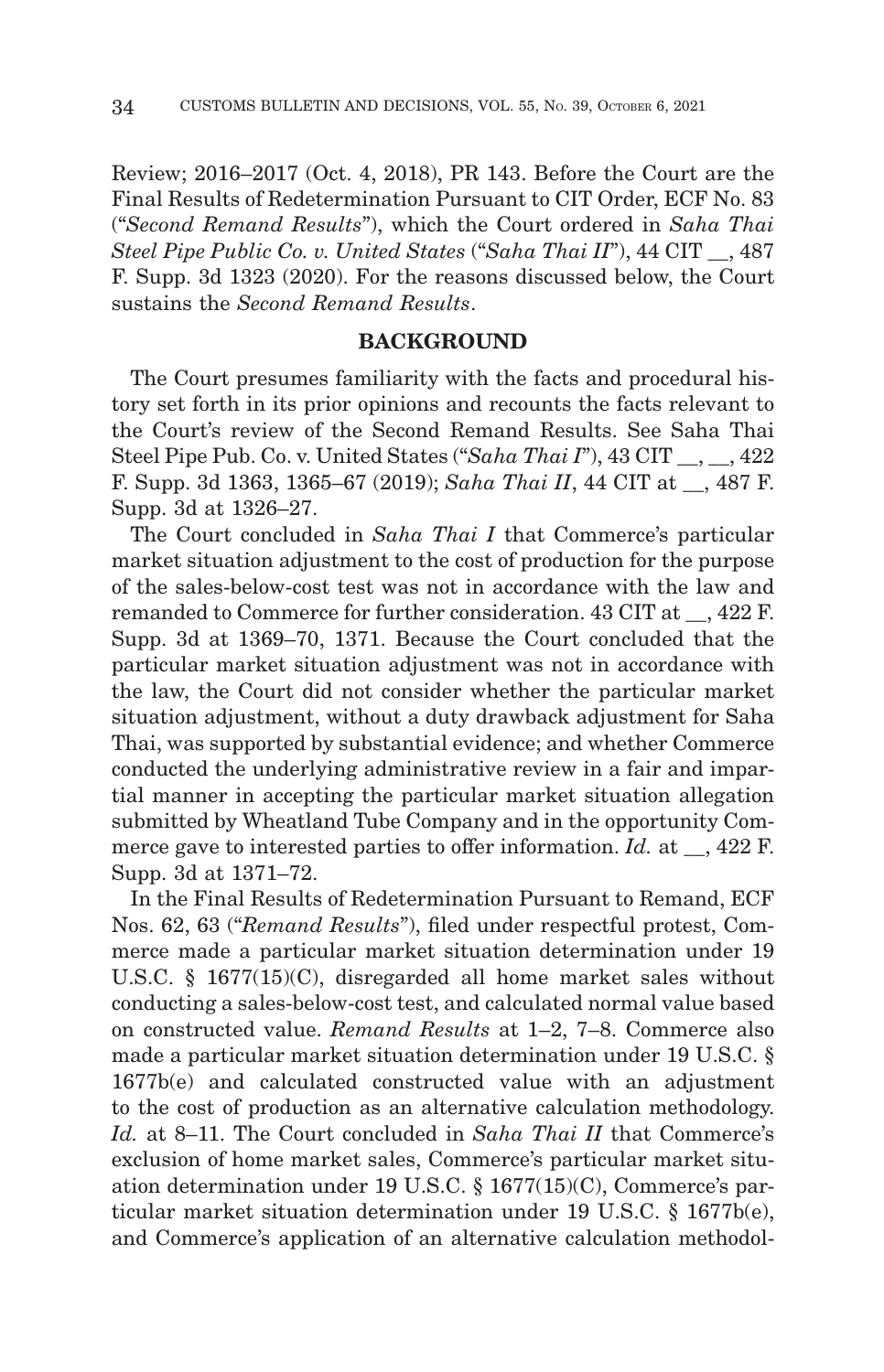ogy under 19 U.S.C. § 1677b(e) were not in accordance with the law and remanded. 44 CIT at \_\_, 487 F. Supp. 3d at 1331–35.

On second remand, Commerce "continue[d] to find that a particular market situation existed in Thailand during the period of review that distorted the price of hot rolled coil." *Second Remand Results* at 1–2, 5. Under respectful protest, however, Commerce recalculated the dumping margins without a particular market situation adjustment. *Id.* at 2, 5–6.

## **JURISDICTION AND STANDARD OF REVIEW**

The Court has jurisdiction under 19 U.S.C. § 1516a(a)(2)(B)(iii) and 28 U.S.C. § 1581(c), which grant the Court authority to review actions contesting the final results of an administrative review of an antidumping duty order. The Court shall hold unlawful any determination found to be unsupported by substantial evidence on the record or otherwise not in accordance with the law. 19 U.S.C. § 1516a(b)(1)(B)(i). The Court also reviews determinations made on remand for compliance with the Court's remand order. *Ad Hoc Shrimp Trade Action Comm. v. United States*, 38 CIT \_\_, \_\_, 992 F. Supp. 2d 1285, 1290 (2014), *aff'd*, 802 F.3d 1339 (Fed. Cir. 2015).

#### **DISCUSSION**

Saha Thai, Pacific Pipe, and Defendant United States ask the Court to sustain the *Second Remand Results*. Pl.'s Comments Supp. Remand Redetermination Results at 2, ECF No. 87; Consol. Pl.'s Comments Supp. Remand Redetermination Results at 2, ECF No. 88; Def.'s Comments Supp. Second Remand Results at 2, ECF No. 89. Defendant-Intervenor Wheatland Tube Company supports Commerce's redetermination filed under protest. *See* Def.-Interv. Wheatland Tube Company's Comments Commerce's Second Redetermination Remand at 3, ECF No. 86. No party filed comments opposing the *Second Remand Results*.

The U.S. Court of Appeals for the Federal Circuit has held that when Commerce advocates a position zealously and must abandon that position in order to comply with a ruling of the U.S. Court of International Trade, Commerce preserves its right to appeal if it adopts a complying position under protest. *See Viraj Grp., Ltd. v. United States*, 343 F.3d 1371, 1376 (Fed. Cir. 2003). In this case, under protest, Commerce recalculated the weighted-average dumping margins for Pacific Pipe, Saha Thai, and Thai Premium without a particular market situation adjustment. *Second Remand Results* at 5–6. The weighted-average dumping margins changed from 30.61% to 7.38% for Pacific Pipe, 28% to 0% for Saha Thai, and 30.98% to 5.23%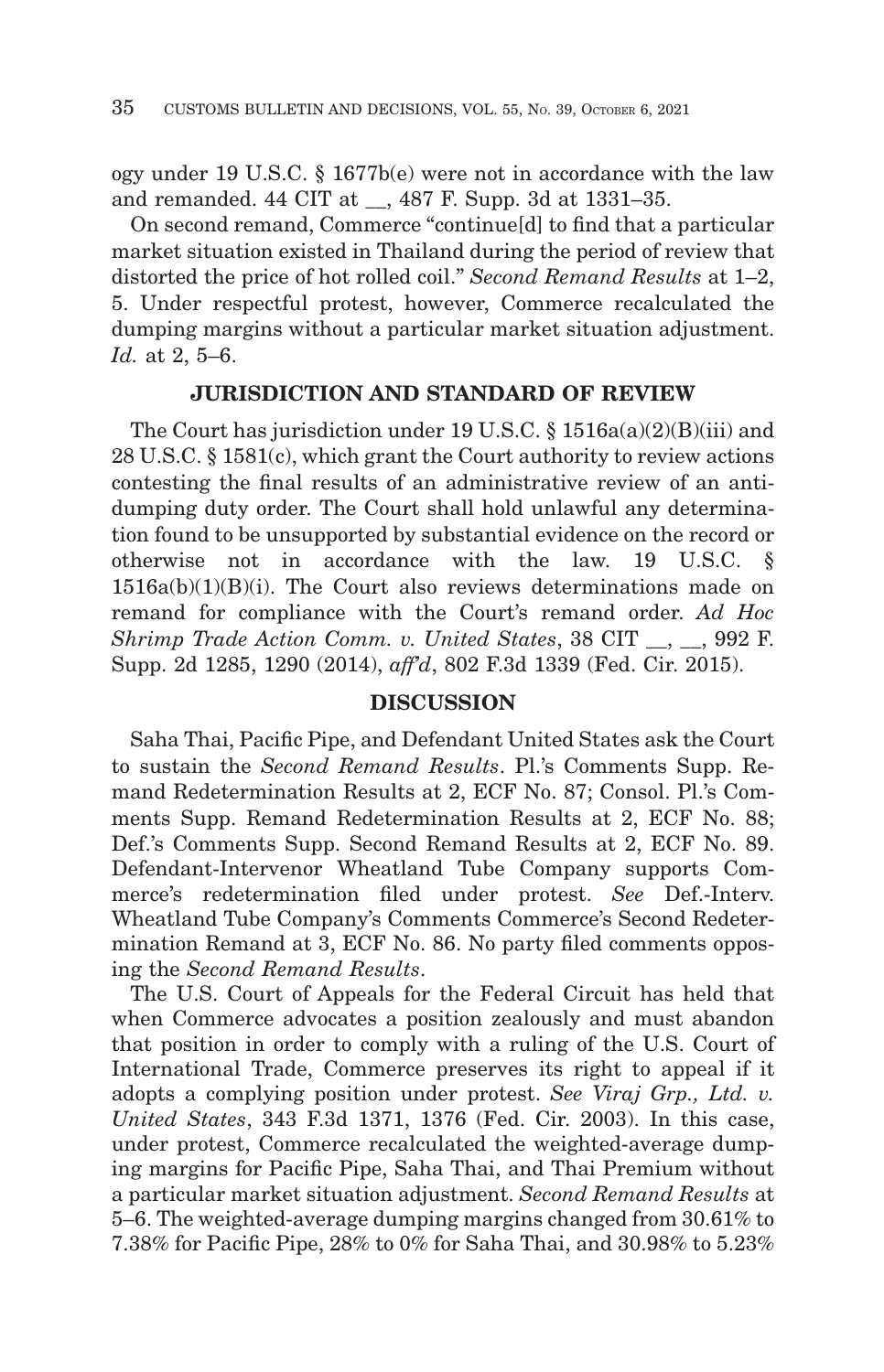for Thai Premium. *Id.* at 6. Commerce's recalculation of the weightedaverage dumping margins without a particular market situation adjustment, under protest, is consistent with the Court's prior opinions and orders in *Saha Thai I* and *Saha Thai II*.

Commerce maintained its determination that a particular market situation distorted the cost of production. *Second Remand Results* at 1–3, 5–6. The reiterated determination has no effect on the dumping margins because Commerce recalculated the dumping margins without a particular market situation adjustment. No party challenges the determination.

Because the Court sustains Commerce's removal of the particular market situation adjustment, consideration of Commerce's reiterated particular market situation determination in the *Second Remand Results* would have no practical significance and is mooted. *See Morton Int'l, Inc. v. Cardinal Chem. Co*., 967 F.2d 1571, 1574 (Fed. Cir. 1992) (Nies, C.J., dissenting from the orders declining suggestions for rehearing en banc) (citations omitted) ("An issue is also said to be 'mooted' when a court, having decided one dispositive issue, chooses not to address another equally dispositive issue."); *Daewoo Elecs. Co. v. Int'l Union of Elec., Elec., Tech., Salaried & Mach. Workers*, 6 F.3d 1511, 1513 (Fed. Cir. 1993) ("[O]ur disposition of the tax incidence issue moots two other issues . . . .").

The Court sustains the *Second Remand Results* without considering Commerce's reiterated particular market situation determination in the *Second Remand Results*.

## **CONCLUSION**

The Court sustains the *Second Remand Results*. Judgment will be entered accordingly. Dated: September 17, 2021 New York, New York  $\frac{1}{\text{2}}$ <br> $\frac{1}{\text{2}}$ <br> $\frac{1}{\text{2}}$ <br> $\frac{1}{\text{2}}$ <br> $\frac{1}{\text{2}}$ 

*/s/ Jennifer Choe-Groves* JENNIFER CHOE-GROVES, JUDGE

#### Slip Op. 21–119

SAHA THAI STEEL PIPE PUBLIC COMPANY LIMITED, Plaintiff, v. UNITED STATES, Defendant, and WHEATLAND TUBE COMPANY and NUCOR TUBULAR PRODUCTS INC., Defendant-Intervenors.

> Before: Jennifer Choe-Groves, Judge Court No. 19–00208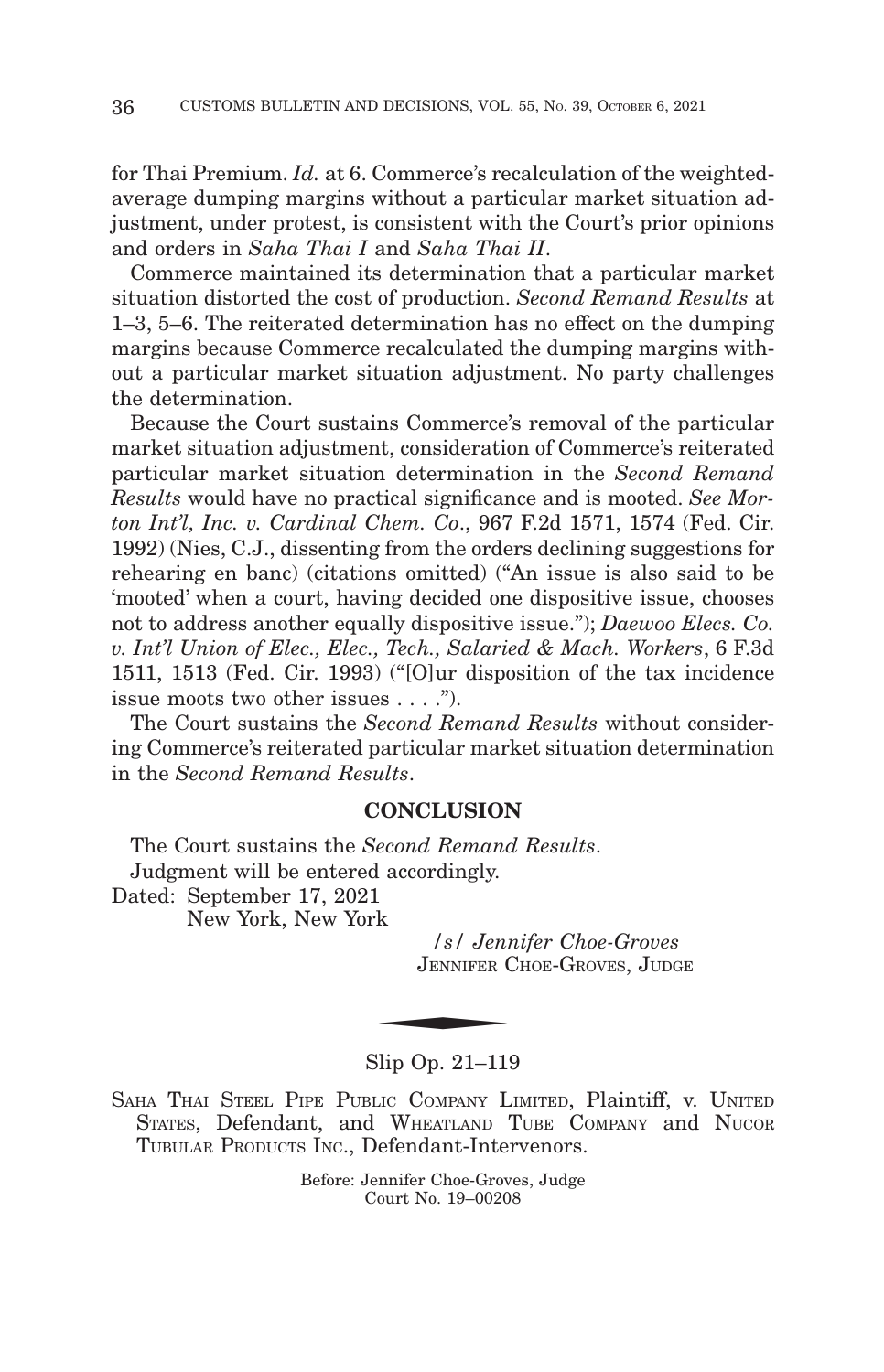[Sustaining the U.S. Department of Commerce's remand results in the 2017–2018 administrative review of the antidumping duty order on circular welded carbon steel pipes and tubes from Thailand.]

#### Dated: September 17, 2021

*Daniel L. Porter*, Curtis, Mallet-Prevost, Colt & Mosle LLP, of Washington, D.C., for Plaintiff Saha Thai Steel Pipe Public Company Limited.

*In K. Cho*, Trial Attorney, and *Franklin E. White, Jr.*, Assistant Director, Commercial Litigation Branch, Civil Division, U.S. Department of Justice, of Washington, D.C., for Defendant United States. With them on the brief were *Brian M. Boynton*, Acting Assistant Attorney General, and *Jeanne E. Davidson*, Director. Of counsel on the brief was *Brendan S. Saslow*, Attorney, Office of the Chief Counsel for Trade Enforcement and Compliance, U.S. Department of Commerce.

*Roger B. Schagrin* and *Elizabeth J. Drake*, Schagrin Associates, of Washington, D.C., for Defendant-Intervenor Wheatland Tube Company.

*Alan H. Price*, Wiley Rein LLP, of Washington, D.C., for Defendant-Intervenor Nucor Tubular Products Inc.<sup>1</sup>

## *OPINION*

#### **Choe-Groves, Judge:**

Plaintiff Saha Thai Steel Pipe Public Company Limited ("Saha Thai" or "Plaintiff") filed this action challenging the final results published by the U.S. Department of Commerce ("Commerce") in the 2017–2018 administrative review of the antidumping duty order on circular welded carbon steel pipes and tubes from Thailand. *See Circular Welded Carbon Steel Pipes and Tubes from Thailand* ("*Final Results*"), 84 Fed. Reg. 64,041 (Dep't of Commerce Nov. 20, 2019) (final results of antidumping duty admin. review; 2017–2018); *see also* Issues and Decision Mem. for the Final Results of Antidumping Duty Admin. Review; 2017–2018 (Nov. 13, 2019) ("Final IDM"), PR 121. Before the Court are the Final Results of Redetermination Pursuant to CIT Order, ECF No. 53 ("*Remand Results*"), which the Court ordered in *Saha Thai Steel Pipe Public Co. v. United States* ("*Saha Thai I*"), 44 CIT, 476 F. Supp. 3d 1378 (2020). For the reasons discussed below, the Court sustains the *Remand Results*.

#### **BACKGROUND**

The Court presumes familiarity with the facts and procedural history set forth in its prior opinion and recounts the facts relevant to the Court's review of the *Remand Results*. *See Saha Thai I*, 44 CIT at \_\_, 476 F. Supp. 3d at 1380–81.

<sup>&</sup>lt;sup>1</sup> Nucor Tubular Products Inc. was formerly Independence Tube Corporation and Southland Tube, Incorporated. [Revised] Disclosure of Corporate Affiliations and Financial Interest, ECF No. 34.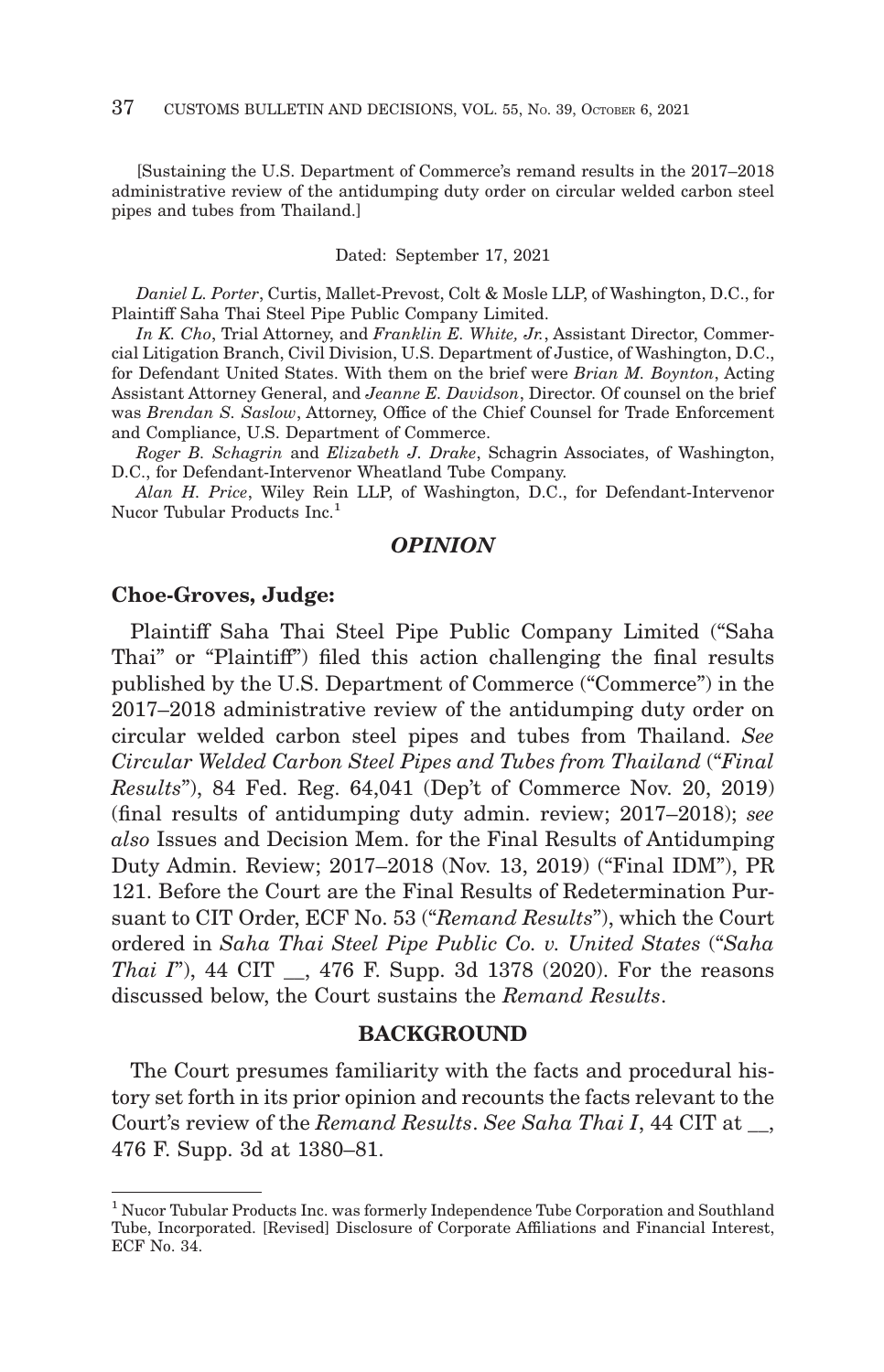The Court concluded in *Saha Thai I* that Commerce's particular market situation adjustment to the cost of production while basing normal value on home market sales was not in accordance with the law and remanded. *Id.* at \_\_, 476 F. Supp. 3d at 1386. Plaintiff had challenged in the alternative the underlying determination that a particular market situation distorted the cost of production, arguing that "[e]ven assuming that Commerce has the statutory authority to alter a respondent's actual costs of production (for purposes of the below-cost test), Commerce's determination in this case is still contrary to law because Commerce did not apply the appropriate legal criteria for determining the existence of a particular market situation." Pl. Saha Thai's Opening Br. Supp. Its Mot. J. Agency R. at 15–20, ECF Nos. 32, 33. Because the Court remanded the particular market situation adjustment as not in accordance with the law, the Court did not consider whether the particular market situation adjustment was supported by substantial evidence, whether Commerce should have made a duty drawback adjustment in calculating the particular market situation adjustment, Plaintiff's alternative argument that Commerce's particular market situation determination was not in accordance with the law, or whether the particular market situation determination was supported by substantial evidence. *See Saha Thai I*, 44 CIT at \_\_, 476 F. Supp. 3d at 1385–86.

On remand, under respectful protest, Commerce recalculated Saha Thai's dumping margin without a particular market situation adjustment. *Remand Results* at 2–4.

### **JURISDICTION AND STANDARD OF REVIEW**

The Court has jurisdiction under 19 U.S.C.  $\S$  1516a(a)(2)(B)(iii) and 28 U.S.C. § 1581(c), which grant the Court authority to review actions contesting the final results of an administrative review of an antidumping duty order. The Court shall hold unlawful any determination found to be unsupported by substantial evidence on the record or otherwise not in accordance with the law.  $19 \text{ U.S.C.}$ 1516a(b)(1)(B)(i). The Court also reviews determinations made on remand for compliance with the Court's remand order. *Ad Hoc Shrimp Trade Action Comm. v. United States*, 38 CIT \_\_, \_\_, 992 F. Supp. 2d 1285, 1290 (2014), *aff'd*, 802 F.3d 1339 (Fed. Cir. 2015).

#### **DISCUSSION**

Plaintiff and Defendant United States ask the Court to sustain the *Remand Results*. Pl.'s Comments Supp. Remand Redetermination Results at 2, ECF No. 56; Def.'s Comments Supp. Remand Results at 2, ECF No. 57. Defendant-Intervenor Wheatland Tube Company sup-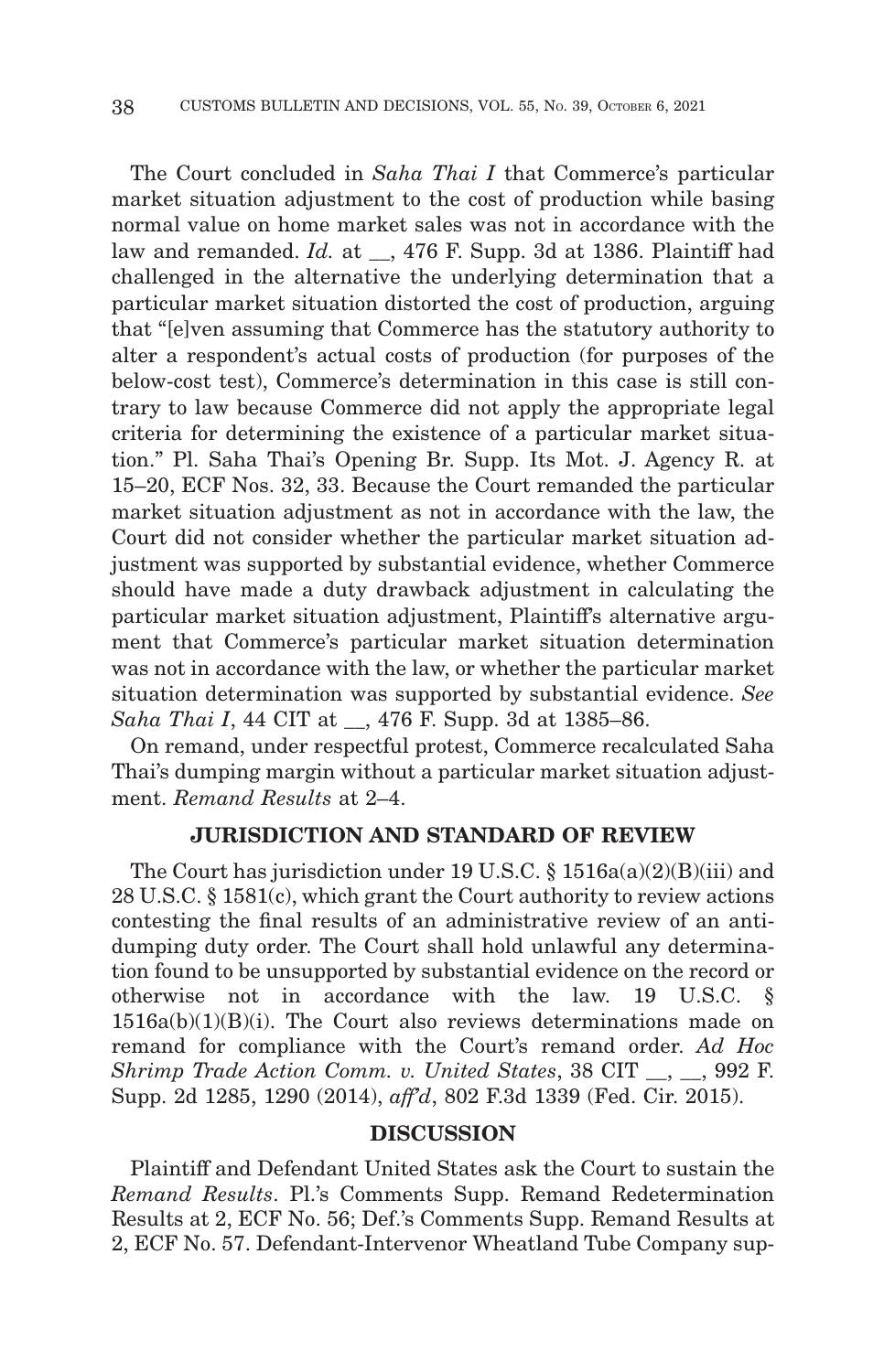ports Commerce's *Remand Results* filed under protest. *See* Def.- Interv. Wheatland Tube Company's Comments Commerce's Redetermination Remand at 3, ECF No. 55. No party filed comments opposing the *Remand Results*.

Commerce's *Remand Results* are consistent with the Court's prior opinion and order in *Saha Thai I*. Commerce has recalculated, under protest, the weighted-average dumping margin for Saha Thai without a particular market situation adjustment. *Remand Results* at 4. The weighted-average dumping margin for Saha Thai changed from 5.15% to 0%. *Id.*

Because the Court concludes that the *Remand Results* are in accordance with the law and comply with the Court's remand order, the Court sustains the *Remand Results*.

# **CONCLUSION**

The Court sustains the *Remand Results*. Judgment will be entered accordingly. d accordingly.<br>
1<br>
k<br> *s | s | Jennes*<br> *JENNIFER* (

Dated: September 17, 2021

New York, New York

*/s/ Jennifer Choe-Groves* JENNIFER CHOE-GROVES, JUDGE

Slip Op. 21–120

ACQUISITION 362, LLC DBA STRATEGIC IMPORT SUPPLY, Plaintiff, v. UNITED STATES, Defendant.

> Before: Stephen Alexander Vaden, Judge Court No. 1:20-cv-03762

[Denying Plaintiff's Motion for Reconsideration and Leave to Amend Its Complaint.]

Dated: September 20, 2021

*Heather L. Marx*, Cozen O'Connor, of Minneapolis, MN, for Plaintiff Acquisition 362,LLC DBA Strategic Import Supply. With her on the brief were *Thomas G. Wallrich* and *Cassandra M. Jacobsen*.

*Hardeep K. Josan*, Trial Attorney, International Trade Field Office, Civil Division, Commercial Litigation Branch, U.S. Department of Justice, of New York, NY for Defendant United States. With him on the brief were *Jeffrey Bossert Clark*, Acting Assistant Attorney General, J*eanne E. Davidson*, Director, Commercial Litigation Branch and Offices of Foreign Litigation and International Legal Assistance, *Aimee Lee*, Assistant Director, Commercial Litigation Branch and Offices of Foreign Litigation and International Legal Assistance, and *Justin R. Miller*, Attorney-In-Charge, International Trade Field Office. Of Counsel was *Paula S. Smith*, Office of the Assistant Chief Counsel, International Trade Litigation, U.S. Customs and Border Protection.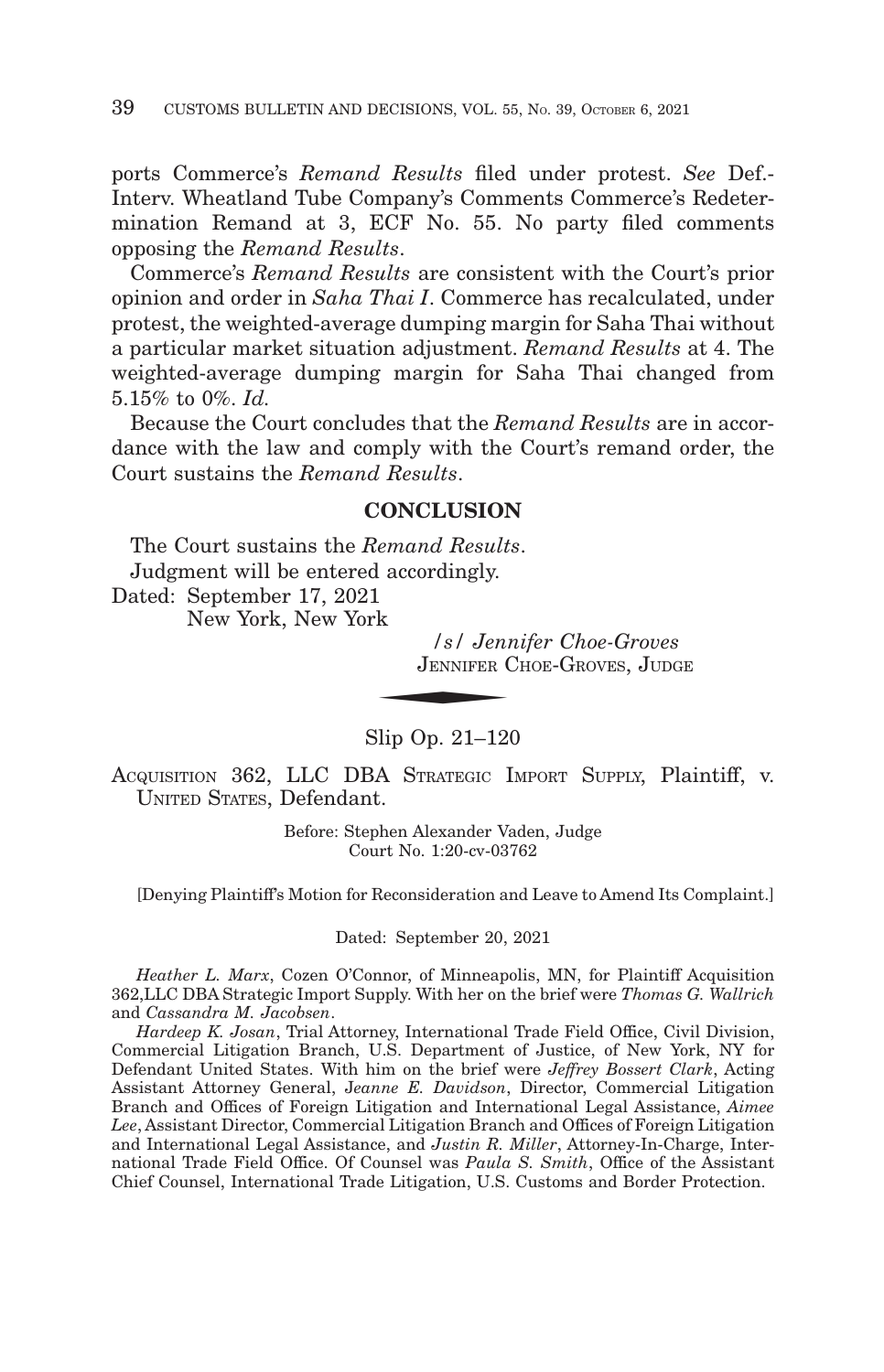## *OPINION AND ORDER*

### **Vaden, Judge:**

On May 19, 2021, Plaintiff Acquisition 362, LLC, doing business as Strategic Import Supply, filed a motion under USCIT Rule  $59(a)(1)(B)$ for reconsideration of the Court's April 21, 2021 decision and the accompanying judgment that dismissed Plaintiff's case for lack of subject matter jurisdiction. *See Acquisition 362, LLC v. United States*, 517 F.Supp.3d 1318 (Ct. Int'l Trade 2021) (*Acquisition 362 I*). In that decision, the Court found that the precondition for the Court's 28 U.S.C. § 1581(a) jurisdiction, a valid protest under 19 U.S.C. § 1514, was absent; and the Court therefore lacked subject matter jurisdiction. In its Motion for Reconsideration, Plaintiff cites newly discovered evidence that it argues merits reconsideration of the Court's order dismissing its action. *See* Pl.'s Mot. for Recons. (Pl.'s Mot.) at 4, ECF No. 31. Plaintiff also seeks leave of the Court to amend its complaint to assert jurisdiction under 28 U.S.C. §  $1581(i)$ .<sup>1</sup> Pl.'s Mot. at 5, ECF No. 31. Defendant filed a response to Plaintiff's Motion on June 23, 2021. Def.'s Resp. in Opp'n to Pl.'s Mot. for Recons. (Def.'s Resp.), ECF No. 33. Defendant argues that Plaintiff's evidentiary arguments are without merit and that Plaintiff's request to amend its complaint is both procedurally inappropriate and futile. *See id.* Plaintiff filed a reply brief on July 14, 2021, and the Motion is ripe for consideration. Pl.'s Reply in Supp. of Mot. for Recons. (Pl.'s Reply), ECF No. 34. For the reasons that follow, Plaintiff's Motion is denied.

### **BACKGROUND**

The Court presumes familiarity with the facts of this case as set forth in its previous opinion, *see Acquisition 362 I*, 517 F.Supp.3d at 1320–22, and recounts those facts relevant to the disposition of this Motion. Plaintiff imported tires from China on several occasions throughout 2016. Compl. ¶ 7, ECF No. 5; Pl.'s Mem. of Law in Opp'n to Def.'s Mot. to Dismiss (Pl.'s Mem.) at 2, ECF No. 27*.* These tire imports were subject to a 2015 countervailing duty order issued by the U.S. Department of Commerce (Commerce). Consequently, Plaintiff deposited payment at the then-current countervailing duty rate – 30.61%. Pl.'s Mem. at 2, ECF No. 27. U.S. Customs and Border Protection (Customs) liquidated Plaintiff's entries between October 19, 2018 and November 9, 2018, at the 30.61% countervailing duty rate. Compl. ¶ 11, ECF No. 5; Summons, ECF No. 1–1. On June 17,

<sup>1</sup> Plaintiff improperly seeks leave to amend its complaint via a Rule 59 motion for reconsideration rather than a Rule 15 motion to amend pleadings. Nonetheless, the Court will consider Plaintiff's request because, even if properly filed, it would fail for futility.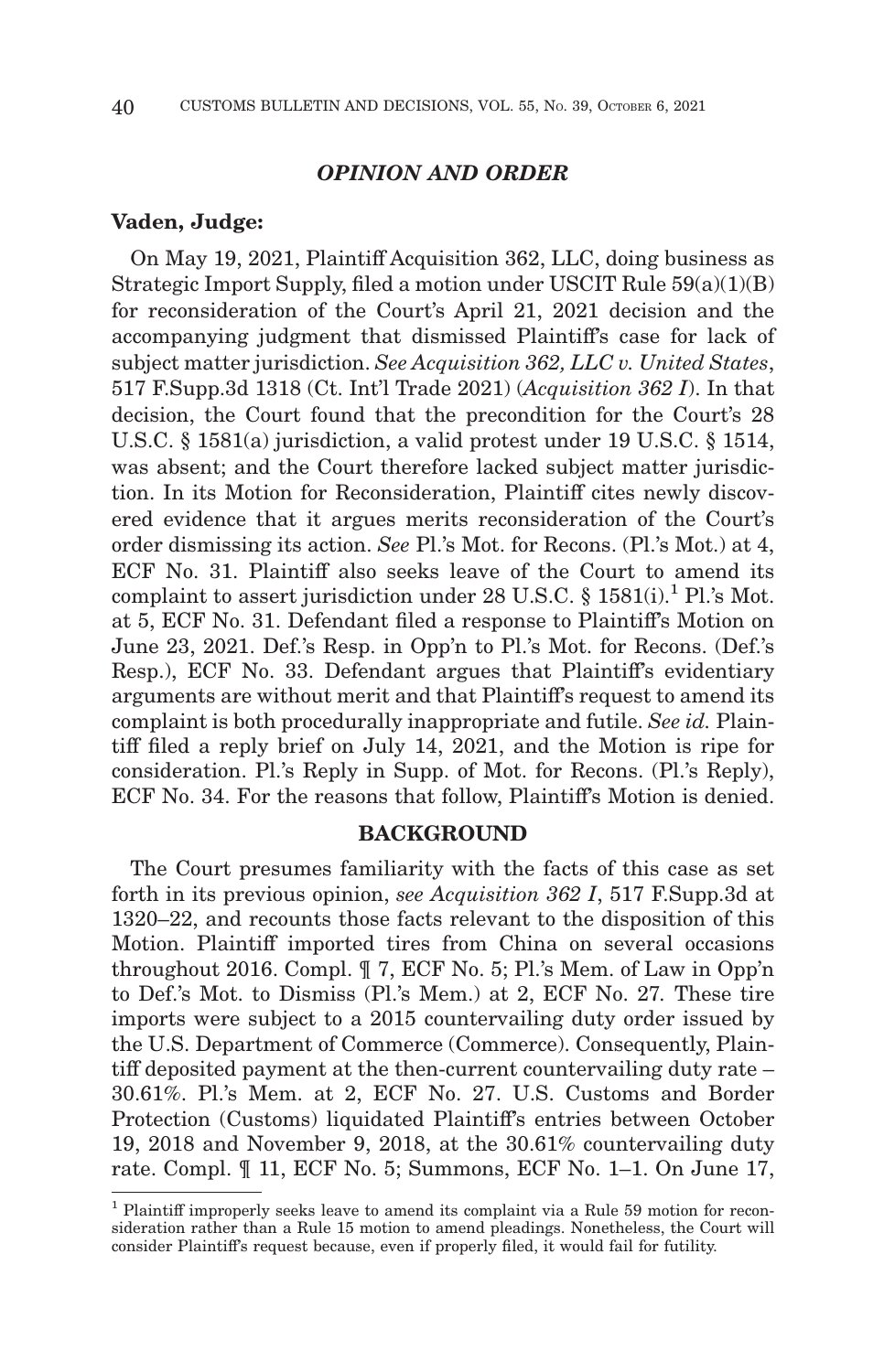2019, Commerce concluded an administrative review, initiated by other parties, determining that the applicable countervailing duty amount for tires from China should be nearly cut in half – from 30.61% to 15.56%. *See Countervailing Duty Order on Certain Passenger Vehicle and Light Truck Tires from the People's Republic of China: Amended Final Results of Countervailing Duty Administrative Review; 2016*, 84 Fed. Reg. 28,011 (June 17, 2019); Pl.'s Mem. at 2, ECF No. 27.

In *Acquisition 362 I*, Plaintiff, claiming jurisdiction under 28 U.S.C. § 1581(a), sought to protest Customs's failure to assess the amended countervailing duties on Plaintiff's 2016 entries. Pl.'s Mem. at 1, ECF No. 27; Compl. ¶ 2, ECF No. 5. Despite acknowledging filing its protests outside the required 180-day post-liquidation time period, Plaintiff urged this Court to identify an alternative starting point for the 180-day clock. *See* Pl.'s Mem. at 7, ECF No. 27. Specifically, Plaintiff argued this Court should recognize the date Customs received amended countervailing duty rates from Commerce as the starting date for the 180-day time period to file a valid protest. *Id.* at 7.

Defendant argued that the alleged decision Plaintiff sought to protest was not a Customs decision for which Plaintiff could assert a valid protest. *See* Def.'s Reply in Supp. of Mot. to Dismiss (Def.'s Reply) at 9, ECF No. 28. Further, because the Plaintiff failed to file its protests within 180-days of a recognized Customs decision, Defendant argued Plaintiff failed to meet the jurisdictional prerequisites necessary to bring a successful challenge before this Court under 28 U.S.C. § 1581(a). *See* Def.'s Mot. to Dismiss (Def.'s Mot.) at 12, ECF No. 25.

On April 21, 2021, the Court granted Defendant's Motion to Dismiss. *See generally Acquisition 362 I*, 517 F.Supp.3d 1318. In its decision, the Court found that the Plaintiff's challenge failed for two reasons. *Id.* First, Plaintiff invoked the wrong jurisdictional statute to challenge the actual decision with which it took issue – the countervailing duty rate determined by Commerce rather than by Customs. *Id.* at 1322–24. Second, even if Plaintiff's protests were permissible, because they were filed outside the required 180-day time period, they would be untimely and thus deprive the Court of jurisdiction. *Id.* at 1324. Plaintiff subsequently moved on May 19, 2021, for this Court to reconsider its decision in *Acquisition 362 I*. Pl.'s Mot., ECF No. 31.

Plaintiff argues that newly-discovered, previously-unavailable evidence warrants reconsideration of the Court's Order. Pl.'s Mot. at 4, ECF No. 31. Plaintiff's newly-discovered evidence consists of a protest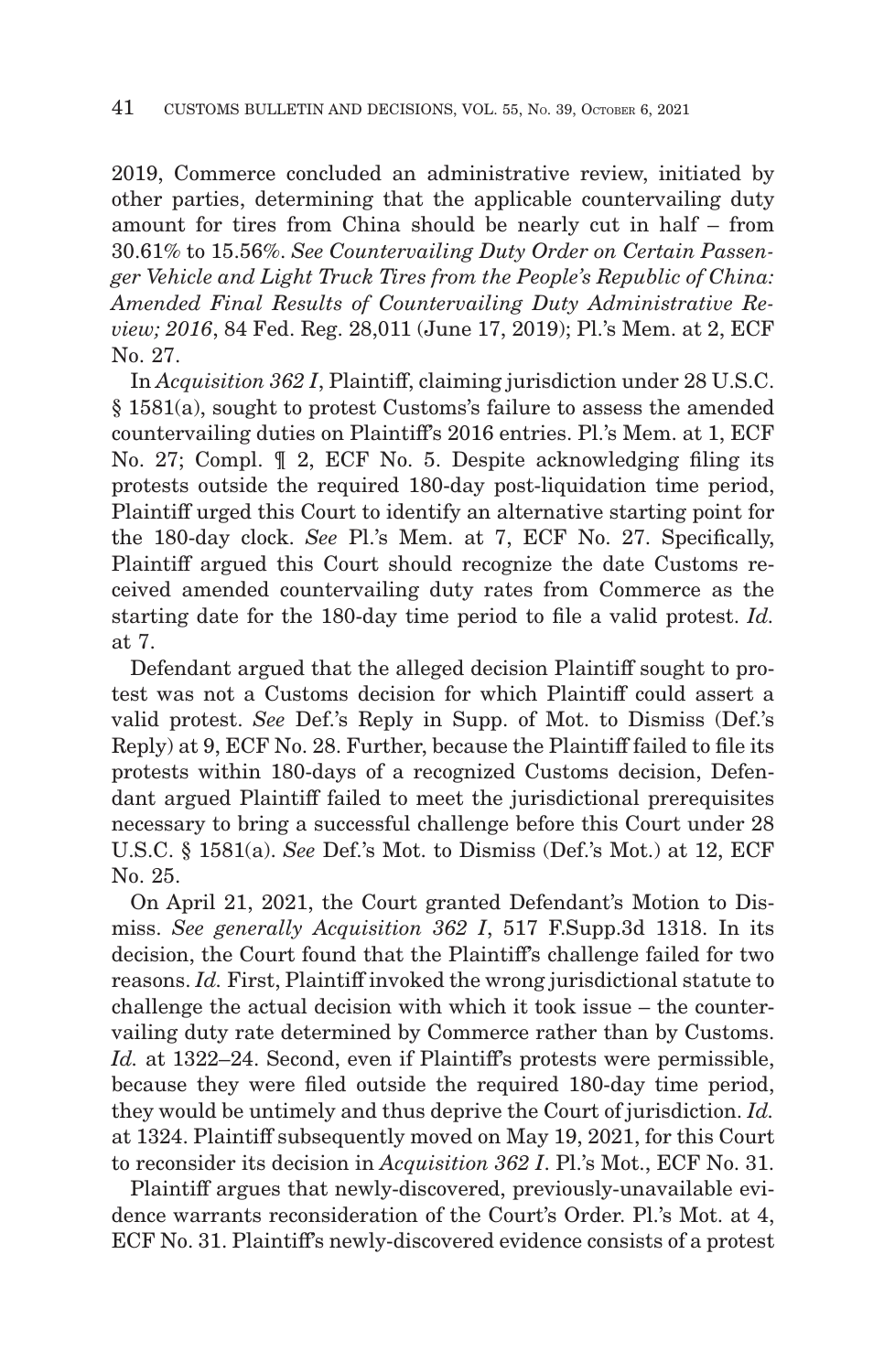filed with Customs that is allegedly similar to the protests in *Acquisition 362 I* yet was decided differently. Decl. of Heather Marx in Supp. of Pl.'s Mot. for Recons. (Decl.), ECF No. 32. On May 1, 2020, Customs liquidated one of Plaintiff's entries from December 2015. Decl., ECF No. 32–1 at 2. On August 5, 2020, less than 180 days later, Plaintiff filed a protest with Customs on the same grounds argued in the protests at issue in *Acquisition 362 I*. *Id.* Nine days after this Court issued its opinion in *Acquisition 362 I*, Customs issued a decision regarding Plaintiff's August 2020 protest, assessing a lower countervailing duty rate of 15.53%.2 Decl., ECF No. 32–2 at 2.

The Government opposes Plaintiff's Motion. *See* Def.'s Resp., ECF No. 33. It argues that Plaintiff's alleged newly-discovered evidence fails to show that the Court erred in dismissing this case for lack of subject matter jurisdiction. *Id.* at 3. Unlike the protests at issue in *Acquisition 362 I*, Plaintiff's August 2020 protest was timely filed – within 180 days of liquidation. *Id.* Therefore, the Government argues, this newly-discovered evidence fails to undermine the Court's rationale for dismissing Plaintiff's original challenge for lack of subject matter jurisdiction. *Id.*

The Government also opposes the Plaintiff's request for leave to amend its complaint to assert jurisdiction under 28 U.S.C. § 1581(i) for two reasons. Def.'s Resp. at 4, ECF No. 32. First, the Government argues the Plaintiff's amendment to its complaint would improperly create jurisdiction by alleging an entirely new claim based on events after Plaintiff's filing suit. *Id.* Second, any amendment alleging jurisdiction under 28 U.S.C. § 1581(i) would be futile because such jurisdiction is not available in this case. Def.'s Resp. at 5, ECF No. 32.

## **STANDARD OF REVIEW**

Plaintiff moves the Court to reconsider, alter, or amend its prior decision under USCIT Rule  $59(a)(1)(B)$ , which is a mechanism for requests for reconsideration in the Court of International Trade.3

 $2$  This rate differs from the 15.56% rate listed in Commerce's 2019 final order establishing a reduced duty. *Cf. Amended Final Results of Countervailing Duty Administrative Review*, 84 Fed. Reg. at 28,012. The discrepancy of 0.03% is not explained in the materials before the Court; however, it is immaterial to the disposition of the Motion.

<sup>3</sup> Despite the plain text of Rule 59 referring to "actions which have been tried and gone to judgment," longstanding decisions of this Court identify Rule 59 as allegedly broad enough to include "rehearing of any matter decided by the court without a jury." *Nat'l Corn Growers Ass'n v. Baker*, 623 F.Supp. 1262, 1274 (Ct. Int'l Trade 1985). Regardless of whether USCIT Rule 59 or USCIT Rule 60 is the more textually appropriate basis for Plaintiff's Motion, this Court has the power to reconsider its prior opinion. *Compare* USCIT Rule 59(a)(1)(B) (invoked by Plaintiff here and providing for rehearing "for any reason for which a rehearing has heretofore been granted in a suit in equity in federal court"), *with* USCIT Rule 60(b) (providing that the Court "may relieve a party or its legal representative from a *final judgment*, *order*, or proceeding" for any of the listed reasons (emphasis added)).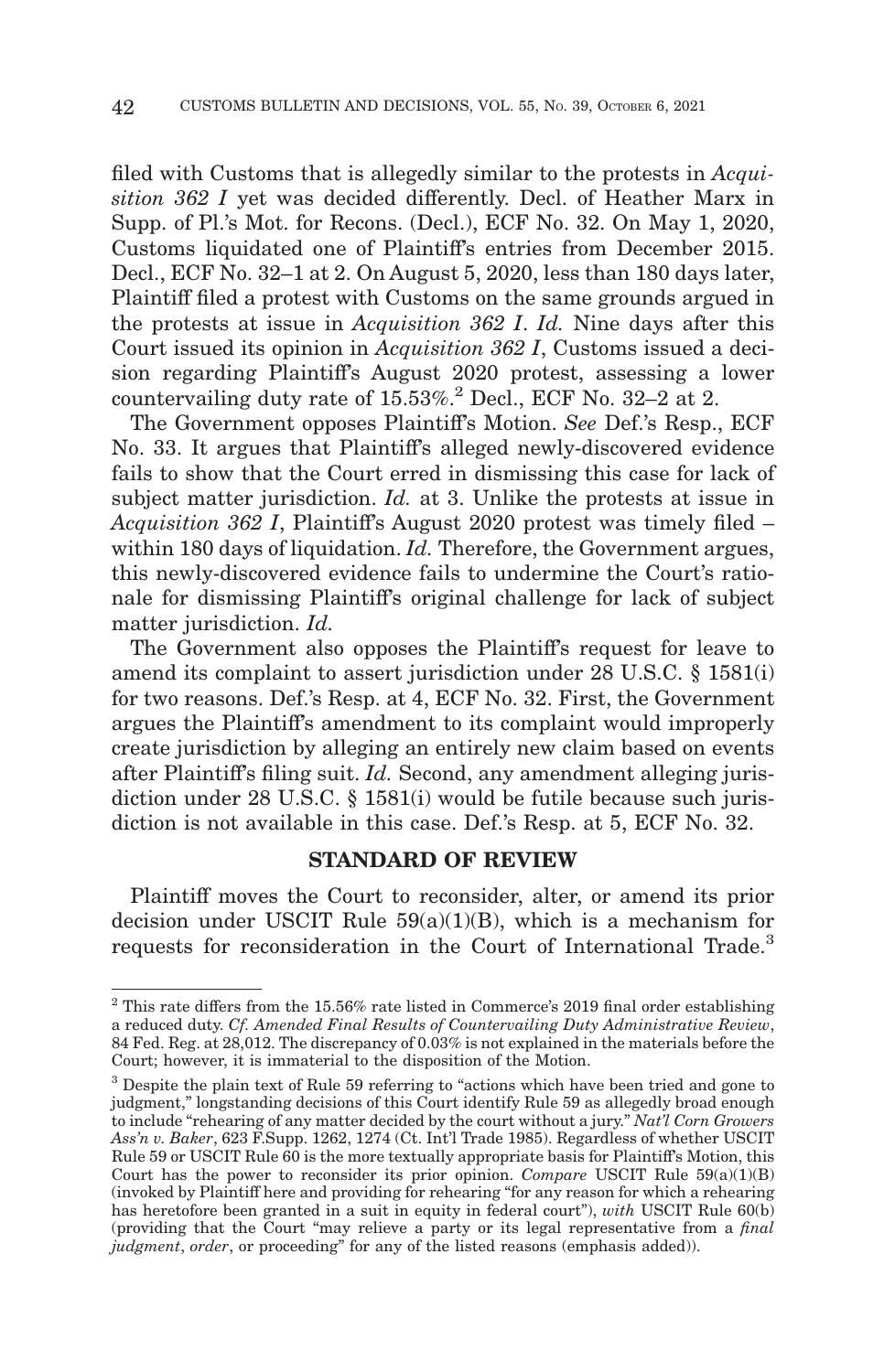*See United States v. UPS Customhouse Brokerage, Inc.*, 714 F. Supp.2d 1296, 1300 (Ct. Int'l Trade 2010). Under USCIT Rule  $59(a)(1)(B)$ , "The court may, on motion, grant a new trial or rehearing on all or some of the issues – and to any party... after a nonjury trial, for any reason for which a rehearing has heretofore been granted in a suit in equity in federal court." USCIT Rule  $59(a)(1)(B)$ . The grant of a motion for reconsideration is within the sound discretion of the Court. *UPS Customhouse Brokerage, Inc.*, 714 F.Supp.2d at 1300 (citing *Yuba Nat. Res., Inc. v. United States*, 904 F.2d 1577, 1583 (Fed.  $Cir 1990)$ 

Reconsideration or rehearing of a case is proper when "a significant flaw in the conduct of the original proceeding" exists. *Union Camp Corp. v. United States*, 963 F.Supp. 1212, 1213 (Ct. Int'l Trade 1997) (quoting *Kerr-McGee Chem. Corp. v. United States*, 14 CIT 582, 583 (1990)). Examples include:

(1) an error or irregularity in the trial; (2) a serious evidentiary flaw; (3) a discovery of important new evidence which was not available even to the diligent party at the time of trial; or (4) an occurrence at trial in the nature of an accident or unpredictable surprise or unavoidable mistake which impaired a party's ability to adequately present its case[,] and must be addressed by the Court.

*Id.* at 1213 (quoting *United States v. Gold Mountain Coffee, Ltd.*, 601 F.Supp. 212, 214 (Ct. Int'l Trade 1984)).

The purpose of a Rule 59 motion is not to allow the losing party to reargue its case. *Peerless Clothing Int'l, Inc. v. United States*, 991 F.Supp.2d 1335, 1337 (Ct. Int'l Trade 2014). The Court should not disturb its prior decision unless it is manifestly erroneous. *Papierfabrik August Koehler SE v. United States*, 44 F.Supp.3d 1356, 1357 (Ct. Int'l Trade 2015).

### **DISCUSSION**

Plaintiff requests that the Court reconsider its decision in *Acquisition 362 I*. *See* Pl.'s Mot., ECF No. 31. Plaintiff submits as new evidence a successful protest filed with Customs that Plaintiff argues is identical to the protests at issue in *Acquisition 362 I*. *See* Decl., ECF No. 32. Both the protest submitted as new evidence in this Motion and the protests at issue in *Acquisition 362 I* relate to the Plaintiff's assertion that the countervailing duties assessed against it should have been reduced following Commerce's administrative review. *Compare* Protests, ECF Nos. 11–21, 24, *with* Decl., ECF. No 32. Customs denied the protests in *Acquisition 362 I* as untimely; therefore, no reduction in countervailing duties resulted. Protests, ECF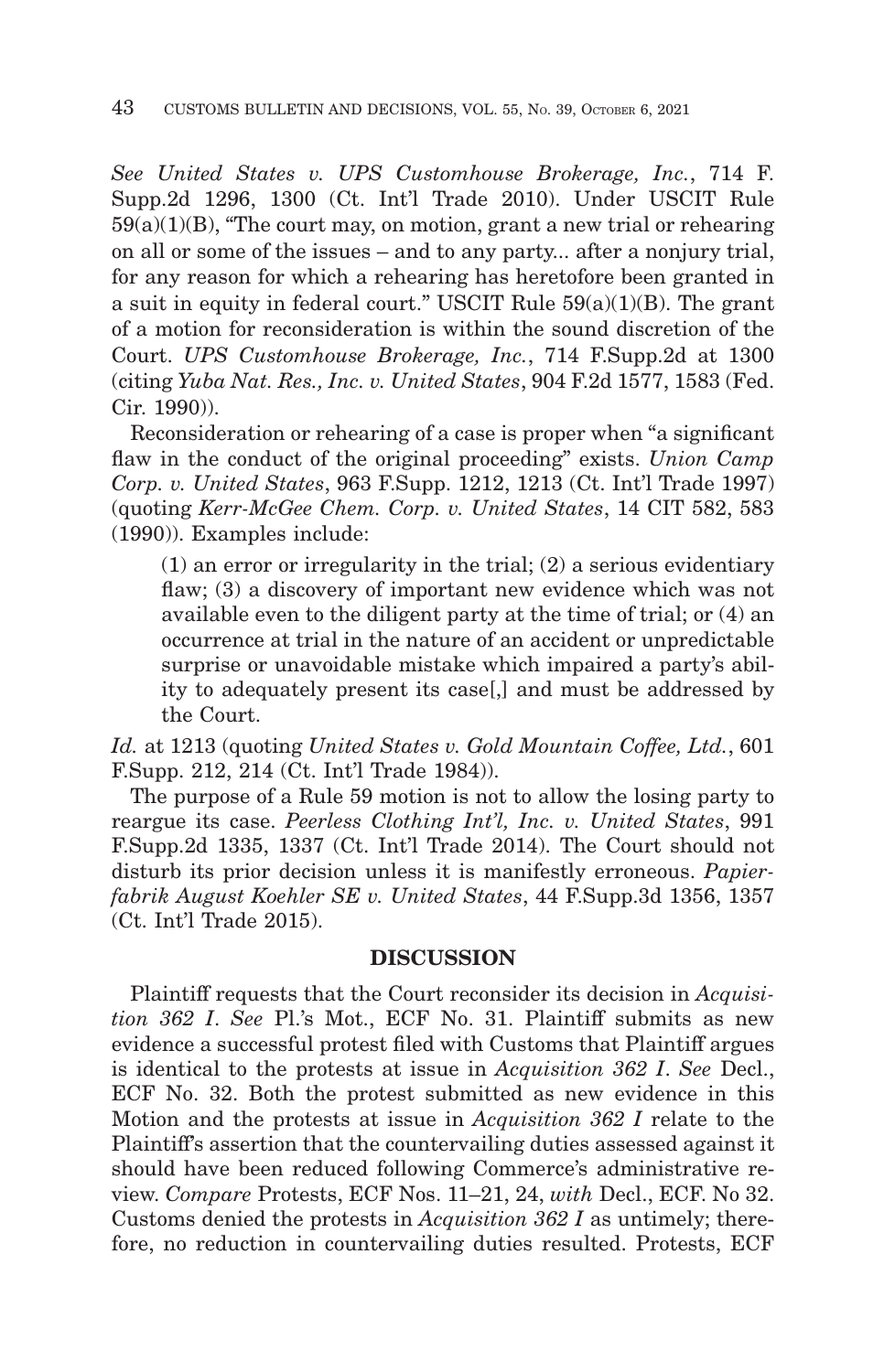Nos. 11–21, 24. Conversely, Customs granted the protest submitted by Plaintiff as new evidence; and Plaintiff received a reduction in the countervailing duties assessed. Decl. at 13, ECF No. 32. To the Plaintiff, the difference in results between these protests indicates Customs was incorrect in denying the original protests adjudicated in *Acquisition 362 I*.

Defendant opposes Plaintiff's Motion, arguing the Plaintiff's new evidence fails to satisfy the burden for reconsideration. Def.'s Resp. at 3, ECF No. 33. Without addressing the issues raised by the Plaintiff in each protest, the Defendant notes the important timeline differences between the original protests and the August 2020 protest submitted as new evidence. *Id.* Defendant argues the timeline differences alone are enough to reject Plaintiff's Motion. *Id.* The Defendant also objects to Plaintiff's belated attempt to assert jurisdiction under 28 U.S.C. § 1581(i). *Id.*

Plaintiff's claims failed in *Acquisition 362 I* not because of substance but because of procedure. The law requires any protest of a Customs decision to be filed within 180 days of that decision*. See* 19 U.S.C. § 1514(c). The decision at issue was Customs's liquidations of Plaintiff's entries. *Acquisition 362 I,* 517 F.Supp.3d at 1324. Filing a timely protest is a mandatory prerequisite to invoking this Court's jurisdiction to review Customs's protest decision. *See* 19 U.S.C. § 1514(a) (providing that Customs's liquidation "shall be final and conclusive upon all persons . . . unless a protest is filed" timely); *U.S. JVC Corp. v. United States*, 15 F.Supp.2d 906, 909 (Ct. Int'l Trade 1998) ("[A] protest must have been timely filed under 19 U.S.C. §  $1514(c)(3)$  for this Court to obtain jurisdiction over a suit that contests its denial."). Plaintiff frankly acknowledged it filed its protests more than 180 days following the entries' liquidation. Pl.'s Mem. at 9, ECF No. 27. Thus, it matters not that Customs applied the "wrong" rate; this Court lacks jurisdiction to hear Plaintiff's suit to contest the error because Plaintiff waited too long to protest.

Not so with the August 2020 protest. Customs liquidated the entry at issue on May 1, 2020. Decl., ECF No. 32–1 at 2. Ninety-six days later, Plaintiff filed its protest on August 5, 2020, well within the 180-day deadline*. See id*. Having filed both a timely protest *and* a valid protest, Plaintiff received the lower rate it sought. Decl., ECF No. 32–2 at 2. The lesson is both clear and stark: Don't sit on your rights. *See JVC Corp.*, 15 F.Supp.2d at 909. That Plaintiff later filed a timely protest of a different liquidation cannot grant the Court jurisdiction to review previous, untimely protests. Plaintiff's Motion for Reconsideration is denied.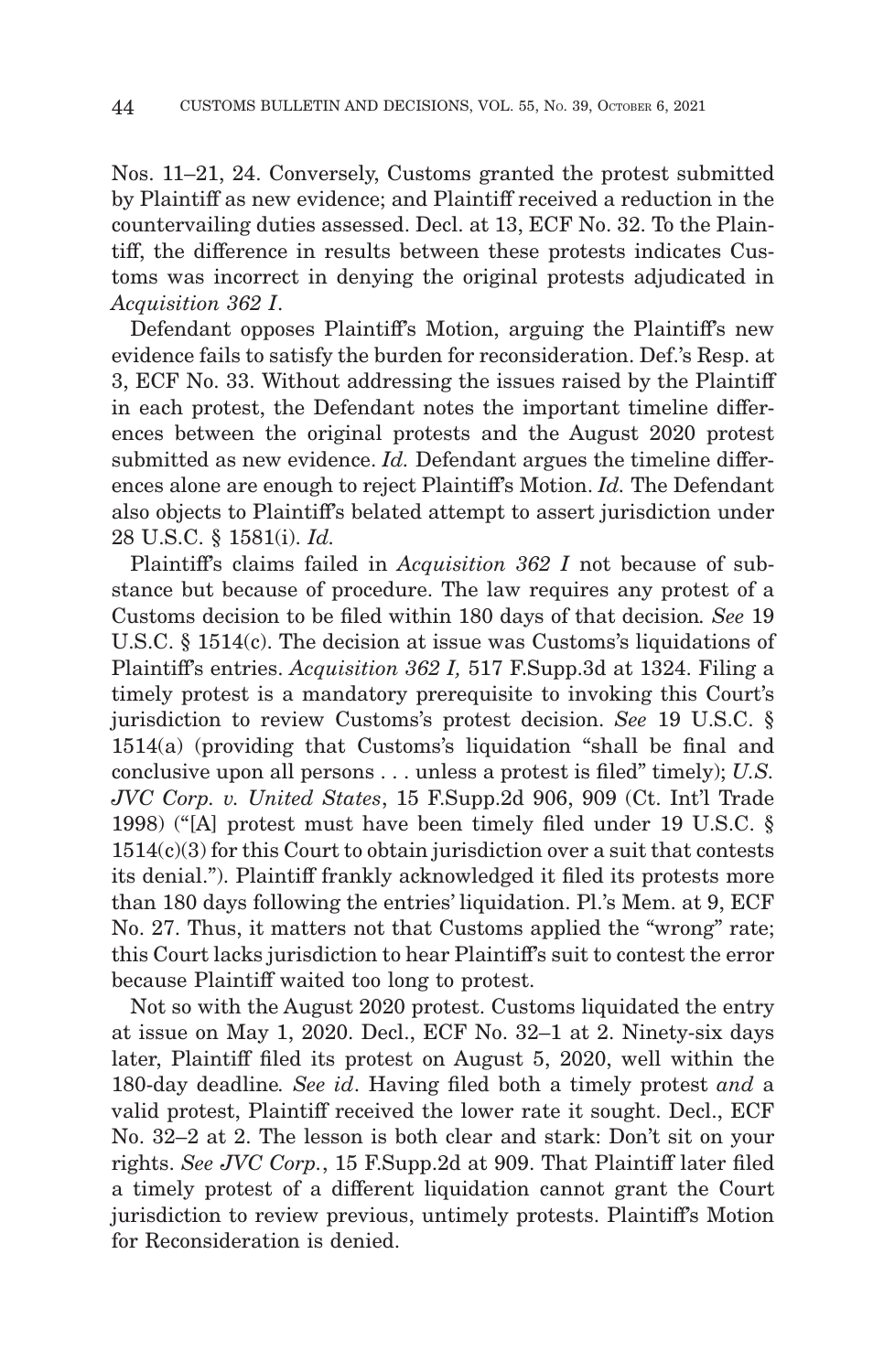Regarding Plaintiff's request to amend its complaint to state a new claim under Section 1581(i), Section 1581(i) embodies a "residual" grant of jurisdiction and may not be invoked when jurisdiction under another subsection of § 1581 is or could have been available. *Sunpreme, Inc. v. United States*, 892 F.3d 1186, 1191 (Fed. Cir. 2018) (quoting *Fujitsu Gen. Am., Inc. v. United States*, 283 F.3d 1364, 1371 (Fed. Cir. 2002)). Plaintiff had at least one clear route to properly invoke this Court's jurisdiction. Had Plaintiff filed its protest within 180 days of Customs's liquidation of the challenged entries, this Court would have had jurisdiction to review Customs's decision.<sup>4</sup> See JVC *Corp.*, 15 F.Supp.2d at 909. Because "another subsection of § 1581 is or could have been available" and that remedy would not be "manifestly inadequate," Section 1581(i) "may not be invoked." *Sunpreme, Inc.*, 892 F.3d at 1192 (quoting *Int'l Custom Prods., Inc. v. United States*, 467 F.3d 1324, 1327 (Fed. Cir. 2006)). Plaintiff's proposed complaint amendment would be of no use, and its Motion to do so is denied as futile. *See Foman v. Davis*, 371 U.S. 178, 182 (1962).

# **CONCLUSION**

Plaintiff has failed to identify a "significant flaw" in the Court's opinion. *Cf. Union Camp Corp.*, 963 F.Supp. at 1213. It has also failed to provide a basis for invoking this Court's residual jurisdiction under Section 1581(i) via an amended complaint. Plaintiff's Motion is **DENIED.**

Dated: September 20, 2021

New York, New York

*/s/ Stephen Alexander Vaden* Hended Comprehend<br>
1<br>
STEPHEN ALE STEPHEN ALEXANDER VADEN, JUDGE

### Slip Op. 21–121

NTSF SEAFOODS JOINT STOCK COMPANY and VINH QUANG FISHERIES CORPORATION, Plaintiffs, v. UNITED STATES, Defendant, and CATFISH FARMERS OF AMERICA, ALABAMA CATFISH INC., AMERICA'S CATCH, CONSOLIDATED CATFISH COMPANIES LLC, DELTA PRIDE CATFISH, INC., GUIDRY'S CATFISH, INC., HEARTLAND CATFISH COMPANY, MAGNOLIA PROCESSING, INC., and SIMMONS FARM RAISED CATFISH, INC., Defendant-Intervenors.

> Before: Jennifer Choe-Groves, Judge Court No. 19–00063

<sup>&</sup>lt;sup>4</sup> In addition to jurisdiction under Section 1581(a) to protest Customs's actions, Plaintiff may also have had resort to Section 1581(c) to contest Commerce's determination of the duty rate if Plaintiff instead wished to challenge that decision. *See Acquisition 362 I*, 517 F.Supp.3d at 1324.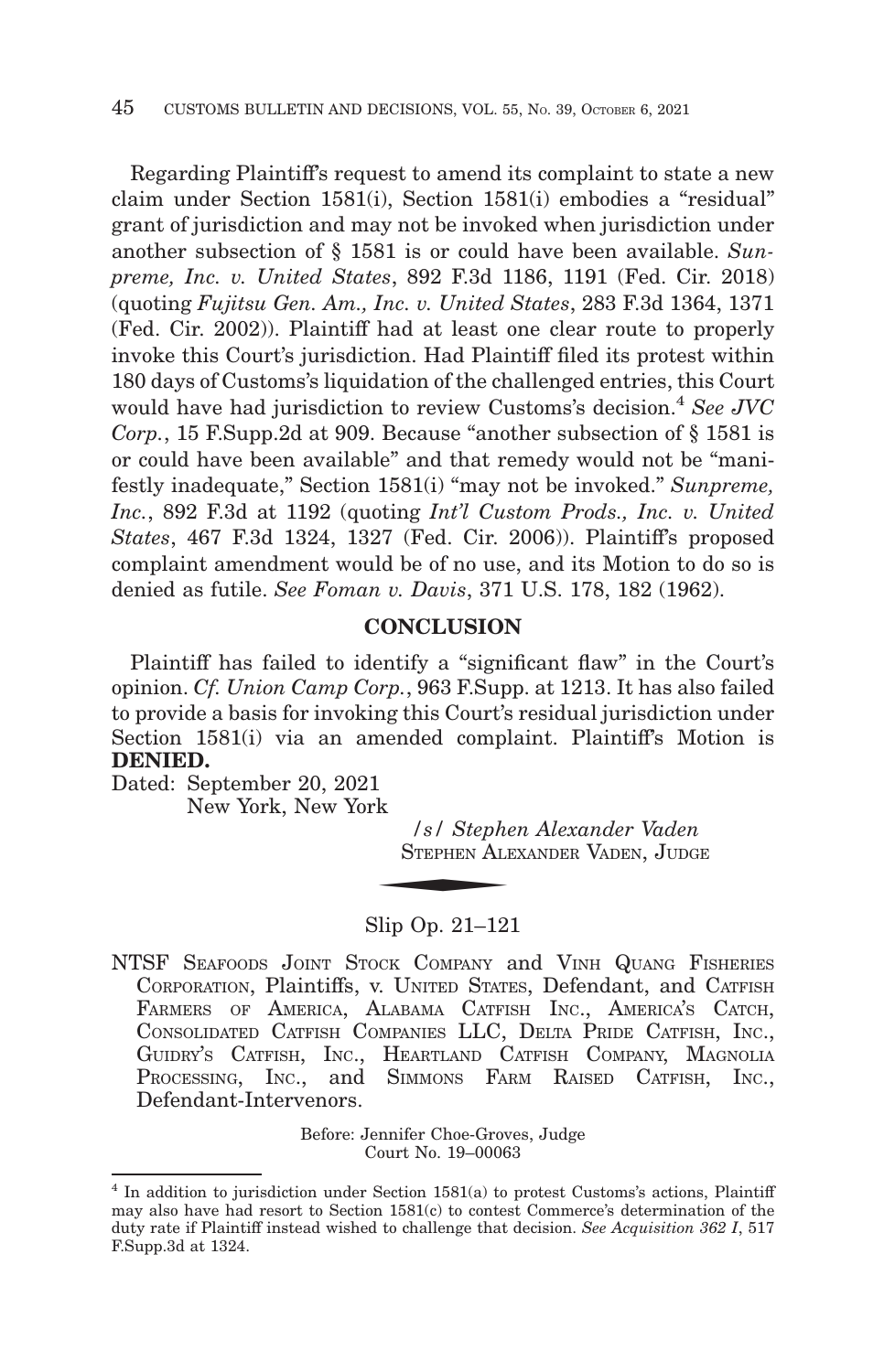[Sustaining the remand results of the U.S. Department of Commerce in the 2016–2017 administrative review of the antidumping duty order on certain frozen fish fillets from the Socialist Republic of Vietnam.]

#### Dated: September 20, 2021

*Jonathan M. Freed*, Trade Pacific, PLLC, of Washington, D.C., for Plaintiffs NTSF Seafoods Joint Stock Company and Vinh Quang Fisheries Corporation.

*Kara M. Westercamp*, Commercial Litigation Branch, Civil Division, U.S. Department of Justice, of Washington, D.C., for Defendant United States. With her on the brief were *Brian M. Boynton*, Acting Assistant Attorney General, *Jeanne E. Davidson*, Director, and *Patricia M. McCarthy*, Assistant Director. Of counsel on the brief was *Hendricks Valenzuela*, Attorney, Office of the Chief Counsel for Trade Enforcement and Compliance, U.S. Department of Commerce.

*Jonathan M. Zielinski*, *James R. Cannon, Jr.*, and *Nicole Brunda*, Cassidy Levy Kent (USA) LLP, of Washington, D.C., for Defendant-Intervenors Catfish Farmers of America, Alabama Catfish Inc., America's Catch, Consolidated Catfish Companies LLC, Delta Pride Catfish, Inc., Guidry's Catfish, Inc., Heartland Catfish Company, Magnolia Processing, Inc., and Simmons Farm Raised Catfish, Inc.

### *OPINION*

### **Choe-Groves, Judge:**

This case involves frozen fish fillets, including regular, shank, and strip fillets and portions thereof, of the species *Pangasius Bocourti*, *Pangasius Hypophthalmus* (also known as *Pangasius Pangasius*) and *Pangasius Micronemus*. Plaintiffs NTSF Seafoods Joint Stock Company ("NTSF") and Vinh Quang Fisheries Corporation ("Vinh Quang") (collectively, "Plaintiffs") filed this action challenging the final results of the U.S. Department of Commerce ("Commerce") in the 2016–2017 administrative review of the antidumping duty order covering certain frozen fish fillets from the Socialist Republic of Vietnam. *See Certain Frozen Fish Fillets from the Socialist Republic of Vietnam* ("*Final Results*"), 84 Fed. Reg. 18,007 (Dep't of Commerce Apr. 29, 2019) (final results, and final results of no shipments of the antidumping duty administrative review; 2016–2017); *see also* Certain Frozen Fish Fillets from the Socialist Republic of Vietnam: Issues and Decision Mem. for the Final Results of the Fourteenth Antidumping Duty Admin. Review: 2016–2017 (Dep't of Commerce Apr. 19, 2019), ECF No. 24–3 ("Final IDM"). Before the Court are the Final Results of Redetermination Pursuant to Court Remand ("*Remand Results*"), ECF No. 78–1, which the Court ordered in *NTSF Seafoods Joint Stock Co. v. United States* ("*NTSF*"), 44 CIT \_\_, 487 F. Supp. 3d 1310 (2020). For the following reasons, the Court sustains the *Remand Results*.

### **ISSUES PRESENTED**

The Court reviews the following issues: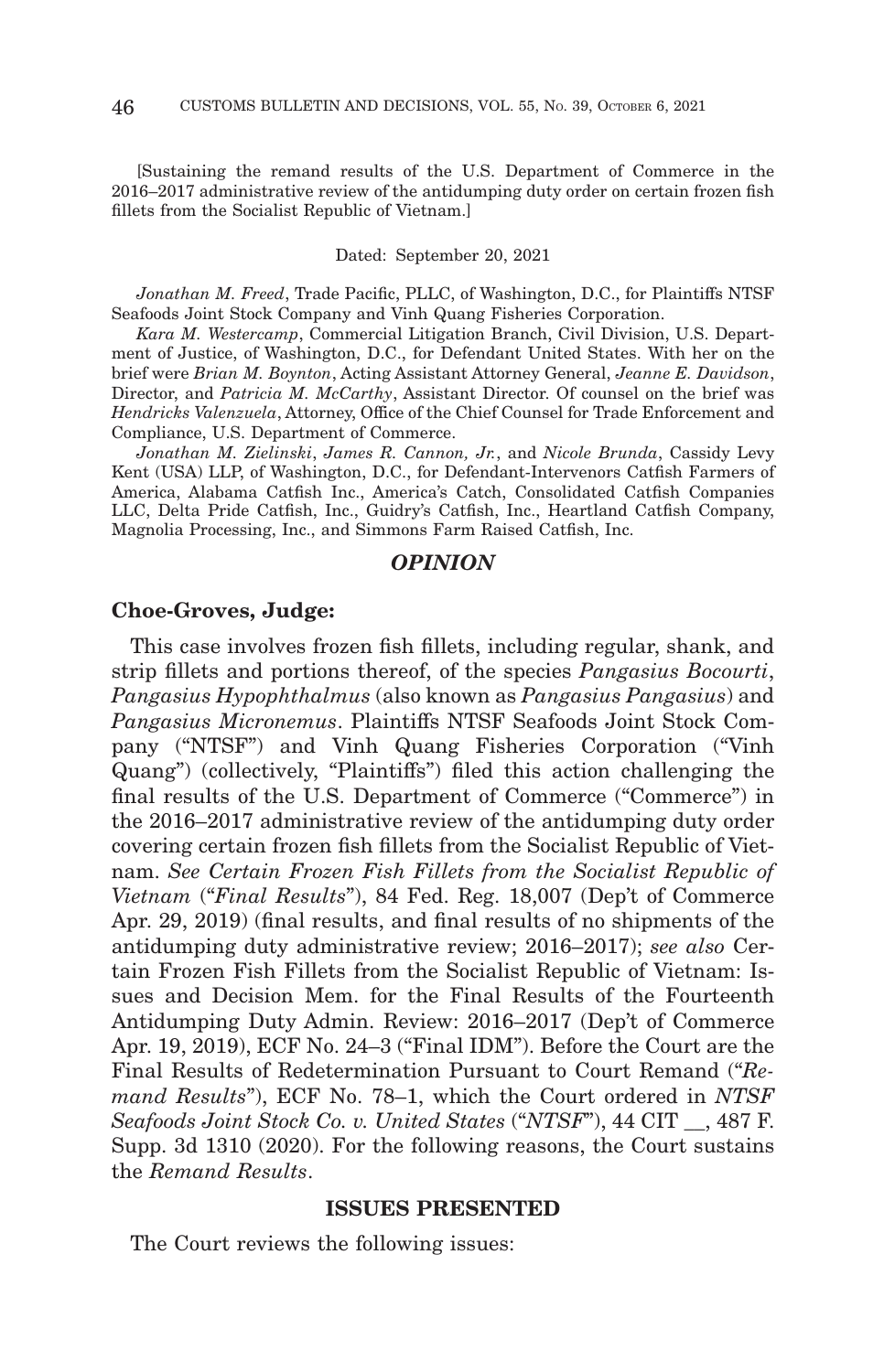- 1. Whether Commerce's determination to grant offsets for NTSF's fish oil and fish meal byproducts is supported by substantial evidence; and
- 2. Whether Commerce's determination that the GTA Data are the best available information to calculate a surrogate value for NTSF's fish oil and fish meal byproducts is supported by substantial evidence.

# **BACKGROUND**

The Court presumes familiarity with the facts and procedural history set forth in its prior opinion and recounts the facts relevant to the Court's review of the *Remand Results*. *See NTSF*, 44 CIT at \_\_, 487 F. Supp. 3d at 1314–16.

In the *Final Results*, Commerce granted offsets for fish head and bone byproducts when calculating normal value for NTSF, but denied offsets for fish oil and fish meal byproducts because Commerce determined that NTSF failed to demonstrate that NTSF actually produced and sold fish oil and fish meal byproducts during the last three months of the period of review. Final IDM at 52–53. Plaintiffs challenged Commerce's determination. The Court held in *NTSF* that Commerce's denial of byproduct offsets for fish oil and fish meal was unsupported by substantial evidence in light of potentially contradictory evidence on the record and viewing the record as a whole, and remanded the case for further proceedings. *NTSF*, 44 CIT at \_\_, 487 F. Supp. 3d at 1321–23.

Commerce filed the *Remand Results* on March 23, 2021. On remand, Commerce reversed its *Final Results* determination and granted NTSF byproduct offsets for fish oil and fish meal. *See Remand Results* at 1. Based on Commerce's remand redetermination, Commerce calculated a revised dumping margin of \$1.28 per kilogram for NTSF. *Id.* at 16. Commerce based the all-others rate applied to separate rate-eligible respondents not selected for individual examination on NTSF's calculated margin. *Id.* at 16–17; *see Final Results*, 84 Fed. Reg. at 18,008; Final IDM at 49. Commerce adjusted the all-others rate applied to Vinh Quang accordingly. *Remand Results* at 17.

# **JURISDICTION AND STANDARD OF REVIEW**

The Court has jurisdiction pursuant to 19 U.S.C. § 1516a(a)(2)(B)(iii) and 28 U.S.C. § 1581(c). The Court shall hold unlawful any determination found to be unsupported by substantial evidence on the record or otherwise not in accordance with the law. 19 U.S.C. § 1516a(b)(1)(B)(i). The Court also reviews determinations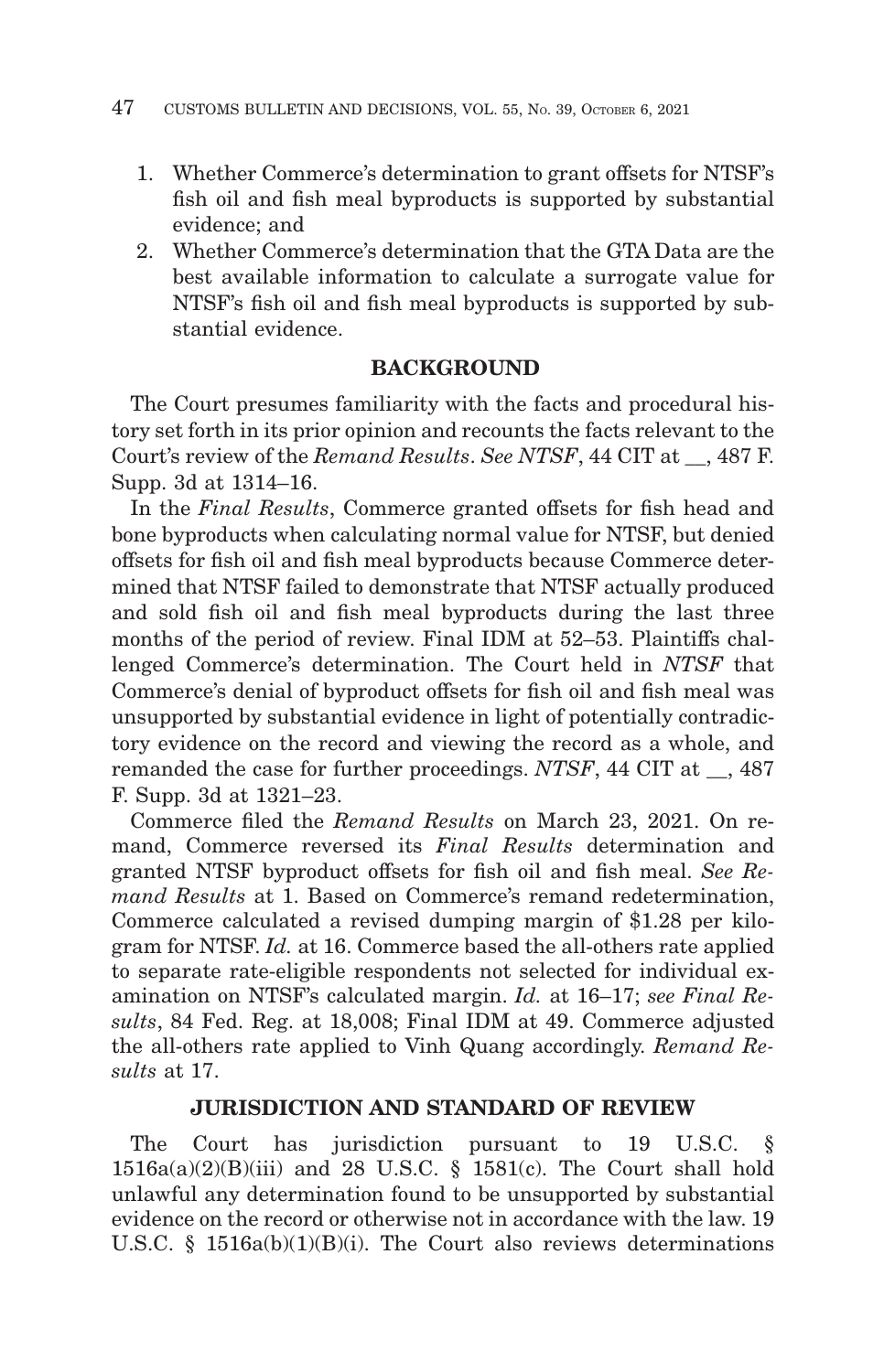made on remand for compliance with the Court's remand order. *Ad Hoc Shrimp Trade Action Comm. v. United States*, 38 CIT \_\_, \_\_, 992 F. Supp. 2d 1285, 1290 (2014), *aff'd*, 802 F.3d 1339 (Fed. Cir. 2015).

# **DISCUSSION**

Plaintiffs and Defendant United States ("Defendant") ask the Court to sustain the *Remand Results*. *See* Pls.' Comments Final Results Remand Redetermination, ECF No. 85; Def.'s Resp. Supp. Remand Redetermination, ECF No. 90. Defendant-Intervenors Catfish Farmers of America, Alabama Catfish Inc., America's Catch, Consolidated Catfish Companies LLC, Delta Pride Catfish, Inc., Guidry's Catfish, Inc., Heartland Catfish Company, Magnolia Processing, Inc., and Simmons Farm Raised Catfish, Inc. (collectively, "Defendant-Intervenors" or "Def.-Intervs.") filed Defendant-Intervenors' Comments in Opposition to Remand Results, ECF Nos. 83, 84 ("Def.- Intervs.' Cmts.").

### **I. Commerce's Determination to Grant Byproduct Offsets**

Commerce determined on remand that the record supported granting an offset for NTSF's sales of fish oil and fish meal byproducts during the last three months of the period of review. *See Remand Results* at 4–6. Defendant-Intervenors argue that NTSF failed to reconcile its byproduct data and support an offset as required and, therefore, Commerce's redetermination granting offsets for fish oil and fish meal byproducts is unsupported by substantial evidence. Def.-Intervs.' Cmts. at 3–10.

For antidumping proceedings in which the subject merchandise is exported from a non-market economy and available information does not permit the normal value of subject merchandise to be determined using sales in the home market, normal value is based on the value of the factors of production utilized in the production of the subject merchandise. 19 U.S.C.  $\S 1677b(c)(1)$ . The statute provides that Commerce shall value factors of production based on the best available information from a surrogate market economy country or countries. *Id.*

The statute states that factors of production include, but are not limited to: hours of labor required; quantities of raw materials employed; amounts of energy and other utilities consumed; and representative capital cost, including depreciation. *Id.* § 1677b(c)(3). As not all raw materials are incorporated into the final product, Commerce provides offsets for byproducts generated during the production process. *See Arch Chems., Inc. v. United States*, 33 CIT 954, 956 (2009); *Ass'n of Am. School Paper Suppliers v. United States*, 32 CIT 1196,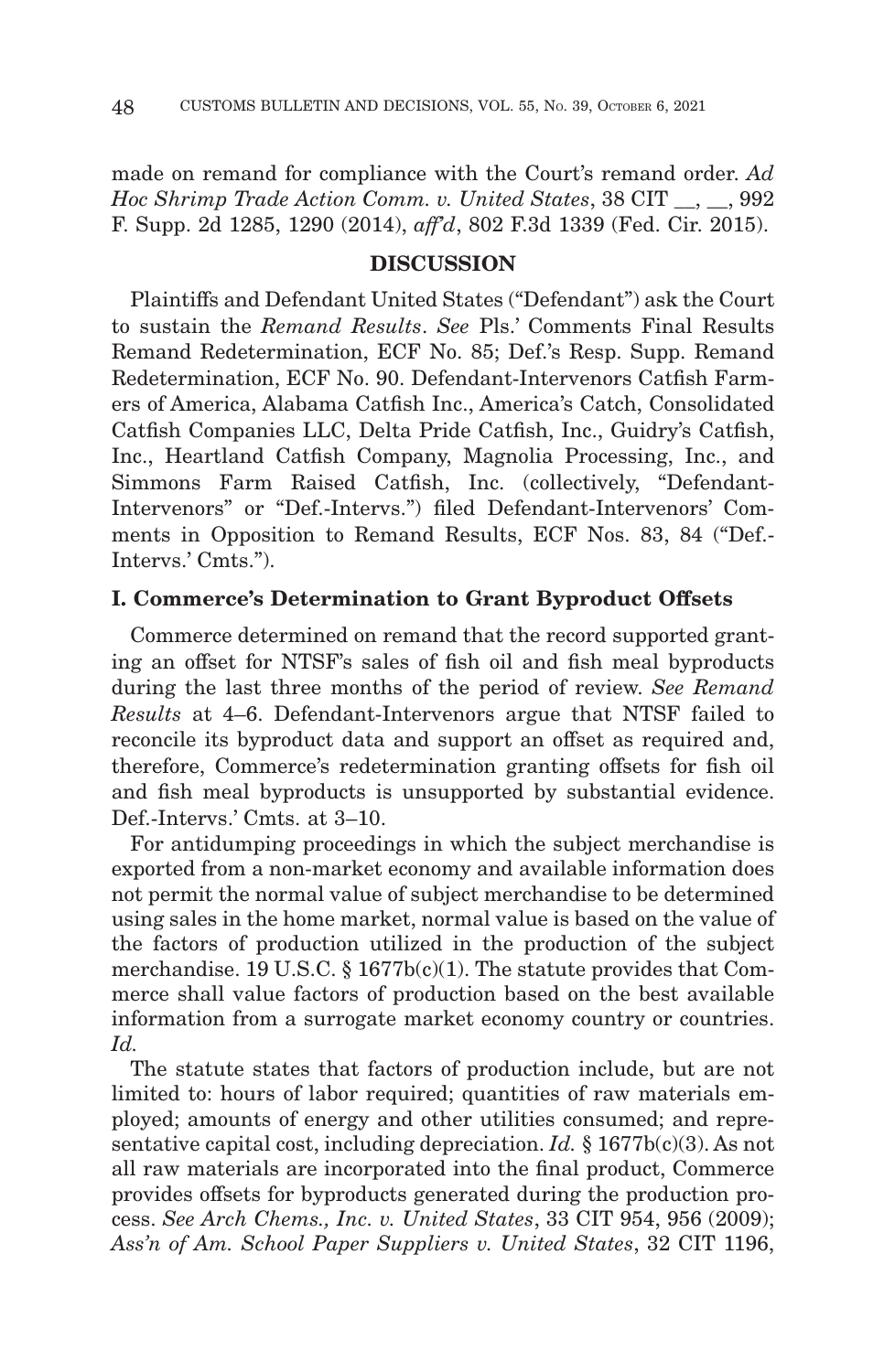1205 (2008); *see also Tianjin Magnesium Int'l Co. v. United States*, 34 CIT 980, 993 (2010) (stating that the antidumping statute does not prescribe a method for calculating byproduct offsets, instead leaving the decision to Commerce). The producer bears the burden of substantiating any byproduct offsets and must present Commerce with sufficient information to support its claims for offsets. *See Arch Chems.*, 33 CIT at 956. The producer must show that the byproduct of the production of the subject merchandise "is either resold or has commercial value and re-enters the [producer's] production process." *Id.*; *see Am. Tubular Prods., LLC v. United States*, 38 CIT \_\_, \_\_, Slip Op. 14–116 at 17 (Sept. 26, 2014).

Commerce determined on remand that NTSF reconciled its byproduct reporting properly and substantiated an offset because NTSF's reporting accounted for the byproducts generated during the period of review. *Remand Results* at 4–6, 10–12. Commerce cited a processing contract between NTSF and an unaffiliated third-party processor for the production of fish oil and fish meal, which was in effect during the last three months of the period of review. *See id.* at 5–6 (citing Frozen Fish Fillets from Vietnam – NTSF's Resp. to the Department's Suppl. Sections C & D Questionnaire at Supp CD-43, Ex. Supp CD-47, PR 370, CR 179-97 (May 15, 2018) ("NTSF Suppl. Resp.")).<sup>1</sup> Based on its review of NTSF's processing contract, Commerce determined that NTSF did not sell fish head and bone byproducts to the processor and that fish oil and fish meal byproducts were produced pursuant to a tolling agreement. *Id.* (citing NTSF Suppl. Resp. Ex. Supp CD-47). Commerce also cited NTSF's production data in support of its determination that during the last three months of the period of review, NTSF transferred fish head and bone byproducts to the unaffiliated processor for processing into fish oil and fish meal byproducts, which NTSF subsequently sold. *See id.* at 11 (citing Frozen Fish Fillets from Vietnam – Section D Resp. & Section D App. Resp. at D-16, Ex. D-13, PR 181, CR 92–95 (Jan. 18, 2018) ("NTSF Section D Resp.")).

Commerce reviewed NTSF's financial statements and production data and determined that NTSF sold fish head and bone byproducts during the first nine months of the period of review and sold fish oil and fish meal byproducts during the last three months of the period of review. *Id.* at 10–12 (citing NTSF Section D Resp. Ex. D-13; NTSF Suppl. Resp. Ex. Supp CD-44). Commerce determined that NTSF's reporting accounts for byproducts generated during the period of review and that a "miniscule discrepancy" in the reporting of 0.036

 $^{\rm 1}$  Citations to the administrative record reflect public record ("PR") and confidential record ("CR") document numbers.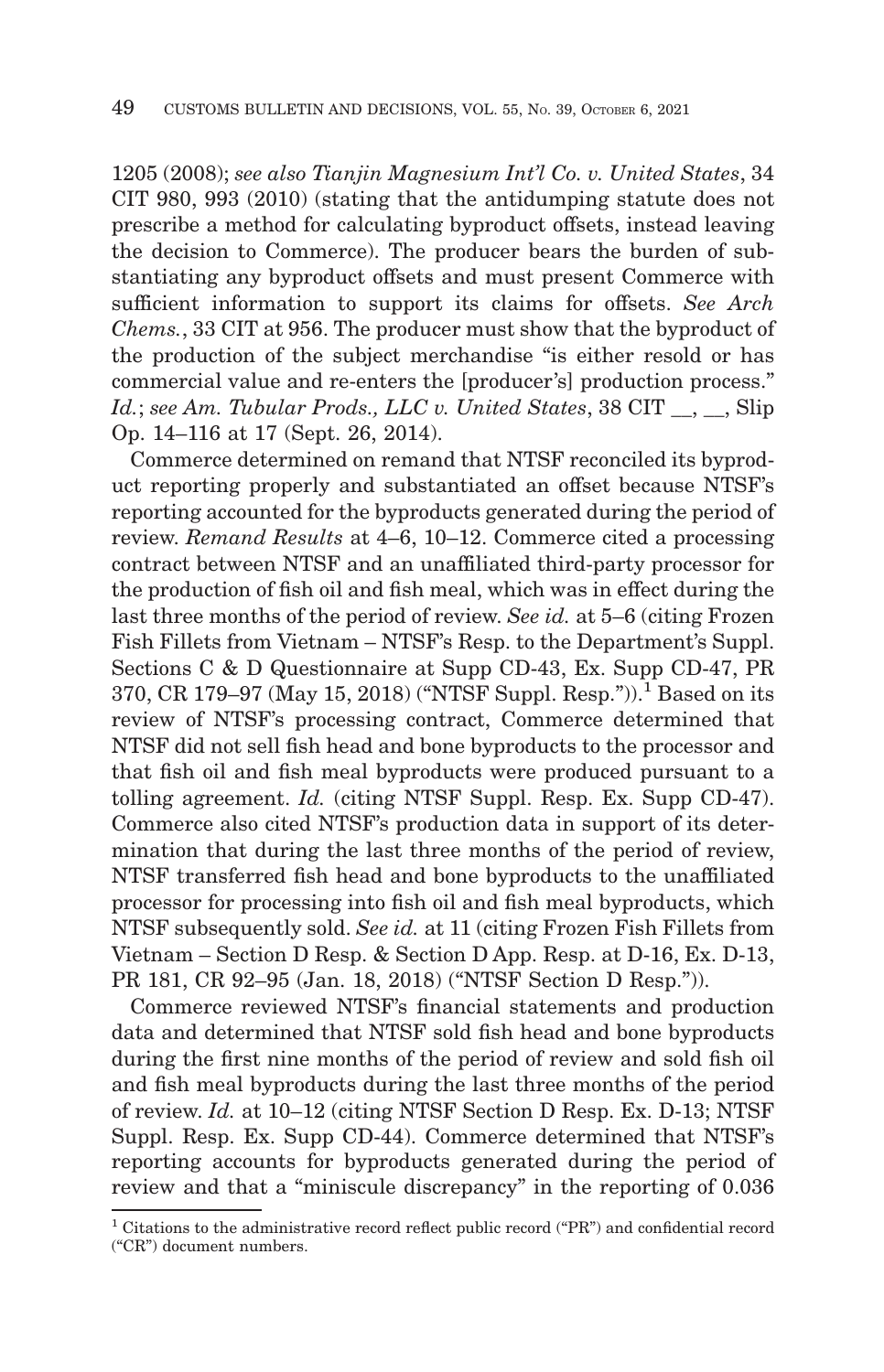percent did not render the reconciliation invalid. *Id.* at 10–11 (citing NTSF Section D Resp. Ex. D-13; NTSF Suppl. Resp. Ex. Supp CD-44). Commerce rejected Defendant-Intervenors' argument that NTSF allegedly failed to reconcile its byproduct transfers independently from sales. *Id.* at 11. Commerce determined that NTSF and non-NTSF byproducts processed by a third-party were not comparable, due to potential differences in the inputs used for non-NTSF products. *Id.* at 12 (citing NTSF Suppl. Resp. Ex. Supp. CD-47). Commerce noted that the record did not indicate that NTSF's production data reporting was unreliable and that NTSF had provided all requested documentation regarding its byproduct generation. *Id.* at 11. Commerce concluded that NTSF had reconciled its byproduct production and presented sufficient information to substantiate byproduct offsets for fish oil and fish meal. *Id.*

The Court notes that the processing contract cited by Commerce shows that NTSF transferred fish head and bone byproducts to a processor, but NTSF retained ownership of the byproducts and the processed fish oil and fish meal byproducts. *See* NTSF Suppl. Resp. Ex. Supp CD-47. The production data cited by Commerce account for the amount of byproducts generated during the period of review because the data show fish head and bone byproduct generation, along with fish head and bone byproduct transfers to an unaffiliated processor and the output of fish oil and fish meal byproducts from the processor. *See* NTSF Section D Resp. Ex. D-13. The Court observes that NTSF's financial statements cited by Commerce support Commerce's determination that NTSF retained ownership of the byproducts sent to the processor and show that NTSF sold fish oil and fish meal, but did not sell fish head and bone, during the last three months of the period of review. *See* NTSF Suppl. Resp. Ex. Supp CD-44. NTSF's financial statements and production data reviewed by Commerce account for NTSF's byproducts generated during the period of review. *See id.*; NTSF Section D Resp. Ex. D-13. The Court concludes, therefore, that Commerce's determinations that NTSF reconciled its byproduct reporting properly and that NTSF substantiated its fish oil and fish meal byproducts sufficiently to receive an offset are supported by substantial record evidence cited by Commerce, including NTSF's processing contract, financial statements, and production data.

### **II. Commerce's Valuation of NTSF's Byproduct Offsets**

In calculating NTSF's byproduct offsets, Commerce valued NTSF's byproducts based on surrogate values from Indonesian import data from the *Global Trade Atlas* ("GTA Data"), published by Global Trade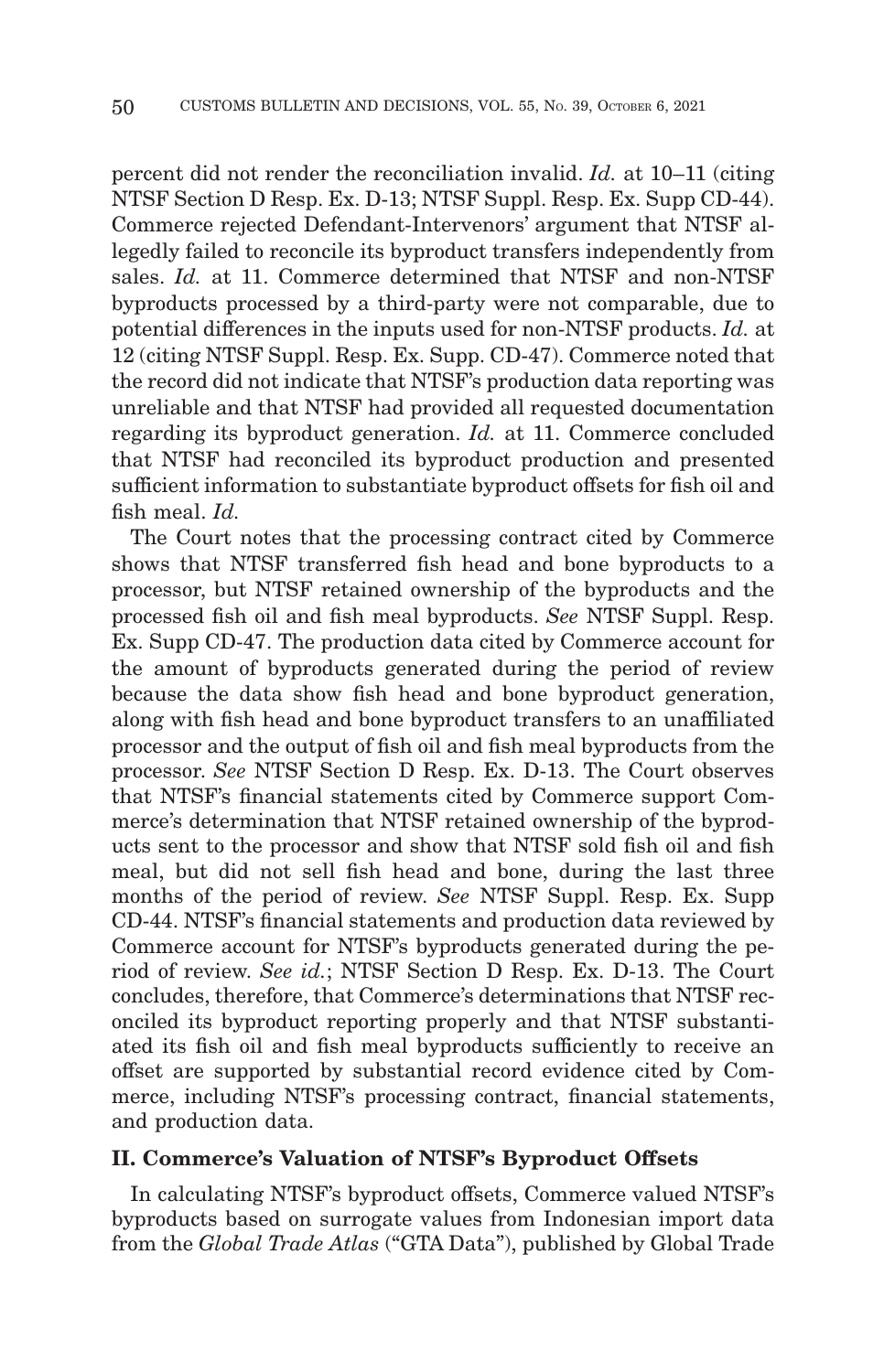Information Services, Inc. *See Remand Results* at 12. Commerce selected Indonesia as the surrogate country during earlier proceedings in the administrative review. *See NTSF*, 44 CIT at  $\overline{ }$ , 487 F. Supp. 3d at 1314. Defendant-Intervenors argue that Commerce's surrogate value calculation for NTSF's byproducts should be remanded because Commerce's use of import data to calculate surrogate values for NTSF's byproducts is not supported by substantial evidence and Commerce should have used domestic Indonesian prices to calculate surrogate values. Def.-Intervs.' Cmts. at 10–13.

When valuing factors of production, such as byproduct offsets, the statute requires Commerce to use the best available information regarding the value of the factors from a surrogate market economy country or countries. 19 U.S.C. § 1677b(c)(1); *see also An Giang Fisheries Imp. & Exp. Joint Stock Co. v. United States*, 41 CIT \_\_, \_\_, 203 F. Supp. 3d 1256, 1273 (2017). The statute instructs Commerce to use the prices or costs of factors of production in one or more market economy countries that are (1) at the level of economic development comparable to that of the nonmarket economy country, and (2) significant producers of comparable merchandise. 19 U.S.C. § 1677b(c)(4). Commerce has broad discretion to determine what constitutes the best available information. *Weishan Hongda Aquatic Food Co. v. United States*, 917 F.3d 1353, 1364–65 (Fed. Cir. 2019). The Court evaluates whether Commerce's selection of the best available information is reasonable and supported by substantial evidence. *Downhole Pipe & Equip., L.P. v. United States*, 776 F.3d 1369, 1379 (Fed. Cir. 2015).

Commerce valued NTSF's fish oil and fish meal byproducts using Indonesian import GTA Data under headings of the Harmonized Tariff Schedule from the Indonesian Tariff Commission ("HTS"): heading 2301.20.20 "Flours, meals and pellets, of fish, with a protein content of 60% or more by weight" for fish meal byproducts; and heading 1504.20.90 "Fats and oils and their fractions, of fish, other than liver oils: Other" for fish oil byproducts. *Remand Results* at 13. Commerce rejected Defendant-Intervenors' proposed data, Indonesian price quotes for *pangasius* fish oil and fish meal, as not the best available information. *Id.*

The U.S. Court of Appeals for the Federal Circuit has affirmed that when determining what constitutes the best available information, Commerce's standard practice is to select, to the extent practicable, surrogate value data that are publicly available, product-specific, reflective of a broad market average, contemporaneous with the period of review, and tax and duty exclusive. *See Jacobi Carbons AB v. United States*, 619 F. App'x 992, 996 (Fed. Cir. 2015). In this case,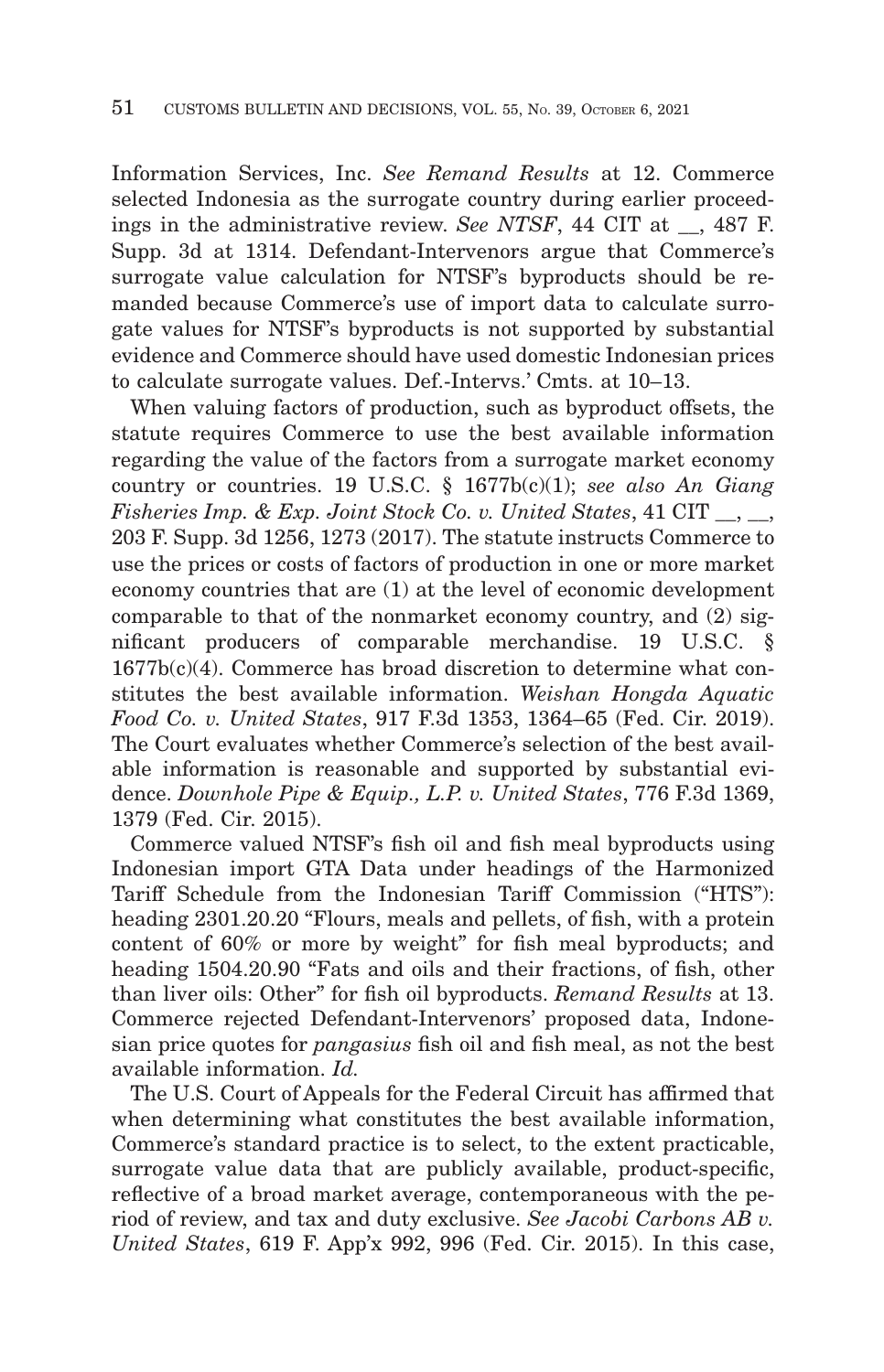Commerce applied the same standard criteria articulated in *Jacobi Carbons* to determine what data constitutes the best available information to calculate NTSF's byproduct offsets. *See Remand Results* at 12–13.

Commerce determined that the GTA Data are the best available information because the GTA Data meet all of Commerce's standard surrogate value selection criteria as publicly available, productspecific, reflective of a broad market average, contemporaneous with the period of review, and tax and duty exclusive. *Id.* at 13–16. In contrast, Commerce determined that Defendant-Intervenors' proposed price quotes are not publicly available, product-specific, representative of a broad market average, or fully contemporaneous with the period of review. *Id.*

Defendant-Intervenors do not contest Commerce's determinations with respect to four of the five standard surrogate value selection criteria, that the GTA Data are publicly available, representative of a broad market average, contemporaneous, or tax and duty exclusive. *See* Def.-Intervs.' Cmts. at 10–13. Defendant-Intervenors challenge only Commerce's determination that the GTA Data are productspecific. *See id.*

Based on the factor of product-specificity, Commerce valued NTSF's byproducts using GTA Data under HTS headings that correspond directly with NTSF's fish oil and fish meal byproducts. *Id.* at 14–15. Commerce determined that the GTA Data are product-specific and constitute the best available information because the fish meal HTS heading corresponds closely with the protein content of the fish meal byproducts, a determining factor in their valuation, and because the fish oil byproducts are oils with high protein content that fall under the fish oil HTS heading. *Id.* In contrast, Commerce determined that despite being species-specific, Defendant-Intervenors' proposed Indonesian price quotes do not discuss the protein content, thereby failing to establish that the price quotes are product-specific. *Id.* at 15.

The Court notes that record evidence supports Commerce's determination that the GTA Data are product-specific. For example, Commerce used the HTS heading 2301.20.20 "Flours, meals and pellets, of fish, with a protein content of 60% or more by weight" for NTSF's fish meal byproducts and heading 1504.20.90 "Fats and oils and their fractions, of fish, other than liver oils: Other" for NTSF's fish oil byproducts. Record evidence cited by Commerce indicates that NTSF's fish oil and fish meal were of a high protein content within the HTS headings used by Commerce. *See* NTSF Suppl. Resp. Ex. Supp. CD-47; *see also Remand Results* at 13. Because the HTS headings in the GTA Data cited by Commerce correspond directly to NTSF's fish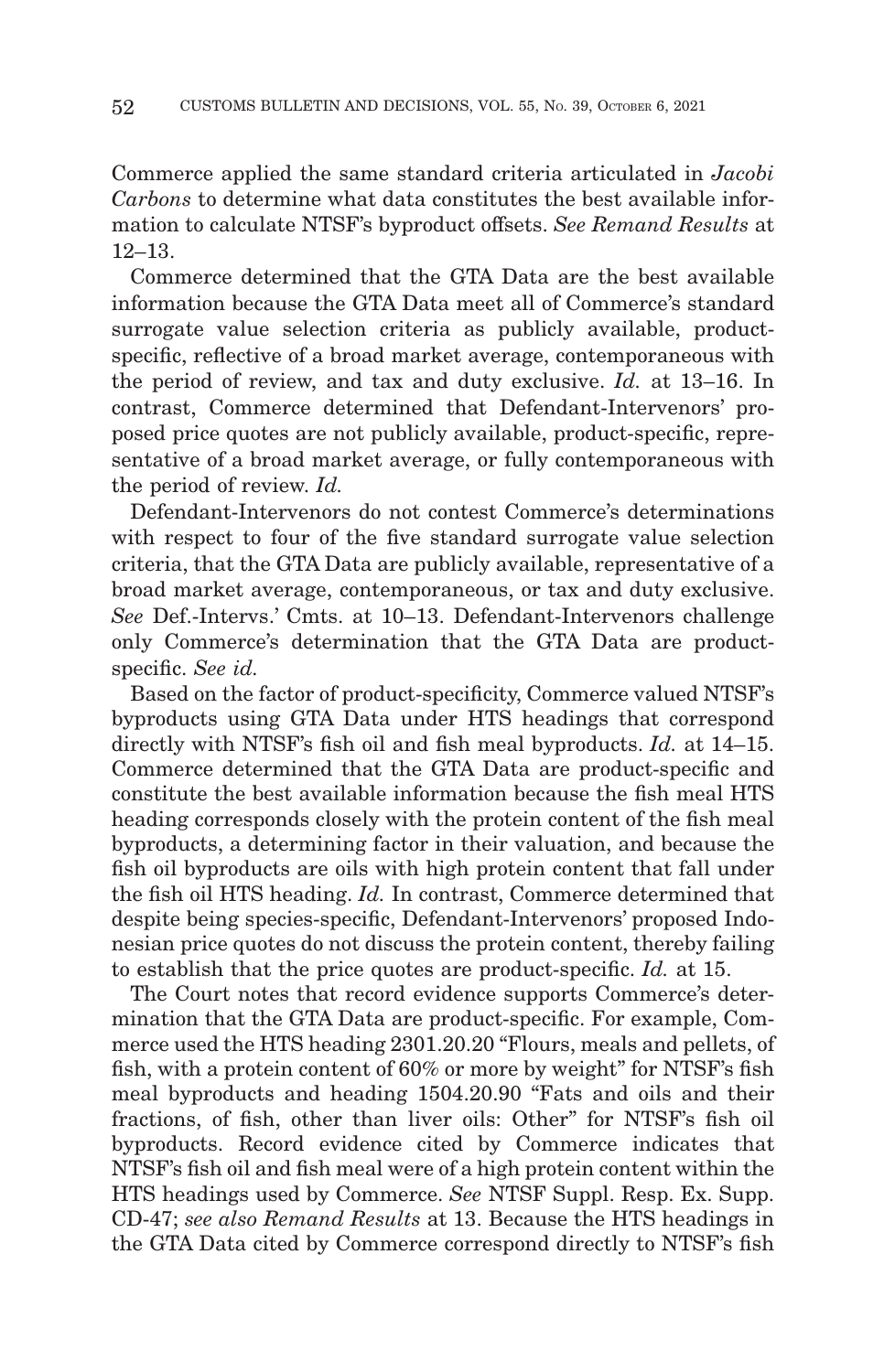oil and fish meal byproducts, the Court concludes that Commerce's determination that the GTA data are product-specific is supported by substantial evidence. *See* NTSF Suppl. Resp. Ex. Supp. CD-47; *Remand Results* at 13; *see also* Submitted GTA Data.

# **CONCLUSION**

The Court holds that Commerce's determination to grant NTSF offsets for fish oil and fish meal byproducts is supported by substantial evidence and that Commerce's determination that the GTA Data are the best available information to calculate a surrogate value for NTSF's fish oil and fish meal byproducts is supported by substantial evidence. The Court concludes that Commerce supported its remand redetermination with substantial evidence and sustains Commerce's *Remand Results*. Judgment will be entered accordingly.<br>
Dated: September 20, 2021<br>
New York, New York<br> *S Jennifer Choe-Gro*<br>
JENNIFER CHOE-GROVES, J

Dated: September 20, 2021

New York, New York

*/s/ Jennifer Choe-Groves* JENNIFER CHOE-GROVES, JUDGE

Slip Op. 21–122

PIRELLI TYRE CO., LTD., PIRELLI TYRE S.P.A., and PIRELLI TIRE LLC, Plaintiffs, v. UNITED STATES, Defendant, and the UNITED STEEL, PAPER AND FORESTRY, RUBBER, MANUFACTURING, ENERGY, ALLIED INDUSTRIAL and SERVICE WORKERS INTERNATIONAL UNION, AFL-CIO, CLC, Defendant-Intervenor.

> Before: Jennifer Choe-Groves, Judge Court No. 20–00115

[Granting Defendant's Motion to Lift the Stay and Voluntarily Remand to the Department of Commerce and granting the Partial Consent Motion to Intervene as of Right as Plaintiff-Intervenor and Respond to Defendant's Motion to Lift the Stay and Voluntarily Remand to the Department of Commerce.]

Dated: September 20, 2021

*Daniel L. Porter* and *Ana Amador*, Curtis Mallet-Prevost, Colt & Mosle LLP, of Washington, D.C., for Plaintiffs Pirelli Tyre Co., Ltd., Pirelli Tyre S.p.A., and Pirelli Tire LLC.

*Ashley Akers*, Trial Attorney, and *Patricia M. McCarthy*, Assistant Director, Commercial Litigation Branch, Civil Division, U.S. Department of Justice, of Washington, D.C., for Defendant United States. With them on the brief were *Brian M. Boynton*, Acting Assistant Attorney General, and *Jeanne E. Davidson*, Director. Of counsel on the brief was *Ayat Mujais*, Attorney, Office of the Chief Counsel for Trade Enforcement and Compliance, U.S. Department of Commerce.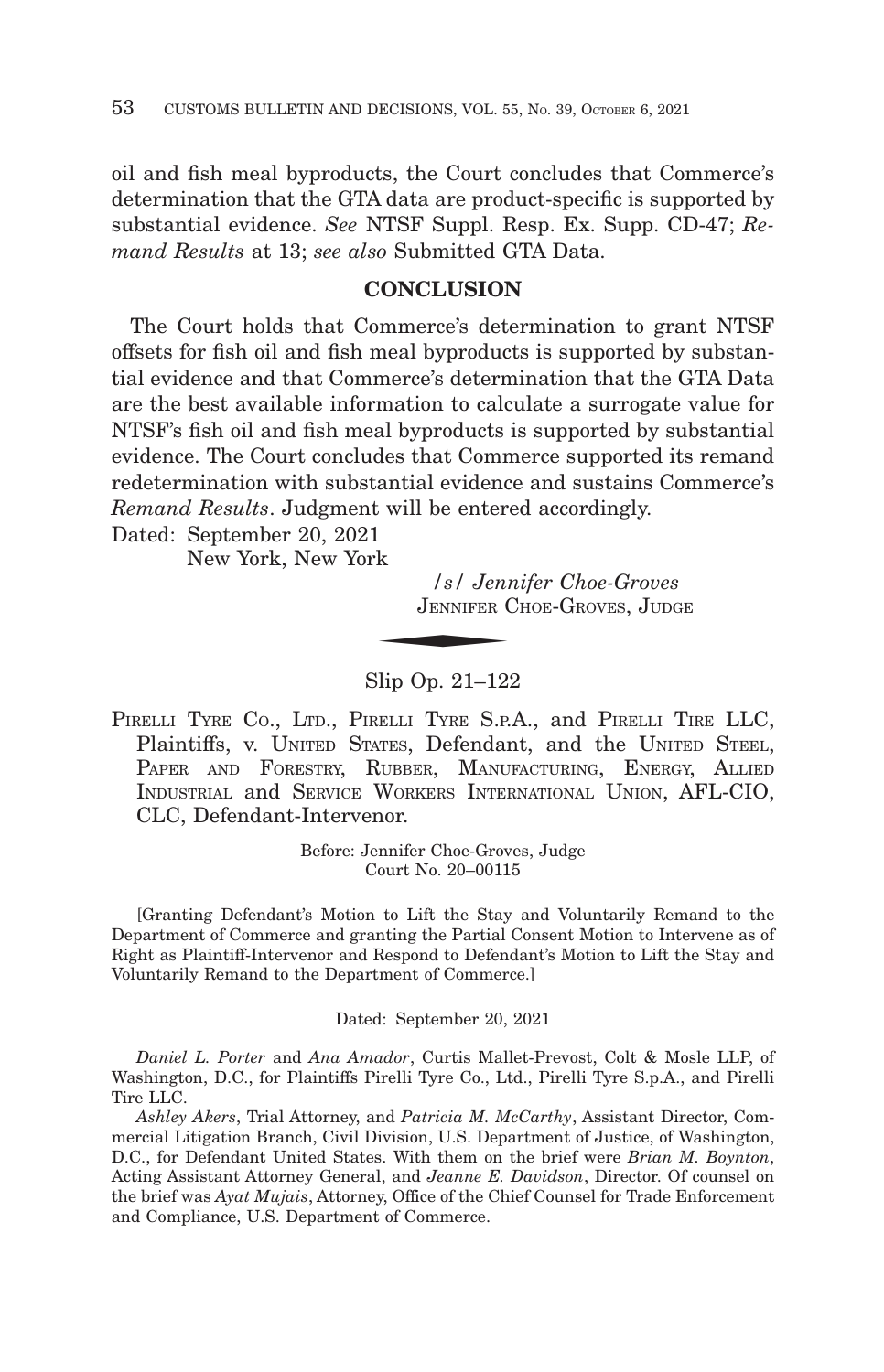*Roger B. Schagrin*, *Geert De Prest*, and *Nicholas J. Birch*, Schagrin Associates, of Washington, D.C., for Defendant-Intervenor the United Steel, Paper and Forestry, Rubber, Manufacturing, Energy, Allied Industrial and Service Workers International Union, AFL-CIO, CLC.

# *OPINION AND ORDER*

### **Choe-Groves, Judge:**

This action concerns the results of the U.S. Department of Commerce ("Commerce") in the antidumping administrative review of certain passenger vehicle and light truck tires from the People's Republic of China ("China") for the period of August 1, 2017 through July 31, 2018. Compl. at 1, ECF No. 6. Plaintiffs Pirelli Tyre Co., Ltd., Pirelli Tyre S.p.A., and Pirelli Tire LLC (collectively, "Plaintiffs" or "Pirelli") filed this action pursuant to 28 U.S.C. § 1581(c) contesting Commerce's final results in *Certain Passenger Vehicle and Light Truck Tires from the People's Republic of China* ("*Final Results*"), 85 Fed. Reg. 22,396 (Dep't of Commerce Apr. 22, 2020) (final results of antidumping duty admin. review; 2017–2018). *See id.* Plaintiffs bring this suit to challenge (1) whether Commerce had statutory authority to issue a China-wide entity rate, (2) whether Commerce properly applied the applicable legal criteria for analyzing Plaintiffs' separate rate eligibility, and (3) Commerce's conclusion that Plaintiffs were controlled by the Chinese government through Chem China's ownership. *See id.* at 5–7.

Defendant United States ("Defendant") filed Defendant's Motion to Lift the Stay and Voluntarily Remand to the Department of Commerce, ECF No. 29 ("Defendant's Motion" or "Def.'s Mot."). Defendant-Intervenor United Steel, Paper and Forestry, Rubber, Manufacturing, Energy, Allied Industrial and Service Workers International Union, AFL-CIO, CLC ("Defendant-Intervenor") supports Defendant's request to lift the stay and remand. Def.-Interv.'s Resp. Mot. Lift Stay & Voluntarily Remand at 1, ECF No. 35 ("Def.-Interv.'s Resp."). Plaintiffs support Defendant's request to lift the stay and oppose Defendant's request for remand. Pls.' Opp'n Def.'s Mot. Voluntary Remand at 1–2, ECF No. 30 ("Pls.' Resp."). Shandong New Continent Tire Co., Ltd. ("SNC") filed a Partial Consent Motion to Intervene as of Right as Plaintiff-Intervenor and Respond to Defendant's Motion to Lift the Stay and Voluntarily Remand to the Department of Commerce, ECF No. 31 ("Motion to Intervene" and "Mot. Intervene"). Plaintiffs consent to SNC's Motion to Intervene. Mot. Intervene at 3. Defendant-Intervenor opposes SNC's Motion to Intervene. Def.-Interv.'s Opp'n Shandong New Continent's Mot. Intervene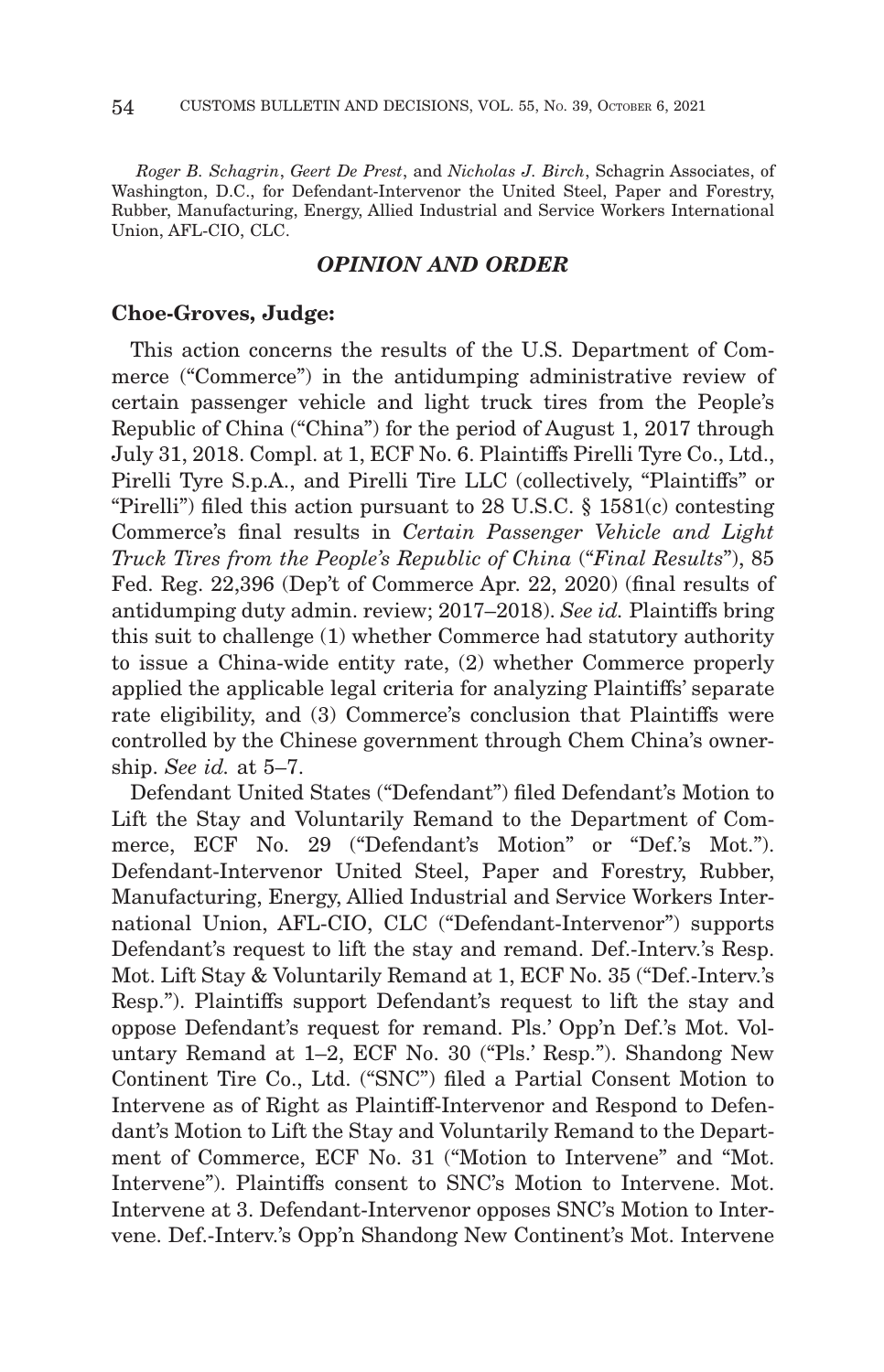at 1, ECF No. 36 ("Def.-Interv.'s Opp'n Mot. Intervene"). For the following reasons, the Court grants Defendant's Motion and grants SNC's Motion to Intervene.

# **BACKGROUND**

Plaintiffs filed their complaint on May 21, 2020. Before dispositive motions were filed, Plaintiffs filed an Unopposed Motion to Stay Proceedings, ECF No. 23 ("Motion to Stay"), on July 27, 2020. Defendant consented to Plaintiffs' request to stay the proceedings until a final decision was rendered in the appeal of *China Manufacturers Alliance, LLC v. United States* ("*China Manufacturers*"), 43 CIT \_\_, 357 F. Supp. 3d 1364 (2019). This Court granted the Motion to Stay on August 6, 2020. *See* Order, ECF No. 25. The U.S. Court of Appeals for the Federal Circuit issued a decision on June 10, 2021 reversing and remanding *China Manufacturers. See China Mfrs. All., LLC v. United States*, 1 F.4th 1028 (Fed. Cir. 2021). A mandate was issued on August 2, 2021, after which Defendant filed its motion requesting that the Court lift the stay.

### **JURISDICTION**

The Court has jurisdiction under 19 U.S.C. § 1516a(a)(2)(B)(iii) and 28 U.S.C. § 1581(c), which grant the Court authority to review actions contesting the final results of an administrative review of an antidumping duty order.

### **DISCUSSION**

### **I. Lifting the Stay of Proceedings**

Defendant's Motion seeks to lift the stay in this action. *See* Def.'s Mot. at 4; *see also* Order, ECF No. 25. Plaintiffs and Defendant-Intervenor do not oppose lifting the stay. *See* Pls.' Resp. at 1–2; Def.-Interv.'s Resp. at 7–8.

In light of the U.S. Court of Appeals for the Federal Circuit's decision and mandate in *China Manufacturers Alliance, LLC v. United States*, 1 F.4th 1028 (Fed. Cir. 2021), this Court concludes that the stay ordered in Order, ECF No. 25, is no longer necessary. The Court grants Defendant's Motion and lifts the stay in this action.

### **II. Defendant's Request for Remand**

Defendant's Motion also seeks a remand to consider new information regarding SNC's invoices allegedly showing inaccuracies in SNC's reported sales prices on imports of passenger vehicles and light truck tires from China during the period of review and significant undervaluation by affiliated companies. Def.'s Mot. at 1–2. Defendant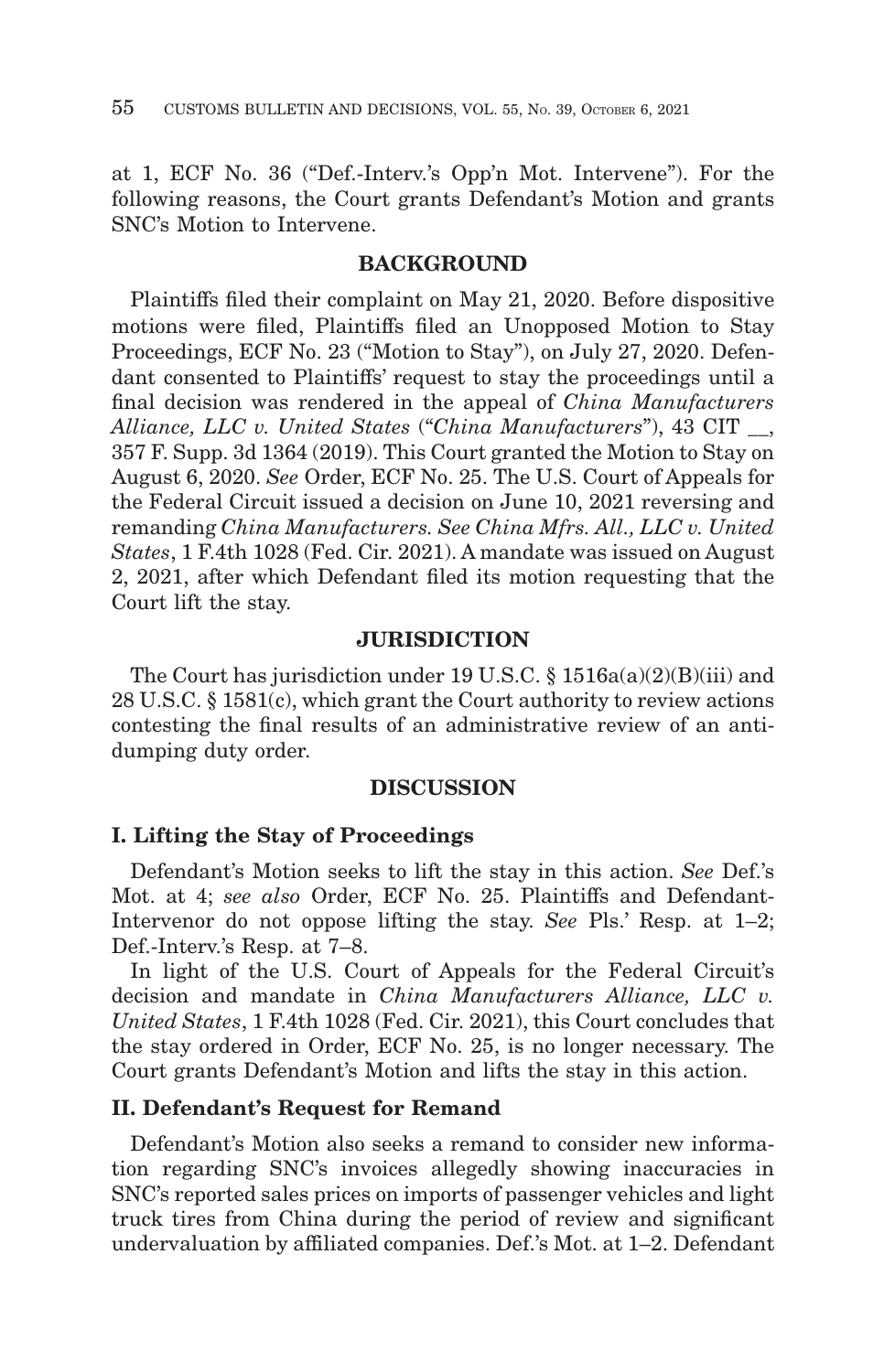explains in its motion that SNC was the sole mandatory respondent and received a calculated zero rate, which served as the basis for the rate assigned to companies eligible for a separate rate. *Id.* Plaintiffs oppose Defendant's Motion, arguing that SNC's calculated rate is irrelevant and "the remand request has absolutely nothing to do with Pirelli." Pls.' Resp. at 2. Defendant-Intervenor consents to Defendant's Motion. *See* Def.-Interv.'s Resp. at 1.

The Court has considerable discretion in deciding whether to grant a request by the Government for remand. *See SKF USA, Inc. v. United States*, 254 F.3d 1022, 1029 (Fed. Cir. 2001); *Home Prods. Int'l, Inc. v. United States*, 633 F.3d 1369, 1378 (Fed. Cir. 2011). If the agency's concern is substantial and legitimate, a remand may be appropriate. *SKF*, 254 F.3d at 1029. This Court has concluded that an agency's concern is substantial and legitimate if: (1) the agency has provided a compelling justification for its remand request, (2) the need for finality does not outweigh the agency's justification, and (3) the scope of the remand request is appropriate. *See, e.g.*, *Sea Shepherd N.Z. v. United States*, 44 CIT \_\_, \_\_, 469 F. Supp. 3d 1330, 1335–36 (2020) (quoting *Shakeproof Assembly Components Div. of Ill. Tool Works, Inc. v. United States*, 29 CIT 1516, 1522–26, 412 F. Supp. 3d 1330, 1336–39 (2005)).

Remand is warranted when Commerce establishes an interest in protecting the integrity of its proceedings, particularly when the agency's determination may have been tainted by fraud. *See Tokyo Kikai Seisakusho, Ltd. v. United States*, 529 F.3d 1352, 1361–62 (Fed. Cir. 2008). An agency "possesses inherent authority to protect the integrity of its yearly administrative review decisions, and to reconsider such decisions on proper notice and within a reasonable time after learning of information indicating that the decision may have been tainted by fraud." *Id.*; *see also Ad Hoc Shrimp Trade Action Comm. v. United States*, 37 CIT 67, 71, 882 F. Supp. 2d 1337, 1381 (2013) (stating that the need for finality does not outweigh a justification seeking to protect an administrative proceeding from fraud or material inaccuracy). Commerce may not reopen an administrative proceeding while an appeal is pending before this Court until the case has been remanded. *See Home Prods. Int'l*, 633 F.3d at 1377. The U.S. Court of Appeals for the Federal Circuit has held that it was an abuse of discretion to decline to remand a case to allow Commerce to consider reopening proceedings when presented with clear and convincing evidence of fraud, particularly in light of Commerce's inability to reopen a proceeding while an appeal is pending and Commerce's inherent authority to reopen a case to consider new evidence that its proceedings were tainted by fraud. *See id.*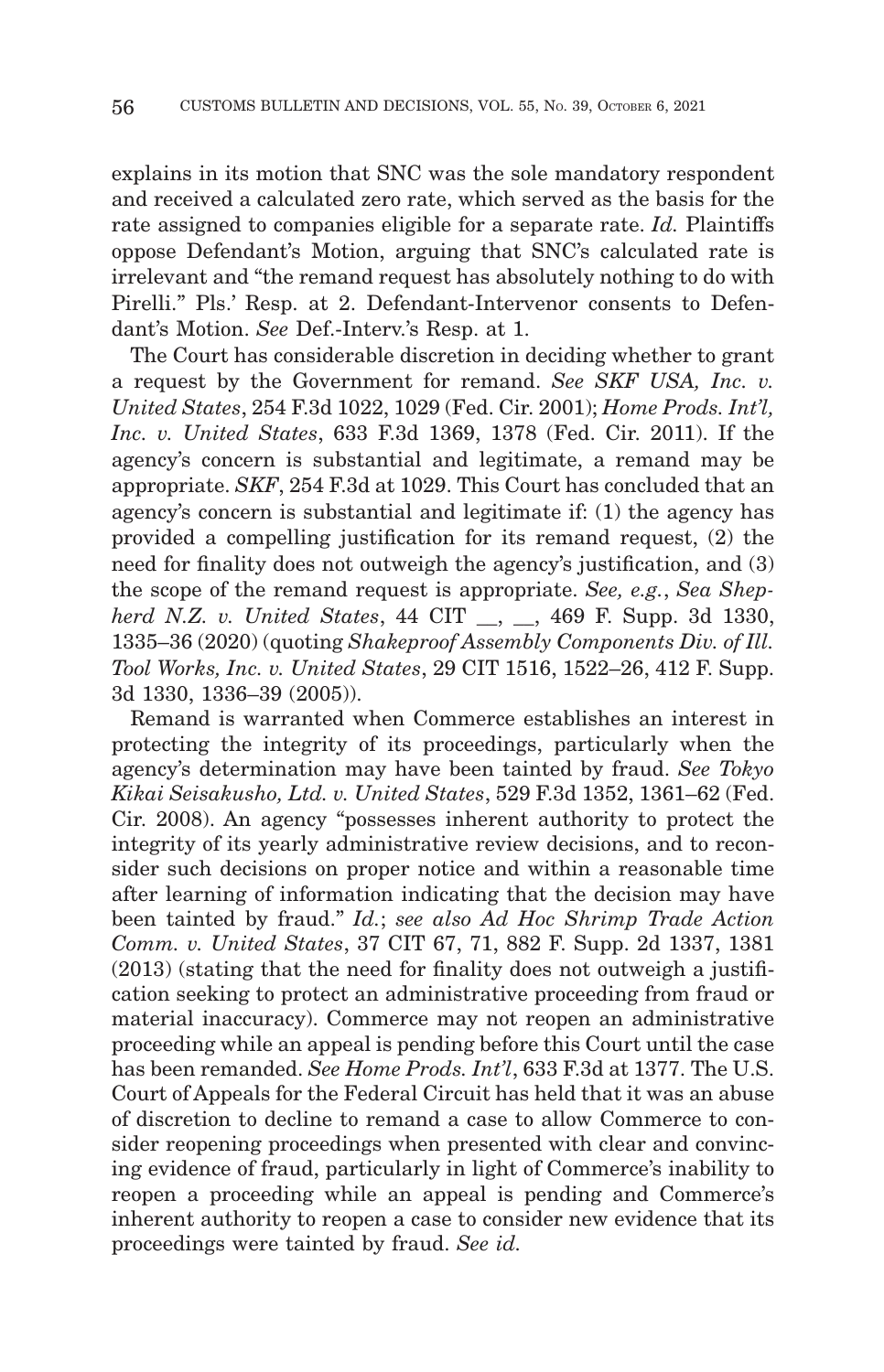Defendant seeks a remand based on new information that U.S. Customs and Border Protection provided to Commerce, including inaccuracies in the reported sales prices on imports of passenger vehicles and light truck tires from China during the 2017–2018 period of review, and potential fraud based on significant undervaluation by affiliated companies of approximately \$2.6 million lower than values submitted to Commerce. See Def.'s Mot. at 2. The Court notes that while this action is pending, Commerce is unable to reopen the administrative proceedings to consider evidence of inaccuracies and potential fraud absent a remand order from the Court. Because Defendant's remand request is based on alleged inaccuracies and potential fraud, and the Government has a substantial and legitimate interest in protecting the integrity of its proceedings from fraud, the Court concludes that Defendant has provided a compelling justification for its remand request.

The Court considers whether the scope of Defendant's remand request is appropriate. The scope of any litigation is confined to the issues raised in a plaintiff's complaint. *See Zhaoqing Tifo New Fibre Co. v. United States*, 41 CIT \_\_, \_\_, 256 F. Supp. 3d 1314, 1327 (2017) (citing *Vinson v. Washington Gas Light Co.*, 321 U.S. 489, 498 (1944)). Plaintiffs' complaint challenges (1) whether Commerce had statutory authority to issue a China-wide entity rate, (2) whether Commerce properly applied the applicable legal criteria for analyzing Plaintiffs' separate rate eligibility, and (3) Commerce's conclusion that Plaintiffs were controlled by the Chinese government through Chem China's ownership. *See* Compl. at 5–7. Plaintiffs oppose Defendant's Motion, arguing that SNC's calculated rate is irrelevant and "the remand request has absolutely nothing to do with" Plaintiffs. Pls.' Resp. at 2. Plaintiffs maintain that "the instant action . . . is limited to Pirelli challenging Commerce's refusing to grant Pirelli separate rate status." *Id.* at 5. Defendant-Intervenor argues that Plaintiffs' complaint seeks to reverse Commerce's determination assigning the China-wide entity rate to Plaintiffs and to obtain separate rate status for Plaintiffs. Def.-Interv.'s Resp. at 1–2. Defendant-Intervenor argues that the separate rate that Plaintiffs seek would be based on SNC's calculated rate as the mandatory respondent. *Id.* The Court agrees that SNC's calculated rate as the sole mandatory respondent could be relevant if Plaintiffs were to succeed on their separate rate claim. Because Defendant has provided a compelling justification for its remand request and the scope of Defendant's remand request is appropriate, the Court grants Defendant's remand request.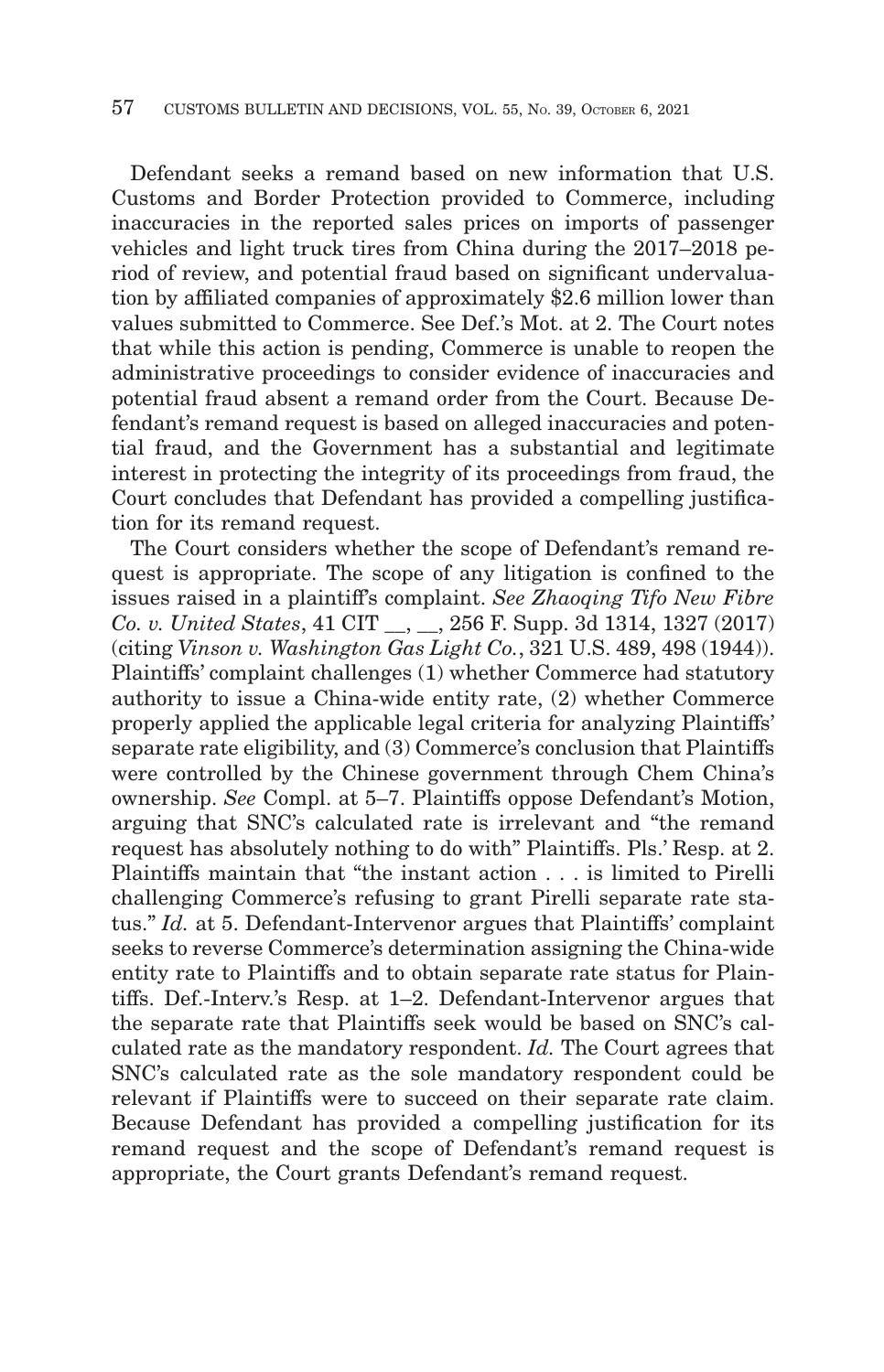### **III. Motion to Intervene**

SNC filed a Motion to Intervene as Plaintiff-Intervenor on August 9, 2021. *See* Mot. Intervene at 1. SNC moves to intervene as of right out of time under the good cause exception of USCIT R. 24(a)(3)(ii). *See id.* at 2–3. Plaintiffs consent to the Motion to Intervene. *Id.* at 3. Defendant-Intervenor opposes the Motion to Intervene. *See id.* at 4; Def.-Interv.'s Opp'n Mot. Intervene at 1.

A party must seek intervention as a matter of right no later than thirty days after the date of service of the complaint unless the party can show good cause for the delay. *See* USCIT R. 24(a)(3). To show good cause, a party must show that the motion was made out of time due to: (1) mistake, inadvertence, surprise or excusable neglect; or (2) under circumstances in which by due diligence a motion to intervene under this subsection could not have been made within the thirty-day period. *Id.*

SNC claims that it is both an "interested party," under 19 U.S.C. §  $1677(9)(A)$ , and a "party to the proceeding" who may intervene as of right under 28 U.S.C. § 2631(j)(1)(B). *See* Mot. Intervene at 2. SNC acknowledges that it did not move to intervene within the thirty-day period, but asserts that the good cause exception in USCIT Rule 24(a)(3)(ii) applies to its Motion to Intervene. *See id.* at 3. SNC asserts that its antidumping duty rate was not at issue in this action until Defendant's Motion was filed and that, even by exercising due diligence, a motion to intervene could not have been made within the thirty-day period. *Id.* The Court agrees.

Intervening parties must take a case "as it stands" and are not permitted to enlarge the issues pending before the court in a proceeding. *Vinson*, 321 U.S. at 498. "The scope of any litigation is confined to the issues raised in the plaintiff's complaint." *Zhaoqing Tifo New Fibre*, 41 CIT at \_\_, 256 F. Supp. 3d at 1327 (citing *Vinson*, 321 U.S. at 498). SNC's antidumping duty rate is relevant to the issues raised in Plaintiffs' complaint because SNC's calculated antidumping duty rate as the mandatory respondent serves as the basis for the rates assigned to companies eligible for separate rate status. SNC has made a sufficient showing that it would be adversely affected under 28 U.S.C. § 2631(j)(1)(B) if the Court remands for Commerce to consider new information, including allegations of fraud, regarding SNC's antidumping duty rate. The Court concludes that SNC may intervene as of right and has shown good cause to permit its intervention out of time. The Court therefore grants SNC's Motion to Intervene and deems as filed Proposed Plaintiff-Intervenor Shandong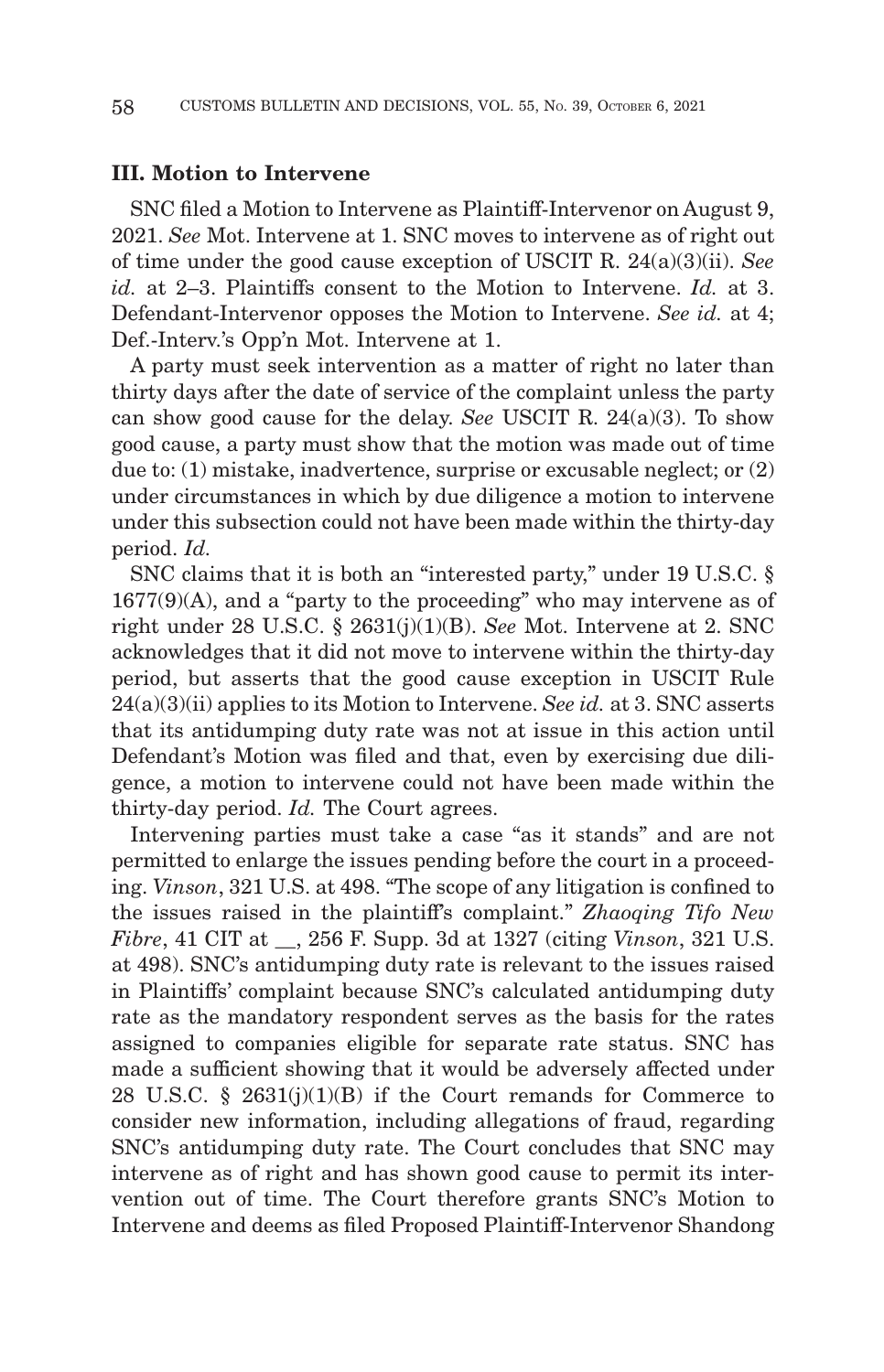New Continent Co., Ltd.'s Response to Defendant's Motion to Lift the Stay and Voluntary Remand to the Department of Commerce, ECF No. 31–2 ("SNC's Response").

# **CONCLUSION**

For the foregoing reasons, the Court grants the motion to lift the stay ordered in Order, ECF No. 25. The Court grants Defendant's request for a remand and grants SNC's motion to intervene.

Accordingly, it is hereby

**ORDERED** that Defendant's Motion, ECF No. 29, is granted; and it is further

**ORDERED** that the stay in this action is lifted; and it is further **ORDERED** that the *Final Results* are remanded to Commerce for

further consideration; and it is further

**ORDERED** that SNC's Motion to Intervene, ECF No. 31, is granted; and it is further

**ORDERED** that SNC be entered as a party to this action as Plaintiff-Intervenor; and it is further

**ORDERED** that SNC's Response, ECF No. 31–2, is deemed filed; and it is further

**ORDERED** that this action shall proceed according to the following schedule:

- (1) Commerce shall file the remand results on or before January 18, 2022;
- (2) Commerce shall file the administrative record on or before February 1, 2022;
- (3) Comments in opposition to the remand results shall be filed on or before March 4, 2022;
- (4) Comments in support of the remand results shall be filed on or before April 1, 2022;
- (5) The joint appendix shall be filed on or before April 15, 2022; and
- (6) Motions for oral argument, if any, shall be filed on or before April 22, 2022.
- Dated: September 20, 2021 New York, New York

*/s/ Jennifer Choe-Groves* JENNIFER CHOE-GROVES, JUDGE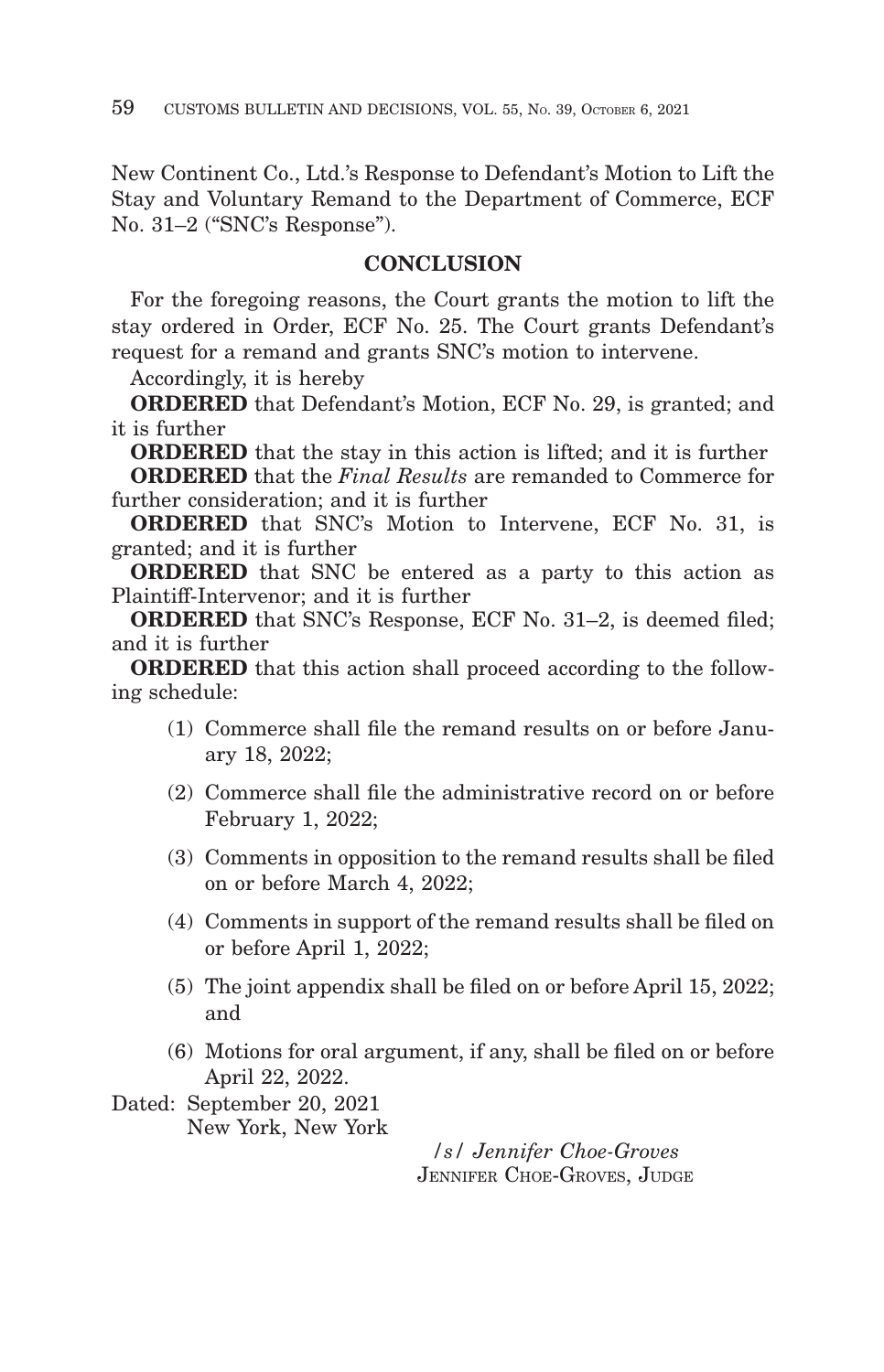### Slip Op. 21–123

# CALCUTTA SEAFOODS PVT. LTD., BAY SEAFOOD PVT. LTD., and ELQUE & Co., Plaintiffs, v. UNITED STATES, Defendant, and AD Hoc SHRIMP TRADE ACTION COMMITTEE, Defendant-Intervenor.

Before: Gary S. Katzmann, Judge Court No. 19–00201

[The court sustains Commerce's Final Results of Redetermination.]

#### Dated: September 20, 2021

*Neil R. Ellis*, Sidley Austin LLP, of Washington, D.C., for Plaintiffs Calcutta Seafoods Pvt. Ltd, Bay Seafood Pvt. Ltd., and Elque & Co. With him on the brief were *Rajib Pal* and *Alexandra S. Mauever*.

*Kara M. Westercamp*, Trial Attorney, Commercial Litigation Branch, Civil Division, U.S. Department of Justice, of Washington, D.C., for Defendant United States. With her on the brief were *Brian M. Boynton*, Acting Assistant Attorney General, *Jeanne E. Davidson*, Director, and *Patricia M. McCarthy*, Assistant Director. Of Counsel *Spencer Neff*, Attorney, Office of Chief Counsel for Trade Enforcement & Compliance, U.S. Department of Commerce. With them on the post argument submission was *Jeffrey Bossert Clark*, Acting Assistant Attorney General.

*Nathaniel Maandig Rickard* and *Zachary J. Walker*, Picard Kentz & Rowe LLP, of Washington, D.C., for Defendant-Intervenor Ad Hoc Shrimp Trade Action Committee.

# *OPINION*

#### **Katzmann, Judge:**

The court returns to litigation involving the application of a statute that enables small companies to receive additional assistance in antidumping duty ("AD") reviews or investigations. *Calcutta Seafoods Pvt. Ltd. v. United States*, 45 CIT \_\_, \_\_, 495 F. Supp. 3d 1318 (2021) ("*Calcutta I*"). Plaintiffs Calcutta Seafoods Pvt. Ltd., Bay Seafood Pvt. Ltd., and Elque & Co. (collectively, the "Elque Group" or "Plaintiffs") brought this action to contest the final results of the Department of Commerce's ("Commerce") administrative review of the AD order on Certain Frozen Warmwater Shrimp from India for the period of review ("POR") of February 1, 2017 to January 31, 2018. *Certain Frozen Warmwater Shrimp from India: Final Results of Antidumping Duty Administrative Review; 2017–2018*, 84 Fed. Reg. 57,847 (Dep't Commerce Oct. 29, 2019) ("*Final Results*"). Plaintiffs challenged Commerce's *Final Results* on the basis that Commerce unlawfully applied adverse facts available ("AFA") to the Elque Group for failing, in Commerce's estimation, to cooperate to the best of its ability in responding to Commerce's questionnaires. Compl., Nov. 20, 2019, ECF No. 4. The court determined that Commerce's application of AFA was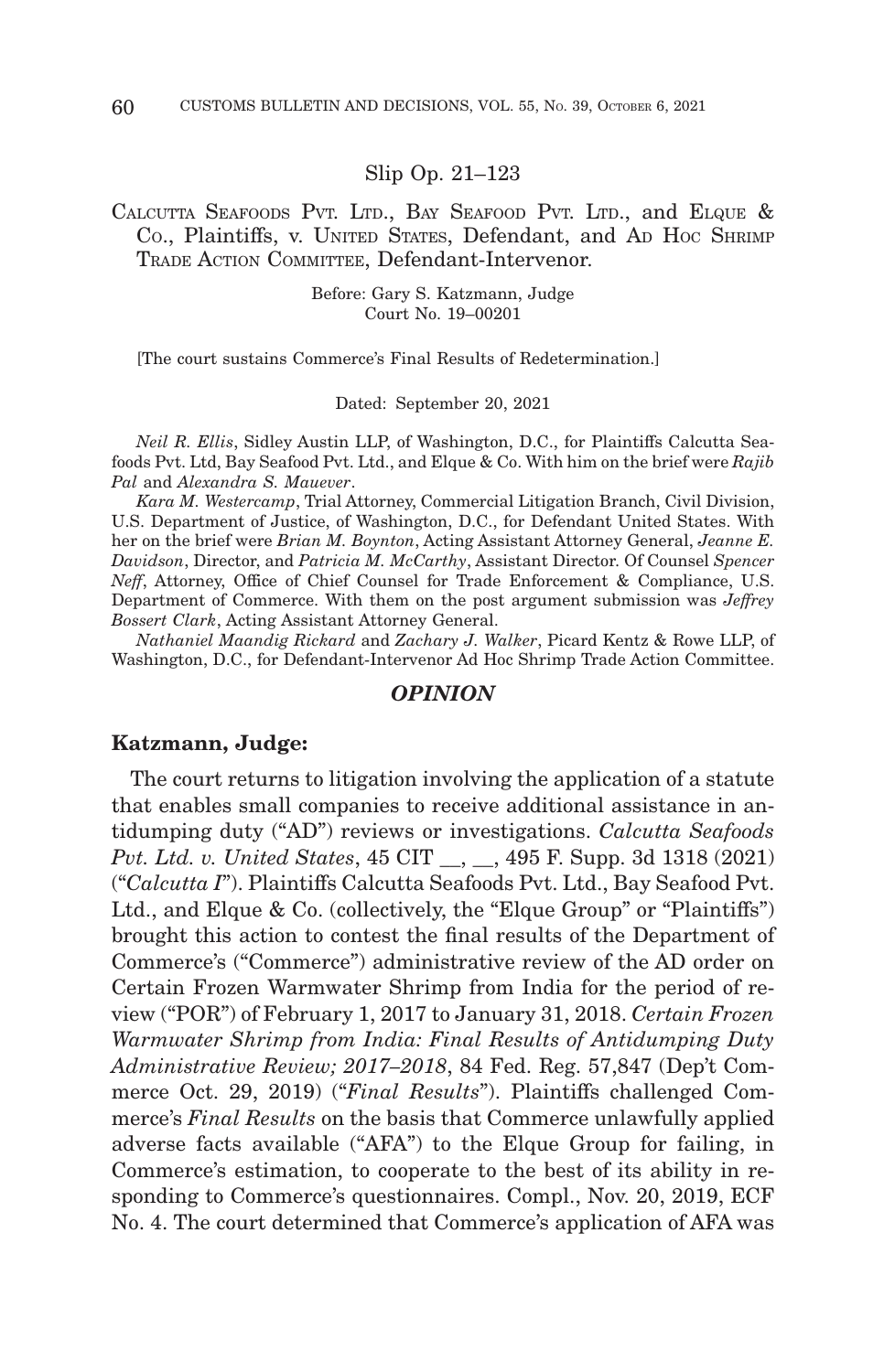unlawful and remanded the *Final Results* for reconsideration. *Calcutta I*, 495 F. Supp. 3d at 1335–36. The court now sustains Commerce's Final Results of Redetermination Pursuant to Court Remand, May 4, 2021, ECF No. 49–1 ("*Remand Results*").

# **BACKGROUND**

The court set out the relevant legal and factual background of the proceedings in further detail in its previous opinion, *Calcutta Seafoods Private Ltd. v. United States*, 45 CIT \_\_, \_\_, 495 F. Supp. 3d 1318 (2021). Information relevant to the instant opinion is set forth below.

On April 16, 2018, Commerce published a notice of initiation regarding its administrative review of the AD duty order covering warmwater shrimp from India. Initiation of Antidumping and Countervailing Duty Administrative Reviews, 83 Fed. Reg. 16,298, 16,300–04 (Dep't Commerce Apr. 16, 2018). Commerce ultimately selected Calcutta Seafoods Pvt. Ltd. as a mandatory respondent, $<sup>1</sup>$  and</sup> after initial submissions collapsed Calcutta Seafoods Pvt. Ltd., Bay Seafood Pvt. Ltd., and Elque & Co. into the Elque Group for purposes of the administrative review. *See* Mem. from B. Bauer to M. Skinner, re: Selection of New Respondents for Individual Review (Aug. 7, 2018), P.R. 57; Mem. from B. Bauer to M. Skinner, re: Whether to Collapse Bay Seafood Pvt. Ltd., Calcutta Seafoods Pvt. Ltd., and Elque & Co. in the 2017–2018 Antidumping Duty Administrative Review of Certain Frozen Warmwater Shrimp from India (Oct. 19, 2018), P.R. 108. In the course of the review, the Elque Group responded to Commerce's Section D Questionnaire and then replied to two supplemental questionnaires regarding Section D from Commerce. Section D Questionnaire; Letter from Elque Group to Commerce, re: Elque Group Resp. to Section D Questionnaire (Nov. 13, 2018), P.R. 117; Letter from Commerce to Elque Group, re: Administrative Review of the Antidumping Duty Order on Certain Frozen Warmwater Shrimp from India (Suppl. Section D Questionnaire) (Dec. 17, 2018), P.R. 122; Resp. from Elque Group to Commerce, re: Submission of Suppl. Questionnaire Resp. Against Your Letter Dated

 $1$  In AD investigations or administrative reviews, Commerce may select mandatory respondents pursuant to 19 U.S.C. § 1677f-1(c)(2), which provides:

If it is not practicable to make individual weighted average dumping margin determinations under paragraph (1) because of the large number of exporters or producers involved in the investigation or review, the administering authority may determine the weighted average dumping margins for a reasonable number of exporters or producers by limiting its examination to—

<sup>(</sup>A) a sample of exporters, producers, or types of products that is statistically valid based on the information available to the administering authority at the time of selection, or

<sup>(</sup>B) exporters and producers accounting for the largest volume of the subject merchandise from the exporting country that can be reasonably examined.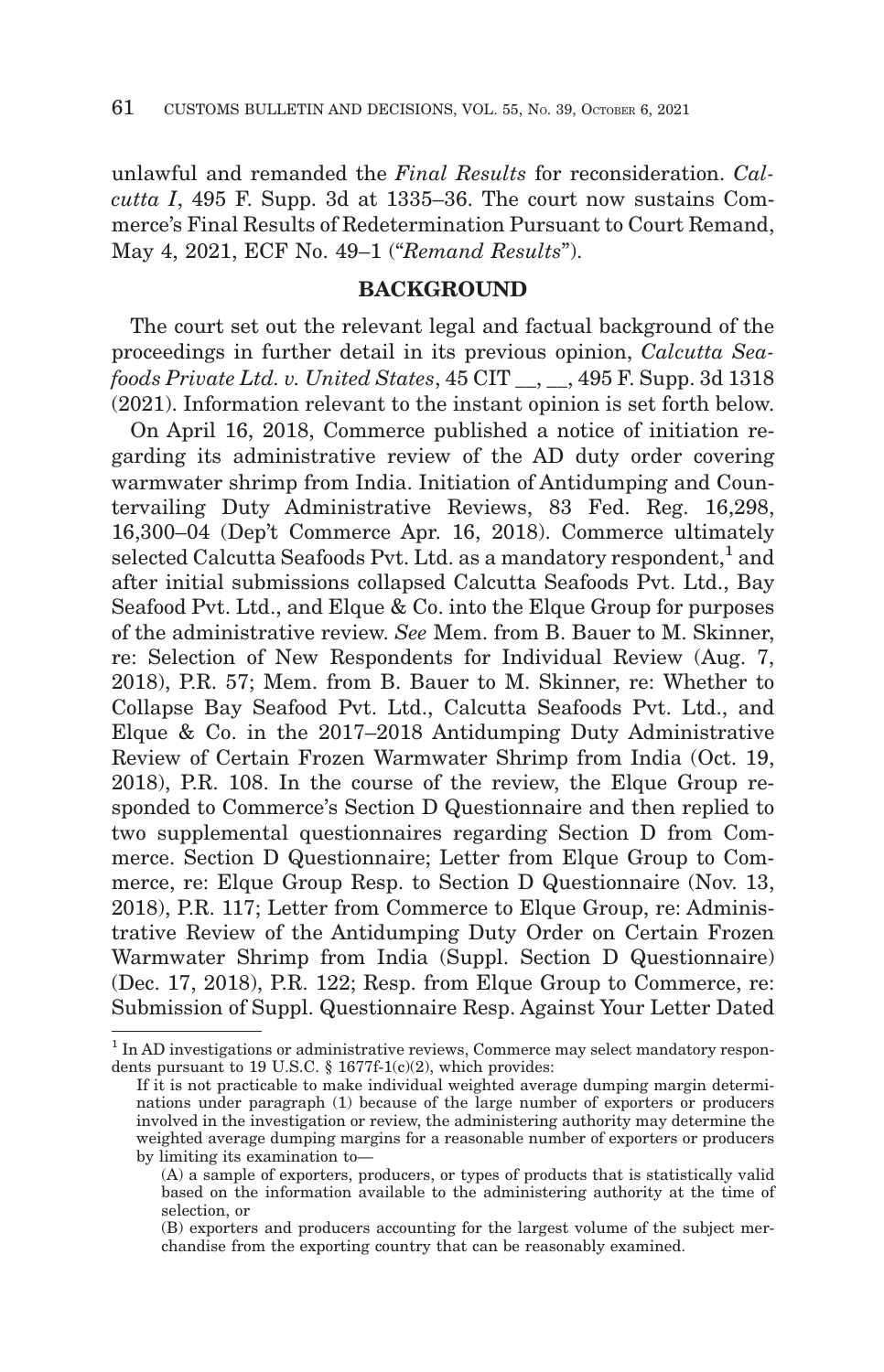Dec. 17, 2018 for Elque Group for Administrative Review of the Antidumping Duty on Frozen Warmwater Shrimp from India (Dec. 24, 2018), P.R. 138; Letter from Commerce to Elque Group, re: Administrative Review of the Antidumping Duty Order on Certain Frozen Warmwater Shrimp from India (Second Suppl. Section D Questionnaire) (Mar. 5, 2019), P.R. 142; Resp. from Elque Group to Commerce, re: Submission of Suppl. Questionnaire Resp. Against Your Letter Dated Mar. 5, 2019 for Elque Group for Administrative Review of the Antidumping Duty on Frozen Warmwater Shrimp from India (Mar. 20, 2019), P.R. 150. Commerce also granted the Elque Group various extensions throughout the review. *See, e.g.*, Letter from Commerce to the Elque Group, re: 2017–2018 Administrative Review of Certain Frozen Warmwater Shrimp from India: Grants Partial Extension for Section D Resp. (Nov. 6, 2018), P.R. 114; Letter from Commerce to the Elque Group, re: 2017–2018 Administrative Review of Certain Frozen Warmwater Shrimp from India: Grants Partial Extension for Second Section D Response (Mar. 11, 2019), P.R. 144.

In its preliminary results, Commerce determined that the Elque Group had been a non-cooperative respondent and that it failed, despite multiple opportunities, to provide the necessary productspecific conversion costs and complete cost reconciliations for Commerce's calculation of a final AD duty margin. Mem. from J. Maeder to G. Taverman, re: Decision Mem. for the Preliminary Results of the 2017–2018 Administrative Review of the Antidumping Duty Order on Certain Frozen Warmwater Shrimp from India at 7–15 (Apr. 9, 2019), P.R. 59 ("PDM"). Commerce also preliminarily relied on AFA in its calculation of a 110.90% AD margin. Certain Frozen Warmwater Shrimp From India: Preliminary Results of Antidumping Duty Administrative Review; 2017–2018, 84 Fed. Reg. 16,843, 16,844 (Dep't Commerce Apr. 23, 2019) ("*Preliminary Results*"). Ultimately, Commerce maintained its application of AFA and the resultant 110.90% AD margin in its *Final Results* and stated that it had adequately considered the Elque Group's small business status by providing extensions and supplemental questionnaires in the course of the review. Mem. From J. Maeder to J. Kessler re: Issues and Decision Mem. for the Final Results of the 2017–2018 Antidumping Duty Administrative Review of Certain Frozen Warmwater Shrimp from India 11–19 (Dep't Commerce Oct. 21, 2019), P.R. 188 ("IDM").

This action was initiated on November 20, 2019 by the Elque Group and a complaint was timely filed. Summons, ECF No. 1; Compl. Plaintiffs alleged in their complaint that Commerce's application of a 110.90% weighted-average AD margin to the Elque Group was un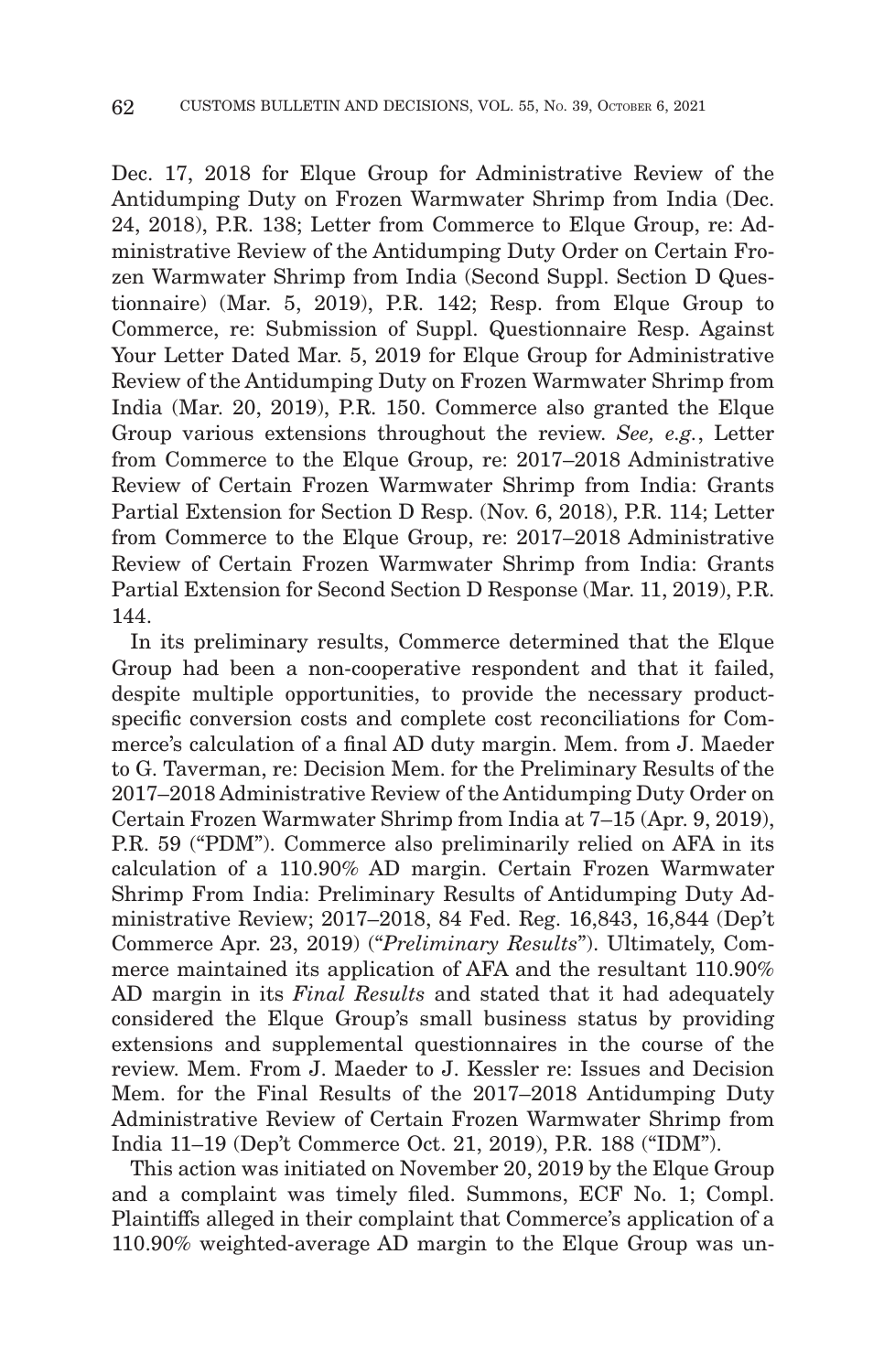supported by substantial evidence and not in accordance with law because (1) Commerce applied AFA without identifying deficiencies in the Elque Group's questionnaire responses and providing an opportunity to remedy those deficiencies; (2) the Elque Group cooperated to the best of its ability throughout the administrative review; (3) the 110.90% AFA rate was unduly punitive and not representative of the facts and circumstances of the review; and (4) Commerce failed to take into account the Elque Group's small company status in the course of the review. Compl. at 5–8. In light of these allegations, Plaintiffs requested that the court remand the *Final Results* to Commerce with instructions to "take into account the difficulties experienced by the Elque Group as a small company" and to recalculate the applicable AD margin. *Id.* at 9.

On November 22, 2019, the Ad Hoc Shrimp Trade Action Committee ("AHSTAC") joined the litigation as Defendant-Intervenor. Order Granting Consent Mot. to Intervene, ECF No. 13. On February 26, 2020, the Elque Group filed a Rule 56.2 Motion for Judgment on the Agency Record, ECF No. 20. The United States ("Government") and AHSTAC each submitted a response to the Elque Group's motion on May 1, 2020. Def.-Inter.'s Resp. to Pls.' Mot. for J. on the Agency R., ECF No. 23; Def.'s Resp. to Pls.' Mot. for J. on the Agency R., ECF No. 25. Oral argument on the motion was held on November 16, 2020. Oral Argument, ECF No. 42. The court issued its ruling on February 3, 2021, concluding that Commerce failed to satisfy its statutory duty to provide further assistance to the Elque Group as a small company under 19 U.S.C. § 1677 $m(c)(2)$  and thus Commerce's application of AFA was unlawful. *Calcutta I*, 495 F. Supp. 3d at 1333–36. The court remanded Commerce's *Final Results* for further action consistent with the court's opinion. *Id.* at 1336. On remand, and under respectful protest, Commerce recalculated the weighted-average AD margin for the Elque Group using neutral facts available by analyzing existing sales data to reapportion the product-specific input costs and recalculating the general and administrative expenses. *Remand Results* at 5. Commerce ultimately assigned a revised AD rate of 27.66%. *Remand Results* at 8. On June 3, 2021, AHSTAC submitted comments requesting the court sustain the *Remand Results*, Def.-Inter.'s Cmts. on Remand Redeterm., ECF No. 51, and on June 17, 2021 the Government submitted reply comments further requesting the *Remand Results* be sustained, Def.'s Resp. to Cmts. on Remand Redeterm., ECF No. 52. Plaintiffs filed no additional comments before the court.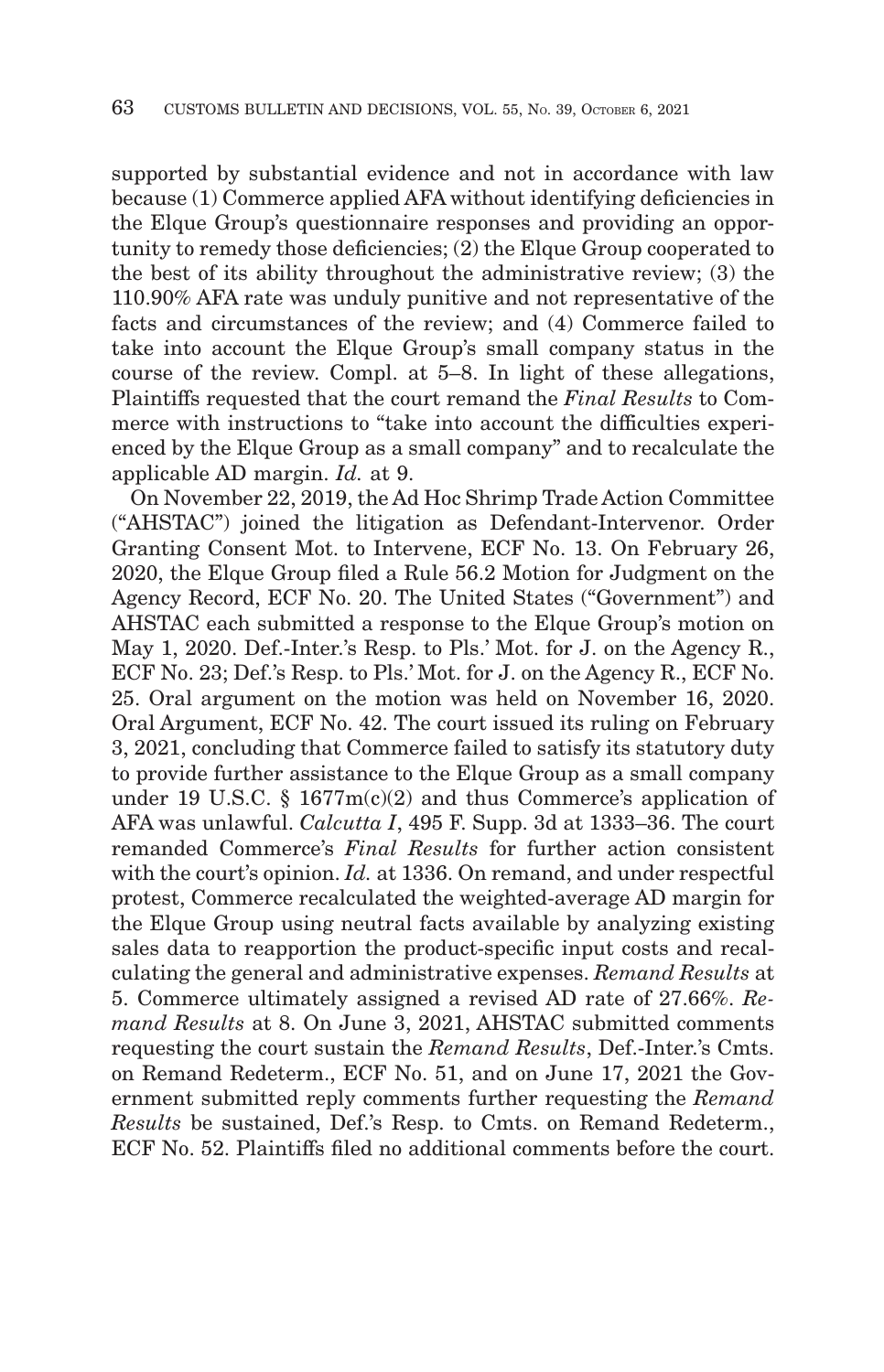# **JURISDICTION AND STANDARD OF REVIEW**

The court has jurisdiction over this action pursuant to 28 U.S.C. § 1581(c). The standard of review in this action is set forth in 19 U.S.C.  $§ 1516a(b)(1)(B)(i):$  "[t]he court shall hold unlawful any determination, finding or conclusion found . . . to be unsupported by substantial evidence on the record, or otherwise not in accordance with law." The court also reviews the determinations pursuant to remand "for compliance with the court's remand order." *See Beijing Tianhai Indus. Co. v. United States*, 39 CIT \_\_, \_\_, 106 F. Supp. 3d 1342, 1346 (2015) (citations omitted).

### **DISCUSSION**

In *Calcutta I*, the court held that the Elque Group adequately notified Commerce of its need for assistance, and that Commerce's failure to provide sufficient assistance rendered its application of AFA unlawful. The court noted that "the Elque Group made multiple attempts to notify Commerce of its difficulties throughout the review," including by directly informing Commerce that it was a small company respondent without previous experience with investigations and reviews, and providing abundant, albeit inadequate, responses to Commerce's questionnaires. *Calcutta I*, 495 F. Supp. 3d at 1329–30. Given these attempts to communicate its difficulties to Commerce and to cooperate with the review, the court concluded that "it is clear that Commerce had sufficient notice that the Elque Group was having trouble providing the requested information and . . . needed additional help." *Id.* at 1330. Because Commerce failed to "take into account any difficulties" experienced by the Elque Group during the review, as required by 19 U.S.C.  $\S$  1677m(c)(2), the court further concluded that Commerce did not provide adequate assistance to the Elque Group as a small company respondent. *Id.* (citing 19 U.S.C. §  $1677m(c)(2)$ ). Finally, because the application of AFA requires a determination, "[a]t a minimum, that a respondent could comply, or would have had the capability of complying if it knowingly did not place itself in a condition where it could not comply," the court concluded that the facts did not support application of AFA in this instance. *Nippon Steel Corp. v. United States*, 24 CIT 1158, 1171, 118 F. Supp. 2d 1366, 1378–79 (2000); *Calcutta I*, 495 F. Supp. 3d at 1334. The court remanded to Commerce with instructions to reconsider its decision to apply AFA, whether by reopening the record to provide further assistance to the Elque Group or by applying neutral facts available, and revising its *Final Determination* accordingly. *Calcutta I*, 495 F. Supp. 3d at 1335–36.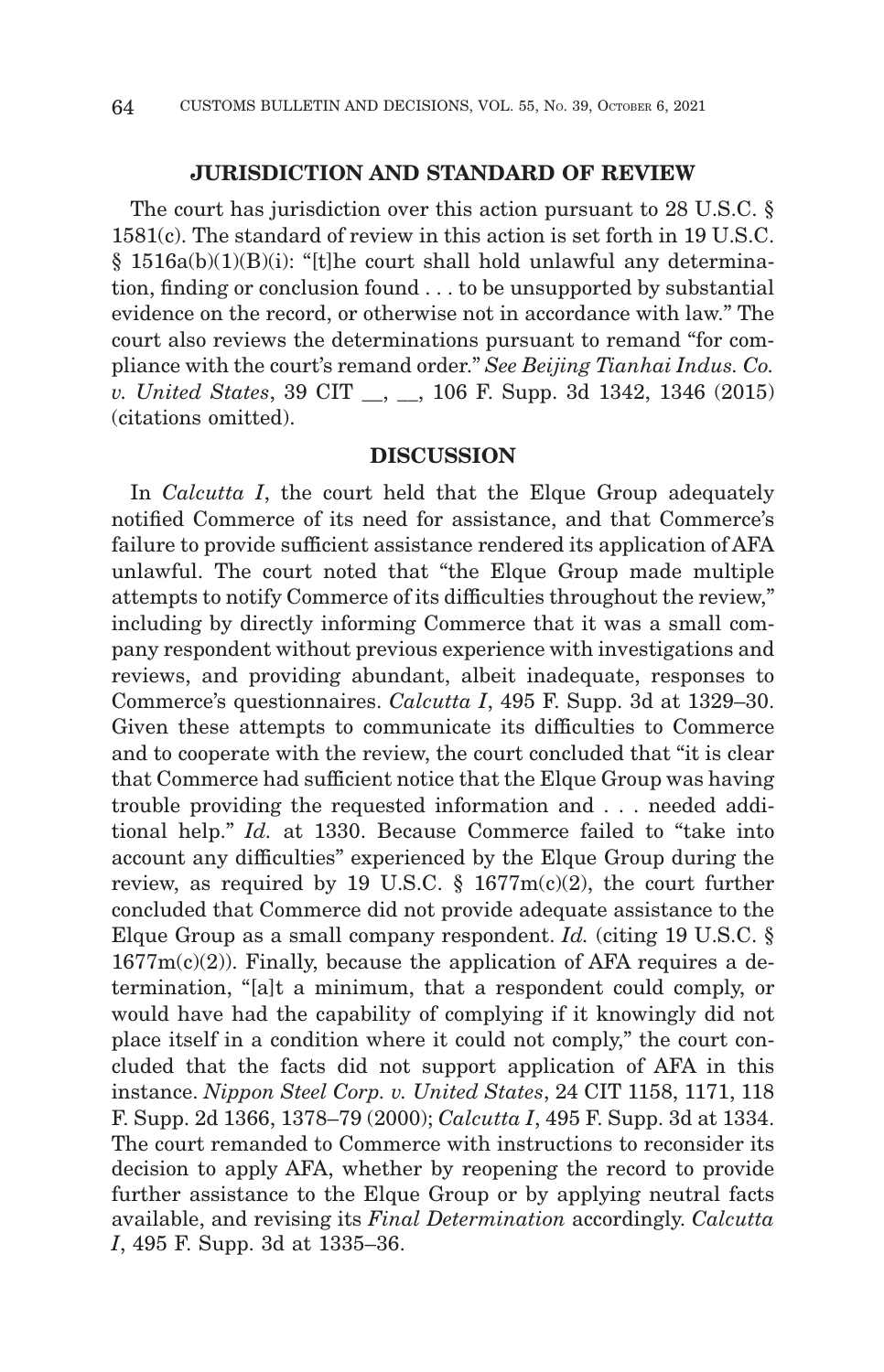On remand, Commerce applied neutral facts available. Commerce stated that "while we continue to find that we cannot rely on the Elque Group's submitted costs," the record nevertheless "provide[s] some basis to calculate a dumping margin for the Elque Group as facts otherwise available." *Remand Results* at 4–5. Accordingly, Commerce reallocated the Elque Group's input costs using previously submitted sales data and recalculated its general and administrative expense ratio "using the information contained in the reported trial balance for the fiscal year ending March 31, 2018." *Id.* at 5; *see generally*, Mem. From S. Medillo to N. Halper re Cost of Production and Constructed Value Calculation Adjustments for the Court Remand (Dep't Commerce Apr. 21, 2021), R.P.R. 6 ("Cost Memo"). Commerce then recalculated the weighted average AD margin for the Elque Group to 27.66% and for non-examined companies to 6.13%. *Remand Results* at 8.

The court concludes that Commerce's *Remand Results* comply with the court's order requesting redetermination and are both supported by substantial evidence and in accordance with law. As requested by the court, Commerce recalculated the Elque Group's AD duty rate without applying AFA. *Calcutta I*, 495 F. Supp. 3d at 1335–36. The recalculated AD rate reflects the evidence in the record and is sufficiently explained by Commerce. *See generally*, Cost Memo. The revised rate also adequately accounts for the Elque Group's small company status under 19 U.S.C. § 1677m(c)(2) and does not penalize the Elque Group for failing to provide information it did not possess. *See Calcutta I*, 495 F. Supp. 3d at 1335 (citing *Tung Fong Indus. Co.*, 28 CIT 459, 476–77, 318 F. Supp. 3d 1321, 1335–36 (2004)). The *Remand Results* thus comply with Commerce's legal obligations, as ordered by the court in *Calcutta I*, and are supported by substantial evidence in the record.

# **CONCLUSION**

For the foregoing reasons, Commerce's *Remand Results* are sustained. Judgment will enter accordingly in favor of the Defendant. **SO ORDERED**.

Dated: September 20, 2021 New York, New York

> */s/ Gary S. Katzmann* GARY S. KATZMANN, JUDGE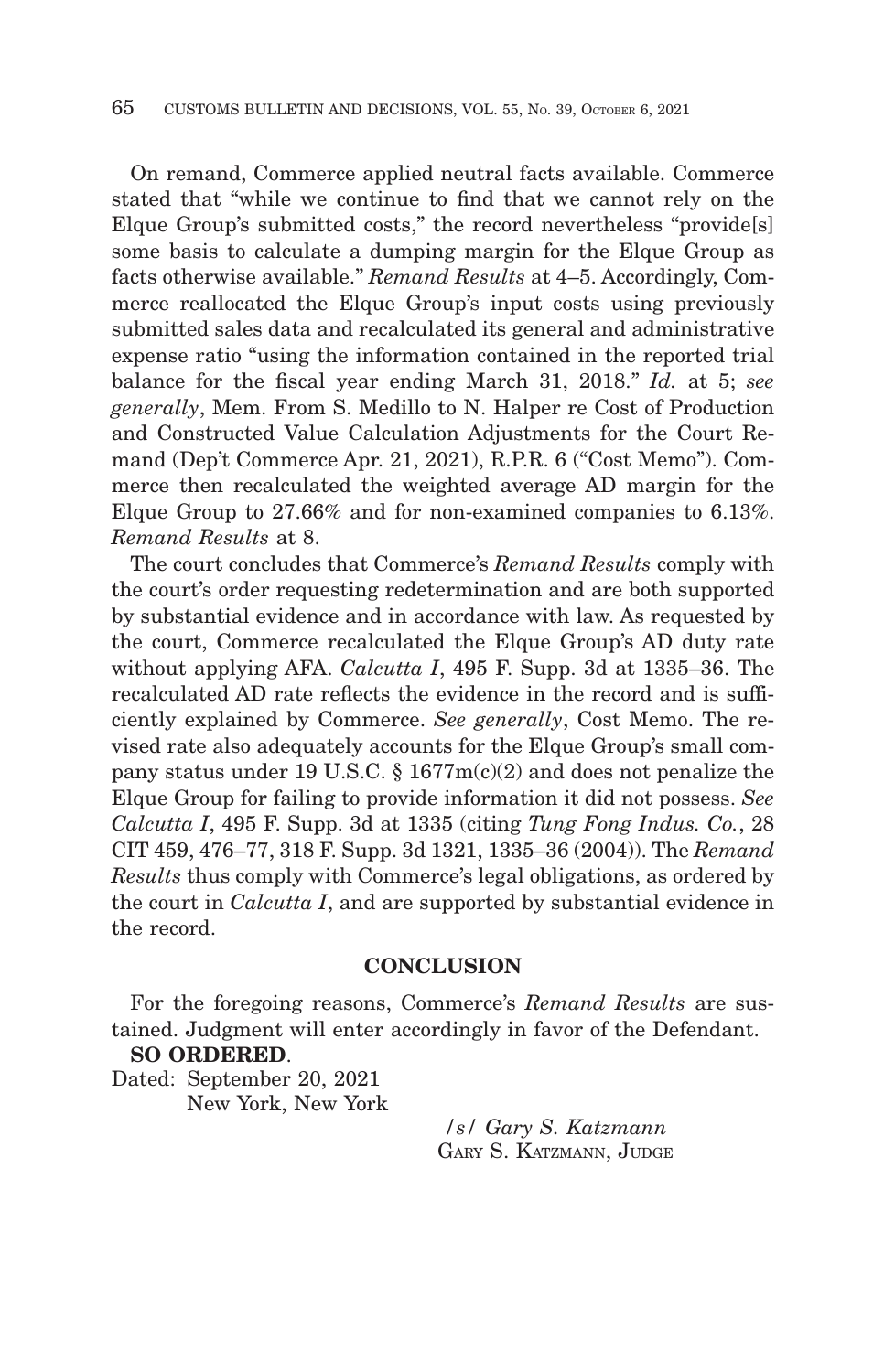### Slip Op. 21–124

# GOVERNMENT OF ARGENTINA, Plaintiff, and LDC ARGENTINA, S.A., Consolidated Plaintiff, v. UNITED STATES, Defendant, and NATIONAL BIODIESEL BOARD FAIR TRADE COALITION, Defendant-Intervenor.

Before: Gary S. Katzmann, Judge Consol. Court No. 20–00119

[The court denies Plaintiffs' motion for judgment on the agency record and sustains Commerce's *Final Results*.]

Dated: September 21, 2021

*Frank H. Morgan*, Trade Law Defense PLLC, of Alexandria, VA, argued for Plaintiff Government of Argentina.

*Jessica E. Lynd*, White & Case, LLP, of Washington, D.C., argued for Consolidated Plaintiff LDC Argentina, S.A. With them on the joint brief was *Gregory J. Spak*.

*Joshua E. Kurland*, Trial Attorney, Commercial Litigation Branch, Civil Division, U.S. Department of Justice, of Washington, D.C., argued for Defendant United States. With him on the brief were *Brian M. Boyton*, Acting Assistant Attorney General, *Jeanne E. Davidson*, Director, and *L. Misha Preheim*, Assistant Director. Of Counsel *Ayat Mujais*, Attorney, Office of the Chief Counsel for Trade Enforcement & Compliance.

*Myles S. Getlan*, Cassidy Levy Kent (USA) LLP, of Washington, D.C., for Defendant-Intervenor National Biodiesel Board Fair Trade Coalition. With him on the brief were *Jack A. Levy*, *Thomas M. Beline*, and *Chase J. Dunn*.

### *OPINION*

#### **Katzmann, Judge:**

This case involves a challenge to the Department of Commerce's ("Commerce") changed circumstances review ("CCR") of the countervailing duty ("CVD") order for biodiesel from Argentina. Plaintiff the Government of Argentina ("GOA") and Consolidated Plaintiff LDC Argentina S.A. ("LDC"), a processor and exporter of biodiesel from Argentina, (collectively, "Plaintiffs"), bring this action against the United States ("the Government") to appeal Commerce's *Biodiesel from Argentina: Final Results of Countervailing Duty Changed Circumstances Review*, 85 Fed. Reg. 27,987 (Dep't Commerce May 12, 2020) ("*Final Results*"). Specifically, Plaintiffs argue that Commerce's *Final Results* were: (1) not in accordance with law because they applied an impermissible statutory framework; (2) supported by speculation rather than substantial evidence; and (3) unlawfully issued after the regulatory deadline. Joint Mem. of Points and Auths. in Supp. of Pl.'s and Consol. Pl.'s Rule 56.2 Mot. for J. Upon the Agency R., Dec. 7, 2020, ECF No. 24 ("Pls.' Br."). The Government and Defendant-Intervenor the National Biodiesel Board Fair Trade Coalition ("NBB") oppose Plaintiffs' claims. Def.'s Resp. to Pls.' Rule 56.2 Mot. For J. Upon the Agency R., ECF No. 26, Feb. 22, 2021 ("Def.'s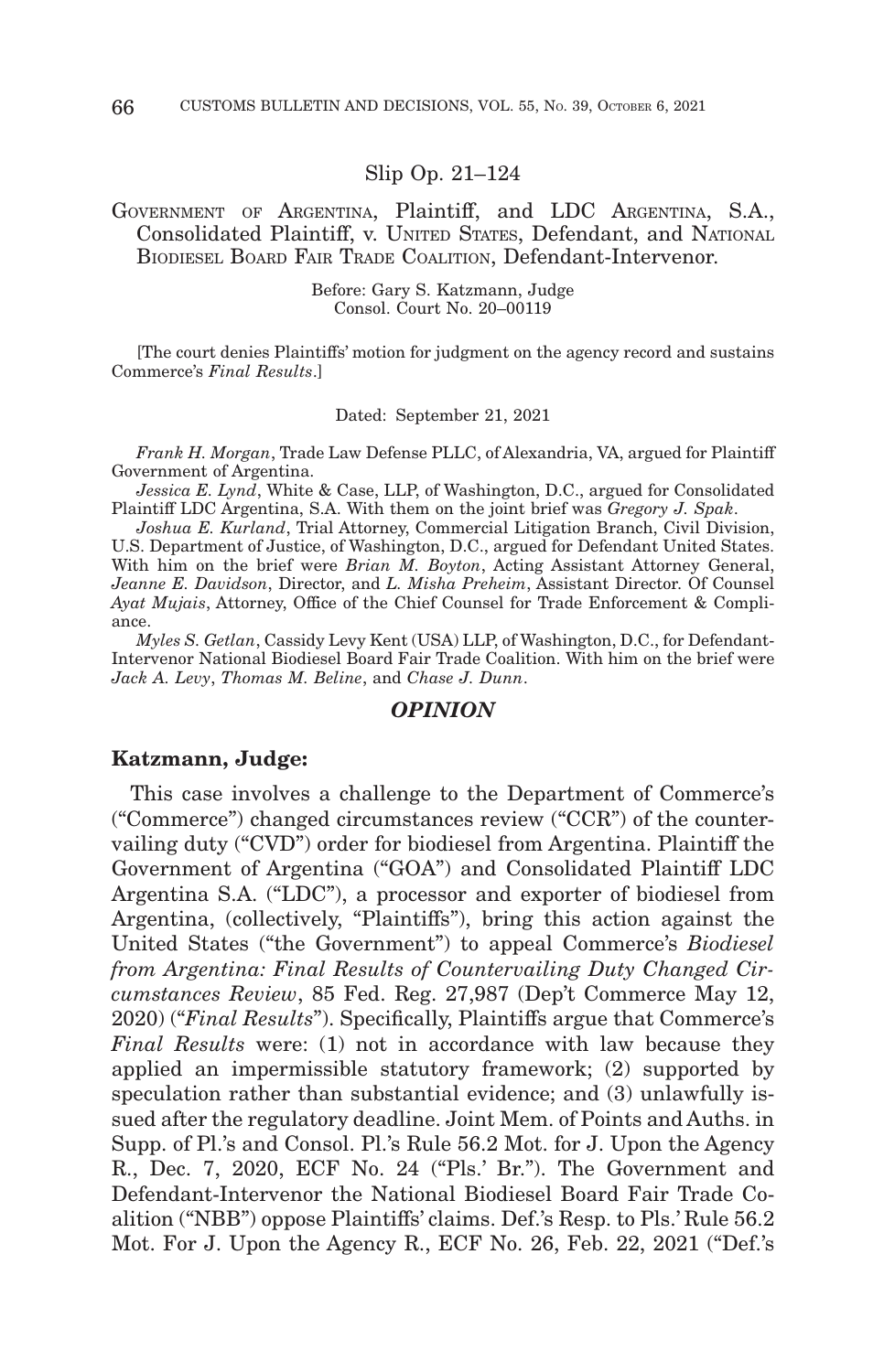Br."); Def.-Inter. Nat'l Biodiesel Bd. Fair Trade Coal.'s Resp. to Pl.'s Rule 56.2 Mot. for J. on the Agency R., Feb. 22, 2021, ECF No. 25 ("Def.-Inter.'s Br."). The court denies Plaintiffs' motion for judgment on the agency record and sustains Commerce's *Final Results*.

### **BACKGROUND**

## *I. Legal & Regulatory Framework*

To empower Commerce to offset economic distortions caused by countervailable subsidies and dumping, Congress promulgated the Tariff Act of 1930. *Sioux Honey Ass'n v. Hartford Fire Ins.*, 672 F.3d 1041, 1046–47 (Fed. Cir. 2012); *ATC Tires Priv. Ltd. v. United States*, 42 CIT \_\_, \_\_, 322 F. Supp. 3d 1365, 1366 (2018). That Act, "as amended, allows Commerce to impose . . . duties on imports that injure domestic industries." *Guangdong Wireking Housewares & Hardware Co. v. United States*, 745 F.3d 1194, 1196 (Fed. Cir. 2014). "Under the Tariff Act's framework, Commerce may -- either upon petition by a domestic producer or of its own initiative -- begin an investigation into potential countervailable subsidies and, if appropriate, issue orders imposing duties on the subject merchandise." *ATC Tires*, 322 F. Supp. 3d at 1366–67; *see also* 19 U.S.C. §§ 1671, 1673; *Sioux Honey*, 672 F.3d at 1046–47. A subsidy is countervailable if the following elements are satisfied: (1) a government or public authority has provided a financial contribution; (2) a benefit is thereby conferred upon the recipient of the financial contribution; and (3) the subsidy is specific to a foreign enterprise or foreign industry, or a group of such enterprises or industries. 19 U.S.C. § 1677(5). If Commerce determines that the government of another country is providing, directly or indirectly, a countervailable subsidy with respect to the manufacture, production, or export of a class or kind of merchandise imported, sold, or likely to be sold for import, into the United States, and the International Trade Commission ("ITC") determines that an industry in the United States is materially injured or threatened with material injury thereby, then Commerce shall impose CVDs upon such merchandise equal to the amount of the net countervailable subsidy. *See* 19 U.S.C. § 1671(a).

Usually, antidumping ("AD") and CVD orders undergo periodic administrative review pursuant to 19 U.S.C. § 1675(a). CCRs, on the other hand, are authorized by 19 U.S.C. § 1675(b) and occur when Commerce "receives information concerning, or a request from an interested party for a review of . . . a final affirmative determination" that "shows changed circumstances sufficient to warrant a review of such determination." 19 U.S.C. § 1675(b)(1). Under Commerce's implementing regulation, "[a]n interested party may request a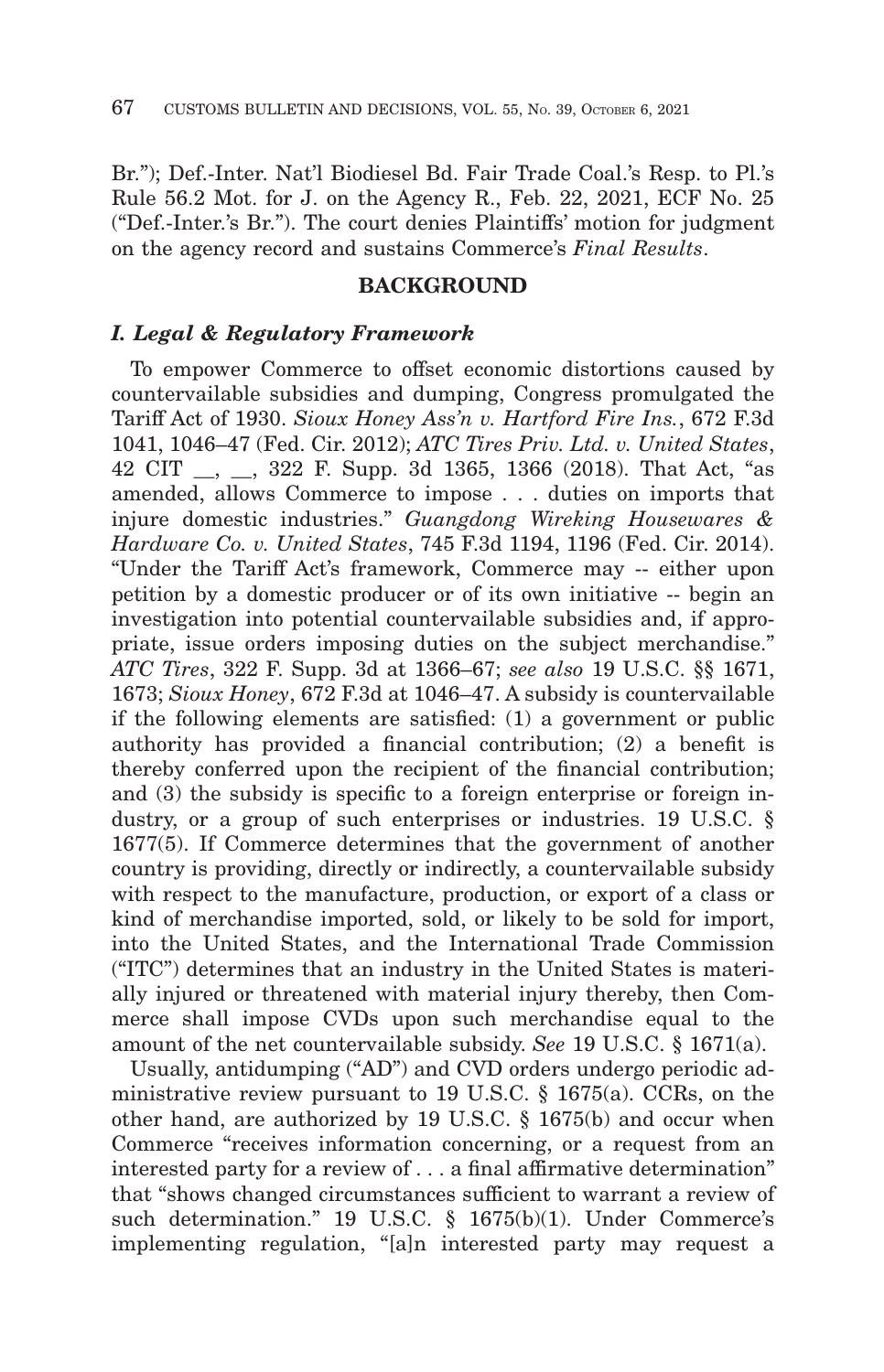changed circumstances review . . . of an order" and the Secretary "will determine whether to initiate a changed circumstances review" within forty-five days after such a request is filed. 19 C.F.R. § 351.216(b). "Unless the Secretary finds that good cause exists, the Secretary will not review a final determination in an investigation . . . less than 24 months after the date of publication of notice of the final determination." 19 C.F.R. § 351.216(c). On the other hand, "if the Secretary decides that changed circumstances sufficient to warrant a review exist, the Secretary will conduct a changed circumstances review." 19 C.F.R. § 351.216(d).

A changed circumstances review is conducted in accordance with 19 C.F.R. § 351.221. *Id.* Procedurally, that regulation provides that "after receipt of a timely request for a review, or on the Secretary's own initiative when appropriate, the Secretary will:" (1) publish the notice of review initiation in the Federal Register; (2) send questionnaires requesting factual information to appropriate interest parties; (3) conduct a verification if appropriate; (4) issue a preliminary determination and publish the notice of the preliminary determination in the Federal Register, including rates determined and an invitation for argument; (5) issue a final determination and publish the notice of the final decision in the Federal Register; and (6) instruct the Customs Service to collect cash deposits at the revised rates on future entries, if cash deposit rates were revised. 19 C.F.R. § 351.221(b). The final decision in a changed circumstances review must be issued "within 270 days after the date on which the changed circumstances review is initiated, or within 45 days if all parties to the proceeding agree to the outcome of the review." 19 C.F.R. § 351.216(e). Substantively, "a CCR may address a broad range of matters and the only limitation in the statute is the requirement that there be changed circumstances sufficient to warrant a review." *Marsan Gida Sanayi Ve Ticaret A.S. v. United States*, 35 CIT 222, 228 (2011) ("*Marsan Gida*"); *see also Or. Steel Mills Inc. v. United States*, 862 F.2d 1541, 1543–44 (Fed. Cir. 1988).

# *II. Factual and Procedural History*

### *A. The Underlying CVD Investigation*

On April 12, 2017, Commerce initiated a CVD investigation into imports of biodiesel from Argentina and Indonesia, based on a petition filed by NBB. *Biodiesel from Argentina and Indonesia: Initiation of Countervailing Duty Investigations*, 82 Fed Reg. 18,423, 18,424 (Dep't Commerce Apr. 19, 2017). During this investigation, Commerce selected LDC as a mandatory respondent, as well as its affiliate Louis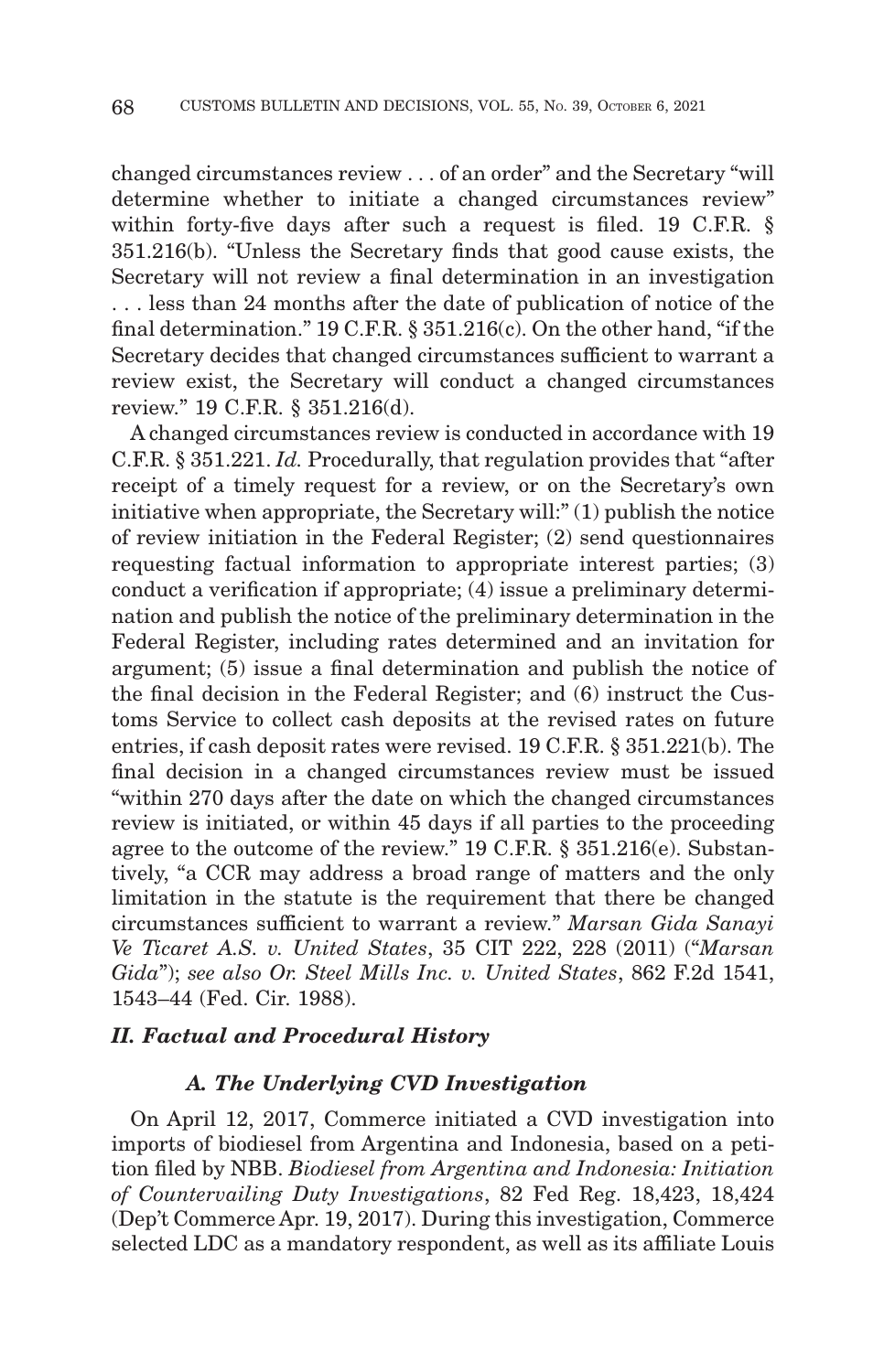Dreyfus Claypool.1 *See Biodiesel from the Republic of Argentina: Final Affirmative Countervailing Duty Determination*, 82 Fed. Reg. 53,477 (Dep't Commerce Nov. 16, 2017). On November 16, 2017, Commerce published its final determination in the CVD investigation. *Id.* Commerce concluded that the GOA's export tax on soybeans, which was thirty percent higher than the export tax on biodiesel, was designed to benefit biodiesel producers, since soybeans are the primary input for biodiesel. Mem. from G. Taverman to J. Maeder "Issues and Decision Memorandum for the Final Determination in the Countervailing Duty Investigation of Biodiesel from the Republic of Argentina 25–28 (Dep't Commerce Nov. 6, 2017). Consequently, Commerce determined that LDC was the beneficiary of a subsidy program and received soybeans for less-than-adequate remuneration ("LTAR") due to export taxes. *Id.* On January 4, 2018, Commerce published its CVD Order, setting the duty rate for biodiesel from Argentina at 72.28%. *Biodiesel from the Republic of Argentina and the Republic of Indonesia: Countervailing Duty Orders*, 83 Fed. Reg. 522 (Dep't Commerce Jan. 4, 2018).2

# *B. The CCR Investigation*

On September 21, 2018, the GOA petitioned Commerce to undertake a CCR of the CVD Order. GOA's Letter re Biodiesel from Argentina: Request for Changed Circumstances Review (Sept. 21, 2018), P.R. 1. The GOA wanted Commerce to adjust the cash deposit rates on biodiesel to reflect purported changes in Argentina's export tax regime. *Id.* On November 13, 2018, Commerce initiated a CCR of the

<sup>&</sup>lt;sup>1</sup> In CVD investigations or administrative reviews, Commerce may select mandatory respondents pursuant to 19 U.S.C.  $\S$  1677f-1(e)(2), which provides:

If the administering authority determines that it is not practicable to determine individual countervailable subsidy rates under paragraph  $(1)$  because of the large number of exporters or producers involved in the investigation or review, the administering authority may—

<sup>(</sup>A) determine individual countervailable subsidy rates for a reasonable number of exporters or producers by limiting its examination to—

<sup>(</sup>i) a sample of exporters or producers that the administering authority determines is statistically valid based on the information available to the administering authority at the time of selection, or

<sup>(</sup>ii) exporters and producers accounting for the largest volume of the subject merchandise from the exporting country that the administering authority determines can be reasonably examined; or

<sup>(</sup>B) determine a single country-wide subsidy rate to be applied to all exporters and producers.

The individual countervailable subsidy rates determined under subparagraph (A) shall be used to determine the all-others rate under section  $1671d(c)(5)$  of this title.

<sup>2</sup> A clerical error correction was issued on January 23, 2018. *Biodiesel from the Republic of Argentina and the Republic of Indonesia: Countervailing Duty Orders*, 83 Fed. Reg. 3,114 (Dep't Commerce Jan. 23, 2018).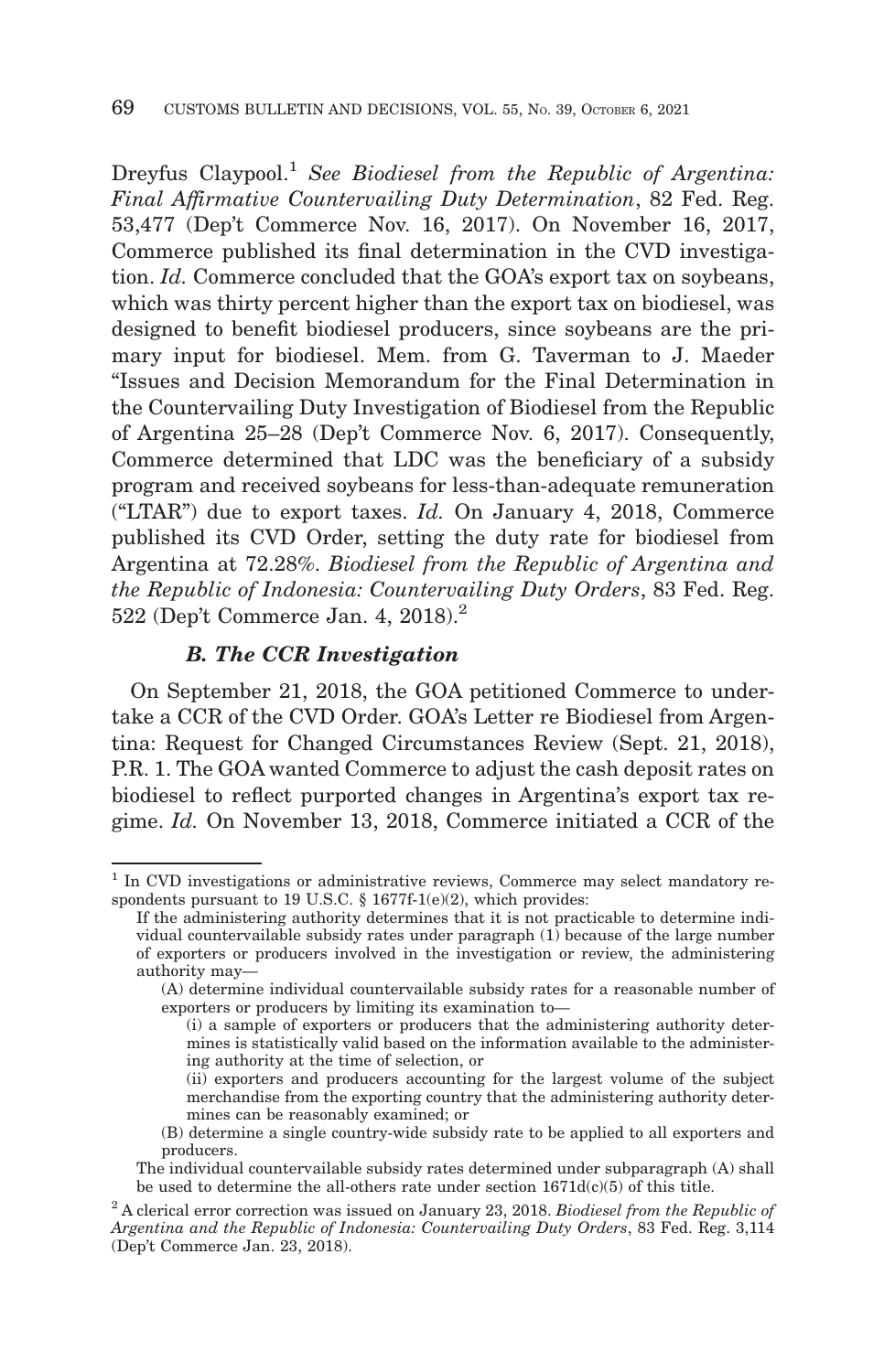CVD Order. *See Biodiesel from Argentina: Initiation of Changed Circumstances Reviews of the Antidumping and Countervailing Duty Orders*, 83 Fed. Reg. 56,300 (Dep't Commerce Nov. 13, 2018) ("*CCR Initiation*"). On July 9, 2019, Commerce issued preliminary results in the CCR, stating that it had found changed circumstances warranting calculation of a new cash deposit rate. *Biodiesel from Argentina: Preliminary Results of Changed Circumstances Reviews of the Antidumping and Countervailing Duty Orders*, 84 Fed. Reg. 32,714, 32,719 (Dep't Commerce July 9, 2019) ("*Preliminary Results*"). In particular, Commerce found that Argentine export taxes on soybeans and biodiesel had converged since the original investigation, demonstrating that the GOA was no longer using these export taxes to encourage development of the Argentine biodiesel industry. *Id.* at 32,718–19. Commerce preliminarily determined that the CVD rate for biodiesel should be decreased from 72.28% to 0.19%. *Id.* at 32,719.

On July 12, 2019, NBB and LDC submitted additional factual information as interested parties. *See* Issues and Decisions Mem. For the Final Results of the Changed Circumstances Review of the Countervailing Duty Order: Biodiesel from Argentina 2 (May. 5, 2020), P.R. 128 ("IDM"). On August 26, 2019, at the request of NBB, Commerce conducted a verification of the GOA in connection with the CCR and successfully verified the accuracy and completeness of the information the GOA had provided. NBB's Letter re Biodiesel from Argentina: Petitioner's Request for Verification (July 29, 2019), P.R. 66; Mem. from M. Hoadley to File re Changed Circumstances Review of the Countervailing Duty Order on Biodiesel from Argentina; Verification of Information Submitted by the Government of Argentina (Sept. 5, 2019), P.R. 81. In the following months, Commerce and interested parties placed additional factual information on the record to reflect continuing changes to the GOA's export tax regime and the biodiesel market.<sup>3</sup> First, on October 16, 2019, Commerce placed additional factual information on the record regarding current biodiesel prices. IDM at 3. On October 24, 2019, NBB placed additional factual information on the record regarding the biodiesel market. *Id.* On December 17, 2019, Commerce placed additional factual information on the record regarding tax regime changes, in the form of a decree made by the newly elected president of Argentina, Alberto Fernandez. *Id.* The GOA and NBB then submitted additional information and comments

<sup>3</sup> Between issuing the *Preliminary Determination* and the *Final Determination*, Commerce had several meetings with the interested parties. Pls.' Br. at 7. During this time, Commerce also discussed the CCR with Governor Reynolds, Congressman LaHood, Senator Alexander and Senator Grassley via email and during ex parte discussions. *Id.* at 7–8 (setting forth record citations).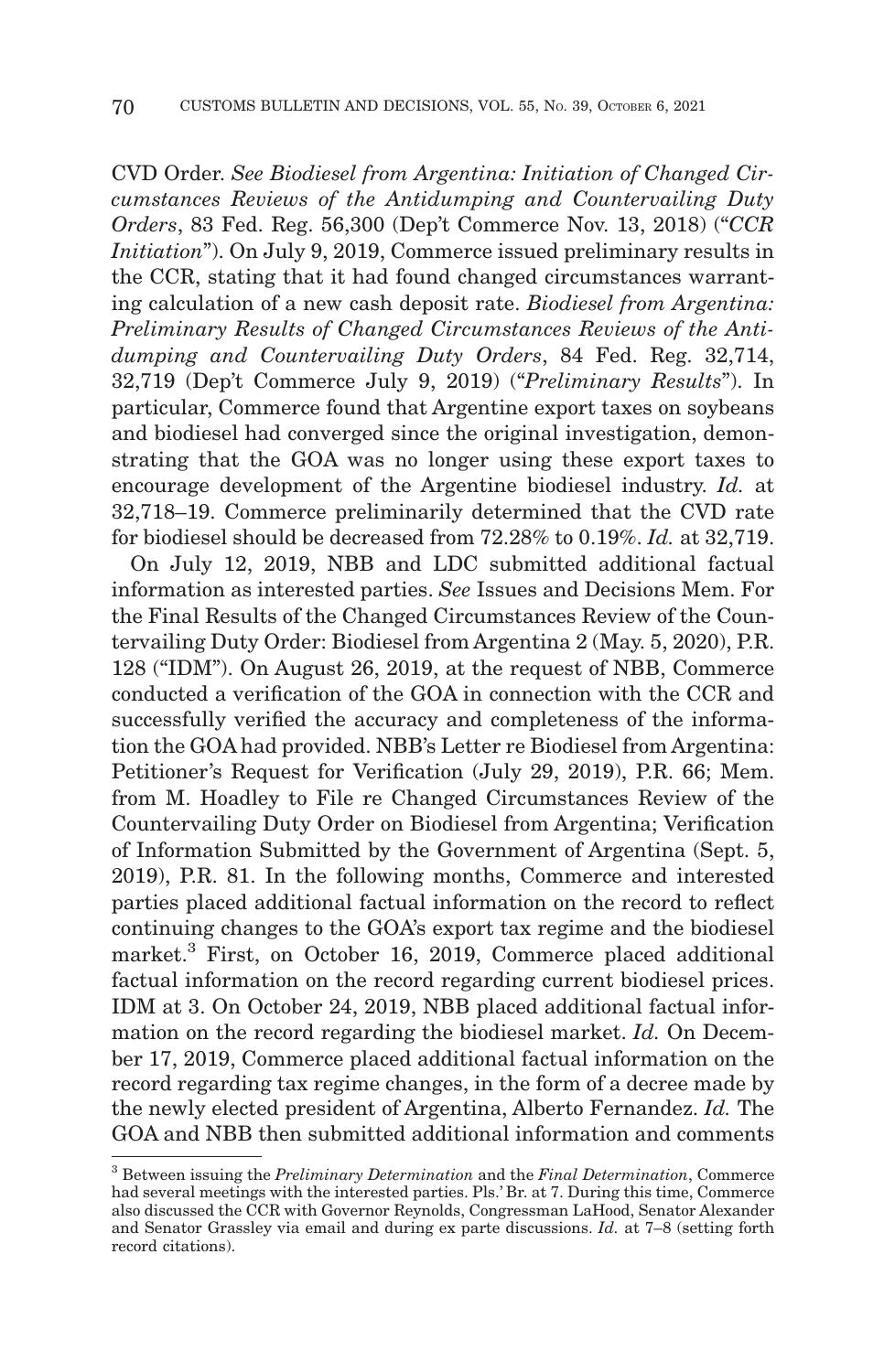in response. *Id.* at 4. On March 11, 2020, Commerce placed additional factual information on the record regarding another decree issued by the GOA concerning export taxes, upon which the parties also commented. *Id.* At the end of Commerce's CCR investigation, the record showed that, between December 17, 2019, and March 11, 2020, the GOA increased the export tax on soybeans from roughly twenty-five to thirty-three percent due to multiple changes to the GOA's export tax regime. *Id.* at 5–6.

Of further relevance to Plaintiffs' challenge is the timeline and extensions of Commerce's investigation. After initiating the CCR in November 2018, on January 28, 2019, Commerce tolled all deadlines affected by a partial government shutdown. Mem. from G. Taverman to Record re Deadlines Affected by the Partial Shutdown of the Fed. Gov't (Jan. 28, 2019), P.R. 20. Subsequently, on August 2, 2019, Commerce placed a thirty-four day hold on the deadlines relevant to this specific case. Mem. from C. Baskin-Gerwitz to File re Changed Circumstances Reviews of the Antidumping and Countervailing Duty Orders on Biodiesel from Argentina: Holding of Deadlines (Aug. 2, 2019), P.R. 69. Commerce reinstated the deadlines for the case on September 5, 2019. Mem. from C. Baskin-Gerwitz to File re Changed Circumstances Reviews of the Antidumping and Countervailing Duty Orders on Biodiesel from Argentina: Publ'n of Verification Rep. and Reinstatement of Deadlines (Sept. 5, 2019), P.R. 79. On September 11, 2019, NBB requested an indefinite suspension of the deadlines for briefs and the final decision. NBB's Letter re Biodiesel from Argentina: Request for Meeting and Extension of Briefing Schedule (Sept. 11, 2019), P.R. 82. On the same day, NBB requested that Commerce accept additional factual information. *IDM at 3*. The next day, the GOA responded, stating that a brief extension of deadlines was acceptable, and Commerce issued a short extension of the deadlines. *Id.*

On May 12, 2020, Commerce issued its final results of the CCR. *See generally Final Results*; IDM. The *Final Results* concluded that there were not changed circumstances sufficient to warrant a recalculation of the cash deposit rate for biodiesel. 85 Fed. Reg. at 27,989. Commerce issued its *Final Results* 546 days after initiating the CCR, 294 days past the regulatory deadline for CCR determinations. *See CCR Initiation*; *Final Results*; 19 C.F.R. § 351.216(e).

# *C. Procedural History of the Litigation*

The GOA initiated this litigation on June 11, 2020, and filed its complaint on July 10, 2020. Summons, ECF No. 1; Compl., ECF No. 9. LDC initiated a similar challenge on June 11, 2020, and filed its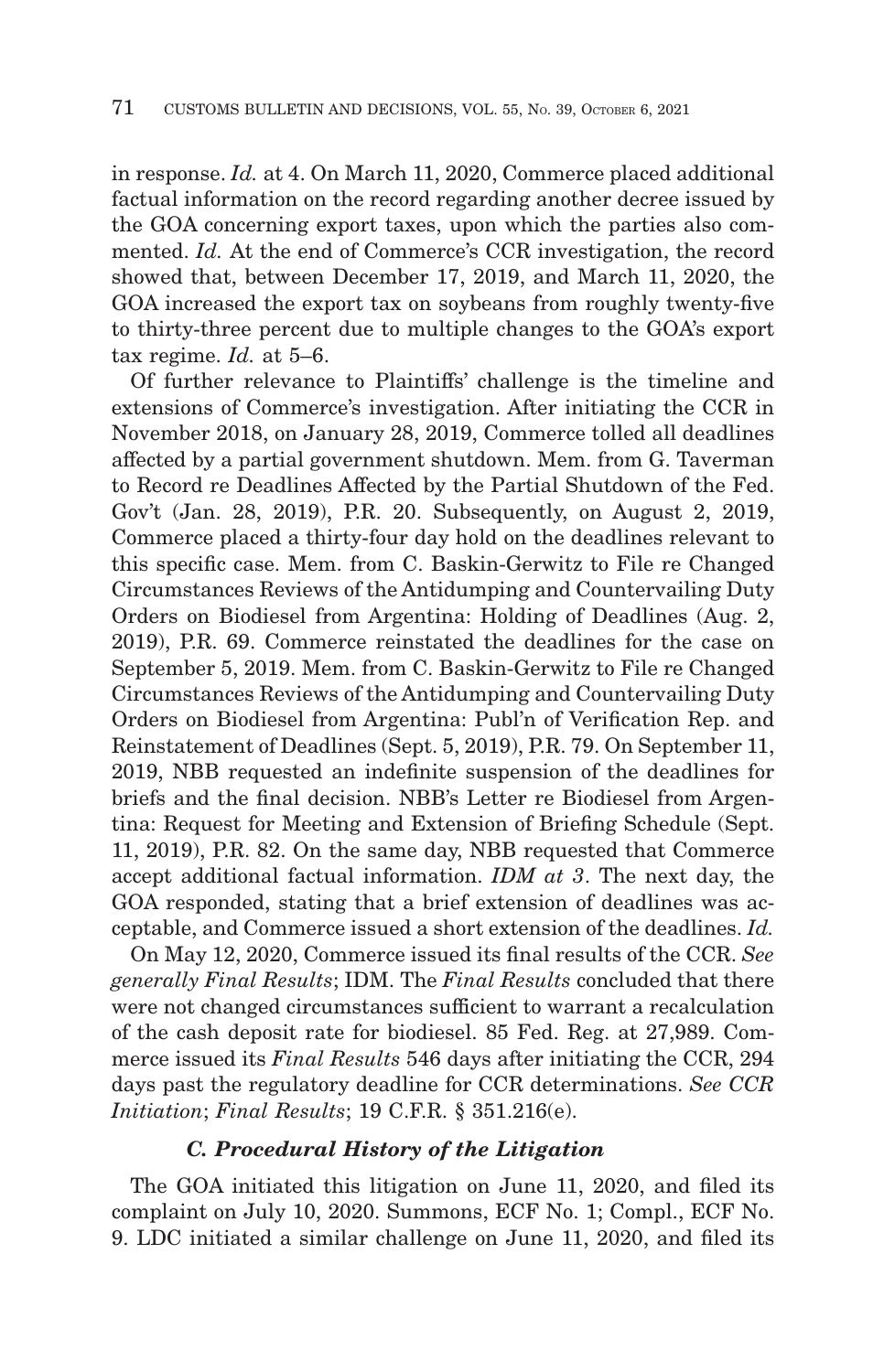complaint on July 10, 2020. LDC's Summons, *LDC Argentina S.A. v. United States*, No. 20–119, June 11, 2020, ECF No. 1; LDC's Compl., *LDC Argentina S.A. v. United States*, No. 20–119, July 10, 2020, ECF No. 10. On August 13, 2020, the court granted a consent motion to consolidate the two cases, and LDC was added as a Consolidated Plaintiff to this action. Consol. Order, Aug. 13, 2020, ECF No. 17. On December 7, 2020, Plaintiffs filed a joint motion for judgment on the agency record, arguing that Commerce's *Final Results* were not supported by substantial evidence, otherwise not in accordance with law, and untimely decided. Pls.' Br. at 1–3, 15–17. The Government and NBB filed response briefs to Plaintiffs' motion on February 22, 2021. Def.'s Br.,; Def.-Inter.'s Br. Plaintiffs filed their joint reply brief on March 22, 2021. Joint Reply in Supp. Of Pl.'s and Consol. Pl.'s Rule 56.2 Mot. For J. Upon the Agency R., Mar. 22, 2021, ECF No. 27 ("Pls.' Reply Br."). Oral argument was held on July 8, 2021. Oral Arg., ECF No. 37. Prior to oral argument, the court issued and the parties responded to questions regarding the case. Ct.'s Letter re: Questions for Oral Arg., June 24, 2021, ECF No. 32; Joint Resp. to Oral Arg. Questions Addressed to Pl. and Consol. Pl., July 2, 2021, ECF No. 34 ("Pls.' Resp. to Oral Arg. Questions"); Def.'s Resp. to Ct.'s June 24, 2021 Questions for Oral Arg., July 2, 2021, ECF No. 35 ("Def.'s Resp. to Oral Arg. Questions"); Def.-Inter Nat'l Biodiesel Bd. Fair Trade Coal.'s Response to the Ct.'s Questions in Advance of Oral Arg., July 2, 2021, ECF No. 33. As directed by the court, the parties also filed briefs following oral argument. Pl. and Consol.-Pl.'s Joint Post-Arg. Submission, July 15, 2021, ECF No. 39; Def.'s Suppl. Submission, July 15, 2021, ECF No. 40; Def.-Inter. Nat'l Biodiesel Bd. Fair Trade Coal.'s Suppl. Comments Following Oral Arg., July 15, 2021, ECF No. 38.

# **JURISDICTION AND STANDARD OF REVIEW**

The court has jurisdiction over this action pursuant to 28 U.S.C. § 1581(c) and 19 U.S.C. § 1516a(a)(2)(A)(i)(I) and (a)(2)(B)(ii). The standard of review in this action is set forth in 19 U.S.C. §  $1516a(b)(l)(B)(i)$ : "[t]he court shall hold unlawful any determination, finding or conclusion found . . . to be unsupported by substantial evidence on the record, or otherwise not in accordance with law." Substantial evidence is "such relevant evidence as a reasonable mind might accept as adequate to support a conclusion." *Consol. Edison Co. v. N.L.R.B.*, 305 U.S. 197, 229 (1938). "That there is a possibility of drawing two inconsistent conclusions from the evidence does not preclude the agency's finding from being supported by substantial evidence." *Haixing Jingmei Chem. Prod. Sales Co. v. United States*, 42 CIT \_\_, \_\_, 335 F. Supp. 3d 1330, 1346 (2018) (citation omitted).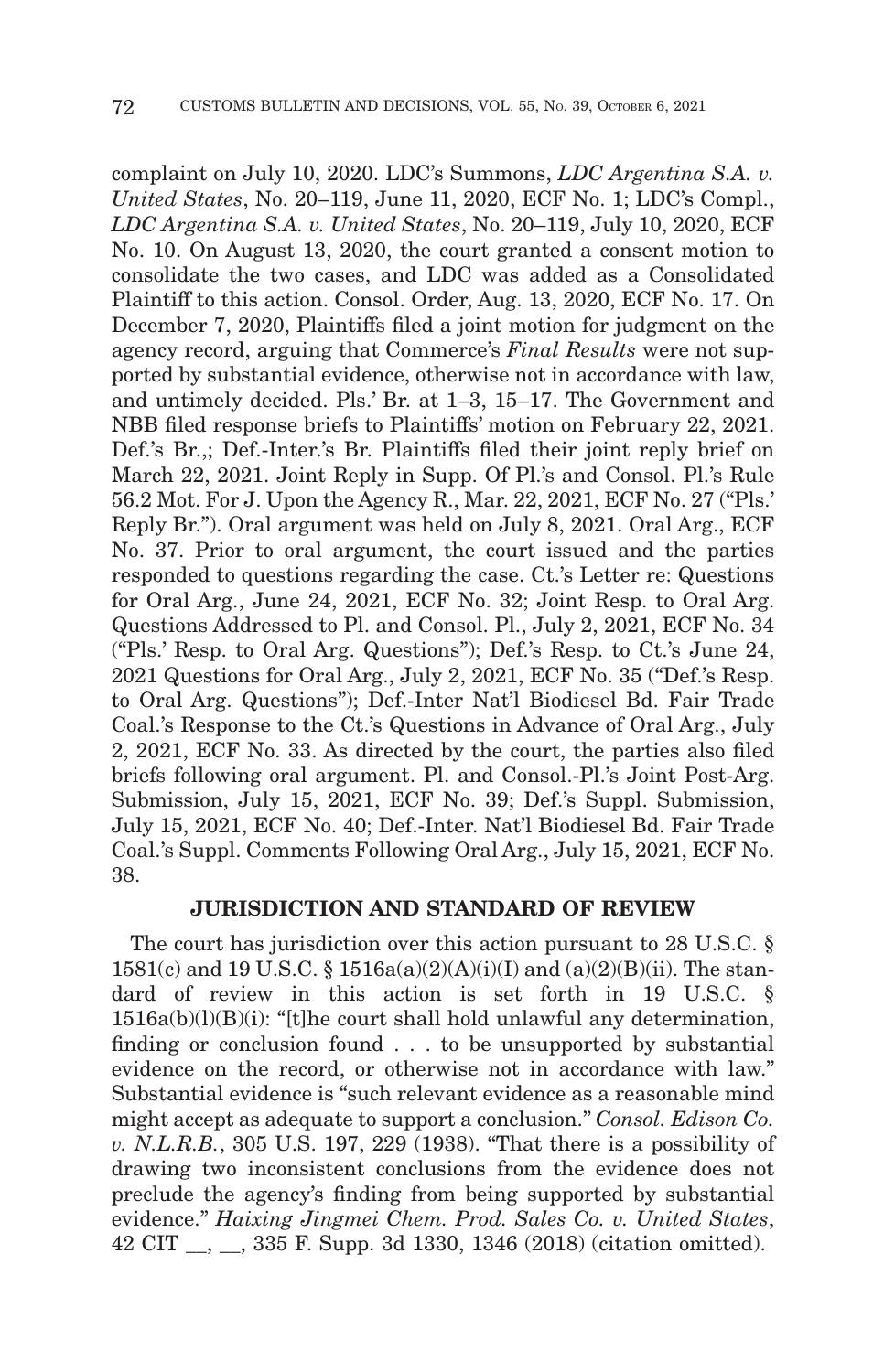### **DISCUSSION**

Plaintiffs argue that: (1) the *Final Results* were not in accordance with law or the applicable statutes; (2) Commerce's determination that Argentina's export tax regime was in flux was not supported by substantial evidence; and (3) Commerce's *Final Results* were unlawfully issued after the regulatory deadline. Pls.' Br. at 9–21; Pls.' Reply Br. at 3–13. The Government and NBB respond that: (1) Commerce conducted the CCR within its broad discretion; (2) substantial record evidence supports the conclusion that Argentina's export tax regime was in flux; and (3) Plaintiffs failed to exhaust their administrative remedies regarding timeliness, and the timeliness claim is otherwise meritless. Def.'s Br. at 6–25; Def.-Inter.'s Br. at 12–30. The court concludes that Commerce's interpretation of the CCR statute was reasonable, that the *Final Results* were supported by substantial evidence, and that Plaintiffs failed to exhaust administrative remedies regarding timeliness of the decision. The court denies Plaintiffs' motion for judgment on the agency record and sustains Commerce's *Final Results*.

# *I. Commerce Conducted the CCR in Accordance with Law.*

Plaintiffs argue that Commerce applied the incorrect statutory analysis in its CCR. Pl.'s Br. at 13. Plaintiffs acknowledge that Commerce correctly initiated the CCR pursuant to 19 U.S.C. § 1675(b) but contend that Commerce improperly revisited its initiation decision in the *Final Results*, rather than performing an analysis of countervailability under 19 U.S.C. § 1677(5)(B)(iii), (D)(iii) and (E)(iv), as it did in its *Preliminary Determination*. *Id.* at 11, 13. The Government argues that Commerce reconsidered its initial decision and ultimately concluded that there were not sufficient changed circumstances under 19 U.S.C. § 1675(b), upon which it could accurately review the underlying CVD Order or adjust the cash deposit rates. Def.'s Br. at 13–14. The Government argues that Commerce thus reasonably determined that it did not need to make a further determination about whether there was a countervailable subsidy under 19 U.S.C. § 1677(5). *Id.* Similarly, NBB argues that Commerce is not required by statute to undertake any particular analysis during a CCR. Def.-Inter.'s Br. at 22 (citing *Marsan Gida*, 35 CIT at 228). NBB notes that Commerce is given significant discretion in conducting CCRs, and that in the past, Commerce has refrained from changing cash deposit rates or re-analyzing countervailability except under extremely narrow circumstances where it has found "clear cut and discrete" changes to subsidy programs. *Id.*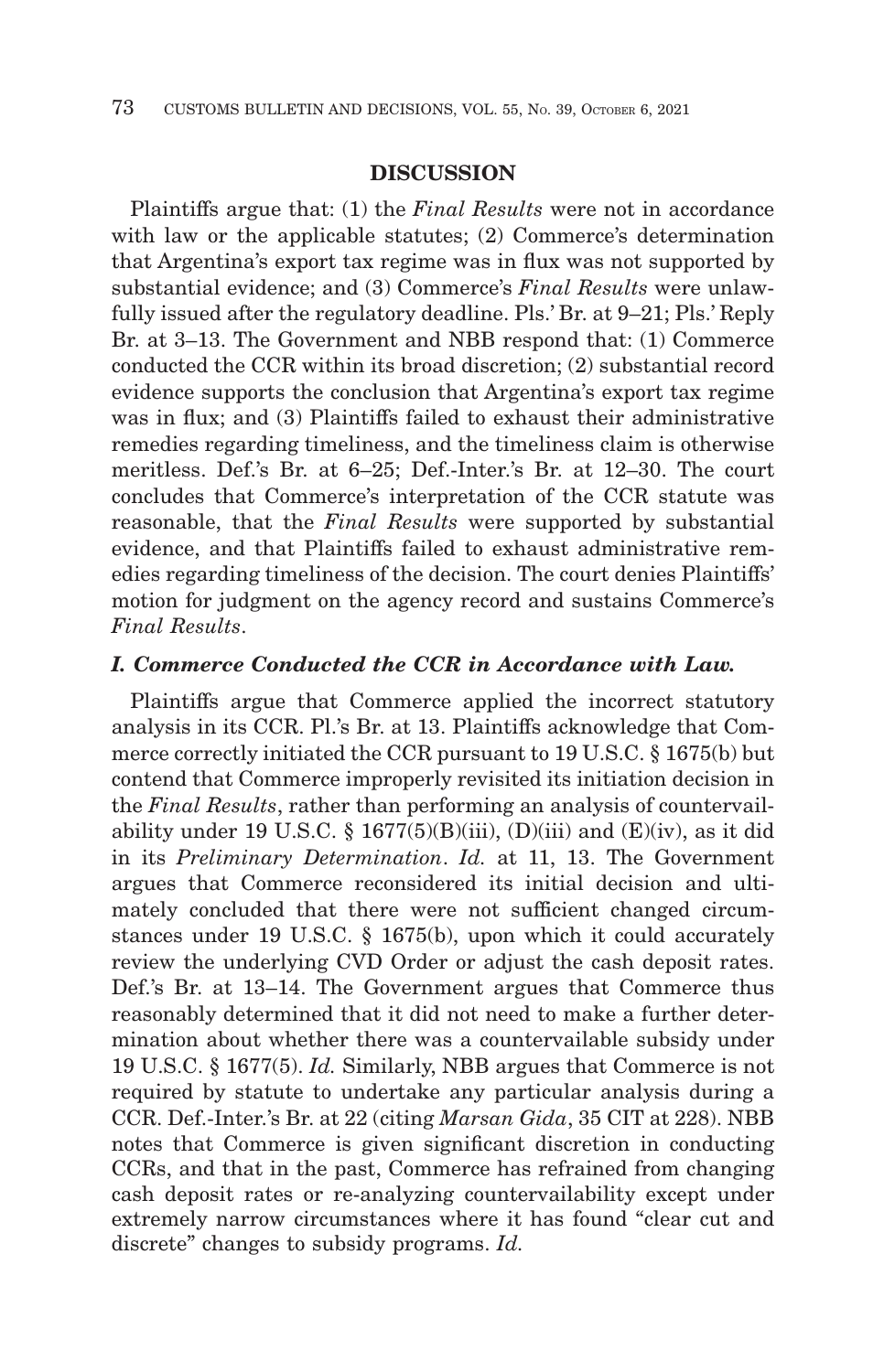Throughout the CCR investigation, Commerce relied upon both the CCR provision, 19 U.S.C. § 1675(b), and the CVD provision, 19 U.S.C. § 1677(5), of the Tariff Act of 1930 to conduct its analysis. Upon initiating the CCR, Commerce noted that "pursuant to section 751(b)(1) of the Tariff Act of 1930, as amended (the Act), and 19 CFR § 351.216(d), Commerce will conduct a CCR" of the CVD determination. *CCR Initiation*, 83 Fed. Reg. at 56,301. Specifically, Commerce noted that although "[it] may not conduct a CCR of an investigation within 24 months of the date of the investigation determination in absence of 'good cause'" pursuant to 19 U.S.C. § 1675(b)(4), the GOA had provided information indicating changes to Argentina's export tax regime. *Id.* Commerce concluded that there was good cause to initiate a CCR pursuant to 19 U.S.C.  $\S$  1675(b)(1), (4) and 19 C.F.R.  $\S$ 351.216. *Id.* at 56,301–02.

In the *Preliminary Results*, Commerce explained that the purpose of its CCR was "not to reconsider the validity of the determinations made in the AD or CVD investigations . . . [but] to consider whether circumstances have changed since the end of the POIs such that the cash deposit rates established by the final determinations . . . are no longer the best estimates for prospective dumping and subsidization and are therefore no longer appropriate for purposes of collecting deposits." 84 Fed. Reg. at 32,716. Commerce preliminarily concluded that, pursuant to 19 U.S.C. § 1675(b) and 19 C.F.R. § 351.216, there were changed circumstances warranting recalculation of the CVD cash deposit rates and preliminarily calculated revised cash deposit rates accordingly. *Id.* Commerce did not refer to a specific statute in its analysis, but its calculation of new tentative CVD rates demonstrates an analysis of whether a subsidy existed pursuant to 19 U.S.C. § 1677(5). *See id.*

However, after receiving additional factual information, Commerce reversed its position in the *Final Results*. Commerce concluded that, pursuant to 19 U.S.C. § 1675(b)(1) and 19 C.F.R. § 351.216, "changed circumstances warranting a cash deposit adjustment [did] not exist," due largely to changes in the record. *Final Results* at 27,989; *IDM* at 4, 12. Commerce further determined that "the issue of whether a financial contribution exists under the current circumstances [was] now moot." IDM at 18. Commerce did not explicitly state which statute it was interpreting in conducting this analysis, but the lack of discussion of countervailability in the *Final Results* reflects its decision to forego an analysis under 19 U.S.C. § 1677(5).

The court concludes that Commerce did not err in revising its initial decision that changed circumstances exist because: (1) the statute,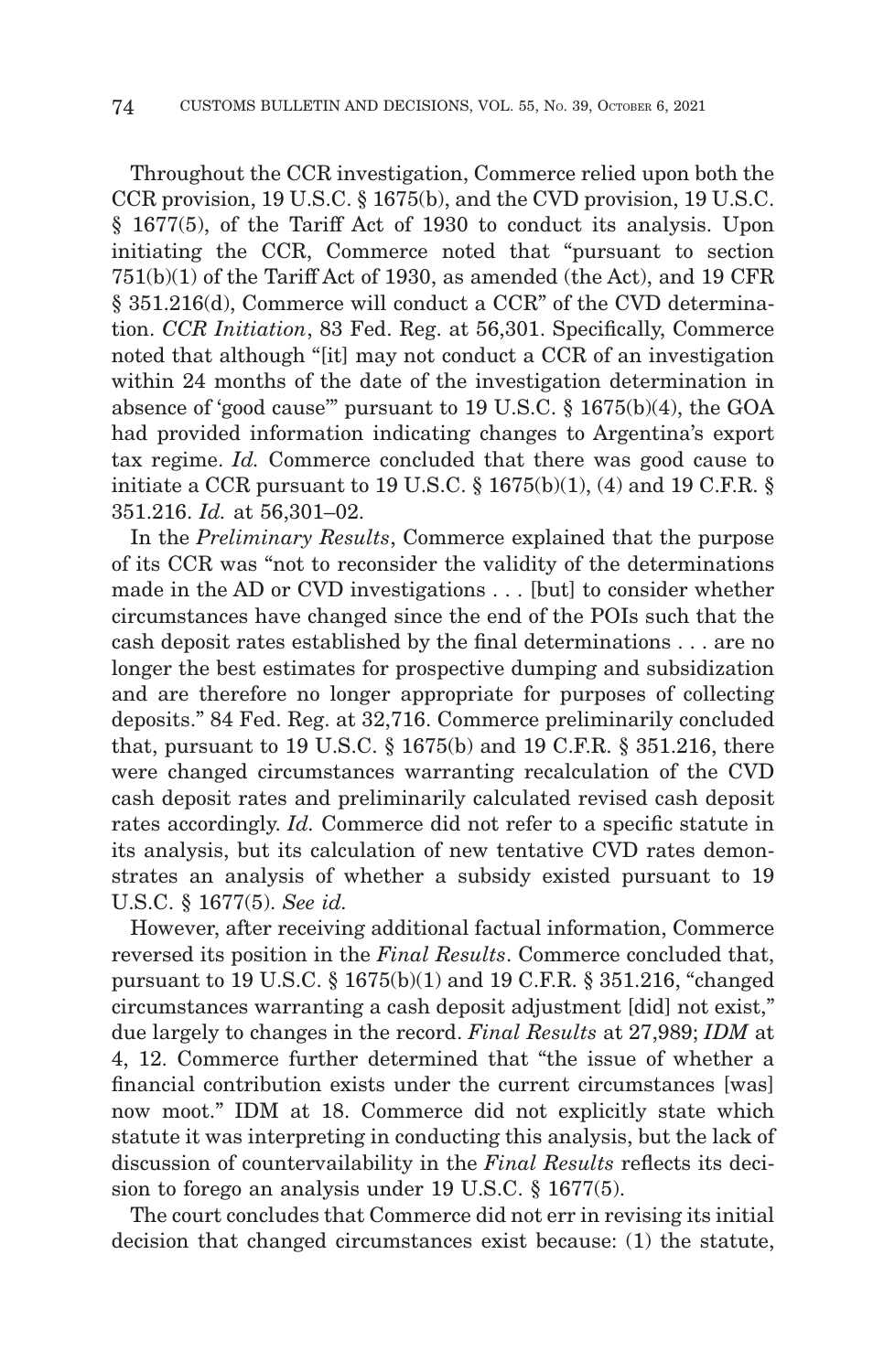while silent as the substantive analysis required by Commerce in a CCR, requires changed circumstances to exist in order for Commerce to alter the cash deposit rate; and (2) neither the *CCR Initiation* nor the *Preliminary Results* were final agency decisions. First, the lack of statutory guidance regarding Commerce's CCR analysis and process means Commerce's interpretation of the statute is subject to *Chevron* deference. *See Chevron, U.S.A., Inc. v. Nat. Res. Def. Council, Inc.*, 467 U.S. 837 (1984). The court finds persuasive the reasoning in *Marsan Gida*, which noted that "the statute authorizing Commerce to conduct a changed circumstances review, 19 U.S.C. § 1675(b)(1), does not explicitly define what a CCR is or what a CCR entails." 35 CIT at 228; *cf. Or. Steel Mills Inc.*, 862 F.2d at 1544 (noting that 19 U.S.C. § 1675(b) "sets out no specific conditions for setting aside an extant . . . affirmative determination" in the changed circumstances review of an AD order). In *Marsan Gida*, the court reasoned that Commerce has discretion to construe the breadth of its CCRs because statutory silence expressly delegates authority to the agency to "elucidate a specific provision of the statute by regulation." 35 CIT at 228 (quoting *Chevron*, 467 U.S. at 843–44). The court noted that it must "defer to Commerce's reasonable interpretation of the antidumping and countervailing duty statute" and that Commerce's interpretation "need not be the only reasonable interpretation or even the most reasonable interpretation." *Id.* at 230 (citations omitted).

The Government explains that, at each stage of its investigation, Commerce interpreted 19 U.S.C. § 1675(b) to require "the existence of changed circumstances . . . be demonstrated, not merely to initiate the CCR, but to revise the final determination from the CVD investigation." Def.'s Resp. to Oral Arg. Questions at 3. The Government correctly notes that the statute also requires that "the party seeking revocation of an order or finding . . . shall have the burden of persuasion with respect to whether there are changed circumstances sufficient to warrant such revocation." *See id.* at 3–4 (citing 19 U.S.C. § 1675(b)(3)(A)). This language demonstrates that changed circumstances must be found at each stage of a CCR, a decision that Commerce is free to revise until the results of its investigation are final. Contrary to Plaintiffs' claims, this conclusion does not render the statute's requirement that Commerce "conduct a review," 19 U.S.C. § 1675(b)(1), meaningless, but rather appropriately affords Commerce the discretion to review the entirety of a situation when conducting a CCR. *See* Pls.' Resp. to Oral Arg. Questions at 3.

In sum, as set forth by the Government, Commerce conducts a two-step review at each stage of the CCR process. *See* Def.'s Br. at 9. Commerce first determines whether changed circumstances sufficient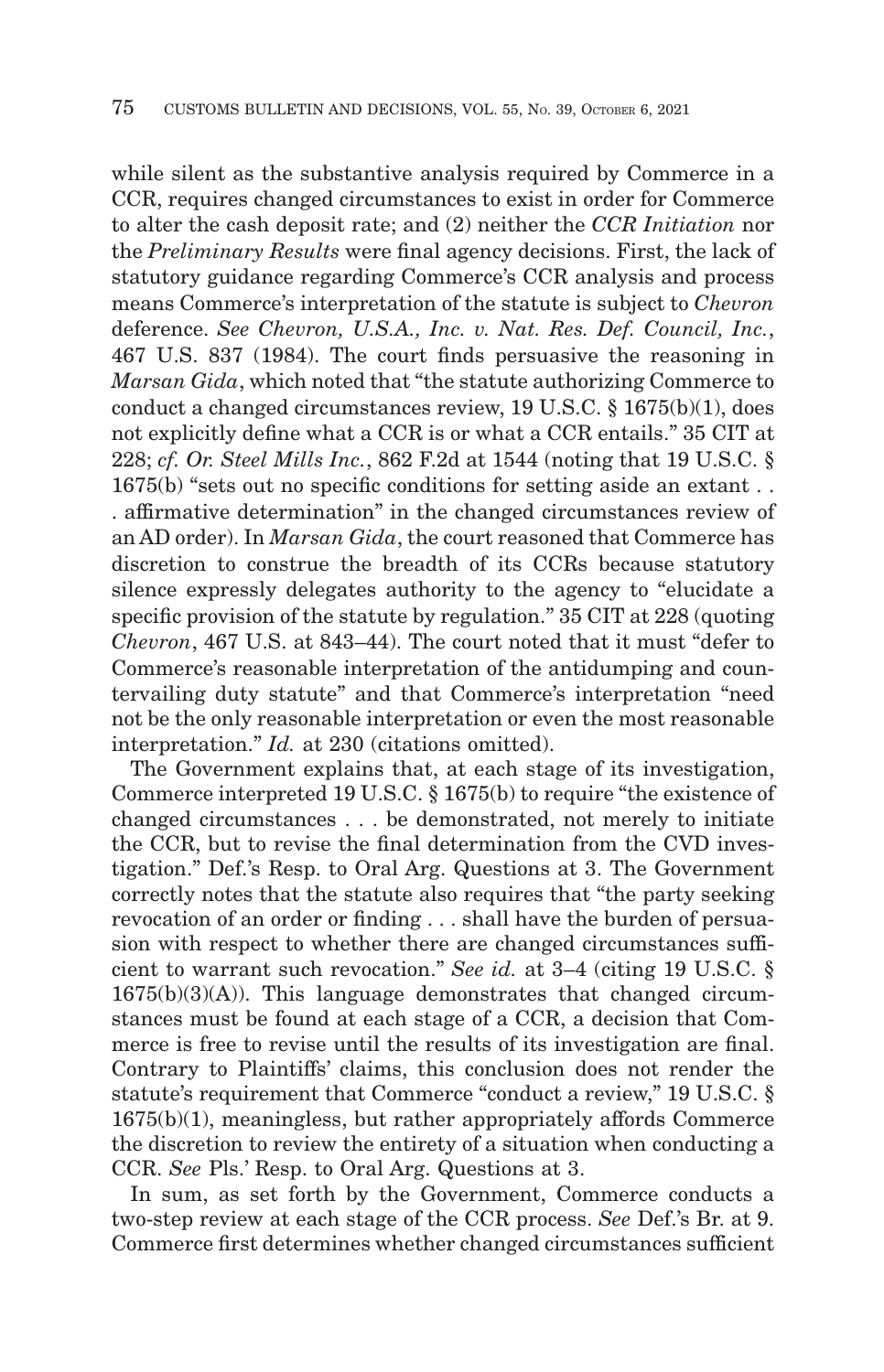to warrant a review exist pursuant to 19 U.S.C. § 1675, and then, if such circumstances are present, whether the program in question is still countervailable or an adjustment is warranted. *See id.* This is evident in the *Final Results*, where Commerce concluded that there were "insufficient changed circumstances" and, as a result, expressly declined to "revisit issues concerning the existence of a financial contribution." IDM at 12. The court concludes that Commerce's interpretation of the statutory framework was reasonable and in accordance with law.

Second, preliminary determinations such as the *CCR Initiation* and *Preliminary Results* are not final. *See, e.g., NTN Bearing Corp. v. United States*, 74 F.3d 1204, 1208 (Fed. Cir. 1995) ("Preliminary determinations are 'preliminary' precisely because they are subject to change"). The court has specifically held that initiation decisions are preliminary and not final agency determinations. *See, e.g.*, *Tokyo Kikai Seisakusho v. United States*, 29 CIT 1280, 1286, 403 F. Supp. 2d 1287, 1293 (2005) ("Commerce's initiation of the changed circumstances review is a preliminary agency action."); *see also Gov't of People's Republic of China v. United States*, 31 CIT 451, 458, 483 F. Supp. 2d 1274, 1280 (2007) (holding that Commerce's initiation of a CVD investigation is not a final agency decision reviewable by the court). As such, Commerce may change its stance on issues decided preliminarily in its final determinations, so long as it explains the reasoning for the change and "its decision is supported by substantial evidence and in accordance with law." *Hyundai Steel v. United States*, 42 CIT \_\_, \_\_, 319 F. Supp. 3d 1327, 1343 (2018) (citing *Timken Co. v. United States*, 23 CIT 509, 515, 59 F. Supp. 2d 1371, 1376 (1999)). Commerce therefore acted in accordance with law in deciding to revisit its initial determination that changed circumstances existed in the *Final Results*.

Plaintiffs' argument that Commerce incorrectly applied the CCR statute, rather than the CVD statute, characterizes the CCR statute too narrowly. Plaintiffs unpersuasively contend that this case presents an issue of first impression under the CCR statutory provision: whether Commerce may return to its initiation decision in the *Final Results*. Pls.' Resp. to Oral Arg. Questions at 1–2. However, as explained above, this question was addressed by the court's decision in *Marsan Gida*, which the court finds persuasive in this case. Plaintiffs argue that the context of *Marsan Gida*, referring to a successor-ininterest analysis, differs meaningfully from the present case, and insist that a substantive analysis pursuant to 19 U.S.C. § 1677(5) is required. Pls.' Resp. to Oral Arg. Questions at 2–3. However, the court finds that this argument does not overcome the preliminary nature of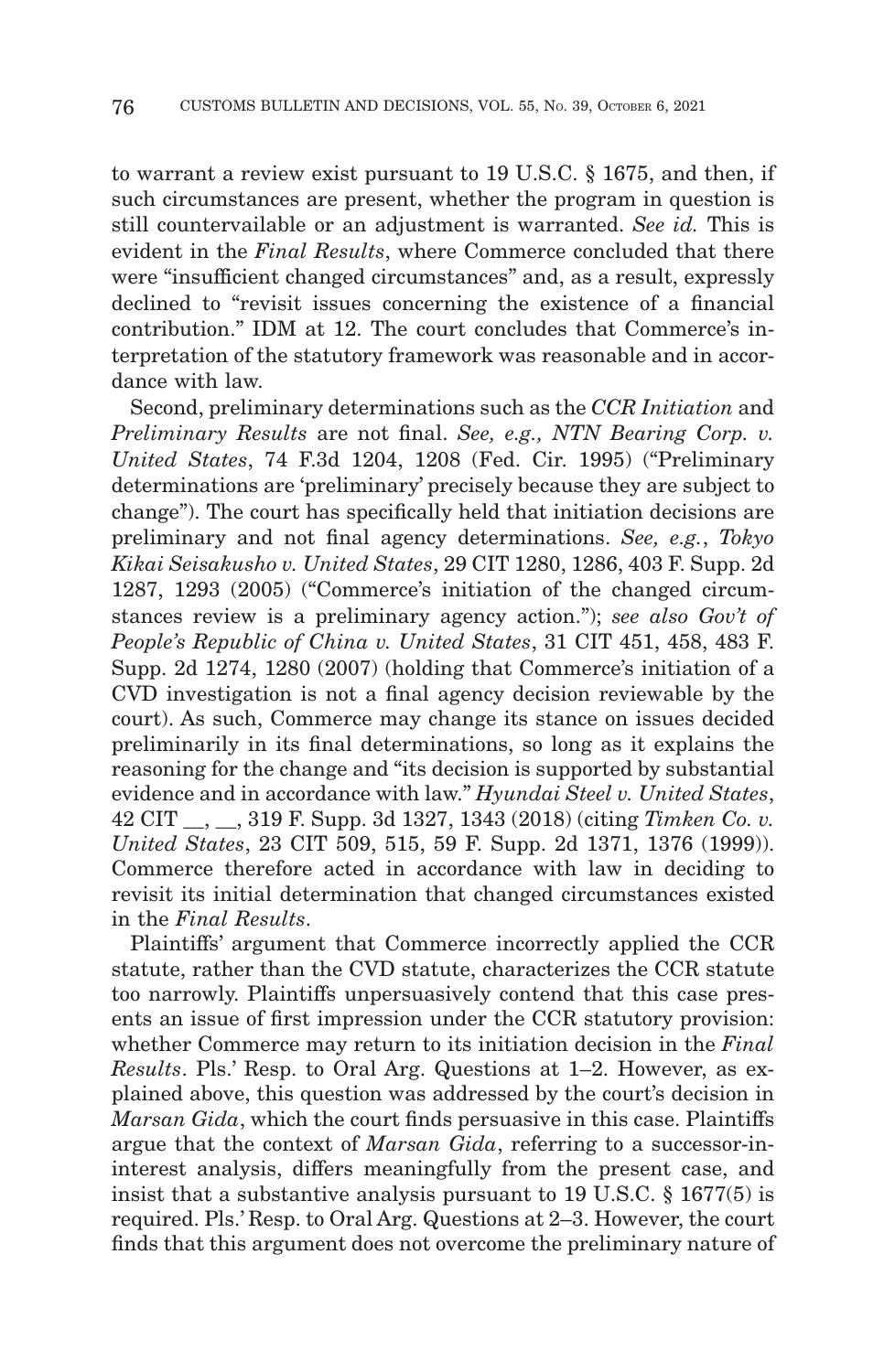the *CCR Initiation* and *Preliminary Determination*, and the broad discretion afforded to Commerce in conducting CCRs.

The court concludes that Commerce's *Final Results* were in accordance with law because Commerce reasonably interpreted the statute to require changed circumstances at every stage of its CCR, and because the *CCR Initiation* and *Preliminary Results* were preliminary rather than final decisions that Commerce was entitled to revisit.

## *II. Commerce's Final Results were Supported by Substantial Evidence.*

Plaintiffs next challenge Commerce's *Final Results* as not supported by substantial evidence because they claim that: (1) Commerce ignored evidence that undermined its determination; and (2) Commerce otherwise based its decision on speculation rather than record evidence.

As Commerce explained, during the underlying CVD investigation it examined soybean export restraints that benefited the biodiesel industry in Argentina through a program "designed and structured to entrust and direct soybean producers to provide Argentine biodiesel producers with soybeans for LTAR." *Preliminary Results*, 84 Fed. Reg. at 32,717–18. The GOA, in its request for initiation of a CCR, indicated changes in its soybean subsidy program and "attached three legislative decrees effecting changes across its export tax regime, including changes to the export taxes applied to soybeans, soybean oil, soymeal, and biodiesel." *CCR Initiation*, 83 Fed. Reg. at 56,301. The GOA also submitted information showing that Argentina's export tax on soybeans had been reduced from its rate of roughly twenty-seven to thirty percent during the CVD investigation to only eighteen percent. *Id.* Meanwhile, Argentina's export tax on biodiesel had increased from zero percent to fifteen percent, "reducing the export tax differential from approximately [thirty] percent to [three] percent." *Id.* In addition, the GOA pointed out that "there [had] been no shipments which could be the subject of an administrative review" since the CVD investigation. *Id.* at 56,302. Based on this information, Commerce preliminarily concluded that changed circumstances warranting a change to the cash deposit rates existed and initiated a CCR. *Id.* at 56,302. In its *Preliminary Results*, Commerce cited the GOA's changes "to the export tax on soybeans as well as to the export taxes on downstream products (including biodiesel)" to preliminarily determine that the countervailable LTAR program no longer existed. 84 Fed. Reg. at 32,718. Commerce also explained that it considered the "export tax on biodiesel in relation to the export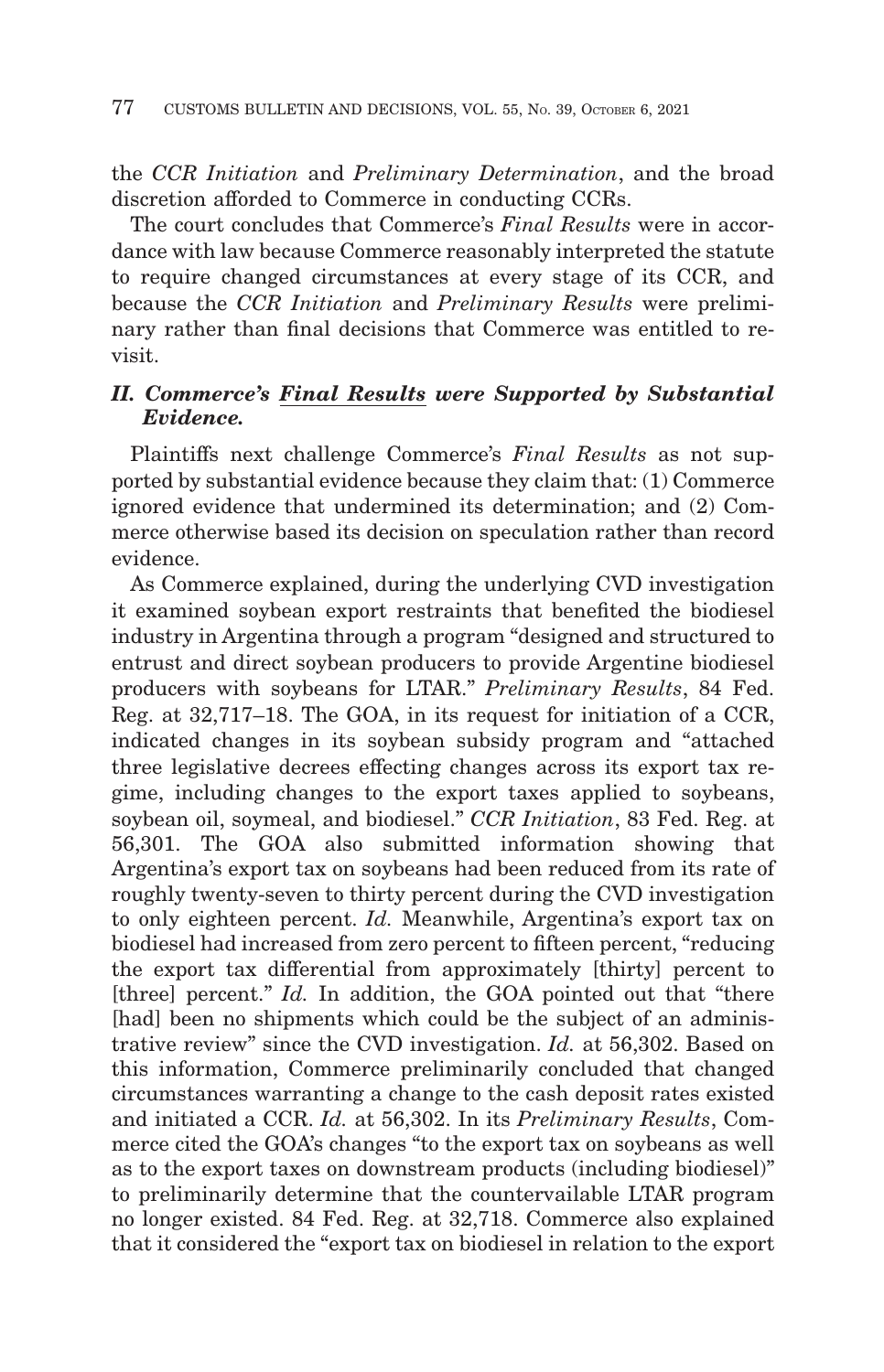tax on soybeans" and found the convergence between the two tax rates to demonstrate that the tax regime was no longer "benefitting or encouraging the development of the domestic biodiesel industry." *Id.* at 32,718–19.

However, based on additional evidence placed on the record after the *Preliminary Results*, Commerce reversed this conclusion in the *Final Results*. By the time the *Final Results* were issued, Commerce instead found that "there [were] no longer clear cut and discrete changes to examine." IDM at 5. Commerce relied on evidence that since 2016, the tax regime had changed at least seven times: (1) calling for a monthly reduction of the tax on soybeans by half a percent; (2) increasing the tax on biodiesel to eight percent; (3) increasing the tax on biodiesel to fifteen percent; (4) reducing the tax on soybeans to eighteen percent and imposing temporary taxes on soybeans and biodiesel; (5) setting the taxes on soybeans and biodiesel at thirty and twenty-seven percent respectively; (6) giving the administration authority to set taxes up to thirty-three percent on soybeans and biodiesel; and (7) setting the taxes on soybeans and biodiesel at thirty-three and thirty percent respectively. *Id.* at 5–6. The last of these changes was included in Decree 230/2020, added to the record in March 2020, which also stated that "it [was] essential to establish inclusive policies for the export activity of regional economies that improve their performance and increase the competitiveness of the export of goods and services as their added value increases." *Id.* at 6.

Commerce also found that the new GOA administration showed "signs of resorting once again to the use of differential export taxes as a development tool for specific industries, and potentially abandoning the policy of neutrality underlying the initiation of this CCR." *Id.* Commerce noted that a draft version of a bill enacted in 2019 stated that export taxes would be "reduced for goods whose production implies a greater added value from the inputs used and the National Executive Power [would] develop stimulus policies for the producer." *Id.* Commerce also cited a platform development document from the Justicialist Party, a member of the coalition supporting President Fernandez, proposing to increase soybean production and adopt policies promoting the development of exports and products associated with soybeans that added value. *Id.* Commerce concluded that the "evidence cited . . . demonstrates a renewed interest in developing value added industries and soybean derivatives in particular." *Id.* at 7.

Thus, in the *Final Results*, Commerce ultimately concluded that changed circumstances warranting a change to the cash deposit rates did not exist. Specifically, Commerce found that "Argentina's export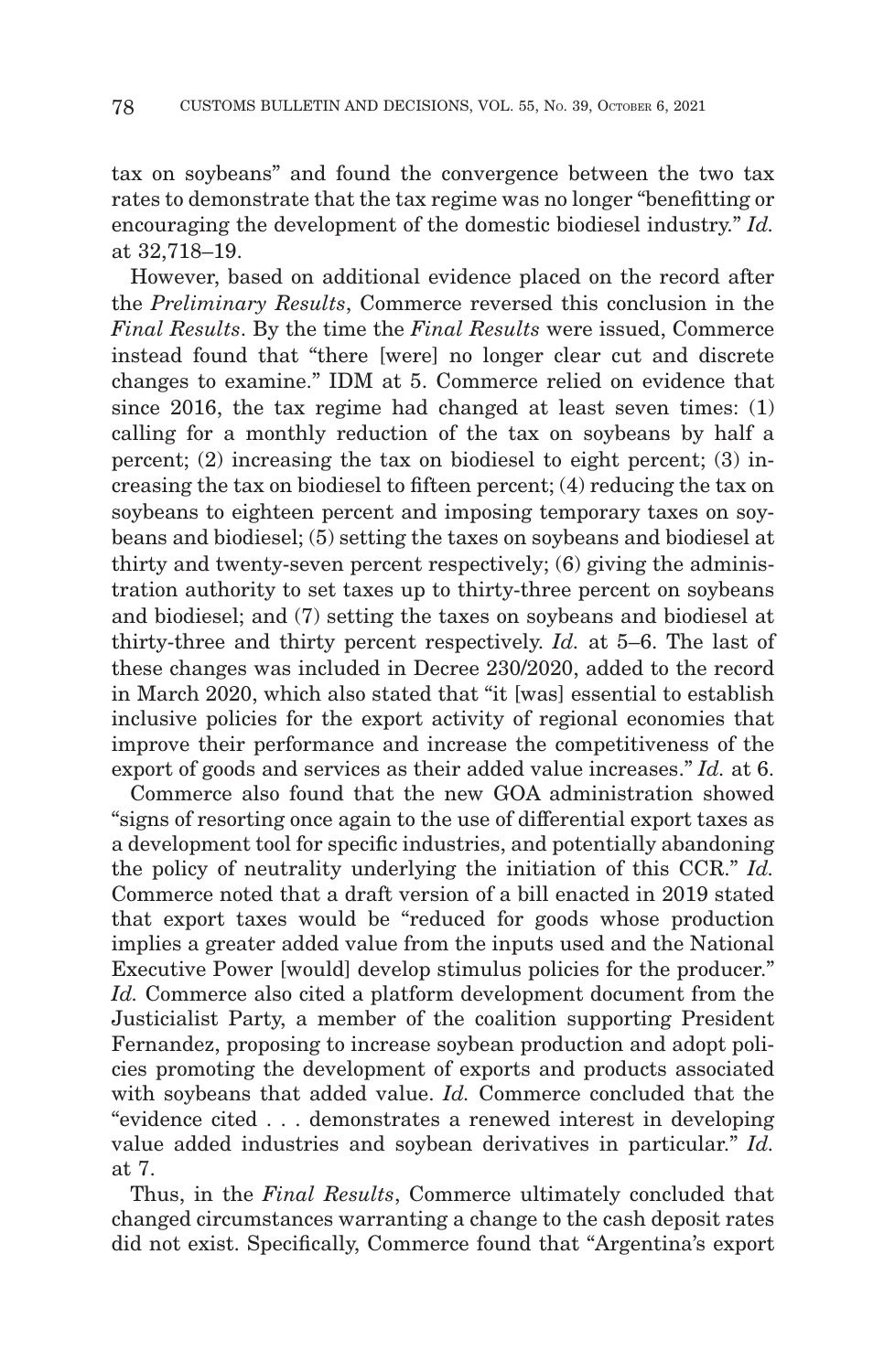tax regime [was] in flux, leading Commerce to conclude that there [were] not sufficient changed circumstances to warrant such an adjustment. Therefore, Commerce [made] no changes to the cash deposit rates as listed in the order." *Final Results*, 85 Fed. Reg. at 27,989. Commerce noted that in the past, it had adjusted cash deposit rates outside of administrative reviews when the alleged changes were "clear cut and discrete, and the effect on the cash deposit rate was likewise straightforward." IDM at 5. Commerce found that "there [were] no longer clear cut and discrete changes to examine" based on the seven times since the underlying CVD investigation in 2016 that Argentina's export tax regime had changed. *Id.* at 4–6. In order to avoid "speculative and incomplete results," Commerce determined that the GOA had not "demonstrated sufficient changes to warrant a revision to the cash deposit rates." *Id.* at 7–8.

For the reasons stated below, the court holds that Commerce supported its *Final Results* with substantial record evidence. First, case law establishes that it was within Commerce's discretion to reconsider its analysis of evidence between the preliminary and final determinations. Second, the court concludes that Commerce's *Final Results* were not based on speculation.

## *A. Commerce Lawfully Weighed the Record Evidence and Supported its Final Results with Substantial Evidence.*

In arguing that the *Final Results* of the CCR were not supported by substantial evidence, Plaintiffs emphasize that the original CVD rate was set due to the export tax differential between soybeans and biodiesel, not the individual export taxes for these two goods. Pls.' Reply Br. at 8. Plaintiffs argue that Commerce relied on the export duty differential between soybeans and biodiesel in its original CVD investigation and in the *Preliminary Results* but changed its focus to the individual export taxes in its *Final Results* without providing any explanation for this change. *Id.* at 7–8. Plaintiffs claim that Commerce ignored the fact that the export tax differential between soybeans and biodiesel remained constant at three percent throughout the CCR period, and thus did not account for evidence that detracted from its conclusion. Pls.' Br. at 14–15 (citing 19 U.S.C. § 1516a(b)(1)(B)(i); *Universal Camera Corp. v. N.L.R.B.*, 340 U.S. 474, 488 (1951)). Plaintiffs further argue that the consistent export tax differential establishes changed circumstances and no other evidence on the record can sufficiently support Commerce's conclusion in the *Final Results* that changed circumstances did not exist. *Id.* at 15, 20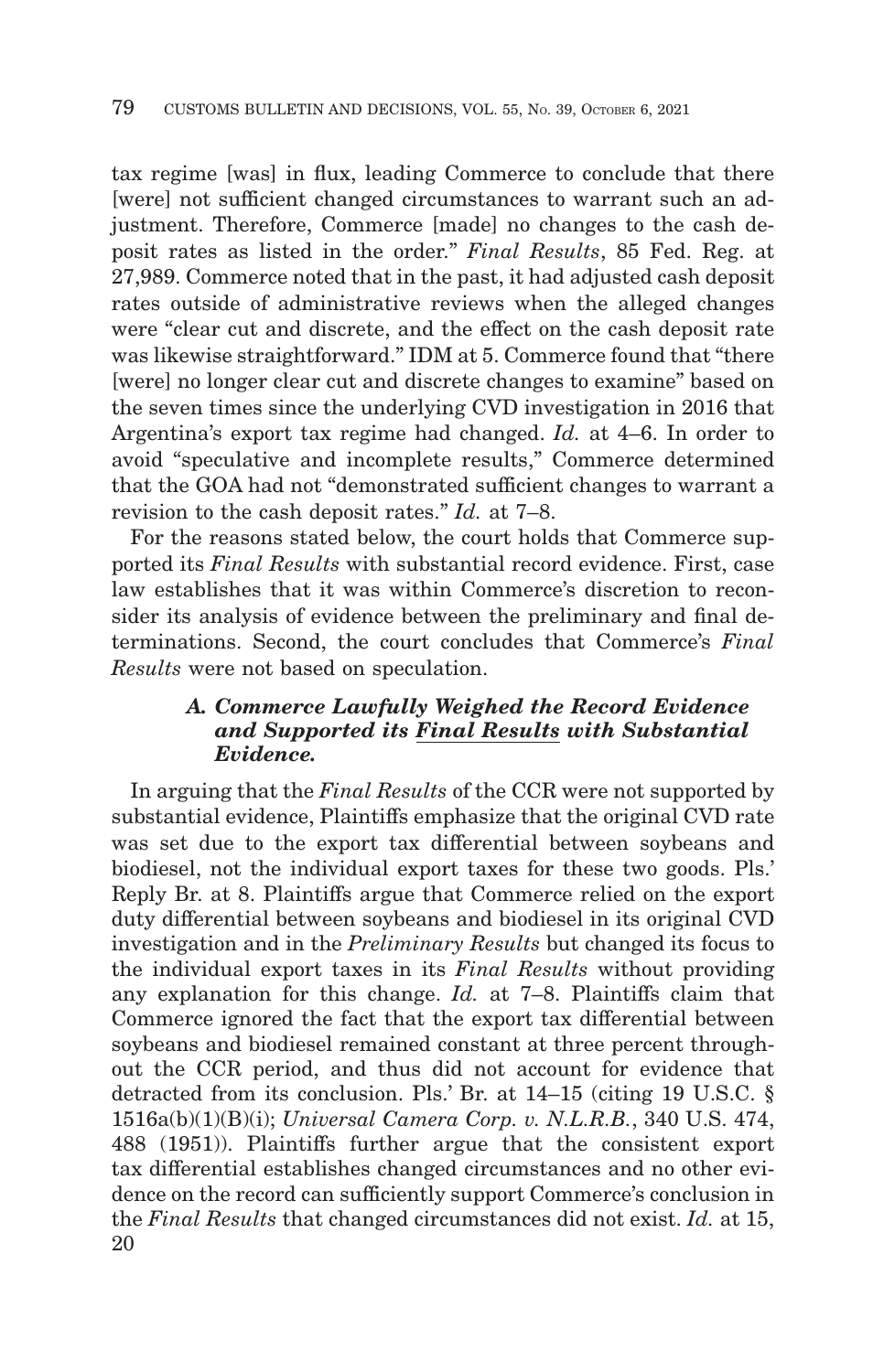While the Government acknowledges that the export tax differential between soybeans and biodiesel remained at three percent throughout the review, it responds that Commerce did not rely solely on this evidence to conclude that there were no changed circumstances sufficient to allow Commerce to determine the prospective subsidization rate for biodiesel. Def.'s Br. at 16 (citing IDM at 5, 12). Rather, the Government explains that Commerce initiated the CCR based on the GOA's "assertion that there was a straightforward and 'dramatic' change to the export tax regime," that were not proven during the review. Def.'s Br. at 16; *see also* Def.-Inter.'s Br. at 14–15. The Government characterizes the actual changes to the GOA administration's export tax regime as "concrete fluctuations" and asserts that relying on a regime "subject to such continual and rapid change" would have amounted to speculation by Commerce as to the precise changed circumstances. Def.'s Resp. to Oral Arg. Questions at 9–10; *see also* Def.-Inter.'s Br. at 14–15. NBB similarly explains that the GOA's multiple revisions to its export duty regime led Commerce to reasonably conclude that a subsidy analysis would be futile. Def.-Inter.'s Br. at 4, 24–25. Finally, the Government emphasizes that preliminary determinations are subject to change and that Commerce may change its views based on briefing, arguments, or additional record evidence in making final determinations. Def.'s Br. at  $11-12.$ 

The court holds that the *Final Results* were supported by substantial evidence. As an initial matter, Plaintiffs are incorrect in stating that Commerce did not address the export tax differential in its analysis of the evidence. Commerce acknowledged that "the GOA is correct that the three percent differential has been maintained for approximately a year and a half," but, nevertheless, noted that there is no Argentine "statutory requirement that a three percent differential be maintained" and explained that it had concluded that "more changes [were] likely and that such changes might implement the GOA's stated goal of encouraging value added industries, such as biodiesel." IDM at 12. Furthermore, Commerce cited to additional factual evidence on the record, including information regarding biodiesel prices, the biodiesel market, a new decree setting Argentine export taxes on soybeans and biodiesel at thirty and twenty-seven percent, respectively, and a second new decree setting Argentine export taxes on soybeans and biodiesel at thirty-three and thirty percent, respectively. IDM at 5–6. These facts reasonably support Commerce's conclusion that, despite the temporarily consistent export tax differential, there were no changed circumstances indicating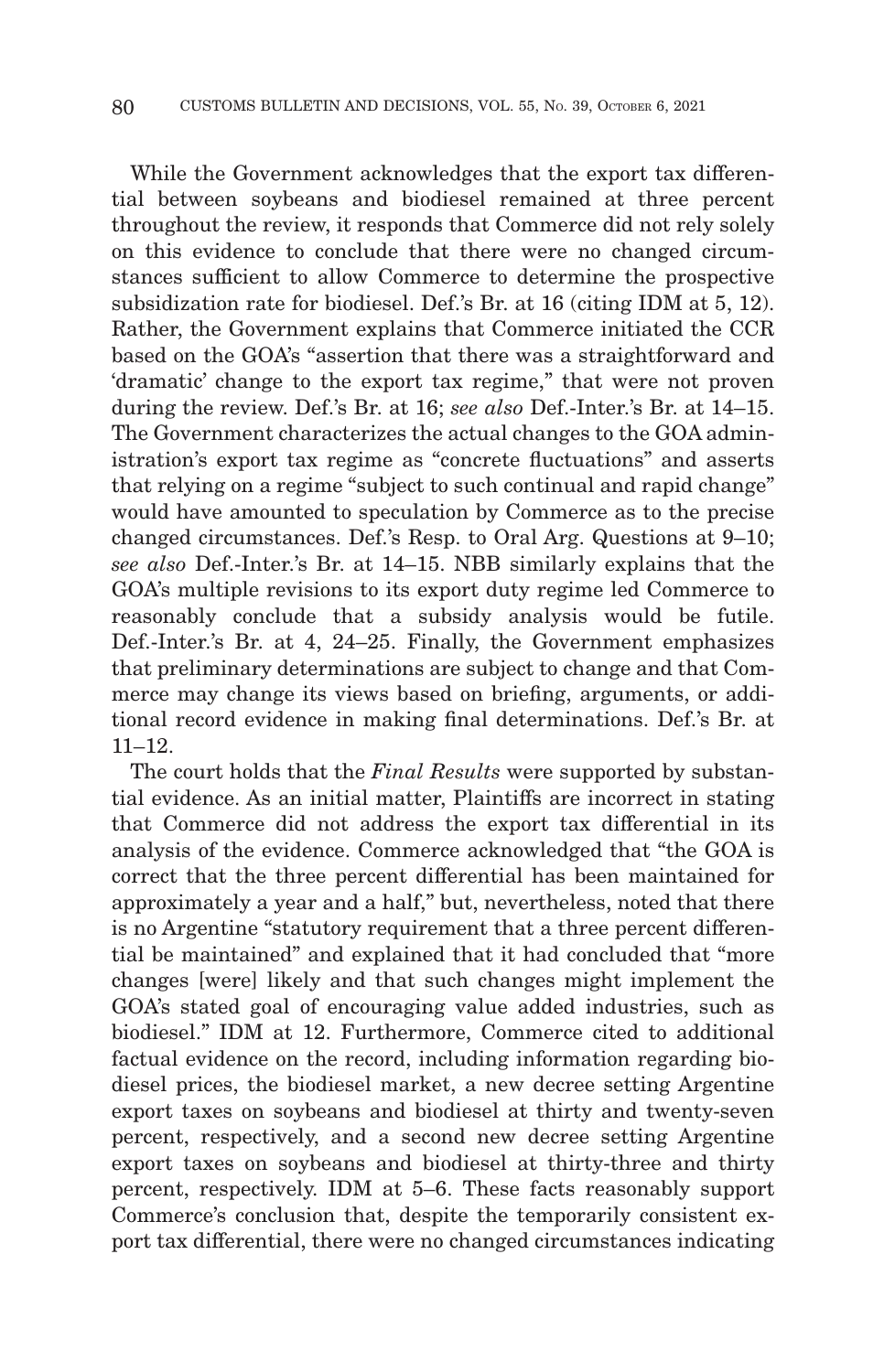that the LTAR program no longer existed. Thus, Commerce's change in position was explained and based on substantial evidence in light of the additional information placed on the record after the *Preliminary Results*. <sup>4</sup>*See Hyundai Steel*, 319 F. Supp. 3d at 1343 (citing *Timken Co.*, 23 CIT at 515, 59 F. Supp. 2d at 1376).

Plaintiffs rely too heavily on the export tax differential between soybeans and biodiesel. While the consistent export tax differential between soybeans and biodiesel may detract from Commerce's final negative CCR determination, the numerous changes to Argentina's export tax regime and the draft bill stating that export duties would be reduced for goods that added value through their production detract from a conclusion that the countervailable subsidies found in the underlying investigation were no longer in place. *See* IDM at 6. Plaintiffs' assertion amounts to a "mere disagreement" with Commerce's conclusion and weight of the evidence rather than an assertion that Commerce's conclusion was not based on substantial evidence. *Haixing Jingmei*, 335 F. Supp. 3d at 1346. Therefore, the court concludes that Commerce adequately explained its decision, including by addressing its weighing of the evidence regarding the export tax differential, and based its decision on substantial record evidence.

## *B. Commerce's Final Results Were Not Based on Speculation.*

Plaintiffs also contend that Commerce's *Final Results* were based on impermissible speculation rather than substantial evidence. Pls.' Br. at 18–21. Plaintiffs characterize the *Final Results* as based on Commerce's mere speculation that Argentina's export duties could be subject to change based on a rejected draft version of Argentine legislation and a political party platform document. *Id.* at 20. Plaintiffs further note that the draft language Commerce relied upon was "rejected and deleted" from the final bill. Pls.' Resp. to Oral Arg. Questions at 14.

The Government and NBB argue that Commerce's determination was based on substantial record evidence, including evidence placed on the record after the *Preliminary Results* were issued, rather than mere speculation. Def.-Inter.'s Br. at 13; Def.'s Br. at 17–19. The Government and NBB contend that, instead, Commerce found that Argentina issued seven decrees altering its export tax regime since

<sup>&</sup>lt;sup>4</sup> The court notes that even where the record does not change between the preliminary and final determinations, Commerce may change its analysis of the same factual record evidence before the final determinations. *E.g.*, *Husteel Co. v. United States*, 39 CIT \_\_, \_\_, 98 F. Supp. 3d 1315, 1357 (2015) ("*Husteel*") (holding that Commerce may "reverse course on [an] issue in the Final Determination without having received any new evidence following the Preliminary Determination."). Specifically, "Commerce [is] not prohibited from reconsidering its analysis of the evidence." Id.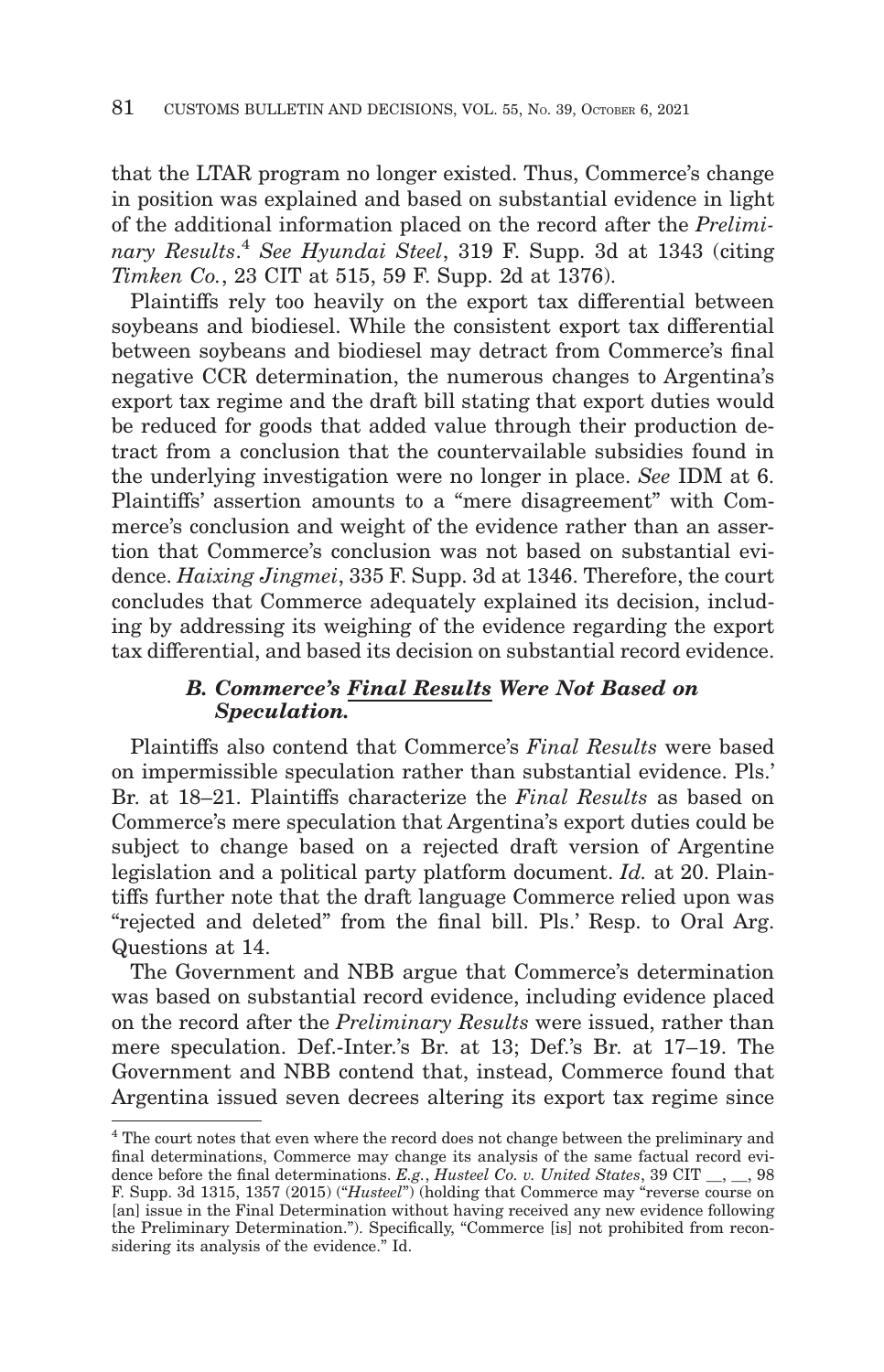the original investigation, and that certain of those decrees were set to expire. Def.'s Br. at 10, 18; Def.-Inter.'s Br. at 14–17. At the time that the *Preliminary Results* were issued, Commerce found that Argentina had submitted an economic reform proposal to the IMF, corroborating the GOA's claims that it had shifted the focus of its export tax regime from selective economic development to general revenue collection and economic stability. 84 Fed. Reg. at 32,716. However, as NBB notes, after the *Preliminary Results* were issued, Argentina elected a new president whose administration began "unraveling" these changes and intended to renegotiate the IMF deal. Def.-Inter.'s Br. at 12, 24; Mem. from M. Hoadley to File re New Factual Information Attach. 1 (Dec. 17, 2019), P.R. 108. NBB notes that in the past, Commerce has refrained from changing cash deposit rates or re-analyzing countervailability except under extremely narrow circumstances where it has found "clear cut and discrete" changes to subsidy programs. Def.-Inter.'s Br. at 22 (quoting IDM at 7). NBB claims that Commerce acted in line with its past practice here by not finding clear cut and discrete changed circumstances sufficient to warrant a change in the cash deposit rates for biodiesel from Argentina. *Id.* at 22–23.

The court concludes that Commerce's *Final Results* were supported by substantial evidence and not based on speculation. First, the court acknowledges that there are limits to Commerce's discretion in evaluating record evidence — namely, Commerce may not base its conclusions on speculation. *OSI Pharm., LLC v. Apotex Inc.*, 939 F.3d 1375, 1382–83 (Fed. Cir. 2019) (citing *Intell. Ventures I LLC v. Motorola Mobility LLC*, 870 F.3d 1320, 1331 (Fed. Cir. 2017)); *see also Maverick Tube Corp. v. United States*, No. 14–00229, 2016 CIT LEXIS 17, at \*8 (Feb. 22, 2016); *Wash. Int'l Ins. Co. v. United States*, 33 CIT 1023, 1027 n. 6, 1036–38 (2009). However, the court concludes that Commerce's *Final Results* were not based on mere speculation.

Although Commerce based its conclusions in part on predictions about Argentina's export tax regime in the immediate future, these predictions were based on trends established by substantial record evidence and existing circumstances. Commerce specifically made note of seven completed changes to Argentina's tax regime that affected the export taxes on soybeans and biodiesel. IDM at 5–6. Commerce also cited a platform development document and draft bill from the Justicialist Party that supported its conclusion. IDM at 6. Commerce's *Final Results* did not reflect anticipated future changes to Argentina's export tax regime, rather, Commerce assessed the state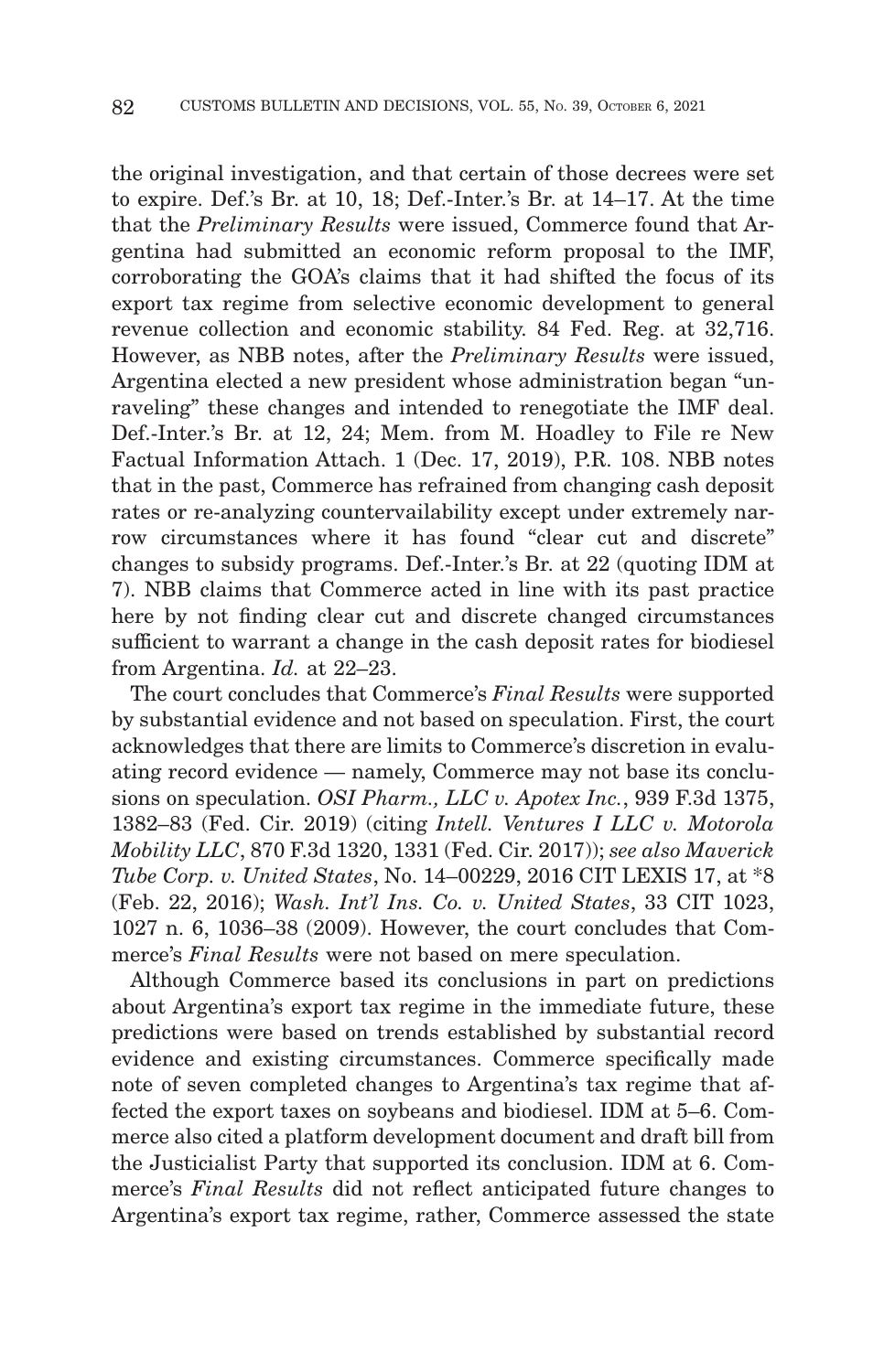of Argentina's export tax regime at the time of the *Final Results*. 5 This is not mere speculation as Plaintiffs contend. The Government correctly notes that Commerce has no obligation to change cash deposit rates at the conclusion of a CCR and provide prospective relief to Plaintiffs, even while acknowledging Plaintiffs' claims about ceased shipments of biodiesel that would have precluded a change to the CVD Order through administrative review. Def.'s Br. at 9. Rather, Plaintiffs carry the burden of persuasion "with respect to whether changed circumstances sufficient to warrant" revocation of a CVD order exist. *See* 19 U.S.C. § 1675(b)(3)(A). That Plaintiffs failed to carry that burden throughout the investigation does not mean that Commerce's decision was based on speculation alone.

In short, the court concludes that Commerce's *Final Results* were based on substantial evidence and not mere speculation.

## *III. Plaintiffs Failed to Exhaust Administrative Remedies Regarding Timeliness.*

Pursuant to 19 C.F.R. § 351.216(e), Commerce must issue the final results of a CCR within 270 days of initiation. However, due to various delays, Commerce issued its final determination 546 days after initiating this CCR. *See CCR Initiation*; *Final Results*. Plaintiffs challenge Commerce's *Final Results* as untimely. Pls.' Br. at 15–18. The Government and NBB argue that the court should not consider Plaintiffs' timeliness argument, because Plaintiffs failed to raise this issue at the administrative level and exhaust their administrative remedies. Def.'s Br. at 20; Def. Inter.'s Br. at 25. The Government further observes that in September 2019, after the tolling period caused by the Government shutdown and after Commerce had issued a case-specific hold on deadlines, there were significant outstanding issues to resolve in the CCR. Def.'s Br. at 20. As such, the Government argues that Plaintiffs had "ample notice" that Commerce would issue its *Final Results* after the 270-day deadline. Def.'s Br. at 20.

Under 28 U.S.C. § 2637(d), a party must present "all arguments . . . relevant to the . . . final [determination]" directly to Commerce before bringing those challenges to the court. Four narrow exceptions exist to relieve a party from this exhaustion requirement, where: "(1)

<sup>5</sup> Plaintiffs point out that CVD law includes a prospective method for setting cash deposit rates and a retrospective method for assessing duties, arguing that the purpose of a CCR is to reset the cash deposit rate and later assess final duty rates based on actual imports. Pls.' Br. at 18–19 (citing *Sioux Honey*, 672 F.3d at 1047). Plaintiffs claim that the dual prospective and retrospective systems show Congressional intent for a CCR to capture only changes that have already occurred at the time of the review. *Id.* at 18. Because the court finds that Commerce supported its conclusion with substantial record evidence and assessed the state of the Argentine export tax regime at the time of its *Final Results*, the court need not address this contention.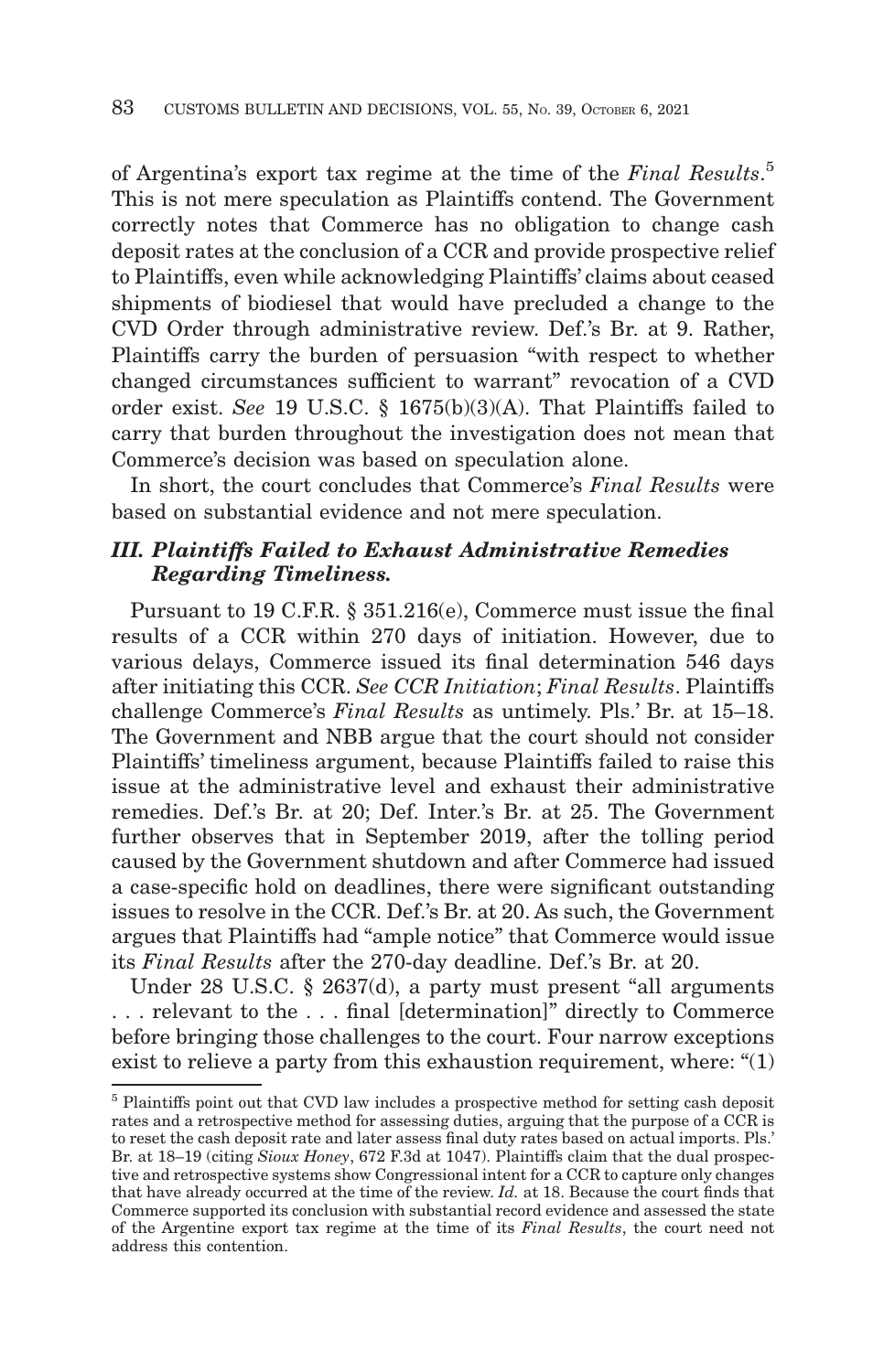plaintiff's argument involves a pure question of law; (2) there is a lack of timely access to the confidential record; (3) a judicial decision rendered subsequent to the administrative determination materially affected the issue; or (4) raising the issue at the administrative level would have been futile." *Gerber Food (Yunnan) Co. v. United States*, 33 CIT 186, 193, 601 F. Supp. 3d 1370, 1377 (2009) (citation omitted).

As they acknowledge, Plaintiffs failed to raise timeliness in their briefs of September 2019 or at any time between September 2019 and May 2020, when Commerce issued its *Final Results*. <sup>6</sup>*See* Case Br. of the Gov't of Argentina (Sept. 17, 2019), P.R. 89; Rebuttal Br. of the Gov't of Argentina in the CVD Changed Circumstances Review (Sept. 23, 2019), P.R. 93; Pls.' Reply Br. at 12–13. Plaintiffs argue that the futility exception applies such that the court should not require exhaustion of this argument, as they could only have raised the issue after the deadline had already passed. Pls.' Reply Br. at 13. Plaintiffs also note that timeliness is not within the scope of 28 U.S.C. § 2637(d), because it is not a substantive issue that would affect the CCR. *Id.* at 12–13. However, the futility exception is narrow. *Corus Staal BV v. United States*, 502 F.3d 1370, 1379 (Fed. Cir. 2007). Pursuant to 28 U.S.C. § 2637(d), the court must, "where appropriate, require the exhaustion of administrative remedies." 28 U.S.C. 2637(d); *see also Corus Staal*, 502 F.3d at 1379. "Although the statutory injunction is not absolute, it indicates a congressional intent that, absent a strong contrary reason, the court should insist that parties exhaust their remedies before the pertinent administrative agencies." *Id.* "The mere fact that an adverse decision may have been likely does not excuse a party from a statutory or regulatory requirement that it exhaust administrative remedies." *Id.*

The court concludes that Plaintiffs failed to exhaust administrative remedies regarding timeliness. Commerce granted an extension to the briefing deadlines to the parties, so that briefs were due just one day before the regulatory deadline for the CCR results. Mem. from M. Hoadley to All Interested Parties re Changed Circs. Reviews of the Antidumping and Countervailing Duty Orders on Biodiesel from Argentina: Deadline for Case and Rebuttal Brs. And Hr'g Requests;

<sup>6</sup> Plaintiffs later assert that they "raised the issue [of timeliness] with Commerce five months before the final results were issued," citing a memorandum placed on the factual record. Pl. and Consol-Pl.'s Joint Post-Arg. Submission at 4. However, the cited memorandum only states that Argentina's Ambassador to the United States "asked . . . where the decision-making process stood and . . . when a determination would be made." Mem. from A. Rankin to File re Telephone call with Ambassador Fernando Oris de Roa to discuss Changed Circumstances Reviews (CCR) of Biodiesel from Argentina 1 (Dec. 5, 2019), P.R. 104. There is no mention of the regulatory deadline, potential prejudice to any party, or even an outright objection to the delays. The court finds this memorandum insufficient to constitute exhaustion of administrative remedies.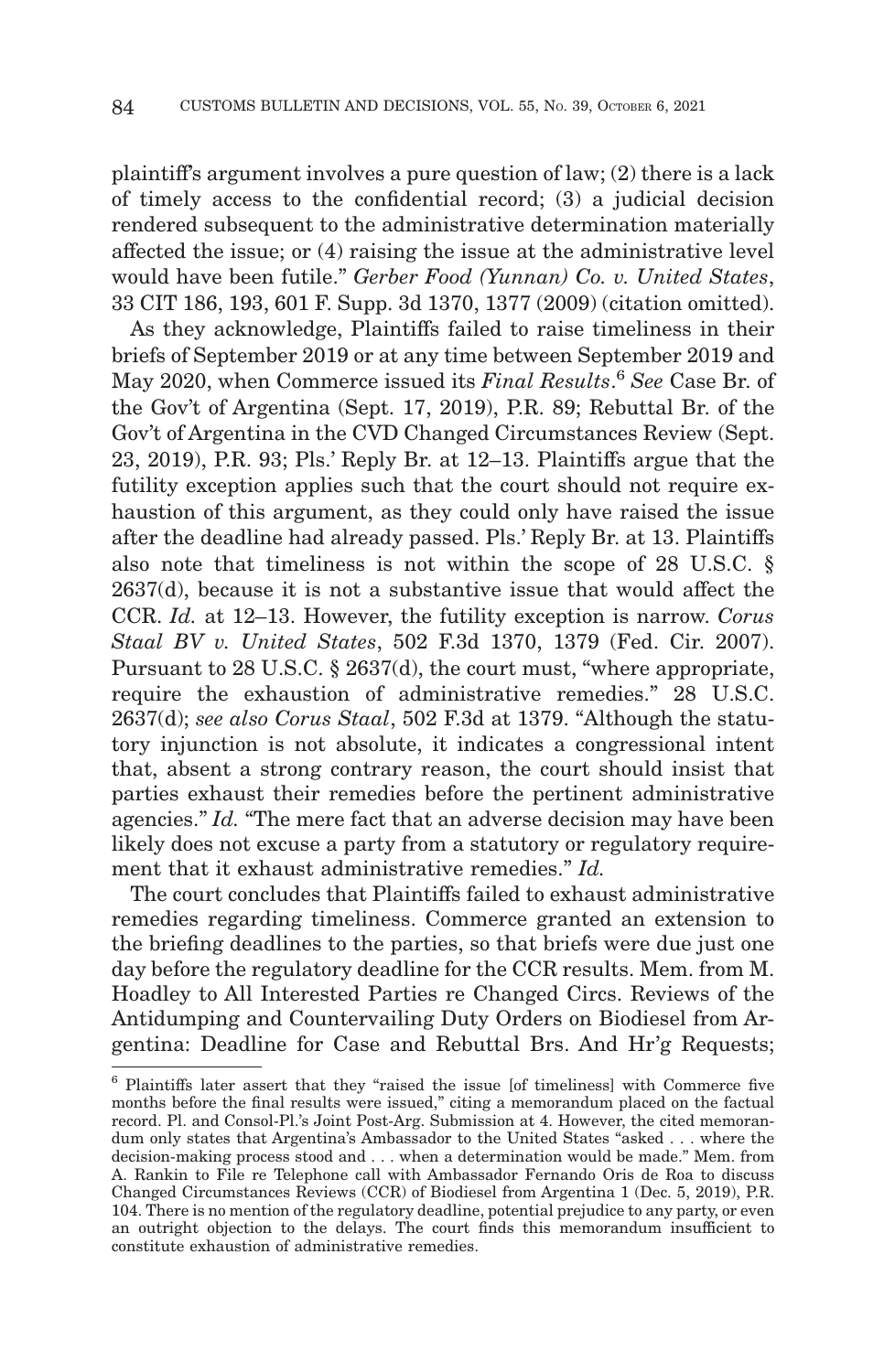Rejection of New Factual Information (Sept. 12, 2019), P.R. 85. Commerce also scheduled and held a hearing on September 26, 2019, just after the deadline would have passed. Def.'s Br. at 4. Plaintiffs thus had sufficient opportunity to raise their concerns regarding timeliness, both in their briefs before the deadline and during the hearing after the deadline. At both times, it was clear that Commerce would not meet the 270-day deadline so that it would not have been futile for Plaintiffs to attempt to raise this issue so that Commerce could have at least addressed this point prior to Plaintiffs bringing this challenge. The court also declines to apply the narrow futility exception to this issue.7

In sum, given the notice that Plaintiffs had regarding the delayed issuance of the *Final Results* and their failure to address timeliness before Commerce, the court concludes that Plaintiffs failed to exhaust their administrative remedies on this issue and therefore declines to address it.<sup>8</sup>

#### **CONCLUSION**

For the foregoing reasons, the court sustains Commerce's *Final Results* and denies Plaintiffs' motion for judgment on the agency record.

## **SO ORDERED.**

Dated: September 21, 2021 New York, New York

> */s/ Gary S. Katzmann* GARY S. KATZMANN, JUDGE

<sup>7</sup> Indeed, Plaintiffs do not request that the court vacate Commerce's *Final Results* due to the delay.

<sup>8</sup> Even if Plaintiffs had raised their concerns regarding timeliness at the administrative level, the court notes that Commerce's delayed issuance of the *Final Results* was a harmless error. Statutory deadlines, much less the regulatory deadline in this case, are not mandatory in the absence of an express statement of consequences from Congress. *See Jiangsu Zhongji Lamination Materials Co., (HK) v. United States*, 43 CIT \_\_, \_\_, 396 F. Supp. 3d 1334, 1335 (2019). Furthermore, Commerce has discretion to modify deadlines so long as the modification does not substantially prejudice a complaining party. *Am. Farm Lines v. Black Ball Freight Serv.*, 397 U.S. 532, 539 (1970). Plaintiffs argue that the delayed results negatively affected the shipments and economy of LDC and the GOA, respectively, and furthermore that Commerce used the additional time to collect information that it ultimately used to rule against Plaintiffs. Pls.' Resp. to Oral Arg. Questions at 16, 18. However, the examples Plaintiffs provide presume a positive outcome in the CCR. The GOA also agreed to a "short extension" only twelve days before the 270-day deadline of September 24, 2019. IDM at 3. The lack of substantial prejudice disposes of the timeliness issue under the harmless error rule.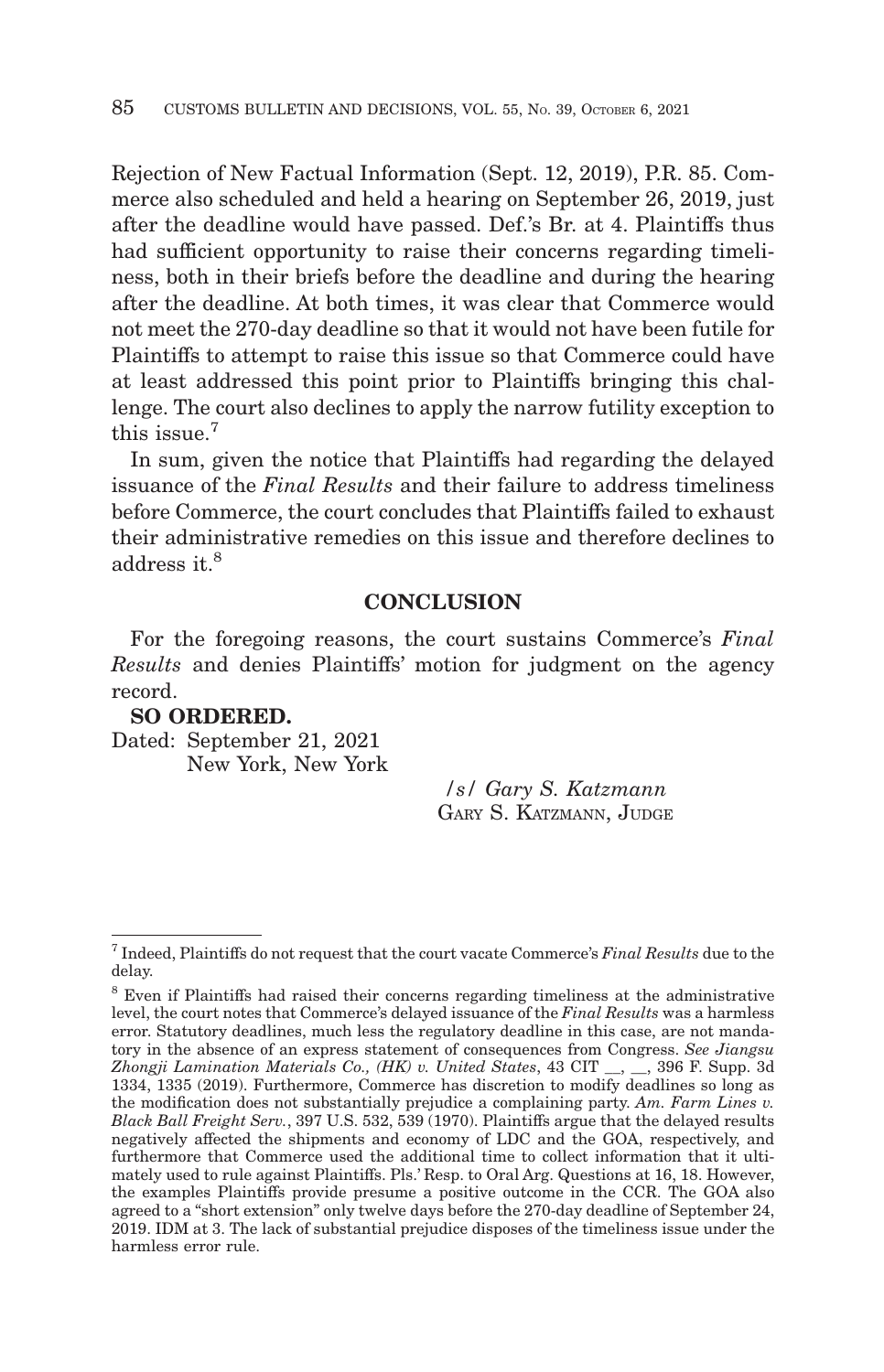#### Slip Op. 21–126

### HISTEEL CO., LTD., and KUKJE STEEL CO., LTD., Plaintiffs, v. UNITED STATES, Defendant, and NUCOR TUBULAR PRODUCTS INC., and ATLAS TUBE AND SEARING INDUSTRIES, Defendant-Intervenors.

Before: Gary S. Katzmann, Judge Court No. 20–00146

[The court grants Plaintiffs' motion for judgment on the agency record and remands Commerce's *Final Results*.

Dated: September 23, 2021

*Michael J. Chapman*, Winton & Chapman PLLP, of Washington, D.C., argued for Plaintiffs HiSteel Co., Ltd. and Kukje Steel Co., Ltd. With him on the briefs were *Jeffrey Winton*, *Amrietha Nellan*, and *Vi N. Mai*.

*Kara Marie Westercamp*, Trial Attorney, Commercial Litigation Branch, Civil Division, U.S. Department of Justice, of Washington, D.C., for Defendant United States. With her on the brief were *Brian M. Boynton*, Acting Assistant Attorney General, *Jeanne E. Davidson*, Director, *Claudia Burke*, Assistant Director. Of counsel on the brief was *Vania Wang*, Attorney, Office of the Chief Counsel for Trade Enforcement and Compliance, U.S. Department of Commerce, of Washington, D.C.

*Robert DeFrancesco, III*, Wiley Rein, LLP, of Washington, D.C., argued for Defendant-Intervenor, Nucor Tubular Products, Inc. With him on the brief were *Enbar Toledano* and *Jake R. Frischknecht*.

*Elizabeth J. Drake*, Schagrin Associates, of Washington, D.C., argued for Defendant-Intervenor, Atlas Tube, a division of Zekelman Industries, and Searing Industries*.* With her on the brief were *Roger B. Schagrin*, *Christopher T. Cloutier*, and *Luke A. Meisner*.

#### *OPINION*

#### **Katzmann, Judge:**

This case involves a challenge to the Department of Commerce's ("Commerce") determination that Korean producers of heavy walled rectangular welded carbon steel pipes and tubes ("HWR") sold HWR into the United States at prices below fair value. The challenge raises three primary questions. First, does the Trade Preferences Extension Act of 2015 ("TPEA") give Commerce statutory authority to make a contested adjustment to the cost of production in an antidumping ("AD") proceeding? Second, may Commerce employ a "totality of the circumstances" approach to demonstrate that a particular market situation ("PMS") existed during the period of review ("POR")? Finally, are Commerce's identification of a PMS in this case and resultant PMS adjustment to the cost of production supported by substantial evidence?

In its final results of antidumping duty administrative review, published July 10, 2020, Commerce determined that Korean HWR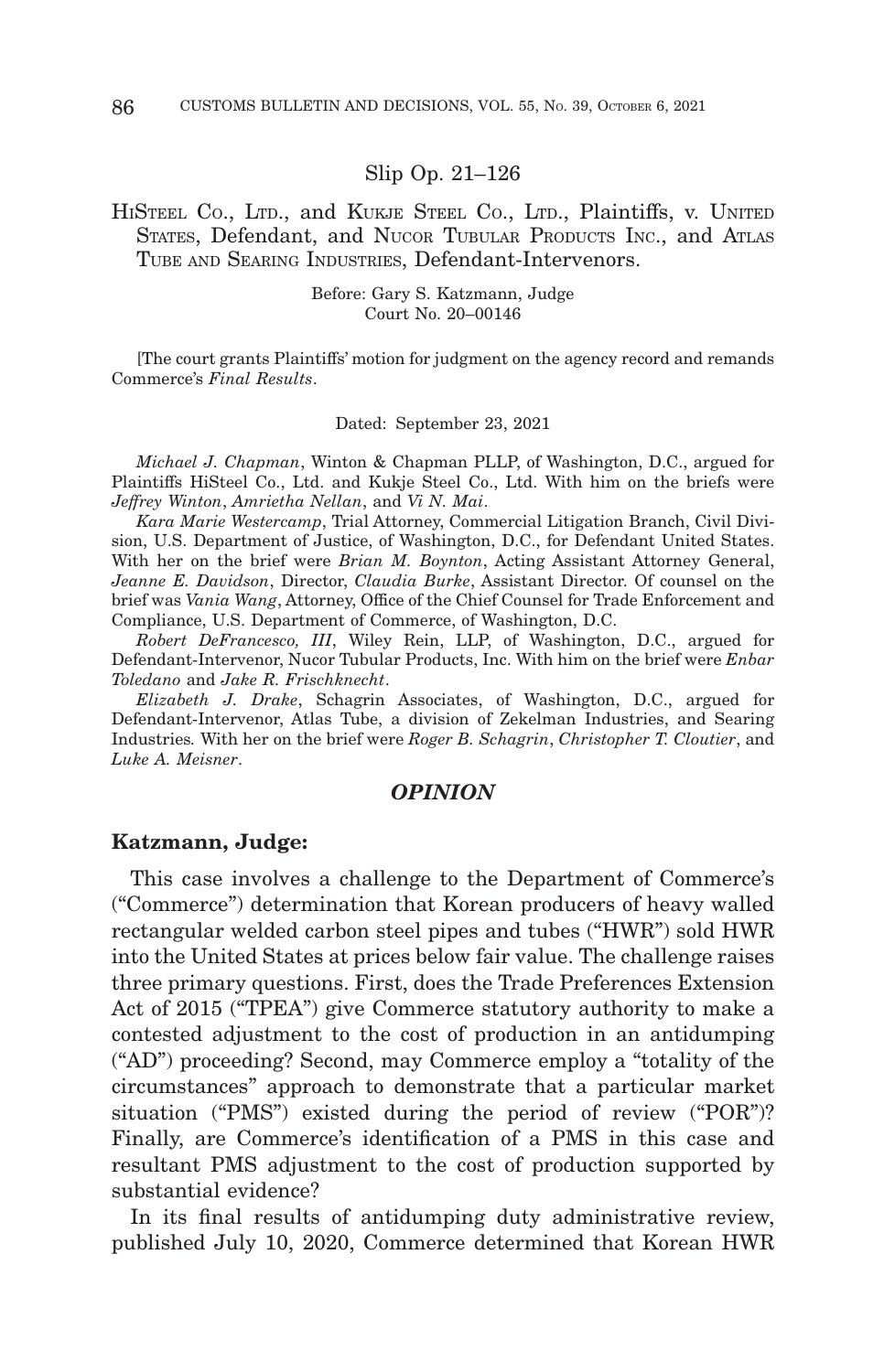producers were properly subject to AD duties and accordingly imposed duties of 53.80% for Dong-A Steel, 26.20% for HiSteel, 35.11% for Kukje Steel, and 29.07% for all non-selected respondents. *Heavy Walled Rectangular Welded Carbon Steel Pipes and Tubes from the Republic of Korea: Final Results of Antidumping Duty Administrative Review*, 85 Fed. Reg. 41,538, 41,539 (Dep't Commerce July 10, 2020), P.R. 402 ("*Final Results*"). On August 7, 2020, Plaintiffs HiSteel Co., Ltd. ("HiSteel") and Kukje Steel Co. Ltd., ("Kukje") (collectively, "Plaintiffs") initiated this suit against the United States ("Government" or "Defendant") to challenge the *Final Results*. Summons, ECF No. 1. Plaintiffs specifically contest Commerce's application of a PMS adjustment to the costs of hot-rolled steel coils ("HRC"), an input to HWR, before conducting a sales-below-cost test to determine the normal value of HWR. Pls.' Mot. for J. on the Agency R. 2, Jan. 4, 2021, ECF No. 33 ("Pls.' Br."). Plaintiffs argue that (1) Commerce does not have the authority to apply a PMS adjustment to cost of production when conducting a sales-below-cost test; (2) a PMS does not exist in the Korean market for HRC; and (3) Commerce's PMS adjustment is not supported by substantial evidence. Pls.' Br. at 2–4. The court grants Plaintiffs' motion for judgment on the agency record and remands Commerce's determination that a PMS affected the price of hot-rolled steel coils during the POR and resultant application of an upward adjustment to the price of HRC prior to conducting a salesbelow-cost test.

#### **BACKGROUND**

#### *I. Legal Background*

Under the Tariff Act of 1930, Commerce is authorized to investigate potential dumping activity and, if dumping is found, levy AD duties on the unfairly priced goods. *Sioux Honey Ass'n v. Hartford Fire Ins*., 672 F.3d 1041, 1046 (Fed. Cir. 2012). Dumping occurs when a foreign company sells a product in the United States for less than its fair value. 19 U.S.C. § 1677b(a). Accordingly, to impose AD duties, Commerce must first determine whether a good is being sold at less than its fair value. *Id.*; 19 U.S.C. § 1673. In so determining, Commerce compares the product's export price or constructed export price (export price adjusted for various additional expenses pursuant to 19 U.S.C. § 1677a(c)–(d)) with the product's normal value. 19 U.S.C. § 1677b(a). Next, the International Trade Commission ("ITC") must determine whether the domestic industry that produces the product under investigation is materially injured, is threatened with material injury, or if the establishment of a domestic industry is materially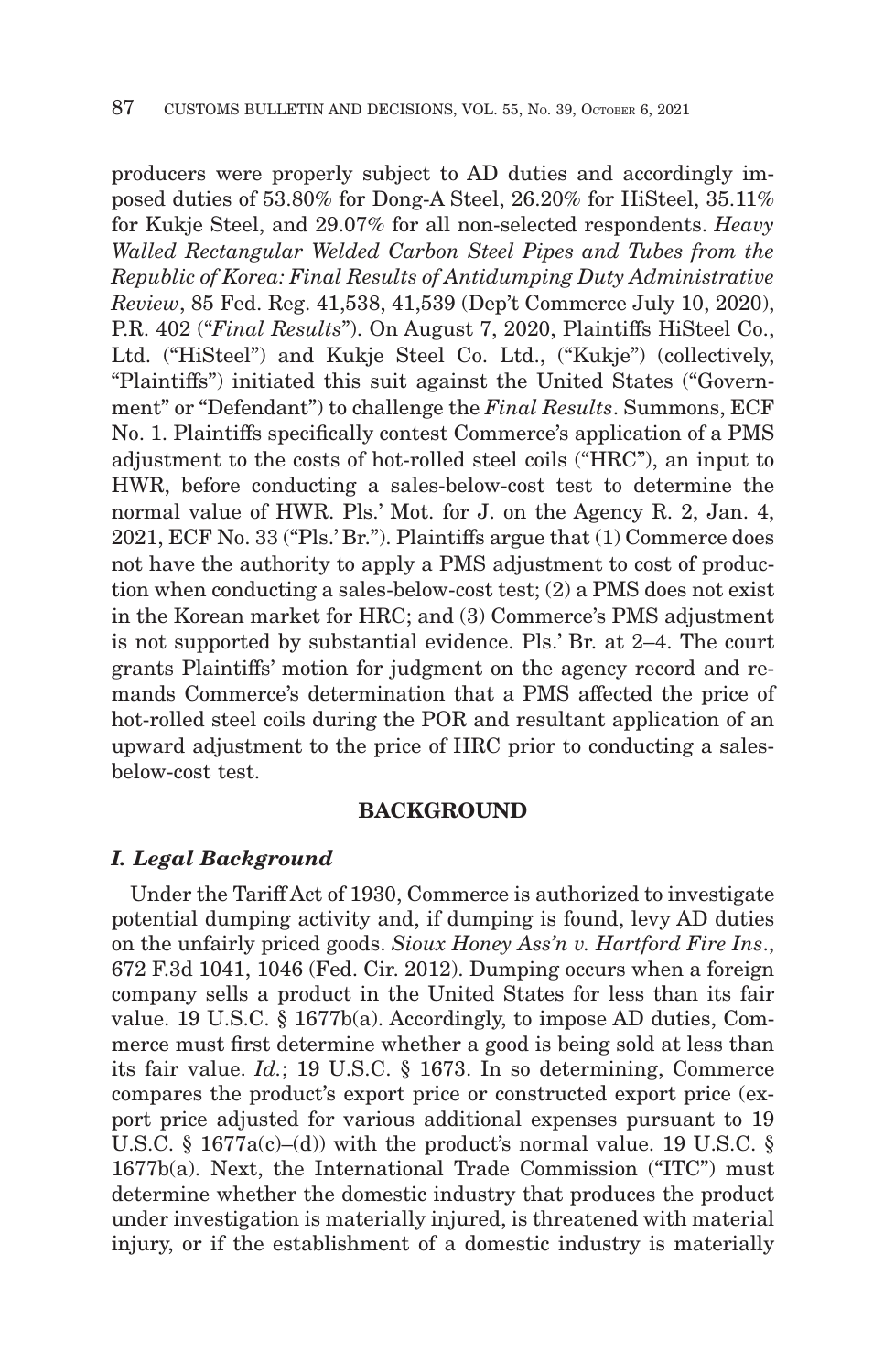retarded by the sale of the dumped product. *Id.* If dumping has occurred, and has been found to injure, threaten, or retard domestic industry, Commerce may impose AD duties on the dumped product. Id. The duty imposed should be equal to the "dumping margin," which is the calculated difference between the export price or constructed export price and the normal value of the merchandise. *Id.*

## *A. Standard Normal Value Calculation Methodology*

Pursuant to 19 U.S.C. § 1677b, there are three possible ways to calculate normal value when the exporting country is a market economy. 1 First, Commerce may average the product's prices in the home market ("the home market methodology"). 19 U.S.C. § 1677b(a)(1)(B)(i). If Commerce believes that some sales in the home market were made at prices below the cost of production, Commerce may conduct a sales-below-cost test, wherein Commerce determines that sales in the home market were made at prices below the cost of production and disregards those sales when calculating normal value. 19 U.S.C. § 1677b(b). Second, where the product or an identical product is not offered for sale in the home market, Commerce can average the product's prices in a third country. 19 U.S.C. §  $1677b(a)(1)(B)(ii)$ . Third, if the product or an identical product is not offered for sale in the home market, and notwithstanding the availability of third country sales data, Commerce may determine the product's normal value by calculating its constructed value. 19 U.S.C. § 1677b(a)(4). Constructed value is calculated by summing the costs of production and processing of the product, and costs incurred by the exporter under investigation (or other representative exporters under investigation) in the course of the export and sale of the product. 19 U.S.C. § 1677b(e).

## *B. Particular Market Situation Determinations and Adjustments under the TPEA.*

Broadly, a PMS exists when the market under investigation possesses a unique set of circumstances that "prevents a proper comparison" between a product's normal value and its export price or constructed export price. *See* 19 U.S.C. § 1677b(a)(1)(B)(ii)(III). While the Tariff Act historically omitted explicit guidelines for the identification of a PMS, this changed with the passage of the Trade Preferences Extension Act of 2015 ("TPEA"), which amended the existing AD and

<sup>1</sup> Korea, the country at issue in this litigation, is undisputedly a market economy. *See* 9 U.S.C. 1677(18); *Countries Currently Designated by Commerce as Non-Market Economy Countries*, Int'l. Trade Admin., *https://www.trade.gov/nme-countries-list* (last visited Sept. 22, 2021).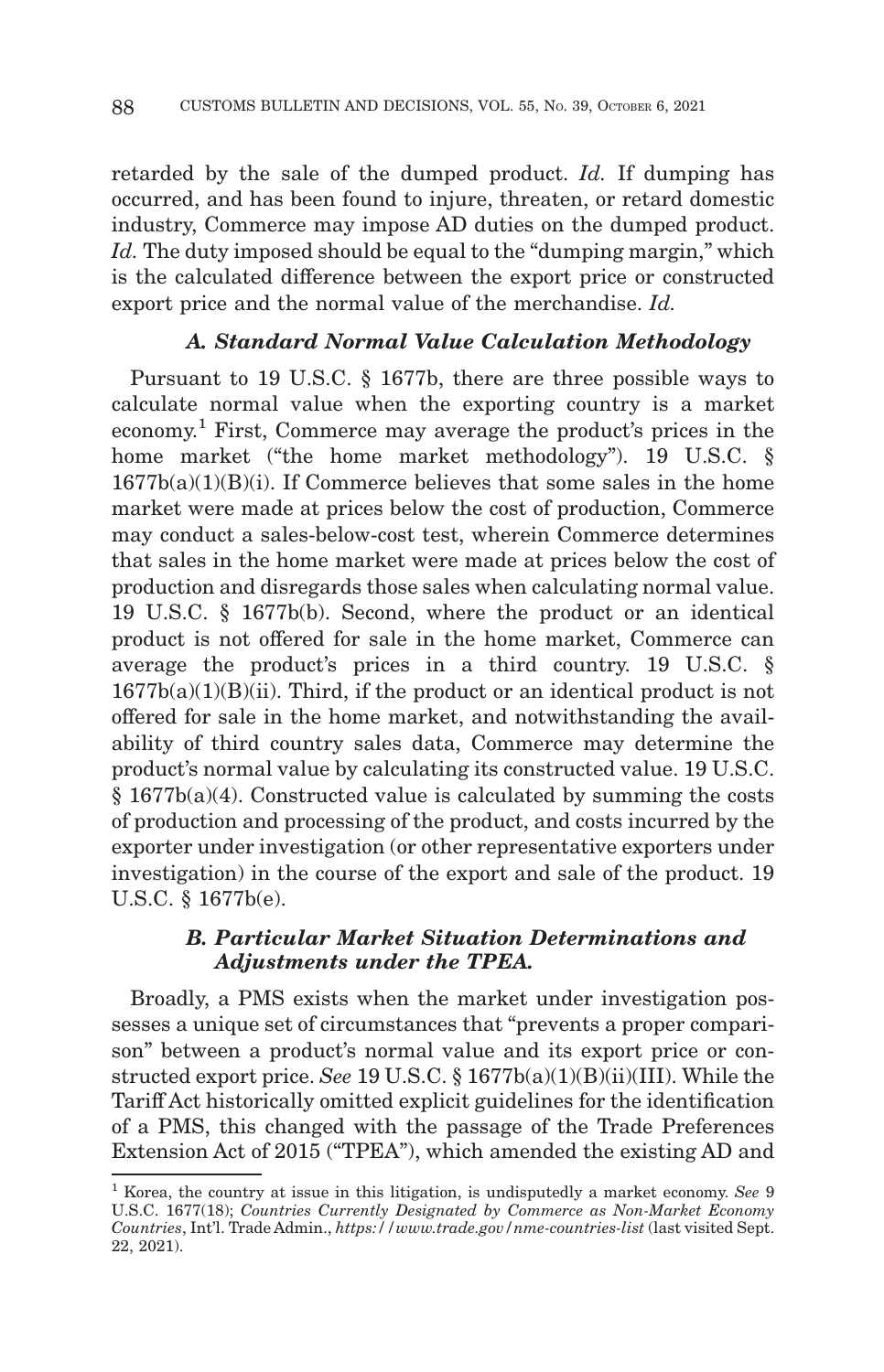countervailing duty statutes. *See* Tariff Act, Pub. L. 103–465, § 773 (1994) (amended 2015); Trade Preferences Extension Act of 2015 § 504, 19 U.S.C. §§ 1677(15), 1677b(e). Section 504 of the TPEA in particular provided greater color to the meaning and scope of particular market situations and clarified the circumstances under which Commerce may apply adjustments on the basis of a PMS determination. Section 504(a) further incorporated PMS determinations as a circumstance existing outside of a country's ordinary course of trade. *See* 19 U.S.C. § 1677(15)(C). Finally, section 504(c) of the TPEA amended the calculation of constructed value to allow for PMS-specific adjustments. *See* 19 U.S.C. § 1677b(e). Section 504(c) expressly stipulates that a PMS exists when "the costs of materials and fabrication or other processing of any kind does not accurately reflect the cost of production in the ordinary course of trade," impeding Commerce's ability to accurately estimate a product's constructed value. *See* 19 U.S.C. § 1677b(e)(3). Once Commerce determines that a PMS exists, the TPEA authorizes Commerce to use "any other calculation methodology" to determine the cost of production in the exporting country for the purposes of calculating constructed value. *Id.*

#### *II. Factual Background*

## *A. Commerce's Administrative Review of HWR*

On November 15, 2018, the Department of Commerce initiated a review on an AD order on HWR from Korea. *Initiation of Antidumping and Countervailing Duty Administrative Reviews*, 83 Fed. Reg. 57,411 (Dep't Commerce Nov. 15, 2018), P.R. 5. Commerce selected HiSteel and Dong-A Steel Co., Ltd. (later replaced by Kukje) for individual examination as mandatory respondents.<sup>2</sup> Second Respondent Selection Memo (Dep't Commerce Dec. 18, 2018), P.R. 17.

On April 2, 2019, Nucor Tubular Products, Inc. ("Nucor") — then operating as Independence Tube Corporation and Southland Tube, Incorporated (together, "Petitioners")—submitted to Commerce a cost-based PMS allegation for the price of HRC as an input for HWR.

<sup>&</sup>lt;sup>2</sup> In AD investigations or administrative reviews, Commerce may select mandatory respondents pursuant to 19 U.S.C. § 1677f-1(c)(2), which provides:

If it is not practicable to make individual weighted average dumping margin determinations under paragraph (1) because of the large number of exporters or producers involved in the investigation or review, the administering authority may determine the weighted average dumping margins for a reasonable number of exporters or producers by limiting its examination to—

<sup>(</sup>A) a sample of exporters, producers, or types of products that is statistically valid based on the information available to the administering authority at the time of selection, or

<sup>(</sup>B) exporters and producers accounting for the largest volume of the subject merchandise from the exporting country that can be reasonably examined.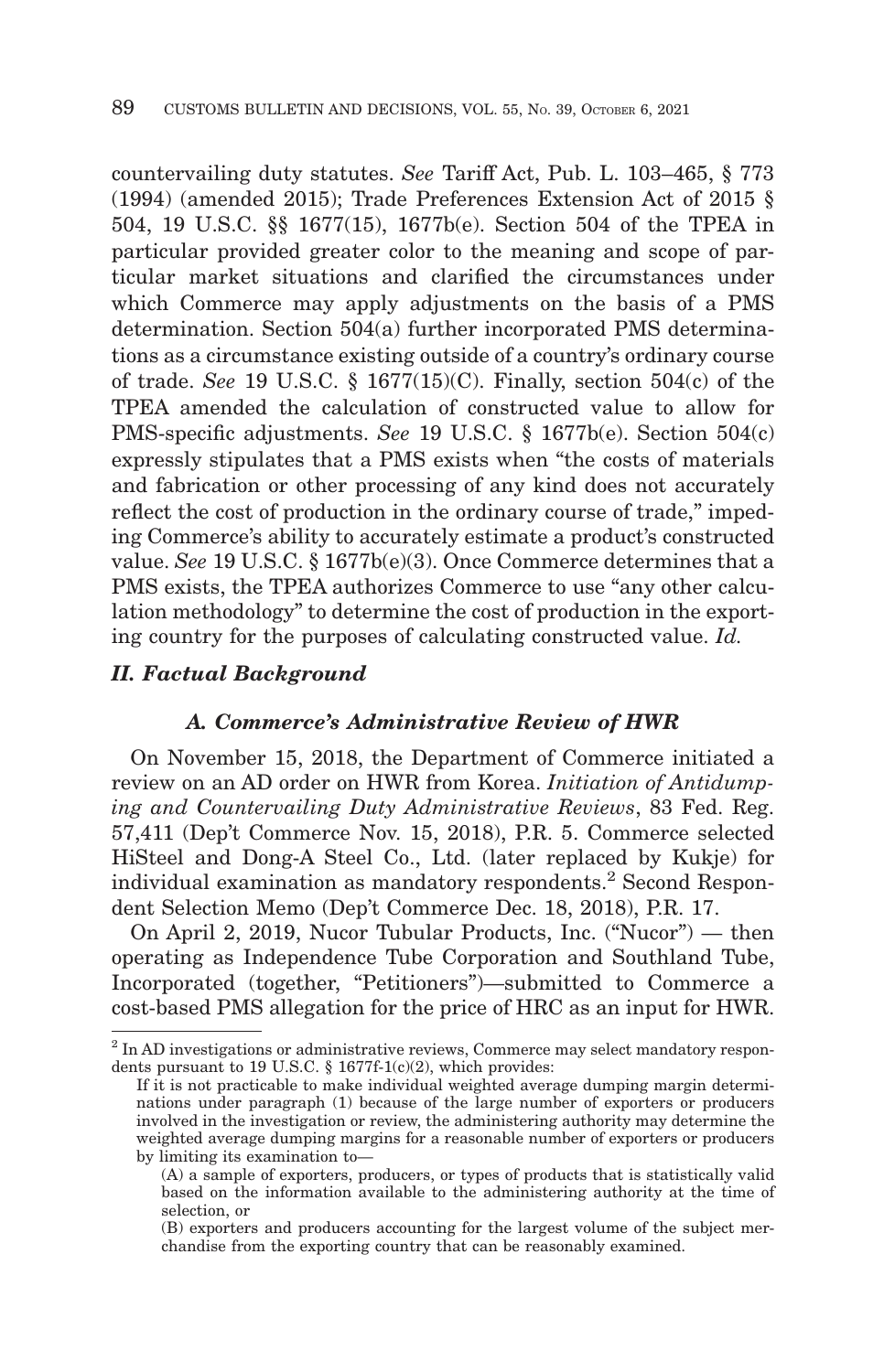Pet'rs' April 2, 2019, PMS Allegation (Apr. 2, 2019), P.R. 51–236, C.R. 36–122. Petitioners' PMS allegation was based on four factors, including (1) the distortive effect of unfairly traded steel from China; (2) the subsidization of Korean hot-rolled steel production by the Korean government; (3) distortive government control over electricity prices in Korea; and (4) strategic alliances between Korean HRC suppliers and Korean HWR producers. *Id.* at 27–30. Additionally, Petitioners proposed a regression model to capture the distortive effect of the steel overcapacity on the Korean market, which Petitioners alleged amounted to a PMS in this instance. *Id.* at 43–60. Plaintiffs each subsequently submitted a PMS rebuttal, including additional facts and comments in response to Nucor's PMS allegation. *See* HiSteel's May 10, 2019 PMS Rebuttal (May 10, 2019), P.R. 257–259, C.R. 136–141, Kukje Steel's May 10, 2019 PMS Rebuttal (May 10, 2019), P.R. 262–274, C.R. 142–155.

#### *B. Preliminary Results*

On November 18, 2019, Commerce published its *Preliminary Results* stating that a cost-based PMS existed with respect to Korean HRC which distorted the market for HWR. *Heavy Walled Rectangular Welded Carbon Steel Pipes and Tubes from the Republic of Korea: Prelim. Results of Antidumping Duty Administrative Review; 2017–2018*, Fed. Reg. 63,613 (Dep't Commerce Nov. 18, 2019), P.R. 348 ("*Preliminary Results*"); *see also* Decision Mem. for the Prelim. Results of the 2017–2018 Administrative Review of the Antidumping Duty Order on Heavy Walled Rectangular Welded Carbon Steel Pipes and Tubes from the Republic of Korea, (Dep't Commerce Nov. 6, 2019), P.R. 342 ("PDM"). This determination was based on the same four factors proposed by Petitioners: (1) the distortive effect of imported Chinese steel; (2) domestic subsidization of Korean hot-rolled steel; (3) distortive government control over electricity prices in Korea; and (4) strategic alliances between Korean HRC and HWR producers. PDM at 9, 14–15. In addition, Commerce found that it had the authority, upon determining that a PMS existed, to adjust the cost of production ("COP") for a sales-below-cost test. *Id.* at 14–15, 20–24. Finally, Commerce accepted Petitioners' proposed regression model to quantify the effect of the PMS. *Id.* at 16.

#### *C. Final Results*

In response to the *Preliminary Results*, Korea's Ministry of Trade, Industry and Energy submitted a letter to Commerce detailing Korea's objections to the regression-based PMS adjustment applied in this case. *See* MOTIE Letter (Nov 26, 2019), P.R. 350. Additionally, Petitioners and Plaintiff Kukje each submitted case briefs responding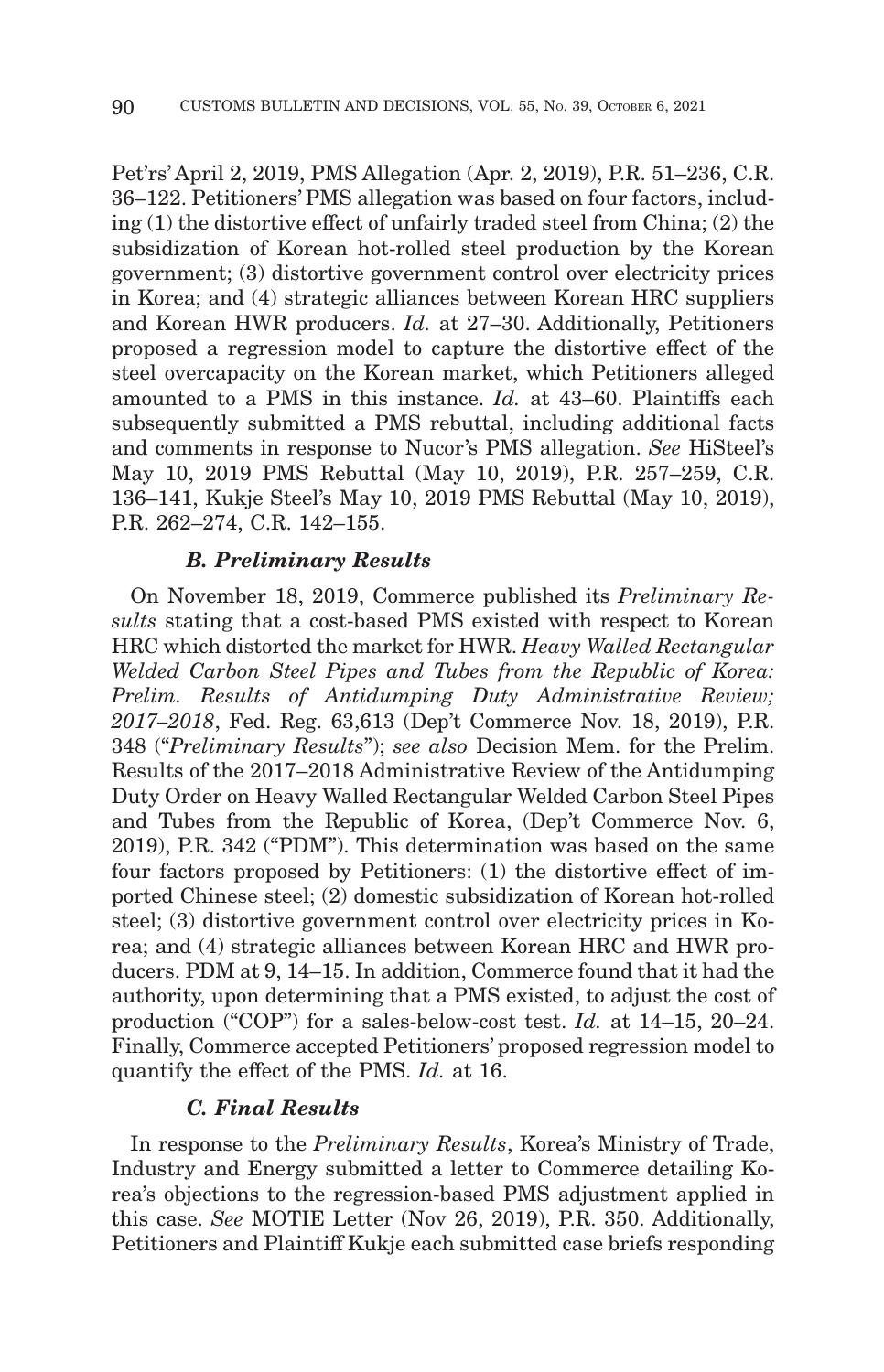to Commerce's *Preliminary Results*. Petitioners, HiSteel, and Kukje each submitted rebuttal briefs. *See* HiSteel Rebuttal Br. (Feb. 3, 2020), P.R. 370–371, C.R 205–206; Kukje Rebuttal Br. (Feb. 3, 2020), P.R. 369, C.R. 204; Pet'rs' Rebuttal Br. (Feb. 4, 2020), P.R. 373, C.R. 207.

After reviewing materials from the interested parties, Commerce issued its *Final Results*. *Final Results* at 41,538. In the issues and decision memorandum accompanying the *Final Results*, Commerce affirmed that a PMS existed with respect to Korean HRC which affected the market for HWR, that Commerce had the authority to apply a PMS adjustment before conducting a sales-below-cost test, and that Petitioners' regression model, with a few modifications, was acceptable to quantify the PMS adjustment. Issues and Decision Mem. For the Final Results of the 2017–2018 Administrative Review of the Antidumping Duty Order on Heavy Walled Rectangular Welded Carbon Steel Pipes and Tubes from the Republic of Korea (Dep't Commerce July 7, 2020), P.R. 395 ("IDM"). Commerce then employed the PMS-adjusted COP to calculate AD duty rates of 53.80% for Dong-A Steel, 26.20% for HiSteel, 35.11% for Kukje, and 29.07% for all non-selected respondents. *Final Results* at 41,539.

## *III. Procedural History*

HiSteel and Kukje initiated this litigation on August 7, 2020 to challenge Commerce's *Final Results*. Summons. The court granted motions to intervene for both Nucor and Atlas Tube and Searing Industries ("Atlas") on September 25, 2020 and September 28, 2020, respectively. ECF No. 27, ECF No. 28. On January 4, 2021, Plaintiffs filed a Rule 56.2 Motion for Judgment on the Agency Record. Pls.' Br. Defendant the United States and Defendant-Intervenors Nucor and Atlas ("Defendant-Intervenors") each filed a response to Plaintiffs' motion. Def.-Inter.'s Mem. in Resp. to Pls.' Mot. for J. on the Agency R., Mar. 16, 2021, ECF No. 40 ("Def.-Inter.'s Br. (Atlas)"); Def.'s Resp. to Pls.' Mot. for J. on Agency R., Mar. 16, 2021, ECF No. 41 ("Def.'s Br."); Def.-Inter.'s Resp. to Pls.' Mot. for J. on the Agency R., Mar. 16, 2021, ECF No. 42 ("Def.Inter.'s Br. (Nucor)"). Plaintiffs subsequently submitted a reply brief. Reply Br. of HiSteel Co., Ltd. and Kukje Steel Co., Ltd., Apr. 13, 2021, ECF No. 43 ("Pls.' Reply Br.").

Preceding oral argument, the court presented questions to which the parties replied in writing. *See* Ct.'s Letter Regarding Questions for Oral Arg., July 1, 2021, ECF No. 49; Pls.' Resp. to the Ct.'s Questions for Oral Arg., July 12, 2021, ECF No. 51 ("Pls.' Resp. to the Ct.'s Questions"); Def.-Inter. Nucor's Resp. to Ct.'s Questions for Oral Arg., July 12, 2021, ECF No. 52; Def.'s Resp. to the Ct.'s Questions for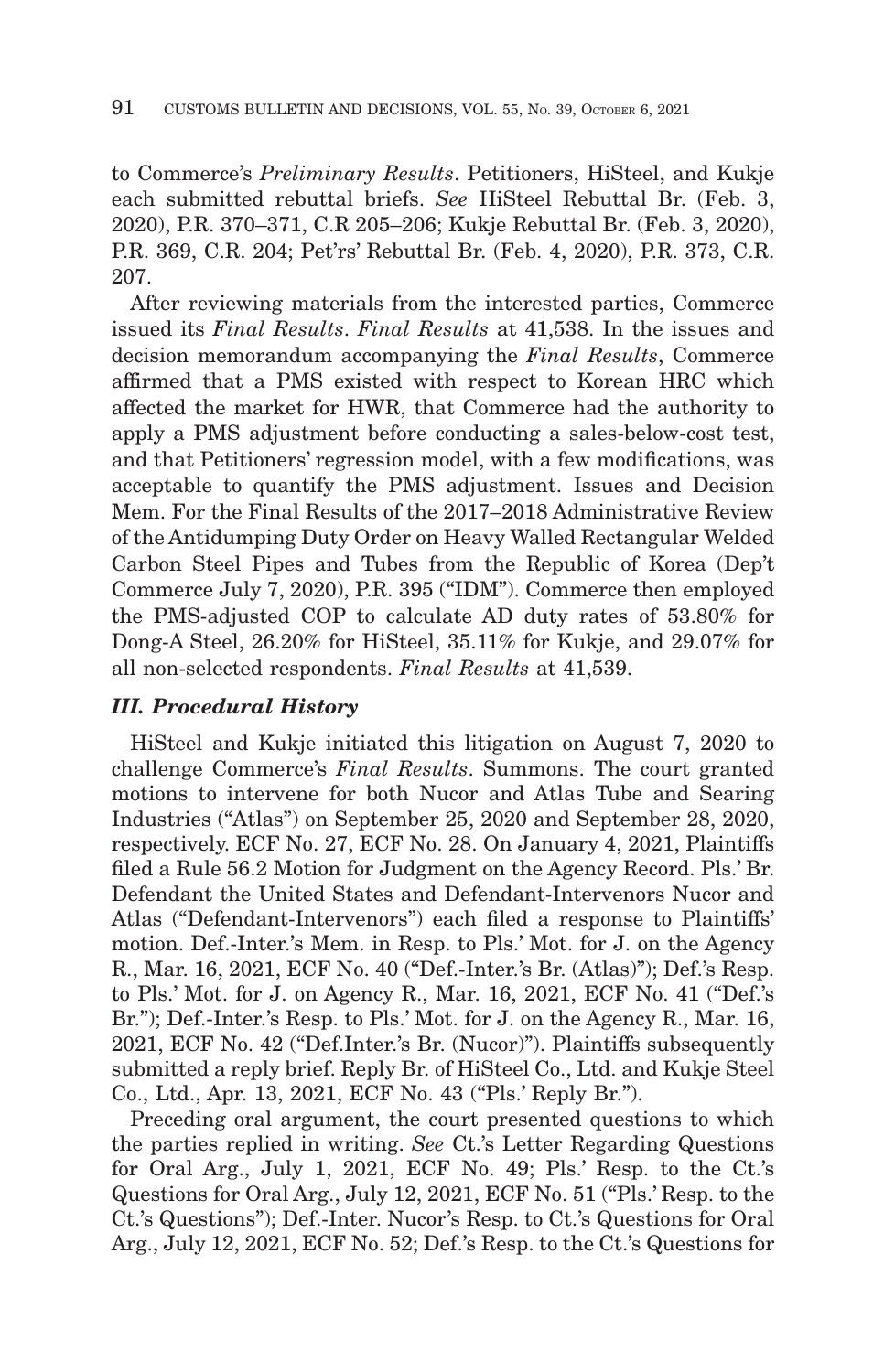Oral Arg., July 12, 2021, ECF No. 53 ("Def.'s Resp. to the Ct.'s Questions"); Def.-Inter. Atlas's Resp. to Ct.'s Questions for Oral Arg., July 12, 2021, ECF No. 54. The court filed additional questions for the parties to address at oral argument. *See* Ct.'s Letter Regarding Questions for Oral Arg., July 13, 2021, ECF No. 55. Oral argument was held on July 14, 2021 via videoconference. ECF No. 56. The parties filed additional post-argument submissions to address issues presented at argument. Def.-Inter.'s Suppl. Br. (Atlas), July 21, 2021, ECF No. 57; Pls.' Suppl. Br., July 21, 2021, ECF No. 58; Def.-Inter.'s Suppl. Br. (Nucor), July 21, 2021, ECF No. 59; Def.'s Suppl. Br., July 21, 2021, ECF No. 60.

#### **JURISDICTION AND STANDARD OF REVIEW**

The court has jurisdiction over this action pursuant to 28 U.S.C. § 1581(c), 19 U.S.C. § 1516a(a)(2)(A)(i)(II) and 19 U.S.C. §  $1516a(a)(2)(B)(i)$ . The standard of review in AD duty proceedings is governed by 19 U.S.C.  $\S$  1516a(b)(1)(B)(i), which provides that "[t]he court shall hold unlawful any determination, finding, or conclusion found . . . to be unsupported by substantial evidence on the record, or otherwise not in accordance with law." Agency determinations must be supported by substantial evidence. *Atl. Sugar, Ltd. v. United States*, 744 F.2d 1556, 1559 (Fed. Cir. 1984).

#### **DISCUSSION**

Plaintiffs argue that Commerce's *Final Results* should not be sustained because: (1) Commerce does not have the authority to adjust for a PMS prior to a sales-below-cost test under 19 U.S.C. §1677b(b); (2) Commerce fails to present substantial evidence that a PMS existed in the Korean market for HRC during the POR; (3) Commerce's PMS adjustment is not supported by substantial evidence. The court agrees with Plaintiffs that Commerce does not have the authority to apply a PMS adjustment prior to a sales-below-cost test. The court further concludes that, even if Commerce had the authority to adjust apply a PMS adjustment prior to the sales-below-cost test, it fails to present substantial evidence that a PMS existed in this instance, or to support its PMS adjustment. The court accordingly remands Commerce's determination that a PMS affected the price of HRC during the POR, and resultant application of an upward adjustment to the price of HRC prior to conducting a sales-below-cost test, for further proceedings consistent with this opinion.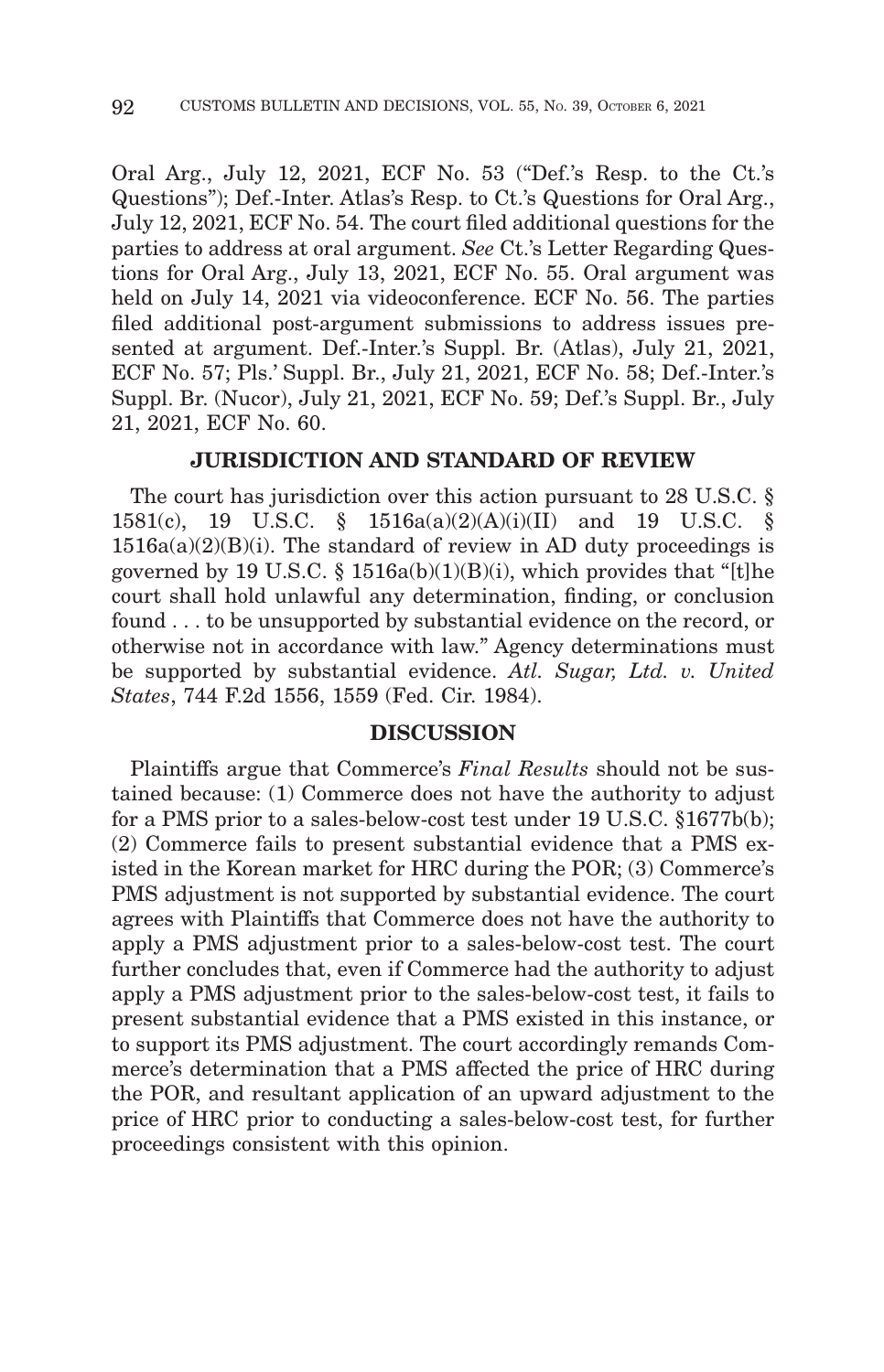## *I. Commerce Cannot Adjust for a PMS before Conducting a Sales-Below-Cost Test*

In arguing that Commerce impermissibly applied a PMS adjustment prior to conducting a sales-below-cost test, Plaintiffs rely on both the plain language of the statute and on prior decisions of the court. Pls.' Br. at 4–7. Defendants oppose Plaintiffs' argument by contending that the plain language of the statute in fact gives Commerce the authority to apply a PMS adjustment prior to a salesbelow-cost test. Def.'s Br. at 19–22. Additionally, Defendants contend that even if the statute does not directly speak on the issue, Commerce's interpretation of the statute was reasonable and should therefore be upheld. *Id.*

The court concludes that Commerce cannot adjust for a PMS before conducting a sales-below-cost test under 19 U.S.C. § 1677b(b). In determining whether Commerce exceeded its authority in this instance, the court finds that under a *Chevron* analysis, section 504 of the TPEA "directly spoke" on Commerce's authority to apply a PMS before a sale-below-cost test when calculating normal value, and if even if it did not, Commerce's interpretation of the statute was not reasonable. *Chevron, U.S.A., Inc. v. Nat'l Res. Def. Council, Inc.*, 467 U.S. 837, 842 (1984).

## *A. The Plain Language of the Statute Indicates that Commerce Cannot Apply a PMS Adjustment Prior to Conducting a Sales-Below-Cost Test*

As has been noted, Plaintiffs assert that Commerce does not have the authority to adjust COP in a sales-below-cost test to account for a particular market situation ("PMS"). Pls.' Br. at 4. Plaintiffs argue that Section 504(a) of the Trade Preferences Extension Act ("TPEA") permits Commerce to account for a PMS when using the constructed value method to calculate normal value under 19 U.S.C. § 1677b(c), but does not permit Commerce to account for a PMS when conducting a sales-below-cost test in its calculation of normal value from home market value under 19 U.S.C. § 1677b(b), as Commerce did here. Pls.' Br. at 4–5. The Government and Defendant-Intervenor Atlas argue that once Commerce has determined that a PMS exists, Commerce has broad authority to adjust input costs that are outside the ordinary course of trade. Def.'s Br. at 19–20; Def.-Inter.'s Br. (Atlas) at 5–7. Finally, Defendant-Intervenor Nucor contends that Plaintiffs' argument that Congress directly spoke on the issue by excluding PMS adjustments from the statutory language on the sales-belowcost test cannot survive a *Chevron* analysis because, in an administrative setting, a congressional mandate in one section and silence in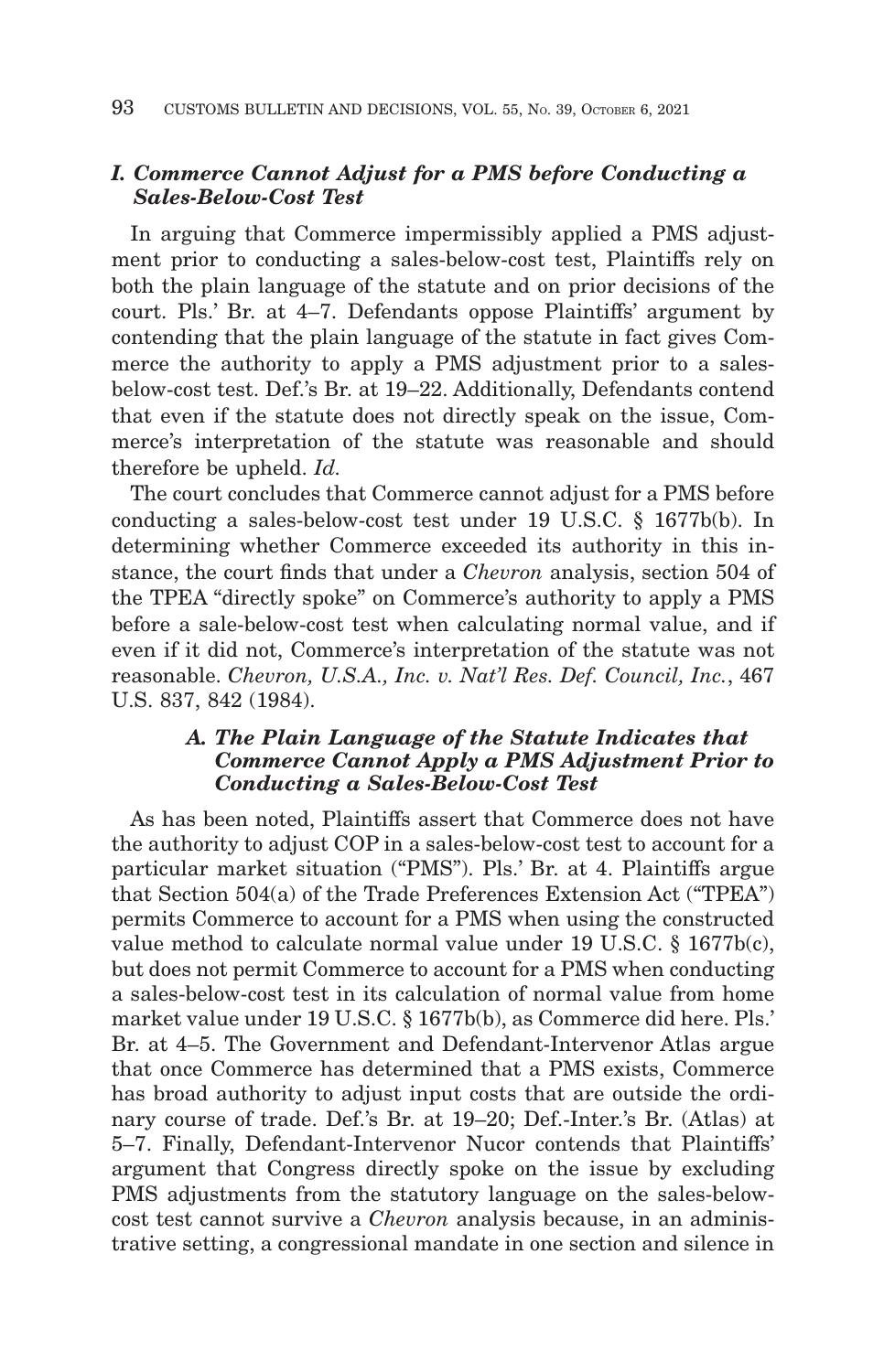another suggests that Congress decided to leave the question to agency discretion rather than speaking directly to a prohibition. Def.- Inter.'s Br. (Nucor) at 19–21.

The court concludes that Commerce does not have the authority, based on the plain language of the statute, to apply a PMS adjustment in this instance. Despite Defendant and Defendant-Intervenor's attempts to argue that once a PMS is identified, Commerce can use "any other calculation methodology" to calculate cost of production,3 the statutory provision allowing for other calculation methodologies is modified by the language "for the purposes of paragraph (1)," where paragraph one pertains to the cost of materials in the calculation of constructed value under section  $1677b(c)<sup>4</sup>$  No similar language appears under the provisions for calculating normal value using the home market methodology set forth in section 1677b(a)(1). *See* 19 U.S.C. § 1677b(a)(1). Additionally, as Plaintiffs note, 19 U.S.C. § 1677b(f) explicitly lists "special rules" for calculating COP for a salesbelow-cost test but does not mention PMS adjustments. 19 U.S.C. § 1677b(f); Pls.' Br. at 6–7. This language therefore does not apply when Commerce is using the home market methodology for calculating normal value under section 1677b(a)(1).

The court is not persuaded by Defendant-Intervenor Atlas's argument that Commerce's authority to use "any other calculation methodology" should not be limited to the calculation of constructed value simply because it appears in that statutory section. Indeed, Atlas's argument that the Federal Circuit has previously declined to limit plain language based on the section where that language appears relies on a case, *Genetech Inc. v. Eli Lilly & Co.*, 998 F.3d 931, 941–42 (Fed. Cir. 1993) (*abrogated on other grounds by Wilton v. Seven Falls Co.*, 515 U.S. 277 (1995)), which is inapposite here. Def.-Inter.'s Br. (Atlas) at 6–7. In *Genetech*, the court declined to limit the application of statutory language based on the heading under which it appeared where there was no further indication that narrow application was

 $3$  "For purposes of paragraph (1), if a particular market situation exists such that the cost of materials and fabrication or other processing of any kind does not accurately reflect the cost of production in the ordinary course of trade, the administering authority may use another calculation methodology under this part or any other calculation methodology." 19 U.S.C. § 1677b(e).

<sup>&</sup>lt;sup>4</sup> At oral argument, Plaintiffs asserted that the phrase "such that" in 19 U.S.C. § 1677b(e)(3) demonstrates that any PMS that Commerce finds must affect the COP so as to render the COP outside the ordinary course of trade. Oral Argument at 16:20. If the COP is outside the ordinary course of trade, then Commerce can adjust for a PMS when calculating constructed value. 19 U.S.C. 1677b(e). In their supplemental brief, Defendant-Intervenor Nucor objected to Plaintiffs' interpretation of this language and instead argued that "such that" indicated the subsequent language is illustrative rather than conditional. Def.-Inter.'s Suppl. Br. (Nucor) at 2–3. The court agrees with the Plaintiffs; if a PMS exists but has no impact on the COP, or the COP is not outside the ordinary course of trade, then the PMS is irrelevant to the calculation of normal value for purposes of a sales-below-cost test.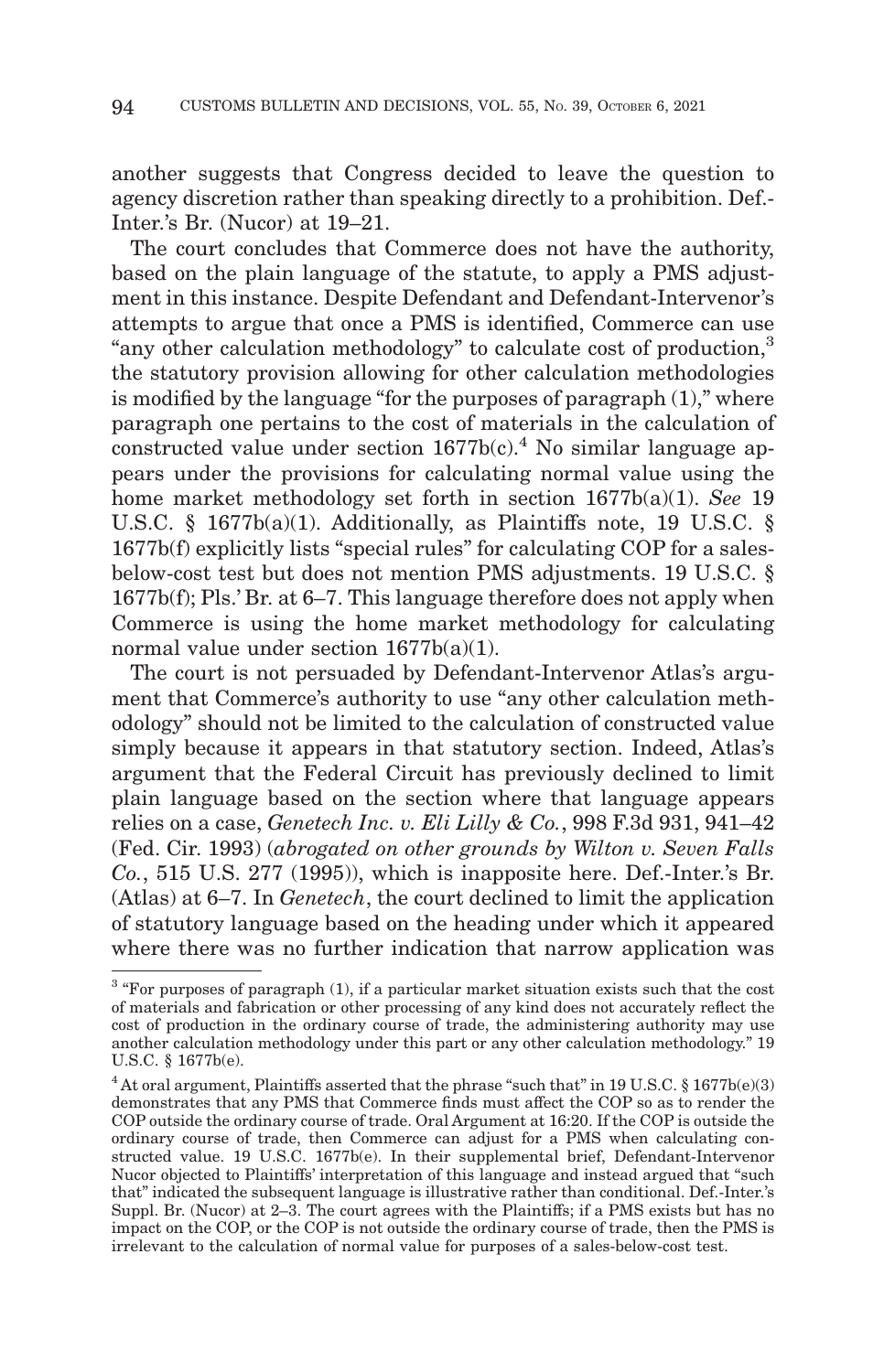intended. *See* Def.-Inter.'s Br. (Atlas) at 7 (quoting *Genentech*, 998 F.3d at 941–42). In this instance, the statutory text itself limits the text's cross-applicability since the relevant provision explicitly limits its application to the calculation of constructed value. *See* 19 U.S.C. § 1677b(e)(3) ("*For purposes of paragraph (1)* . . . the administering authority may use another calculation methodology") (emphasis added).

Nor is the court persuaded by Defendant-Intervenor Nucor's contention that Plaintiffs' arguments fail to satisfy *Chevron*. Def.-Inter.'s Br. (Nucor) at 18–21. Nucor alleges that, as Congress has not spoken directly on the issue, *Chevron* requires that the court conclude that Congress intended to leave the interpretation of the statute to agency discretion. *Id.*; *see also Van Hollen, Jr. v. Fed. Election Comm'n*, 811 F.3d 486, 493 (D.C. Cir. 2016) ("The *expressio unius* canon<sup>5</sup> operates differently in our review of agency action than it does when we are directly interpreting a statute."); *and see Cheney R.R. Co. v. Interstate Com. Comm'n*, 902 F.2d 66, 69 (D.C. Cir 1990) ("Here the contrast between Congress's mandate in one context with its silence in another suggests not a prohibition but simply a decision *not to mandate* any solution in the second context, i.e., to leave the question to agency discretion. Such a contrast (standing alone) can rarely if ever be the 'direct [ ]' congressional answer required by *Chevron*.'" (citing *Chevron*, 467 U.S. at 842–43)) (emphasis in original). However, the cases that Nucor cites to reject the expressio unius canon in this instance are at odds with this court's prior interpretation of the statute. In *Dong-A Steel v. United States*, for example, the court found that the plain language of the statute was sufficient to demonstrate that Commerce did not have the authority to apply a PMS adjustment before a sales-below-cost test. *Dong-A Steel v. United States*, 44 CIT \_\_, 475 F. Supp. 3d 1317, 1338–41 (2020). The court relied on Federal Circuit precedent stating that "where 'Congress includes particular language in one section of a statute but omits it in another section of the same Act, it is generally presumed that Congress acts intentionally and purposely in the disparate inclusion or exclusion.'" *Id.* at 1339 (quoting *Thomas v. Nicholson*, 423 F.3d 1279, 1284 (Fed. Cir. 2005)). Here, the court again adopts the analysis set out in *Dong-A Steel* and finds that the plain language of the statute demonstrates that Commerce lacks the authority to apply a PMS in this instance.

<sup>5 &</sup>quot;The statutory interpretive canon of expressio unius est exclusio alterius, provides that 'expressing one item of [an] associated group or series excludes another left unmentioned.'" *Schlafly v. Saint Louis Brewery, LLC*, 909 F.3d 420, 425 (Fed. Cir. 2018) (quoting *N.L.R.B. v. SW Gen., Inc.*, 137 S.Ct. 929, 933 (2017)).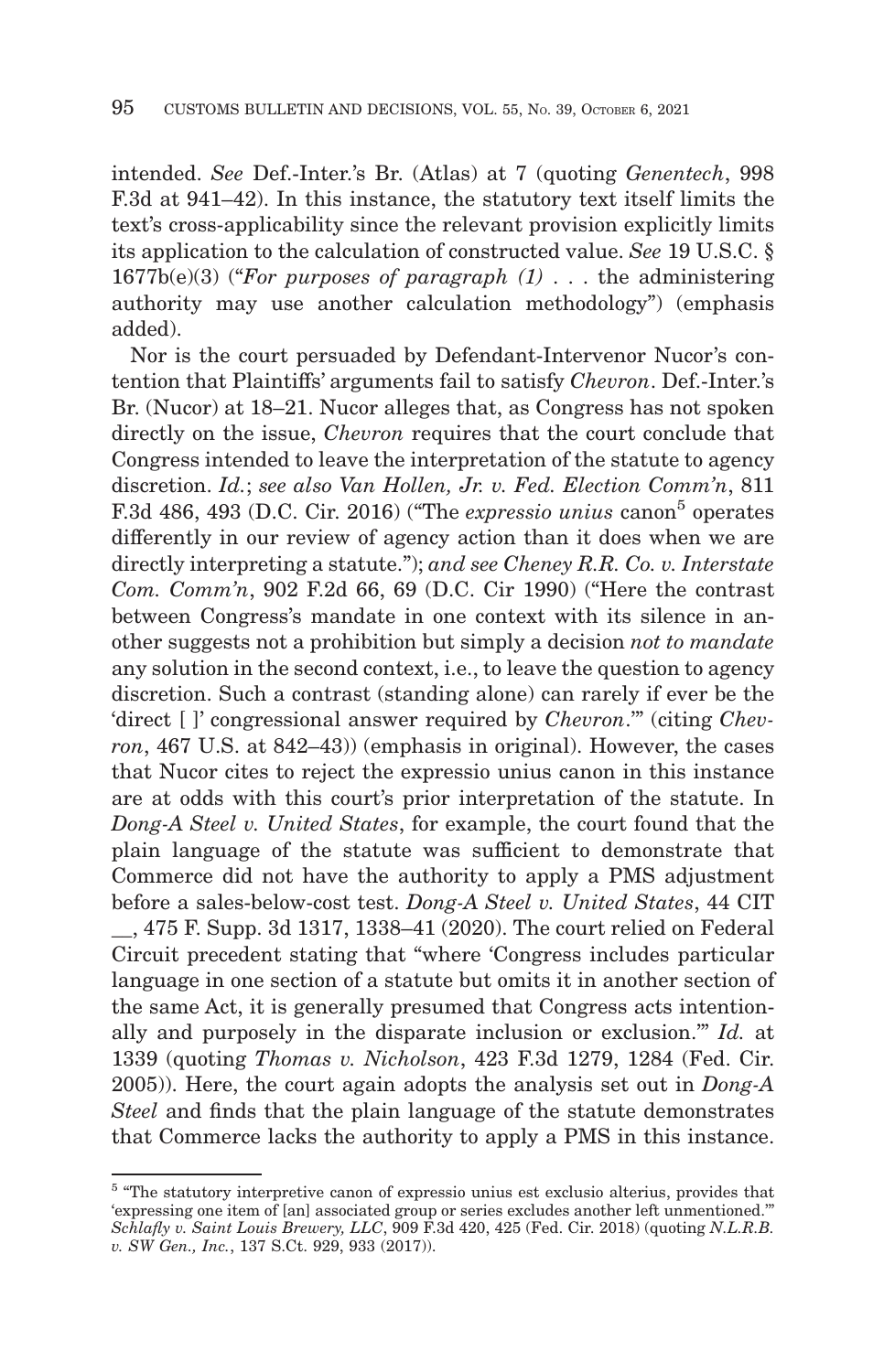## *B. Commerce's Interpretation of the Statute Was Not Reasonable*

For the reasons stated above, the statute does, in fact, speak directly to Commerce's ability to apply a PMS adjustment prior to a sales-below-cost test. In the interest of judicial economy, the court nevertheless proceeds to address the arguments by Defendant-Intervenors Atlas and Nucor that, in the case that the statute were ambiguous, Commerce reasonably interpreted the statute to permit its application of PMS adjustments.6 Under *Chevron*, if a statute does not "directly speak" to the issue at hand, the court must determine whether the agency's interpretation of the statute was "reasonable," meaning that the interpretation is not "arbitrary, capricious, or manifestly contrary to the statute." 467 U.S. at 844. So long as the agency's interpretation is reasonable, it must be upheld. *Id.* Here, the court rejects Defendant-Intervenors' arguments because Commerce's interpretation does not meet the standard set forth by *Chevron*. Accordingly, even if the statute did not directly address the question of Commerce's ability to apply a PMS adjustment prior to a sales-belowcost test, Commerce's interpretation of the statute was unreasonable and cannot be upheld.

Defendant-Intervenor Atlas first notes that the section addressing calculation of constructed value, 19 U.S.C. § 1677b(e), uses similar language to describe COP as the section outlining the sales-belowcost test as applied to home market value, 19 U.S.C. § 1677b(b)(3)(A), which does not mention PMS adjustments. Def.-Inter.'s Br. (Atlas) at 7–11. On the basis of the similar language, Atlas argues that the TPEA effectively added PMS adjustments to both provisions. *Id.* at 8. However, in *Husteel* the court specifically interpreted the difference between those two provisions to demonstrate that the statute intends for Commerce to permit a PMS adjustment for one methodology and not the other, as opposed interpreting the similarities in the provisions as effectively adding PMS adjustments to both methodologies, as Atlas contends. *Husteel v. United States*, 44 CIT \_\_, \_\_, 426 F. Supp. 3d 1376, 1383 (2020). The court is persuaded by the analysis in *Husteel* and therefore rejects the argument now posed before us.

Second, both Atlas and Nucor allege that given that the term "ordinary course of trade" is used throughout the statute and refers to a scenario where costs and prices form the basis of a fair comparison, Commerce reasonably inferred they could adjust costs for a PMS to achieve a normal value "in the ordinary course of trade." Def.-Inter.'s Br. (Atlas) at 8–10; Def.-Inter.'s Br. (Nucor) at 24. Once again, this is

<sup>6</sup> Plaintiffs do not address whether, if the statute does not directly address the issue, Commerce's interpretation of the statute was reasonable under *Chevron*.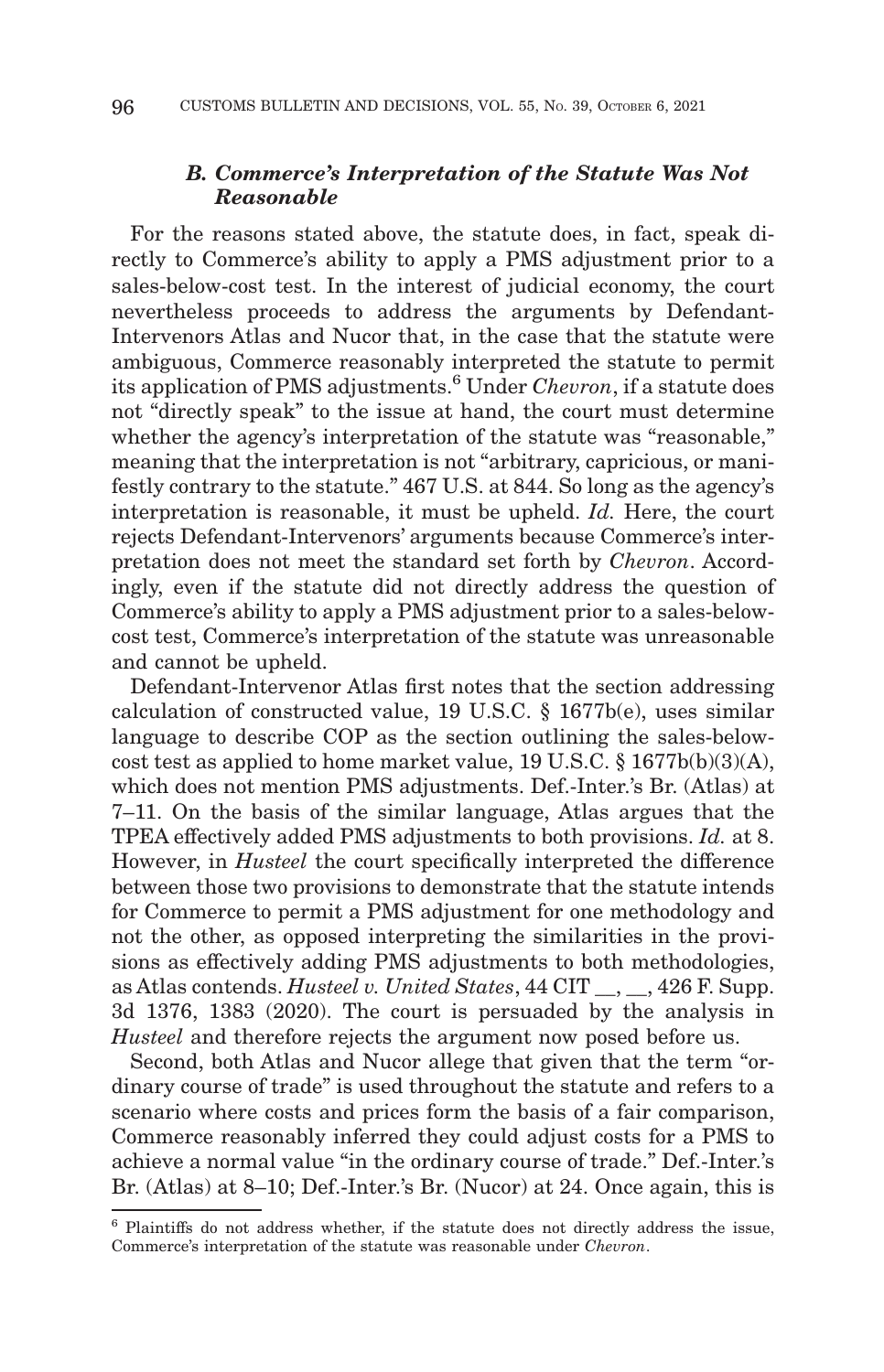an argument that the court has previously rejected. *See Husteel*, 426 F. Supp. 3d at 1388 ("Commerce apparently assumes . . . that when Congress amended the statute to define 'ordinary course of trade' in 2015, it enabled Commerce to make PMS adjustments to the COP for purposes of the below cost sales test . . . . However, Commerce is not authorized to tinker with the below cost sales calculation because of a PMS."). As neither Atlas nor Nucor has provided sufficient grounds for departing from the analysis in *Husteel*, the court again adopts its analysis here.

Third, Atlas argues that it would be inconsistent of the statute to permit PMS adjustments when calculating normal value via constructed value but not when relying on home market value. Def.- Inter.'s Br. (Atlas) at 10. However, "[t]he plain meaning of the statutory scheme is not illogical." *Husteel,* 426 F. Supp. 3d at 1388. Rather, the court finds that the statute permits Commerce to adjust for a PMS when determining home market value by allowing for the exclusion of sales below COP under 19 U.S.C. § 1677b(b). In the alternative, Commerce may determine normal value through the calculation of constructed value, or by relying on prices from a third country. 19 U.S.C. § 1677b(a)(1)(B)(ii), (a)(4). The court in *Husteel* persuasively explained that permitting a PMS adjustment to COP is illogical because "a PMS that affects costs of production would presumably affect prices for domestic sales and export sales so there would be no reason to adjust only the home market prices," whereas "[i]f the PMS was of a kind that only affected domestic sales, then it would be one which prevented 'a proper comparison with the export price or constructed export price' and Commerce would move to either third country sales or constructed value." 426 F. Supp. 3d at 1388–89  $($ quoting 19 U.S.C. § 1677b $(a)(1)(B)(ii)(III)$ ,  $(C)(iii)$ ). Therefore, despite Defendants' repeated attempts to assert otherwise, the court again concludes that the statute's exclusion of PMS adjustments made prior to the sales-below-cost test does not create any inconsistency between the home market and constructed value methodologies.

Fourth, Atlas argues that, as the statute is intended to result in a fair comparison between export price and normal value, Commerce must be allowed to adjust for any identified PMS before conducting a sales-below-cost test. Def.-Inter.'s Br. (Atlas) at 11. Again, as discussed above, this argument is incorrect because if a PMS affects COP, then COP would be similarly distorted for both the export price and normal value, and therefore not prevent a fair comparison. *Husteel,* 426 F. Supp. 3d at 1388. If the PMS only affects domestic prices, Commerce is permitted to rely on third country prices, or to resort to the constructed value methodology, which explicitly permits a PMS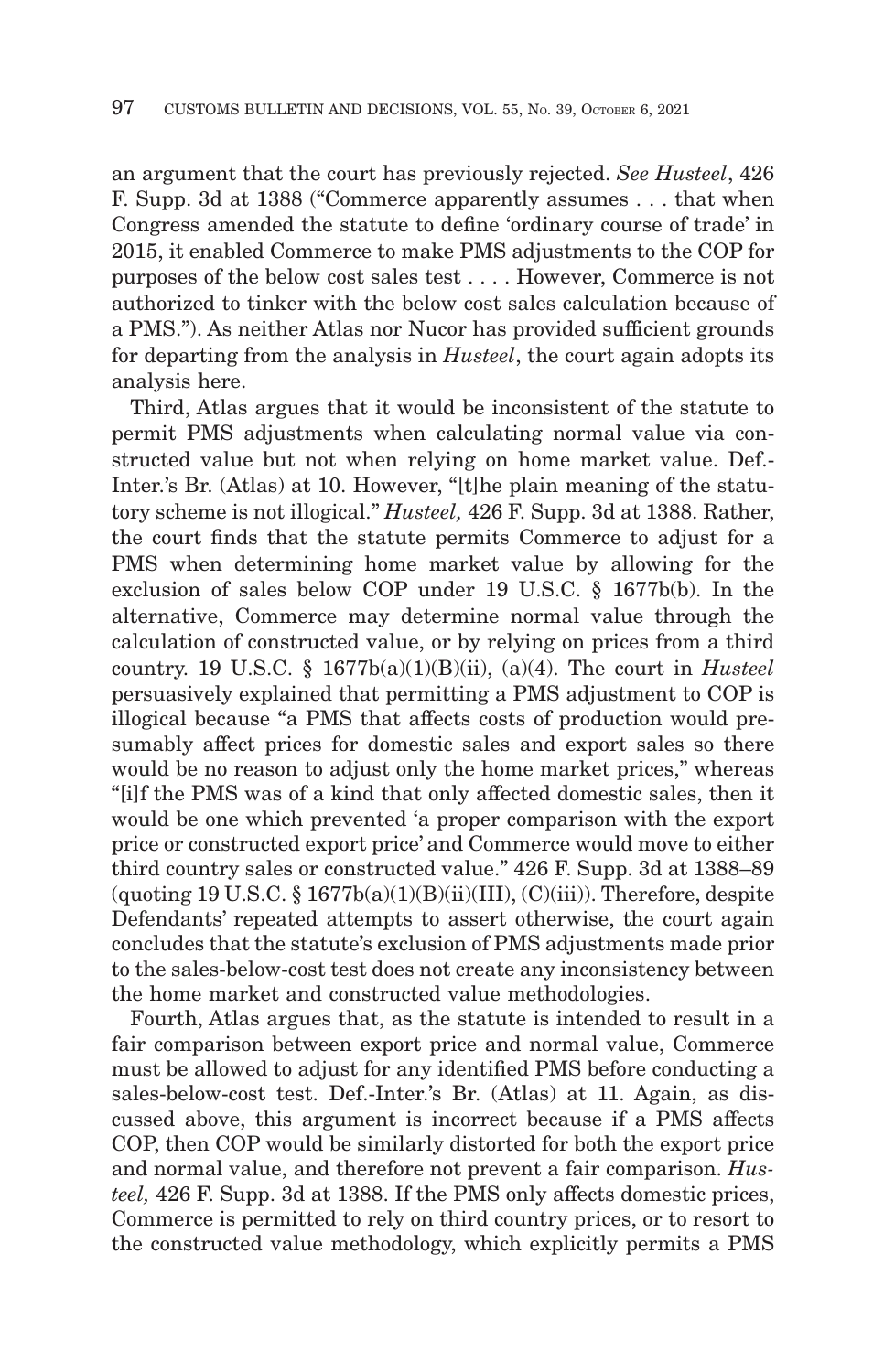adjustment. *Id.* at 1389. Therefore, the court rejects Atlas's argument that Commerce must be allowed to adjust for a PMS prior to conducting a sales-below-cost test to achieve a fair comparison.

Finally, Defendant-Intervenor Nucor offers an argument in support of Commerce's interpretation based on the TPEA's legislative history. Def.-Inter.'s Br. (Nucor) at 24–25. Nucor cites a Senate Finance Committee report to show that Congress intended PMS adjustments to correct for distortions in prices or costs and further intended to give Commerce "flexibility" to calculate a duty that was not based on such distortions.<sup>7</sup> *Id.* at 25. However, nothing in the cited language evinces Congressional intent to allow Commerce to correct for PMS distortions to the home market value specifically. As discussed above, the TPEA does allow for flexibility to adjust for a PMS by providing alternative methodologies to calculate normal value. The court has already rejected an interpretation of the statute that imputes a PMS adjustment to the calculation of home market value simply because such adjustment is available in the calculation of constructed value. Nucor's argument from legislative history provides no additional evidence that the plain language of the statute fails to adequately account for potential distortions such that the allowance made for PMS adjustments to constructed value should be imputed to home market value. 19 U.S.C. § 1677b(a)–(b), (e). The court thus rejects Nucor's argument, and concludes that the legislative history presented provides no basis for departure from its prior decisions. Accordingly, the court concludes that Commerce's interpretation of the statute was unreasonable and cannot be upheld.

## *C. Prior CIT Cases Support a Finding That Commerce Does Not Have Authority to Apply a PMS in This Instance*

The court notes that prior CIT cases support Plaintiffs' assertion that Commerce lacks authority to apply a PMS adjustment in this instance. Plaintiffs cite four prior cases, *Saha Thai*, *Husteel*, *Borusan*,

<sup>7</sup> Nucor cites to a Senate Finance Committee report quoting Representative Patrick Meehan during the House floor debates on the TPEA to demonstrate that the TPEA was meant to empower Commerce to account for distorted prices or costs. Def.-Inter.'s Br. (Nucor) at 24–25. Based on this language, Nucor argues that the TPEA's sections on PMS adjustments includes costs of production for a sales-below-cost test. *Id.* at 25. Plaintiffs note that Representative Meehan was referring to sections of the TPEA other than the section on PMS adjustments. *See* Pls.' Suppl. Br. at 4–5. Additionally, Plaintiffs argue that "[t]o overcome the plain meaning of a statute, a party must show that the legislative history demonstrates an extraordinary showing of contrary intentions." *Id.* at 5 (quoting *Res-Care v. United States*, 735 F. 3d 1384, 1389 (Fed. Cir. 2013)). The court agrees with Plaintiffs that the plain meaning of the statute is sufficiently clear that a PMS adjustment is not permitted prior to conducting a sales-below-cost test. Nucor's cited language does not refer to the section at issue and is not otherwise persuasive that the intentions of Congress are inadequately conveyed by the plain language of the statute.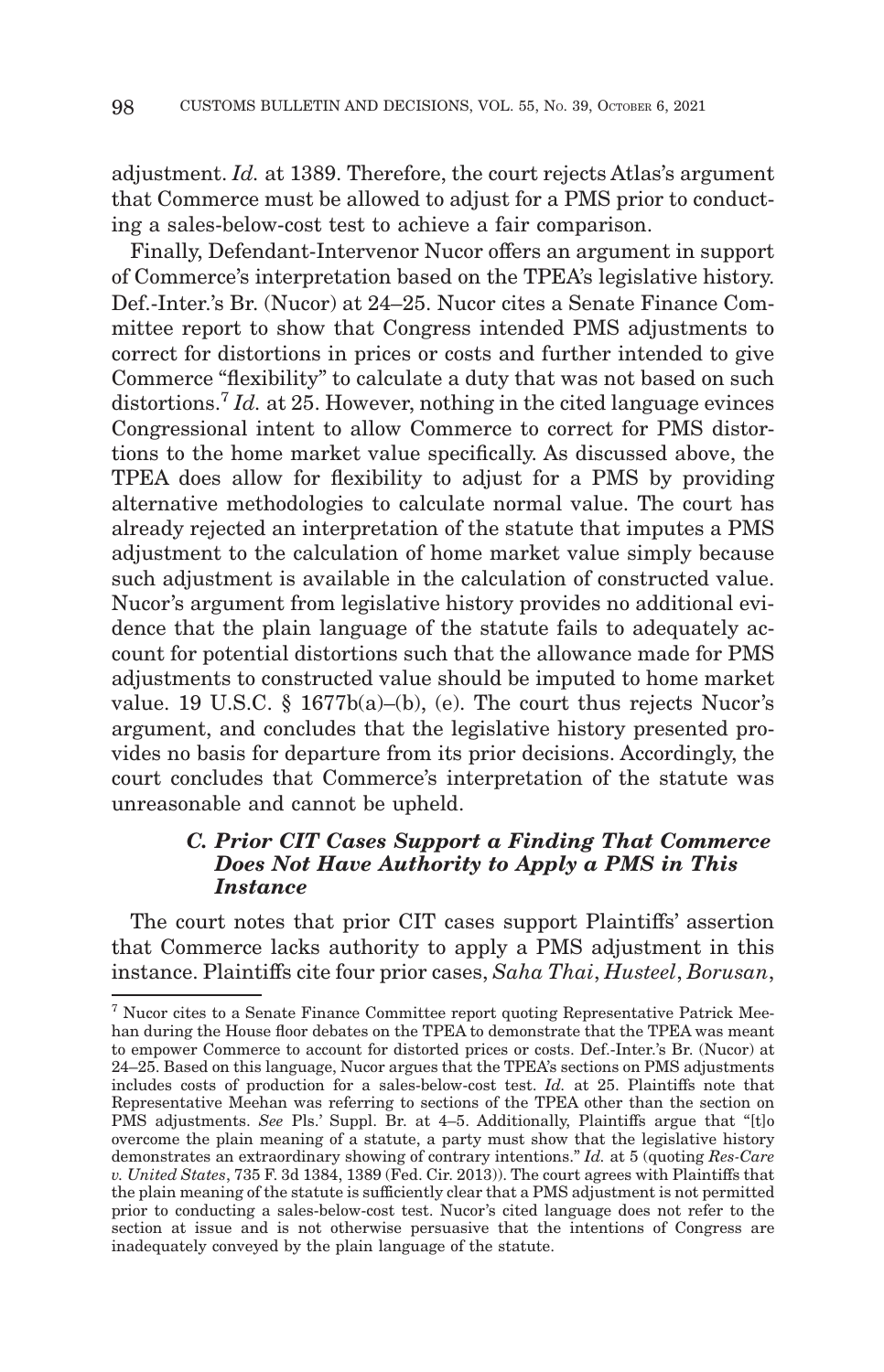and *Dong-A Steel*, to demonstrate that this court has consistently rejected Commerce's application of a PMS adjustment in a salesbelow-cost test. Pls.' Br. at 5–6. In *Saha Thai*, the court held that "[t]he TPEA did not provide a basis for calculating the cost of production in the sales-below-cost test." *Saha Thai Steel Pipe v. United States*, 43 CIT \_\_, \_\_, 422 F. Supp. 3d 1363, 1371 (2019). The court reasoned that since Congress amended the sales-below-cost provision for a different purpose, Congress was aware of the sales-below-cost test when it enacted the TPEA and nevertheless declined to amend the provision to incorporate potential PMS adjustments. *Id.* In *Husteel*, the court held that Commerce's application of a PMS adjustment prior to a sales-below-cost test was contrary to law based on the plain language of the statute. *Husteel*, 426 F. Supp. 3d at 1383 ("The plain language of the statute prohibits Commerce's action and therefore its PMS adjustment is contrary to law."). Both *Borusan* and *Dong-A Steel* followed similar reasoning in rejecting Commerce's application of a PMS adjustment when conducting a sales-below-cost test. *See Borusan Mannesmann v. United States*, 44 CIT \_\_, \_\_, 426 F. Supp. 3d 1395, 1411 (2020) ("... in recent and thorough opinions the court has explained that no adjustment for a PMS is permitted for the salesbelow-cost test."), *Dong-A Steel*, 475 F. Supp. 3d at 1341 ("... Commerce would not be allowed to adjust the sales-below-cost calculation on account of a PMS determination.").

Although the Government acknowledges that the court rejected Commerce's approach in at least *Saha Thai*, it argues that the court's determination in that case is not final, and that the Government has not yet decided whether to appeal that conclusion. Def.'s Br. at 21–22. The Government only attempts to distinguish this case from *Saha Thai*. The Government asserts that this case is distinguishable from other relevant CIT cases only insofar as other cases have not proceeded to final judgment and are based on a different record. *See* Def.'s Resp. to the Ct.'s Questions at 8 (citing *Husteel*, 426 F. Supp. 3d 1376, *Borusan*, 426 F. Supp. 3d 1395, and *Dong-A Steel*, 475 F. Supp. 3d 1317). Overall, the Government's attempt to distinguish this case from prior cases is unpersuasive. The court thus adopts the conclusions of its previous decisions and finds that Commerce does not have authority to apply a PMS before a sales-below-cost test.

## *II. Commerce Did Not Present Substantial Evidence That a PMS Existed During the POR*

Even if Commerce's pre-test application of a PMS adjustment were permitted by law, Commerce nevertheless failed to provide substantial evidence that a PMS existed during the POR. Commerce's allegation that a PMS existed during the review period and distorted the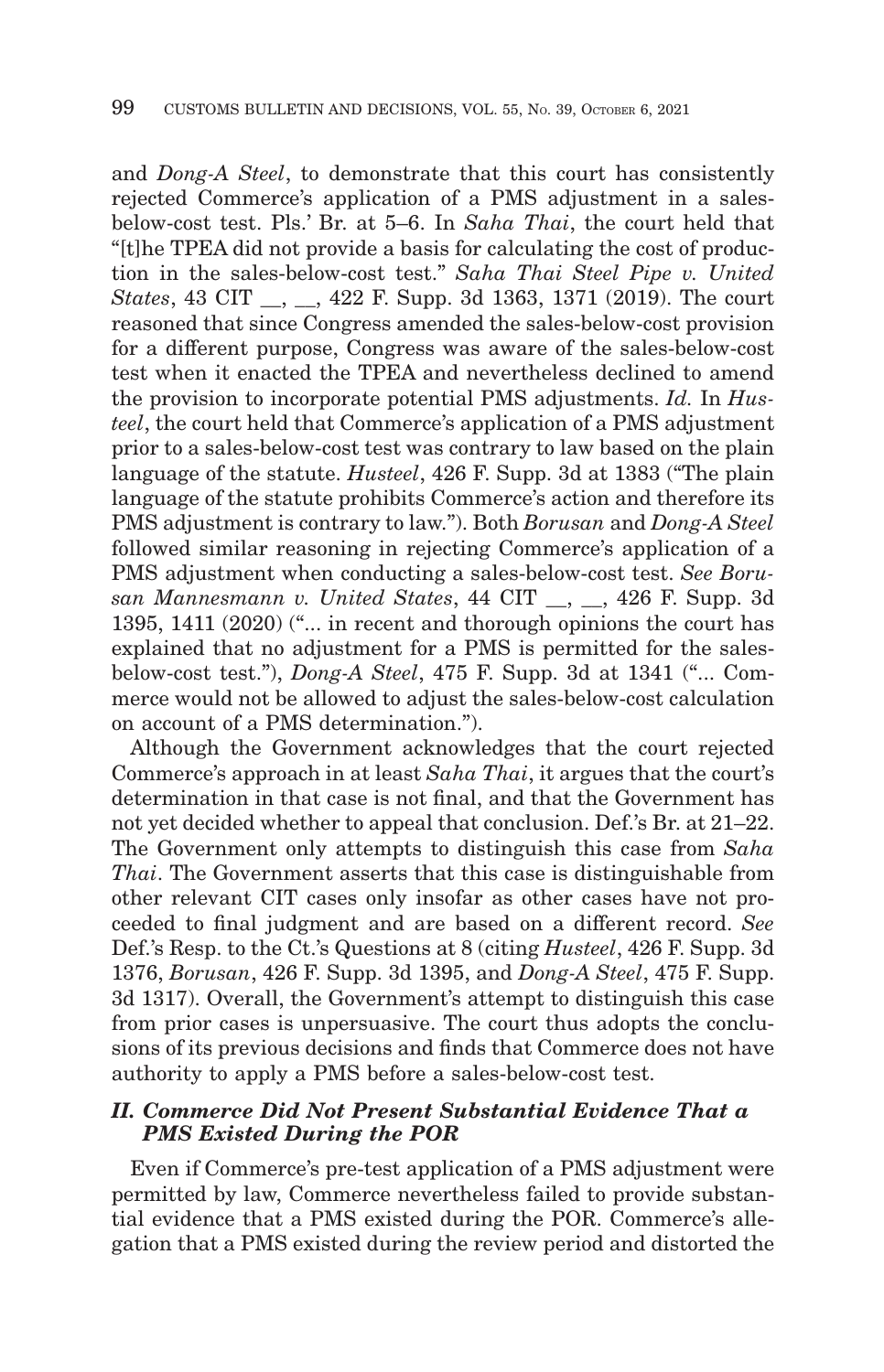market for HRC in Korea is based on a "totality of the circumstances" test that determined the presence of a PMS based on the cumulative effect of four different factors. *See* Def.'s Br. at 15–19. Plaintiffs argue that the court has previously rejected Commerce's attempts to use a totality of the circumstances test to prove the existence of a PMS. Pls.' Br. at 21. The Government, on the other hand, argues that Commerce has successfully established the existence of a PMS in the Korean market for HRC using a totality of the circumstances test in this instance. Def.'s Br. at 16–17. The court concludes that, while Commerce may be able to use a totality of the circumstances approach to prove the existence of a PMS even where no single factor would alone suffice, in this instance Commerce fails to present adequate evidence that a PMS existed and distorted the HRC market during the POR.

## *A. Commerce Could Find That the Four Factors Alleged in This Case Cumulatively Created a PMS Even if No One Factor Individually Created a PMS*

Relying on the court's reasoning in *Nexteel*, Plaintiffs argue that if no factor individually amounts to a PMS, then the cumulative effect of the factors cannot constitute a PMS. Pls.' Br. at 21; *see Nexteel Co. v. United States*, 43 CIT \_\_, \_\_, 355 F. Supp. 3d 1336, 1349–51 (2019) ("*Nexteel I*"). The Government responds by acknowledging that the court has previously rejected Commerce's finding of a PMS based on the totality of the circumstances when no one contributing factor satisfied the standard independently, but arguing that this case is distinguishable based on the court's rulings in *Nexteel I*, *Hyundai*, and *Dong-A Steel*. Def.'s Br. at 15; *see Nexteel I*, 355 F. Supp. 3d at 1349, *Dong-A Steel*, 475 F. Supp. 3d at 1333–1335, *Hyundai Steel Co. v. United States*, 43 CIT \_\_, \_\_, 415 F. Supp. 3d 1293, 1300 (2019). The Government argues first that in prior cases the court did not reject the totality of the circumstances test itself but rather Commerce's application of the test in those instances, in part because of a lack of supporting evidence. Def.'s Br. at 16–17. The Government and Atlas further argue that this case is distinguishable from prior cases because there is more evidence on the record to support Commerce's identification of a PMS. Def.'s Br. at 17; Def.-Inter.'s Br. (Atlas) at 19–20.

The court determines that the Government is correct that prior CIT cases did not reject Commerce's totality of the circumstances approach to PMS determinations. Although Plaintiffs assert that prior CIT cases rejected PMS determinations based on the four factors alleged here, their characterization of prior court cases is misleading. The five cases cited by Plaintiffs specifically conclude that Commerce presented insufficient evidence to support a PMS determination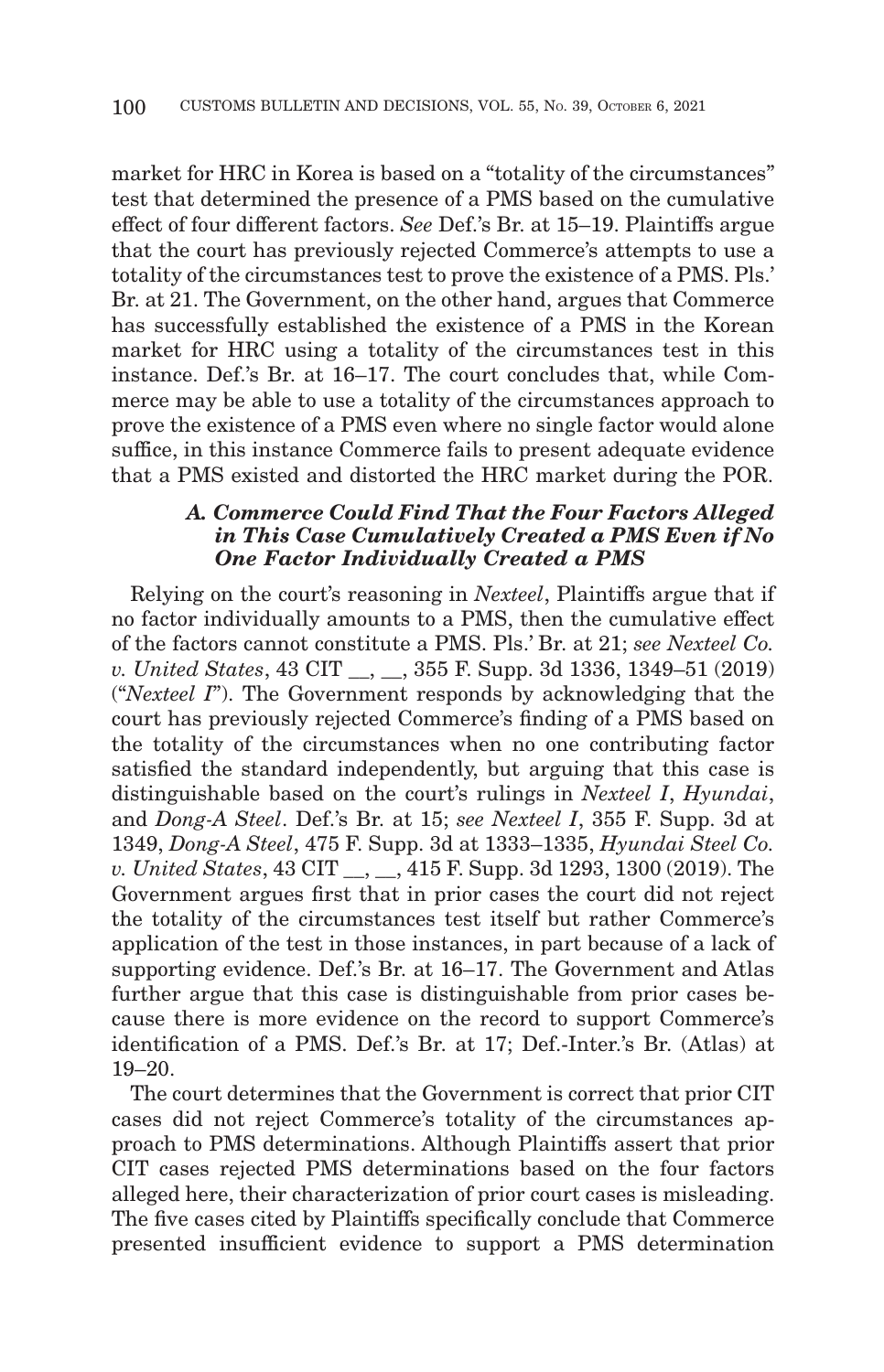based on those four factors. *See Nexteel I*, 355 F. Supp. 3d at 1346, *Nexteel Co. v. United States*, 44 CIT \_\_, \_\_, 392 F. Supp. 3d at 1276, 1287–88 (2019) ("*Nexteel II*"); *Dong-A Steel*, 475 F. Supp. 3d at 1333–1335; *Hyundai Steel Co.*, 415 F. Supp. 3d at 1300; *Husteel*, 426 F. Supp. 3d at 1391–92. Each determination was rejected in light of the specific circumstances at issue, rather than Commerce's cumulative approach generally or even the factors considered. *See Nexteel I*, 355 F. Supp. 3d at 1346, 1349; *Nexteel II*, 392 F. Supp. 3d at 1287–88; *Dong-A Steel*, 475 F. Supp. 3d at 1333–1335, *Hyundai Steel Co.*, 415 F. Supp. 3d at 1300; *Husteel*, 426 F. Supp. 3d at 1391–92. Indeed, *Husteel* and *Nexteel I* specifically acknowledge the possibility that a PMS determination could be based on the cumulative effect of multiple distortive factors. *See Husteel*, 426 F. Supp. 3d at 1392 ("Although Commerce may rely on the cumulative effect of multiple distortions to arrive at a PMS determination, it cannot use that phrase to circumvent a meaningful review of the sufficiency of the record."); *Nexteel I*, 355 F. Supp. 3d at 1349 (concluding that "Commerce's particular market situation approach was reasonable in theory"). The court therefore concludes that Commerce has not been prohibited from reaching a PMS determination based on the four factors presented here using a totality of the circumstances test.

Nor is the court persuaded by Defendant-Intervenor Nucor's argument that the *Nexteel* line of cases, which previously rejected Commerce's totality of the circumstances test for identifying a PMS, were wrongly decided. Def.-Inter.'s Br. (Nucor) at 26–28; *see Nexteel I*, 355 F. Supp. 3d at 1351. Nucor first argues that *Nexteel I* and its progeny relied on the incorrect premise that Commerce cannot change its mind between preliminary and final determinations, whereas in fact preliminary determinations are nonbinding. Def.-Inter.'s Br. (Nucor) at 28–29 (citing 355 F. Supp. 3d at 1351). Nucor next alleges that the *Nexteel I* court "illogically" rejected Commerce's determination on the basis that Commerce initially determined that the factors contributing to the alleged PMS could not substantiate such a finding individually, but nevertheless ultimately found the existence of a PMS under the totality of the circumstances. Def.-Inter.'s Br (Nucor) at 30. Nucor argues that a totality of the circumstances "is, by definition, greater than the sum of its parts" and can therefore clearly be satisfied by the "totality" of factors even when no one factor could support the finding of a PMS individually. Def.-Inter.'s Br. (Nucor) at 30–31. Therefore, Nucor argues, *Nexteel* was wrongly decided and Commerce's determination was reasonable based on the totality of the circumstances. *Id.* at 31–33.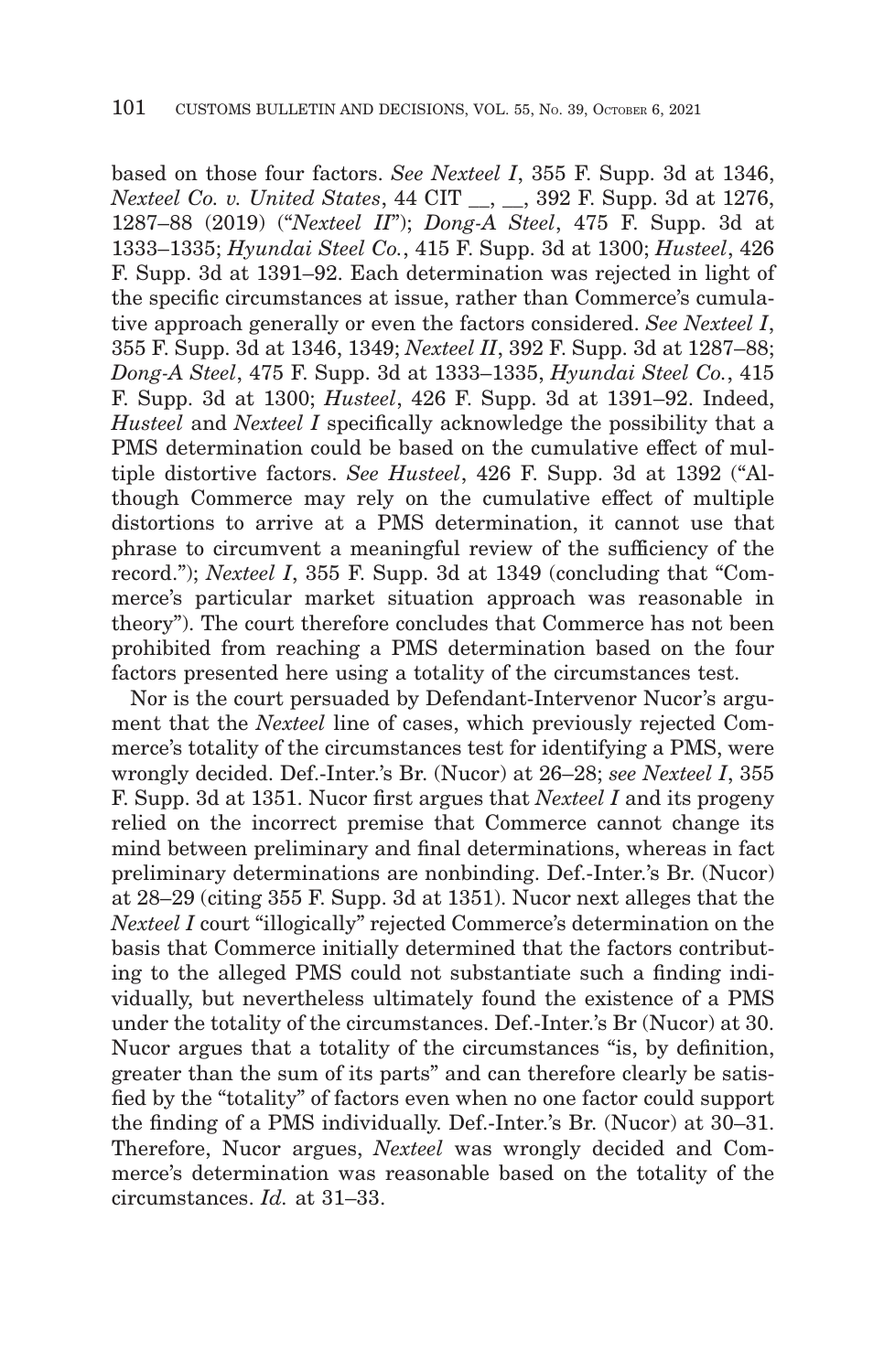The court finds that Nucor mischaracterizes the court's position in *Nexteel I*. Prior cases did not reject Commerce's PMS determination because Commerce changed its mind between its preliminary and final determinations, but because Commerce changed its mind without offering any additional evidence. 355 F. Supp. 3d at 1351. In the final determination at issue in *Nexteel I*, Commerce made no changes to its preliminary analysis beyond moving from the consideration of individual factors to the consideration of the factors combined, but nevertheless reached the opposite conclusion. *Id.* at 1346. The court determined that Commerce's reversal of its preliminary determination was unreasonable not because Commerce reached a different conclusion, but because the conclusion changed despite there being no changes to the evidence under consideration. *Id.* at 1351. "It does not stand to reason that individually, the facts would not support a particular market situation, but when viewed as a whole, these same facts could support the opposite conclusion." *Id.* Although, as Nucor contends, a totality of the circumstances test could be satisfied by the "totality" of factors even when no one factor would satisfy the test alone, this does not mean "that under a totality of the circumstances test, a collection of unsubstantiated allegations can be combined into a substantiated one." *Hyundai Steel Co.*, 415 F. Supp. 3d at 1301. Accordingly, Nucor's argument that the *Nexteel* line of cases incorrectly rejects the totality of the circumstances test lacks merit.

## *B. The Government Failed to Present Substantial Evidence of a PMS in the Korean Market for HRC During the POR*

Substantial evidence "has been defined as 'more than a mere scintilla,' [and] as 'such relevant evidence as a reasonable mind might accept as adequate to support a conclusion.'" *Ta Chen Stainless Steel Pipe, Inc. v. United States*, 298 F.3d 1330, 1335 (Fed. Cir. 2002) (quoting *Consol. Edison Co. v. NLRB*, 305 U.S. 197, 229 (1938)). The substantiality of evidence must account for anything in the record that reasonably detracts from its weight. *CS Wind Vietnam Co. v. United States*, 832 F.3d 1367, 1373 (Fed. Cir. 2016) (quoting *Gerald Metals, Inc. v. United States*, 132 F.3d 716, 720 (Fed. Cir. 1997)). This includes "contradictory evidence or evidence from which conflicting inferences could be drawn." *Suramerica de Aleaciones Laminadas, C.A. v. United States*, 44 F.3d 978, 985 (Fed. Cir. 1994) (quoting *Universal Camera Corp. v. NLRB*, 340 U.S. 474, 487 (1951)). Commerce must also examine the record and provide an adequate explanation for its findings such that the record demonstrates a "rational connection between the facts found and the [determination] made." *Motor Vehicle Mfrs. Ass'n of U.S., Inc. v. State Farm Mut. Auto Ins.*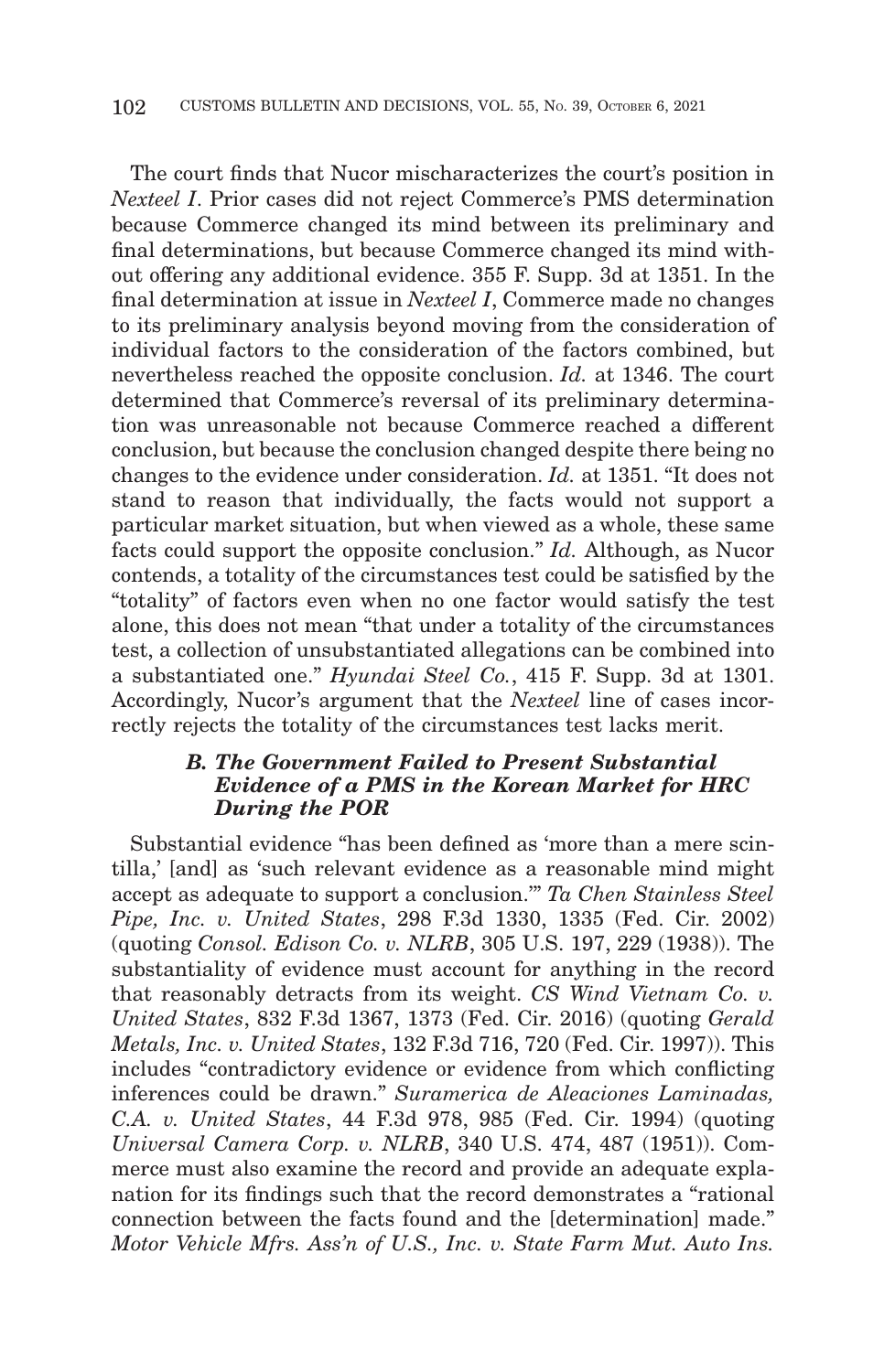*Co.*, 463 U.S. 29, 43 (1983); *see Jindal Poly Films Ltd. of India v. United States*, 43 CIT \_\_, \_\_, 365 F. Supp. 3d 1379, 1383 (2019). Commerce's findings may be found to be supported by substantial evidence even where two inconsistent conclusions could be drawn from the record. *Aluminum Extrusions Fair Trade Comm. v. United States*, 36 CIT 1370, 1373 (2012). However, agencies act contrary to law if their decision-making is not reasoned. *Burlington Truck Lines, Inc. v. United States*, 371 U.S. 156, 167–68 (1962).

Here, the Government asserts that this case is distinguishable from prior cases where the court did not find a PMS existed because in this case, "even if the four factors are the same, the underlying evidence on the record is different, and Commerce demonstrated that it considered the more expansive evidence." Def.'s Br. at 17. Plaintiffs disagree, arguing that none of the four factors are adequately supported by record evidence. Pls.' Br. at 13–21. The court concludes that there is not substantial evidence that the four factors considered by Commerce contributed to a PMS either individually or cumulatively. Although Commerce may in theory be able to determine the existence of a PMS based on the totality of the circumstances, or even on the individual factors alleged here, Commerce has failed to present sufficient evidence for either such determination. The court therefore declines to depart from its prior decisions rejecting Commerce's PMS determination on the bases set forth here.

First, the court concludes that substantial evidence does not support a determination that the overcapacity of the Chinese steel market resulted in a PMS in Korea with respect to HRC. The Government argues that Commerce expressly considered "ample evidence" in support of the effect of overcapacity in Chinese steel production on Korean HRC prices, but neither the Government nor Commerce provide an explanation of how overcapacity distorted the Korean market beyond noting the Korean government's subsidization of HRC. Def.'s Br. at 17; IDM at 19–20. However, Korean HRC subsidies are already one of the four factors allegedly contributing to a PMS in this case, so Commerce fails to provide any evidence that steel overcapacity independently contributed to a PMS during the POR. In addition, Plaintiffs, citing prior CIT cases, counter that the court should reject Commerce's determination that overcapacity in the Chinese steel industry contributed to a PMS in Korea because Commerce failed to show that Korean HRC prices were inconsistent with global market prices. Pls.' Br. at 18–20. Since the overcapacity of steel impacts all markets, Plaintiffs argue that any resulting distortion is not particular to Korea. *Id*. In its IDM, Commerce contends that overcapacity manifests itself differently in different markets, but again provides no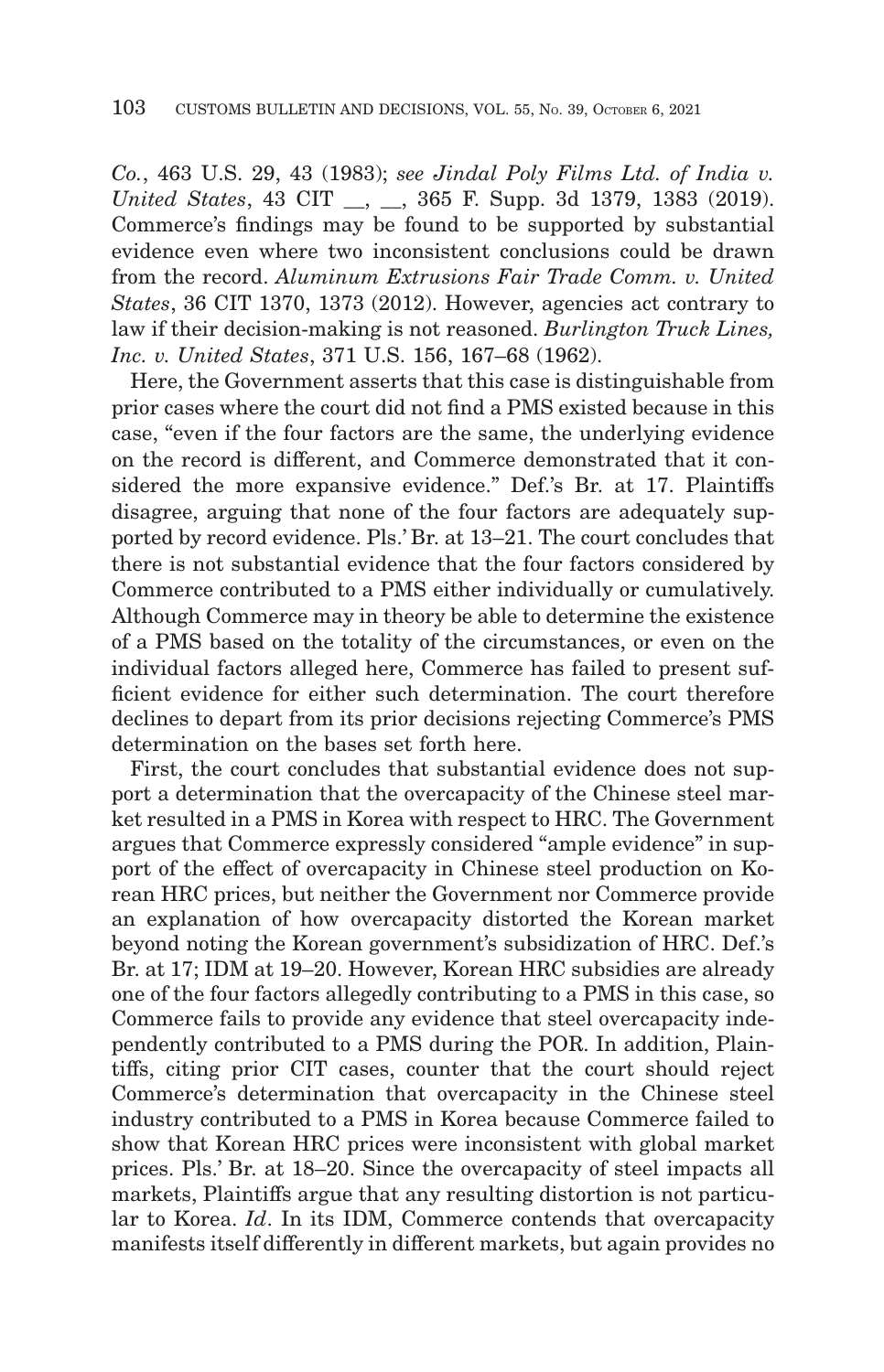further explanation for its determination that Chinese steel overcapacity resulted in a PMS with respect to Korean HRC. IDM at 19–20. Accordingly, the court finds that Commerce has not adequately demonstrated that steel overcapacity itself contributed to the existence of a PMS in Korea during the POR.

Next, the court concludes that there is not substantial evidence that domestic HRC subsidies created or contributed to a PMS in Korea. In evaluating the potential impact of Korean HRC subsidies, Plaintiffs allege that Commerce failed to demonstrate that Korean HRC subsidies actually distorted HRC prices during the POR. Pls.' Br. at 14–15. While Commerce offers evidence that the mandatory respondents purchased HRC from subsidized companies, it provides no support for its conclusion that the prices were distorted. IDM at 15. Plaintiffs further note that Commerce has previously determined that the applicable Korean government subsidy rates for HRC were 0.54 percent and 0.58 percent, which Plaintiffs argue would have had a negligible effect on the market for HRC. Pls.' Reply Br. at 6–7 (citing *Certain Hot-Rolled Steel Flat Products from Korea*, 84 Fed. Reg. 28,461 (Dep't Commerce June 19, 2019) as amended by 84 Fed. Reg. 35,604 (Dep't Commerce July 24, 2019)). While the Government contends that Commerce does not have to demonstrate the downstream effects of a subsidy because it is measuring the distortions in the HRC market as a whole, and Korean HRC subsidies merely contribute to a larger PMS, this argument is unavailing. Def.'s Br. at 18 (citing IDM at 19). As Plaintiffs note, the countervailing duty statute requires Commerce to prove, not assume, that upstream subsidies affect downstream prices, and no provision exists under the anti-dumping statute that would authorize Commerce to assume a competitive benefit here. Pls.' Reply Br. at 7–9; *see* 19 U.S.C. § 1677–1(b)(1). Given the evidence that Commerce has previously calculated negligible subsidies for HRC, and further given Commerce's failure to demonstrate any downstream effects of the alleged subsidy, the court concludes that Commerce has not adequately shown that Korean HRC subsidies individually created a PMS in the market or contributed to a broader PMS during the POR.

Nor is the court persuaded that substantial evidence supports Commerce's finding that control of electricity prices by the Korean government resulted in distortion contributing to a PMS. In *Nexteel I*, this court rejected Commerce's claim that Korean government control over electricity created a PMS such that producers of HRC were charged prices that were outside the ordinary course of trade. 355 F. Supp. 3d at 1351. In the present case, Commerce appears to conflate subsidized prices with distorted prices. The IDM concludes that "sim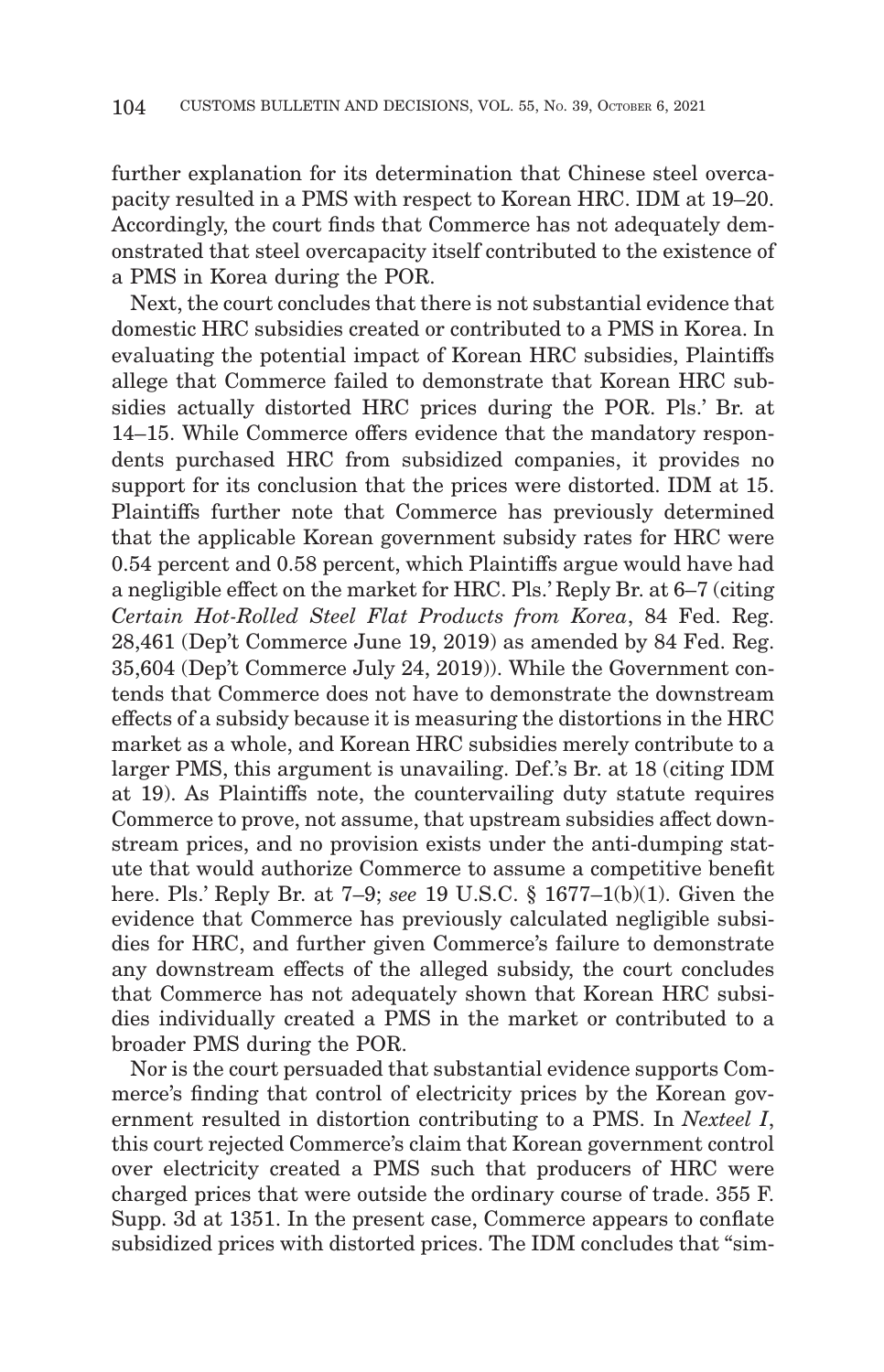ply because the Korean industrial electricity prices reported by the International Electricity Agency are comparable to other countries is not evidence that those rates are not subsidized." IDM at 17. However, Commerce cannot merely show that electricity prices were subsidized; Commerce must show that the prices were outside the ordinary course of trade. *See* 19 U.S.C. § 1677(15). While Commerce indicated that record evidence supports a conclusion that prices were distorted during the POR, it failed to provide a further explanation for or citation to this evidence. IDM at 17. Accordingly, the court concludes that substantial evidence does not support either a determination that Korean government control of electricity prices created a PMS individually, or that electricity prices apparently comparable to those available in the ordinary course of trade have contributed to a PMS cumulatively.

Finally, the court concludes that Commerce has failed to provide substantial evidence for its determination that strategic alliances between Korean HRC and HWR manufacturers contributed to the existence of a PMS in Korea. While Commerce acknowledged that strategic alliances could not support a PMS determination individually, it nevertheless concluded that they supported the existence of a PMS under a totality of the circumstances test. IDM at 15–16. Commerce specifically concluded that "strategic alliances and price fixing schemes are prevalent in the Korean market, may have created distortions in the prices of HRC in the past, and may continue to impact HRC pricing in a distortive manner during the instant POR." IDM at 16. However, as Plaintiffs note, Commerce's conclusions were based on a prior bid-rigging scheme that occurred before the POR and did not involve the sale of HRC or any other HWR input. IDM at 16; Pls.' Br. at 15–16. The court agrees with Plaintiffs and finds that the support for Commerce's conclusions does not amount to "substantial evidence" that strategic alliances in Korea create a PMS individually. Rather, it is at best a speculative allegation that strategic alliances *may* have impacted HRC pricing during the POR for purposes of a cumulative assessment.

Ultimately, the court concludes that Commerce has not identified substantial evidence on the record suggesting that any of the four factors constitute a PMS individually or cumulatively. Indeed, Commerce's totality of the circumstances analysis appears to be supported by negligible Korean HRC subsidies and speculative evidence that strategic alliances "may" have an impact on Korean HRC pricing, combined with unsupported conclusions that Korean electricity prices are distorted and that Chinese steel production overcapacity resulted in a market situation particular to Korea. Cumulatively, this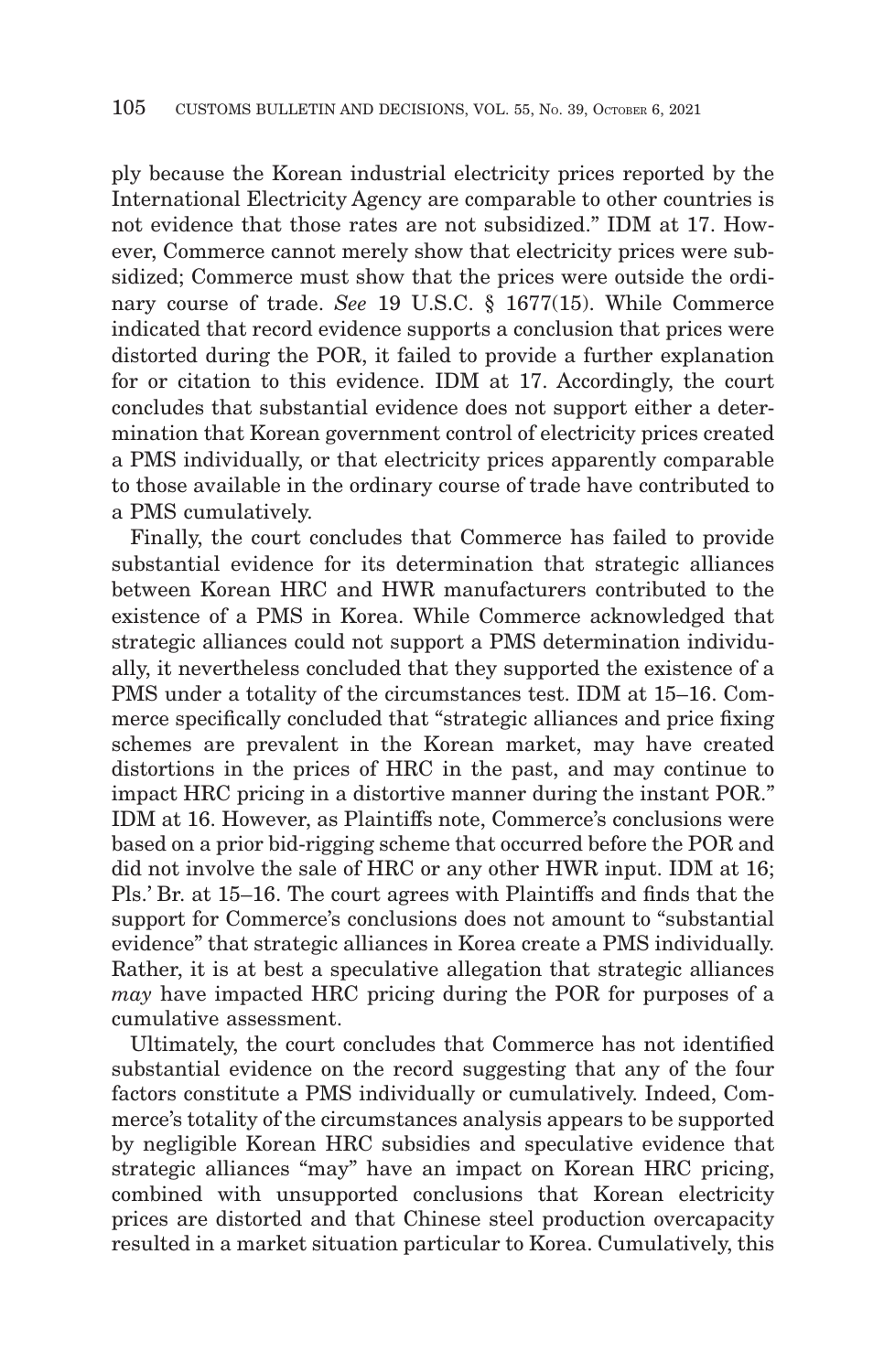does not amount to "substantial evidence" that a PMS existed with respect to the Korean HRC market. Consistent with prior CIT decisions, the court here rejects Commerce's PMS determination.

## *III. Commerce's Adjustment on HRC Was Not Reasonable or Supported by Substantial Evidence*

Finally, even if Commerce's pre-test PMS adjustment was permitted by law, and the factors highlighted by Commerce substantiated the existence of a PMS, Commerce's adjustment to HRC input costs was not supported by substantial evidence. As discussed above, Commerce applied an upward adjustment to HRC input costs prior to conducting a sales-below-cost test to calculate home market value. In so doing, Commerce relied on a regression model to quantify the effects of the PMS on the HRC market and calculate the appropriate upward adjustment.8 Def.'s Br. at 22–23. Plaintiffs allege that the regression model adopted by Commerce is unsupported by substantial evidence. Pls.' Br. at 24–32. In relevant part, Plaintiffs argue that Commerce unreasonably employed data on HRC costs from 2017 when two-thirds of the POR falls within 2018. *Id.* at 30–31. The Government responds that it was appropriate for Commerce to use data on input costs from 2017 rather than 2018, even though most of the POR fell in 2018, because using 2018 data would reflect costs and sales that occurred after the POR. Def.'s Br. at 28–29. The Government further argues that while the regression model may be imperfect, Commerce nevertheless correctly determined that it was a reasonable method to quantify the PMS based on record evidence. Def.'s Br. at 25–26. The court is persuaded by Plaintiffs' argument, and accordingly declines to sustain Commerce's calculation of the PMS adjustment.9

<sup>8</sup> Regression models quantify the relationship between variables. *See* Def.'s Br. at 23. The coefficients in a regression model represent the change in the dependent variable attributable to an increase or decrease in the corresponding independent variable. *Id.* Here, Commerce adopted Petitioners' proposed regression model that quantifies the relationship between average unit imported values ("AUVs") for HRC, the dependent variable, and certain "explanatory" or independent variables, including uneconomic capacity (deviations from normal capacity levels), exchange rates, gross fixed capital formation, and prices for iron ore, scrap, and aluminum. IDM at 36, 44. Commerce then replaced the actual data for uneconomic capacity with counterfactual data for uneconomic capacity based on a scenario where there was a higher capacity utilization rate in the steel industry to predict what the AUV for HRC *would have been* if there were no PMS distorting the market. IDM at 38. Commerce ultimately concluded that a 25.61 percent upward adjustment on HRC prices was appropriate to account for the effects of a PMS on input costs of HWR. IDM at 46.

<sup>&</sup>lt;sup>9</sup> Plaintiffs make two additional arguments for the rejection of Commerce's PMS adjustment: (1) that the regression analysis is based on a false assumption that the relationship between the HRC AUVs and various independent variables remains stable over time; and (2) that Commerce's reliance on data from 2008–2017 to populate the model resulted in unreasonable distortion. Pls.' Br. at 25–26, 32. While the court need not address these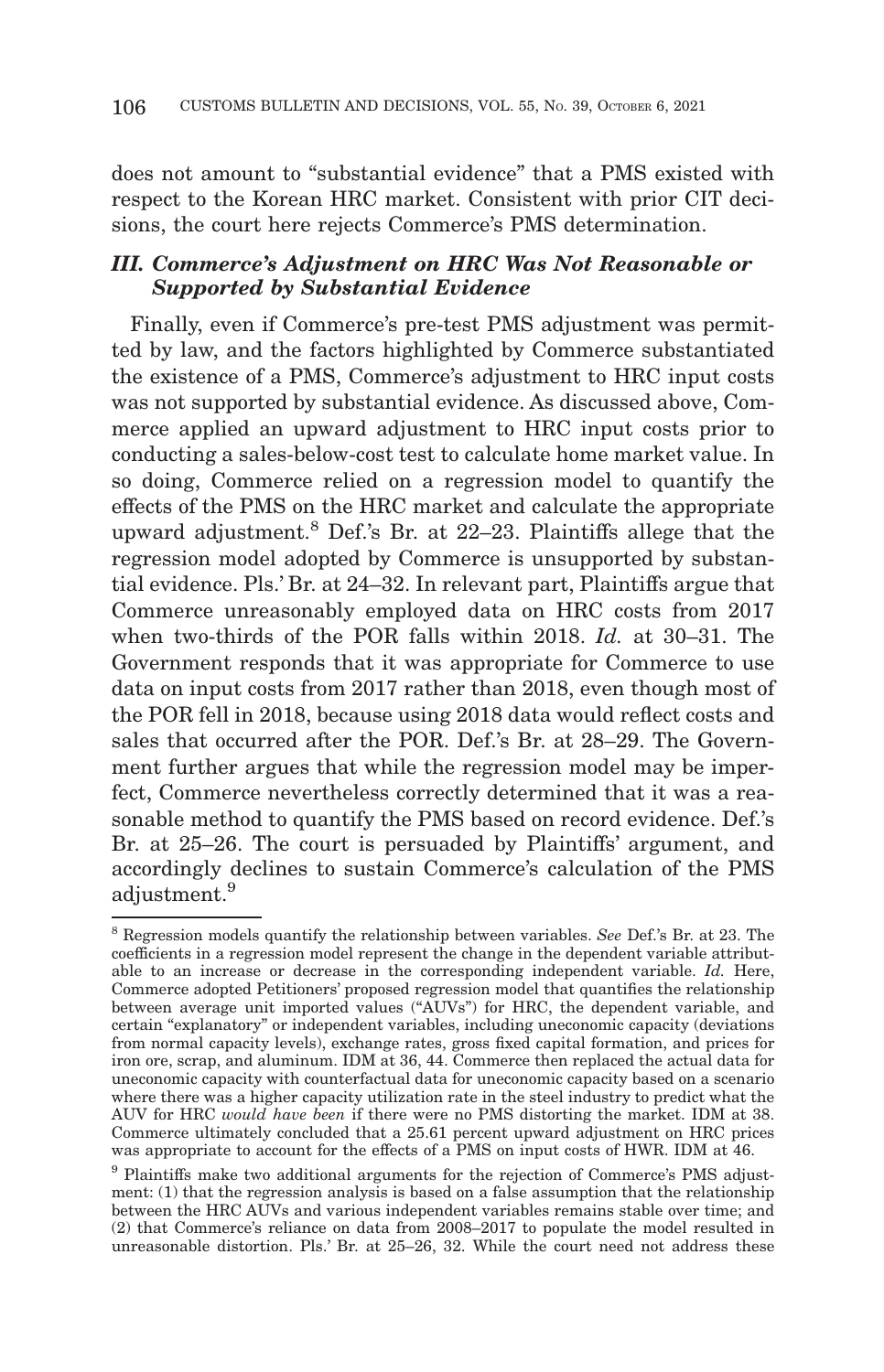As has been noted, agency determinations must be supported by substantial evidence. *Atl. Sugar, Ltd.*, 744 F.2d at 1559. Commerce must also examine the record and provide an adequate explanation for its findings such that the record demonstrates a rational connection between the facts accepted and the determination made. *Motor Vehicle Mfrs. Ass'n*, 463 U.S. at 43; *Jindal Poly Films Ltd.*, 365 F. Supp. 3d at 1383. Here, the POR began in September 2017 and concluded in August 2018. IDM at 36; Pls.' Br. at 30–31. Commerce justified its use of 2017, rather than 2018, data for input costs on the grounds that using 2018 data would include data from the four months of 2018 that were not part of the review period. IDM at 36. However, as Plaintiffs argue, using data from 2017 includes data from eight months of 2017 that were also not part of the review period. IDM at 36; Pls.' Br. at 31. Using data from 2017, which represents input costs for one-third of the review period, as opposed to 2018 data, which represents inputs costs from two-thirds of the review period, is neither reasonable nor supported by substantial evidence. Accordingly, the court rejects Commerce's use of 2017 data in its calculation of input costs and declines to sustain Commerce's calculation of the PMS adjustment based on the regression model.

### **CONCLUSION**

The court concludes that Commerce cannot apply a PMS adjustment prior to conducting a sales-below-cost test when calculating home market value. Furthermore, even if Commerce could have applied a PMS adjustment in this case, it did not provide substantial evidence that a PMS distorted the market for HRC during the POR. Finally, the court concludes that Commerce fails to provide substantial evidence to support its methodology for calculating a PMS adjustment. For the foregoing reasons, the court grants Plaintiffs' motion for judgment on the agency record, and remands Commerce's determination that a PMS affected the price of hot-rolled steel coils during the POR and resultant application of an upward adjustment to the price of HRC prior to conducting a sales-below-cost test. Commerce shall file with this court and provide to the parties its remand

additional arguments in detail, neither is persuasive. First, the record adequately explains that any apparent instability in the relationship between steel cost and the explanatory variables is the result of errors in constructing and populating alternative models. *See* Pet'rs' Rebuttal Br. at 64–66. Second, while a regression model employing data from 2008–2017 is slightly less accurate than one employing data from 2013–2017, analysis of the two models indicates that the difference is negligible. *See* HiSteel NFI Rebuttal at 34, June 24, 2020, P.R. 391–394, C.R. 210–214. The court therefore finds that Commerce's use of the 2008–2017 data does not violate its obligation to employ an adjustment calculation methodology which is reasonable and supported by the record evidence. *See Hyundai Steel Co.*, 415 F. Supp. 3d 1293, 1297 (2019) ("Commerce has the ability to choose the appropriate methodology so long as it comports with its statutory mandate and provides a reasoned explanation."); *see also Motor Vehicle Mfrs. Ass'n*, 463 U.S. at 48–49.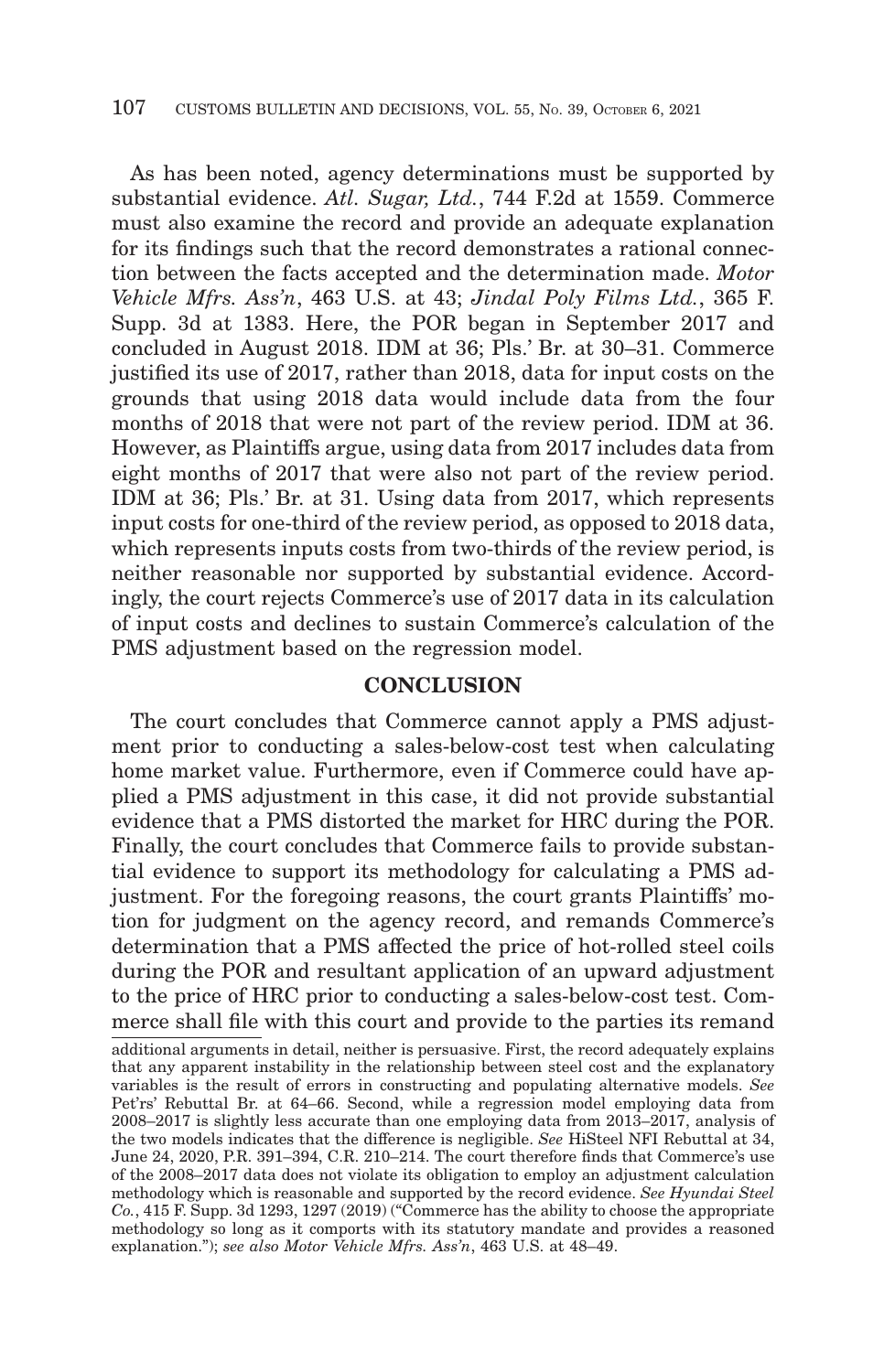results within ninety (90) days of the date of this order; thereafter, the parties shall have thirty (30) days to submit briefs addressing the revised final determination to the court, and the parties shall have fifteen (15) days thereafter to file reply briefs with the court.

## **SO ORDERED.**

Dated: September 23, 2021 New York, New York

*/s/ Gary S. Katzmann* GARY S. KATZMANN, JUDGE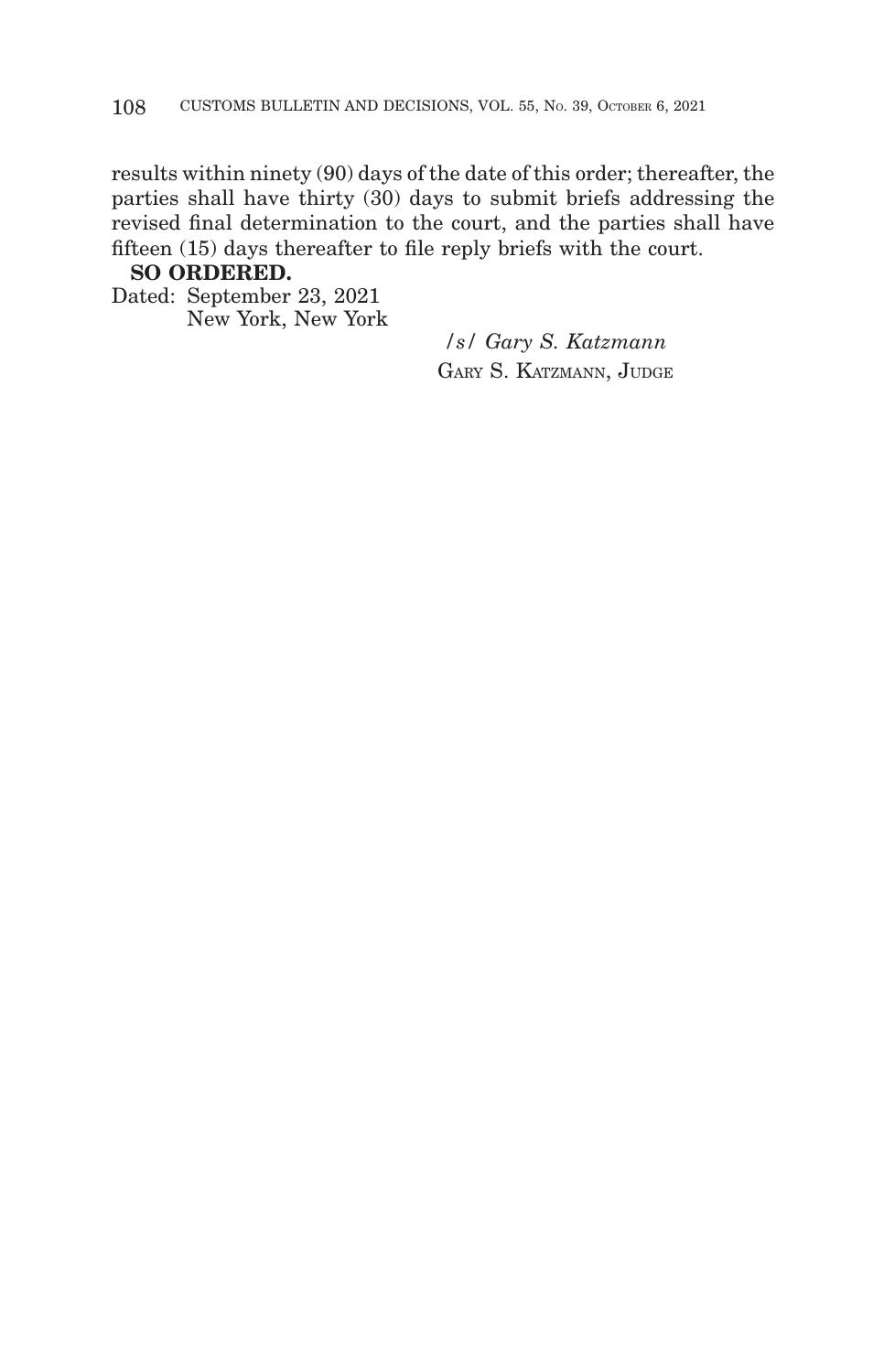# **Index**

## *Customs Bulletin and Decisions Vol. 55, No. 39, October 6, 2021*

## *U.S. Customs and Border Protection CBP Decisions*

|                                                               | CBP No.   | Page |
|---------------------------------------------------------------|-----------|------|
| Technical Amendment to List of User Fee Airports: Addition of |           |      |
| Three Airports, Removal of Two Airports                       | $21 - 14$ |      |

## *General Notices*

|                                                                                                                                             | Page           |
|---------------------------------------------------------------------------------------------------------------------------------------------|----------------|
|                                                                                                                                             | $\overline{5}$ |
| Crewman's Landing Permit (CBP Form $I=95$ )                                                                                                 | 8              |
| Notification of Temporary Travel Restrictions Applicable to Land Ports of<br>Entry and Ferries Service Between the United States and Canada | 11             |
| Notification of Temporary Travel Restrictions Applicable to Land Ports of<br>Entry and Ferries Service Between the United States and Mexico | 15             |
| Proposed Modification of One Ruling Letter and Proposed Revocation of<br>Treatment Relating to the Tariff Classification of Rooibos Tea     | 19             |

## *U.S. Court of International Trade* Slip Opinions

|                                                                 | Slip Op. No. | Page |
|-----------------------------------------------------------------|--------------|------|
| Saha Thai Steel Pipe Public Company Limited, Plaintiff, and     |              |      |
| Thai Premium Pipe Company Ltd. and Pacific Pipe Public          |              |      |
| Company Limited, Consolidated Plaintiffs, v. United States,     |              |      |
| Defendant, and Wheatland Tube Company, Defendant-               |              |      |
|                                                                 | $21 - 118$   | 33   |
| Saha Thai Steel Pipe Public Company Limited, Plaintiff, v.      |              |      |
| United States, Defendant, and Wheatland Tube Company            |              |      |
| and Nucor Tubular Products Inc., Defendant-Intervenors          | $21 - 119$   | 36   |
| Acquisition 362, LLC DBA Strategic Import Supply, Plaintiff, v. |              |      |
|                                                                 | $21 - 120$   | 39   |
| NTSF Seafoods Joint Stock Company and Vinh Quang                |              |      |
| Fisheries Corporation, Plaintiffs, v. United States,            |              |      |
| Defendant, and Catfish Farmers of America, Alabama              |              |      |
| Catfish Inc., America's Catch, Consolidated Catfish             |              |      |
| Companies LLC, Delta Pride Catfish, Inc., Guidry's Catfish,     |              |      |
| Inc., Heartland Catfish Company, Magnolia Processing, Inc.,     |              |      |
| and Simmons Farm Raised Catfish, Inc., Defendant-               |              |      |
|                                                                 | $21 - 121$   | 45   |